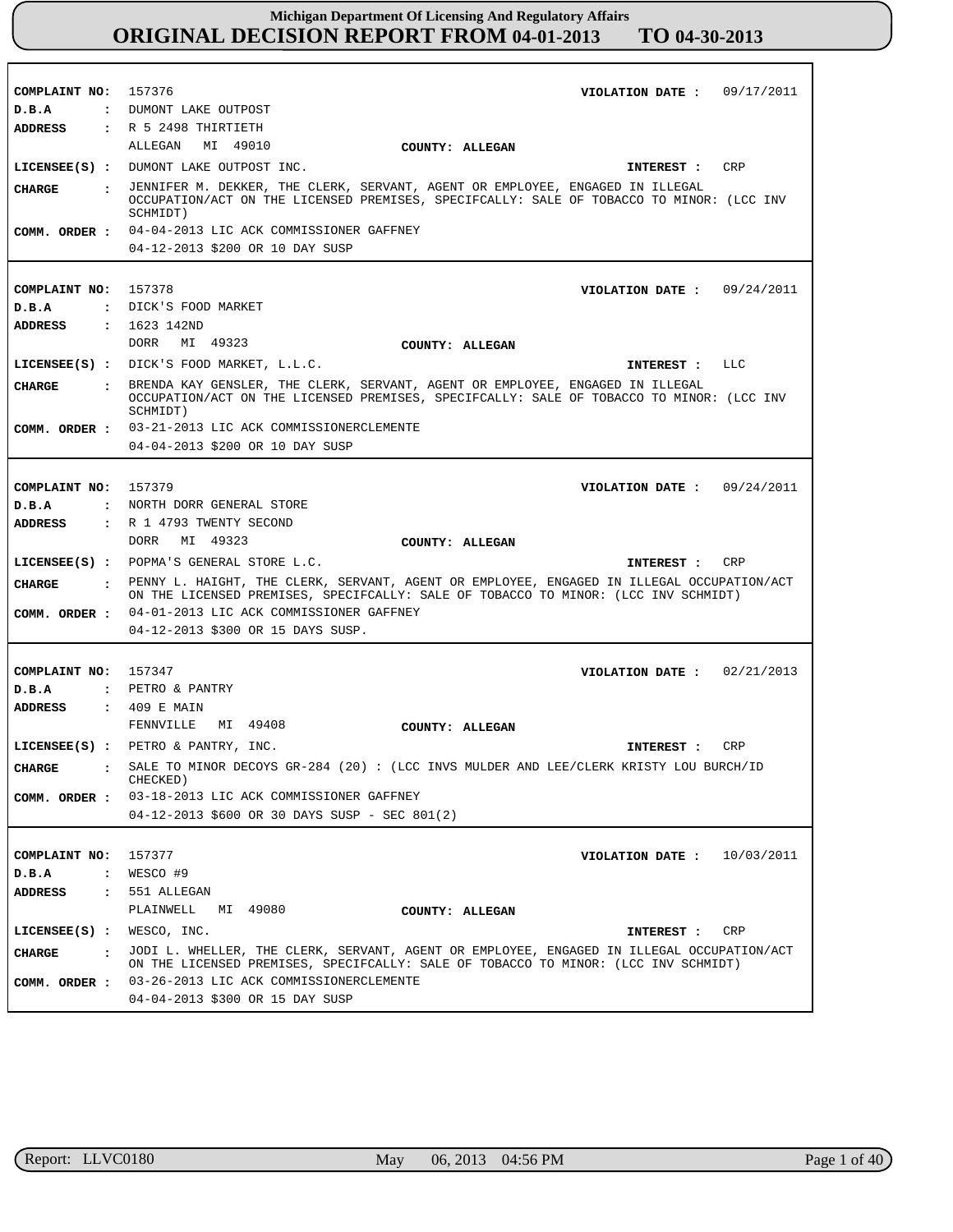| COMPLAINT NO: 157380       | VIOLATION DATE: $08/20/2012$                                                                                                                                                                                                                     |
|----------------------------|--------------------------------------------------------------------------------------------------------------------------------------------------------------------------------------------------------------------------------------------------|
|                            |                                                                                                                                                                                                                                                  |
| D.B.A                      | : LATITUDES TAVERN                                                                                                                                                                                                                               |
| <b>ADDRESS</b>             | : 307 CHISHOLM                                                                                                                                                                                                                                   |
|                            | MI 49707<br>ALPENA<br><b>COUNTY: ALPENA</b>                                                                                                                                                                                                      |
|                            | LICENSEE(S) : TAP ROOM VENTURES, L.L.C.<br>INTEREST : LLC                                                                                                                                                                                        |
| CHARGE                     | : JEFFREY M. KOWALSKI, MEMBER OR MANAGER OF THE LICENSED LIMITED LIABILITY COMPANY, WAS<br>FOUND GUILTY OF A CRIME INVOLVING THE EXCESSIVE USE OF ALCOHOLIC LIQUOR, SPECIFICALLY:<br>OPERATING WHILE INTOXICATED : (MLCC ENFORCEMENT-C. RANSHAW) |
|                            | COMM. ORDER : 04-04-2013 LIC ACK COMMISSIONER GAFFNEY                                                                                                                                                                                            |
|                            | 04-12-2013 \$200 OR 10 DAY SUSP                                                                                                                                                                                                                  |
|                            |                                                                                                                                                                                                                                                  |
| COMPLAINT NO: 157381       | VIOLATION DATE: 08/31/2011                                                                                                                                                                                                                       |
| D.B.A                      | : LATITUDES TAVERN                                                                                                                                                                                                                               |
|                            | ADDRESS : 307 CHISHOLM                                                                                                                                                                                                                           |
|                            | ALPENA MI 49707                                                                                                                                                                                                                                  |
|                            | COUNTY: ALPENA                                                                                                                                                                                                                                   |
|                            | LICENSEE(S) : TAP ROOM VENTURES, L.L.C.<br>INTEREST : LLC                                                                                                                                                                                        |
| CHARGE                     | : JEFFREY M. KOWALSKI, MEMBER OR MANAGER OF A LIMITED LIABILITY COMPANY, WAS FOUND GUILTY OF<br>A CRIME INVOLVING THE EXCESSIVE USE OF ALCOHOLIC LIQUOR, SPECIFICALLY: OPERATING WITH A<br>HIGH BAC (MLCC ENFORCEMENT-C. RANSHAW)                |
|                            | COMM. ORDER : 04-04-2013 LIC ACK COMMISSIONER GAFFNEY                                                                                                                                                                                            |
|                            | 04-12-2013 \$200 OR 10 DAY SUSP                                                                                                                                                                                                                  |
|                            |                                                                                                                                                                                                                                                  |
| COMPLAINT NO: 157344       | VIOLATION DATE: $02/06/2013$                                                                                                                                                                                                                     |
| D.B.A                      | : FINE LAKE PARTY STORE                                                                                                                                                                                                                          |
| ADDRESS                    | : 464 W HICKORY                                                                                                                                                                                                                                  |
|                            | BATTLE CREEK MI 49017<br>COUNTY: BARRY                                                                                                                                                                                                           |
|                            |                                                                                                                                                                                                                                                  |
| LICENSEE(S) : K KANE, LLC  | INTEREST : LLC                                                                                                                                                                                                                                   |
| CIIARGE                    | . NSF \$261.01 *** EFT PAID 3/22/13***                                                                                                                                                                                                           |
|                            | COMM. ORDER : 03-27-2013 LIC ACK COMMISSIONER GAFFNEY                                                                                                                                                                                            |
|                            | 04-12-2013 \$50 OR 3 DAYS SUSP.                                                                                                                                                                                                                  |
|                            |                                                                                                                                                                                                                                                  |
| COMPLAINT NO: 157385       | VIOLATION DATE: $02/14/2013$                                                                                                                                                                                                                     |
| D.B.A                      | : WHYTE GOOSE INN                                                                                                                                                                                                                                |
| <b>ADDRESS</b>             | $: 108$ STATE                                                                                                                                                                                                                                    |
|                            | BAY CITY MI 48706<br>COUNTY: BAY                                                                                                                                                                                                                 |
|                            |                                                                                                                                                                                                                                                  |
| LICENSEE(S) : LIZZIE, INC. | INTEREST : CRP                                                                                                                                                                                                                                   |
| <b>CHARGE</b>              | : 1) SOLD OR FURNISH ALCOHOL TO INTOX PERSON, WHITNEY CHRISTIE; 2) ALLOWED INTOX PERSON TO<br>CONSUME; 3) ALLOWED INTOX PERSON TO FREQUENT OR LOITER : (BAY CITY PD-B. MEYER/B. PETER)                                                           |
|                            | COMM. ORDER : 04-04-2013 LIC ACK COMMISSIONER GAFFNEY                                                                                                                                                                                            |
|                            | 04-12-2013 1)\$600 2)\$100 3)\$100 TOTAL \$800 OR 40 DAY SUSP 801(2)                                                                                                                                                                             |
|                            |                                                                                                                                                                                                                                                  |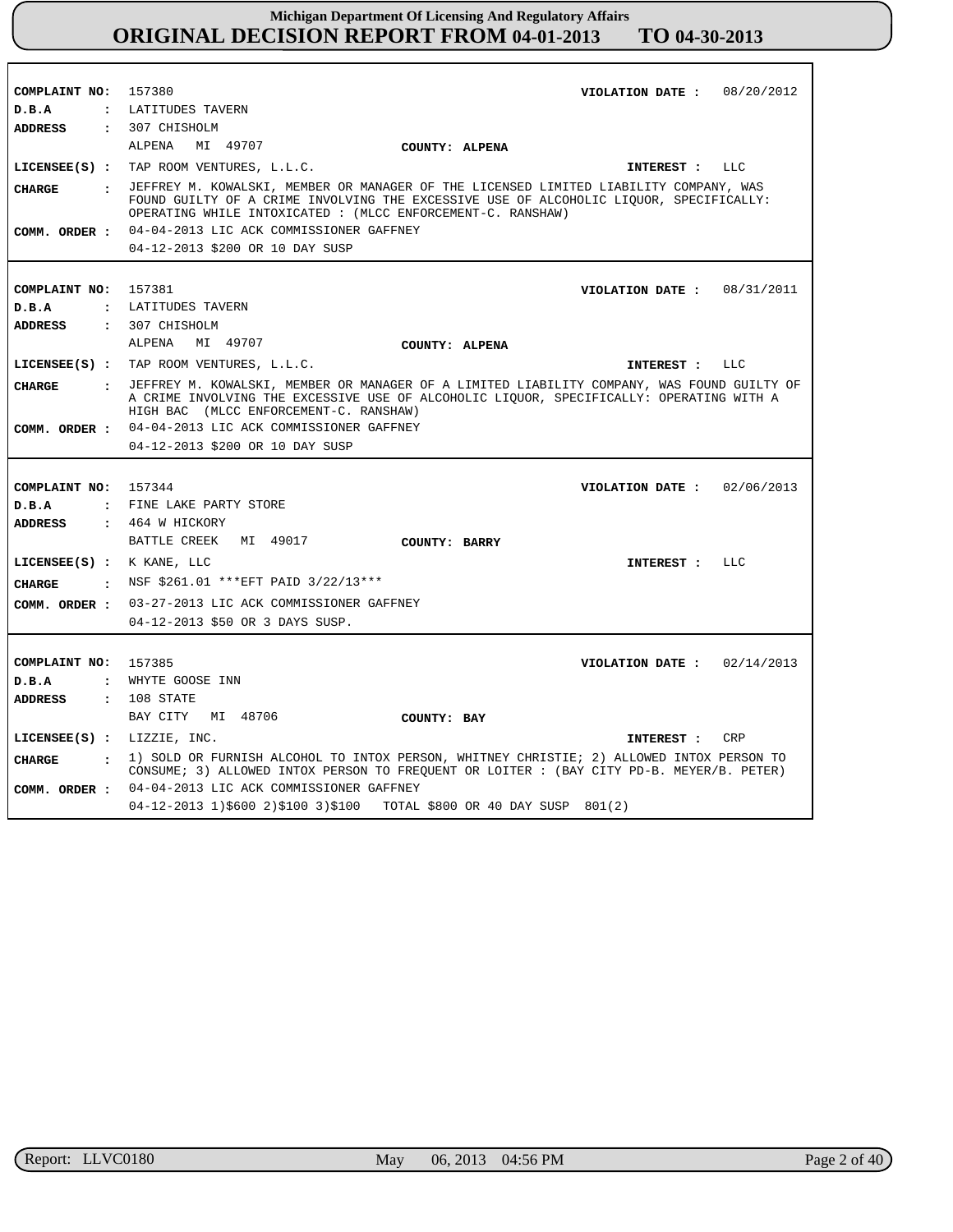| COMPLAINT NO: 157107<br>D.B.A | VIOLATION DATE: $05/24/2012$<br>: THE BETSIE BAY INN                                                                                                                                                                                                                                                                                                                                                                                                                                                                                                                                                                                                                                                                                                        |
|-------------------------------|-------------------------------------------------------------------------------------------------------------------------------------------------------------------------------------------------------------------------------------------------------------------------------------------------------------------------------------------------------------------------------------------------------------------------------------------------------------------------------------------------------------------------------------------------------------------------------------------------------------------------------------------------------------------------------------------------------------------------------------------------------------|
| <b>ADDRESS</b>                | : 231 MAIN                                                                                                                                                                                                                                                                                                                                                                                                                                                                                                                                                                                                                                                                                                                                                  |
|                               | FRANKFORT<br>MI 49635<br>COUNTY: BENZIE                                                                                                                                                                                                                                                                                                                                                                                                                                                                                                                                                                                                                                                                                                                     |
|                               | LICENSEE(S) : THE BETSIE BAY INN, L.L.C.<br>INTEREST : LLC                                                                                                                                                                                                                                                                                                                                                                                                                                                                                                                                                                                                                                                                                                  |
| CIIARGE                       | : 1) SOLD OR TRANSFERRED LICENSE OR INTEREST IN A LICENSE TO THE FRANKFORT INN, INC., AND/OR<br>MARY PITCHER, JOHN MADIGAN OR W.W. LAJOIE WITHOUT THE PRIOR APPROVAL OF THE MLCC; 2)<br>ALLOWED THE FRANKFORT INN, INC. AND/OR MARY PITCHER, JOHN MADIGAN OR W.W.LAJOIE, WHOSE<br>NAME DOED NOT APPEAR ON THE LICENSE, TO DERIVE USE OR BENEFIT: (MLCC ENFORCEMENT-W.<br>KLINGBEIL)                                                                                                                                                                                                                                                                                                                                                                         |
| COMM. ORDER :                 | 03-28-2013 LIC ACK COMMISSIONERCLEMENTE                                                                                                                                                                                                                                                                                                                                                                                                                                                                                                                                                                                                                                                                                                                     |
|                               | 04-16-2013 200.00 FOR CHARGE 1 AND 100.00 FOR CHARGE 2 TOTAL 300.00 OR 15 DAY SUSP. FINE<br>TO BE PAID WITHIN 45 DAYS FROM THE MAILING DATE OF THIS ORDER. ADDTL PENALTY UNLESS THE<br>LICENSEE OF THE SUBJECT ESTABLISHMENT EITHER ASSUMES PROPRIETARY CONTROL OR TRANSFERS<br>OWNERSHIP TO A PERSON APPROVED BY THE MLCC PRIOR TO JULY 15, 2013, THIS COMMISSIONER<br>ORDERS ALL LICENSES AND PERMITS ISSUED TO THIS LICENSEE AT THE ABOVE NAMED ADDRESS<br>SUSPENDED. IF EFFECTUATED, THIS SUSPENSION SHALL REMAIN IN EFFECT UNTIL THE LICENSEE<br>EITHER ASSUMES PROPRIETARY CONTROL, TRANSFERS OWNERSHIP TO AN MLCC APPROVED PERSON, OR<br>UNTIL THE SUBJECT LICENSES AND PERMITS TERMINATE UNDER THE PROVISIONS OF ADMINISTRATIVE<br>RULE R 436.1107. |
|                               |                                                                                                                                                                                                                                                                                                                                                                                                                                                                                                                                                                                                                                                                                                                                                             |
| COMPLAINT NO: 157247          | VIOLATION DATE: $02/07/2013$                                                                                                                                                                                                                                                                                                                                                                                                                                                                                                                                                                                                                                                                                                                                |
| D.B.A                         | : LAKE ANN GROCERY                                                                                                                                                                                                                                                                                                                                                                                                                                                                                                                                                                                                                                                                                                                                          |
| ADDRESS                       | : 19619 MAPLE                                                                                                                                                                                                                                                                                                                                                                                                                                                                                                                                                                                                                                                                                                                                               |
|                               | LAKE ANN<br>MI 49650<br><b>COUNTY: BENZIE</b>                                                                                                                                                                                                                                                                                                                                                                                                                                                                                                                                                                                                                                                                                                               |
| LICENSEE(S) : NUSKE, W JOHN   | IND<br><b>INTEREST :</b>                                                                                                                                                                                                                                                                                                                                                                                                                                                                                                                                                                                                                                                                                                                                    |
| CHARGE                        | : SALE TO MINOR DECOY GR-309 (18) : (INV OGDEN/CLERK MARSHA KAY MARTH/ID CHECKED)                                                                                                                                                                                                                                                                                                                                                                                                                                                                                                                                                                                                                                                                           |
|                               | COMM. ORDER : 03-14-2013 LIC ACK COMMISSIONER GAFFNEY                                                                                                                                                                                                                                                                                                                                                                                                                                                                                                                                                                                                                                                                                                       |
|                               | 04-12-2013 \$500 OR 25 DAYS SUSP - SEC 801(2)                                                                                                                                                                                                                                                                                                                                                                                                                                                                                                                                                                                                                                                                                                               |
|                               |                                                                                                                                                                                                                                                                                                                                                                                                                                                                                                                                                                                                                                                                                                                                                             |
| COMPLAINT NO: 157386          | VIOLATION DATE: $12/09/2012$                                                                                                                                                                                                                                                                                                                                                                                                                                                                                                                                                                                                                                                                                                                                |
| D.B.A                         | : CONNIE'S PLACE                                                                                                                                                                                                                                                                                                                                                                                                                                                                                                                                                                                                                                                                                                                                            |
| ADDRESS                       | : 8968 FIRST                                                                                                                                                                                                                                                                                                                                                                                                                                                                                                                                                                                                                                                                                                                                                |
|                               | BARODA MI 49101<br><b>COUNTY: BERRIEN</b>                                                                                                                                                                                                                                                                                                                                                                                                                                                                                                                                                                                                                                                                                                                   |
|                               | LICENSEE(S) : CONNIE'S PLACE, INC.<br>CRP<br>INTEREST :                                                                                                                                                                                                                                                                                                                                                                                                                                                                                                                                                                                                                                                                                                     |
| <b>CHARGE</b>                 | : FAILED TO COMPLY WITH ALL STATE AND LOCAL BUILDING, PLUMBING, ZONING, SANITATION, AND<br>HEALTH LAWS, RULES, AND ORDINANCES, SPECIFICALLY: ALLOWED SMOKING ON THE LICENSED PREMISES<br>(MLCC ENFORCEMENT-T. SCHMIDT)                                                                                                                                                                                                                                                                                                                                                                                                                                                                                                                                      |
|                               | COMM. ORDER : 03-26-2013 LIC ACK COMMISSIONERCLEMENTE                                                                                                                                                                                                                                                                                                                                                                                                                                                                                                                                                                                                                                                                                                       |
|                               | 04-08-2013 \$100 OR 5 DAY SUSP                                                                                                                                                                                                                                                                                                                                                                                                                                                                                                                                                                                                                                                                                                                              |
|                               |                                                                                                                                                                                                                                                                                                                                                                                                                                                                                                                                                                                                                                                                                                                                                             |
| COMPLAINT NO:                 | 156577<br>VIOLATION DATE: $01/10/2013$                                                                                                                                                                                                                                                                                                                                                                                                                                                                                                                                                                                                                                                                                                                      |
| D.B.A<br>$\mathbf{r}$         | HARBOR'S PARTY STORE                                                                                                                                                                                                                                                                                                                                                                                                                                                                                                                                                                                                                                                                                                                                        |
| ADDRESS<br>$\mathbf{r}$       | 303 E MAIN                                                                                                                                                                                                                                                                                                                                                                                                                                                                                                                                                                                                                                                                                                                                                  |
|                               | BENTON HARBOR<br>MI 49022<br><b>COUNTY: BERRIEN</b>                                                                                                                                                                                                                                                                                                                                                                                                                                                                                                                                                                                                                                                                                                         |
| $LICENSEE(S)$ :               | K. KHALIL, LLC<br>LLC<br>INTEREST :                                                                                                                                                                                                                                                                                                                                                                                                                                                                                                                                                                                                                                                                                                                         |
| CHARGE<br>$\cdot$             | NSF CHECK \$2458.44 ** NSF PAID 2/6/13**                                                                                                                                                                                                                                                                                                                                                                                                                                                                                                                                                                                                                                                                                                                    |
| COMM. ORDER :                 | 04-08-2013 LIC ACK COMMISSIONER GAFFNEY                                                                                                                                                                                                                                                                                                                                                                                                                                                                                                                                                                                                                                                                                                                     |
|                               | 04-16-2013 \$300 OR 15 DAY SUSP<br>ALSO LICENSEE PAY FOR PURCHASES OF ALCOHOL FROM THE<br>COMMISSION WITH CASHIERS CHECK, CERTIFIED CHECK OR MONEY ORDER FOR 2 YEARS FROM DATE OF<br>THIS ORDER                                                                                                                                                                                                                                                                                                                                                                                                                                                                                                                                                             |

r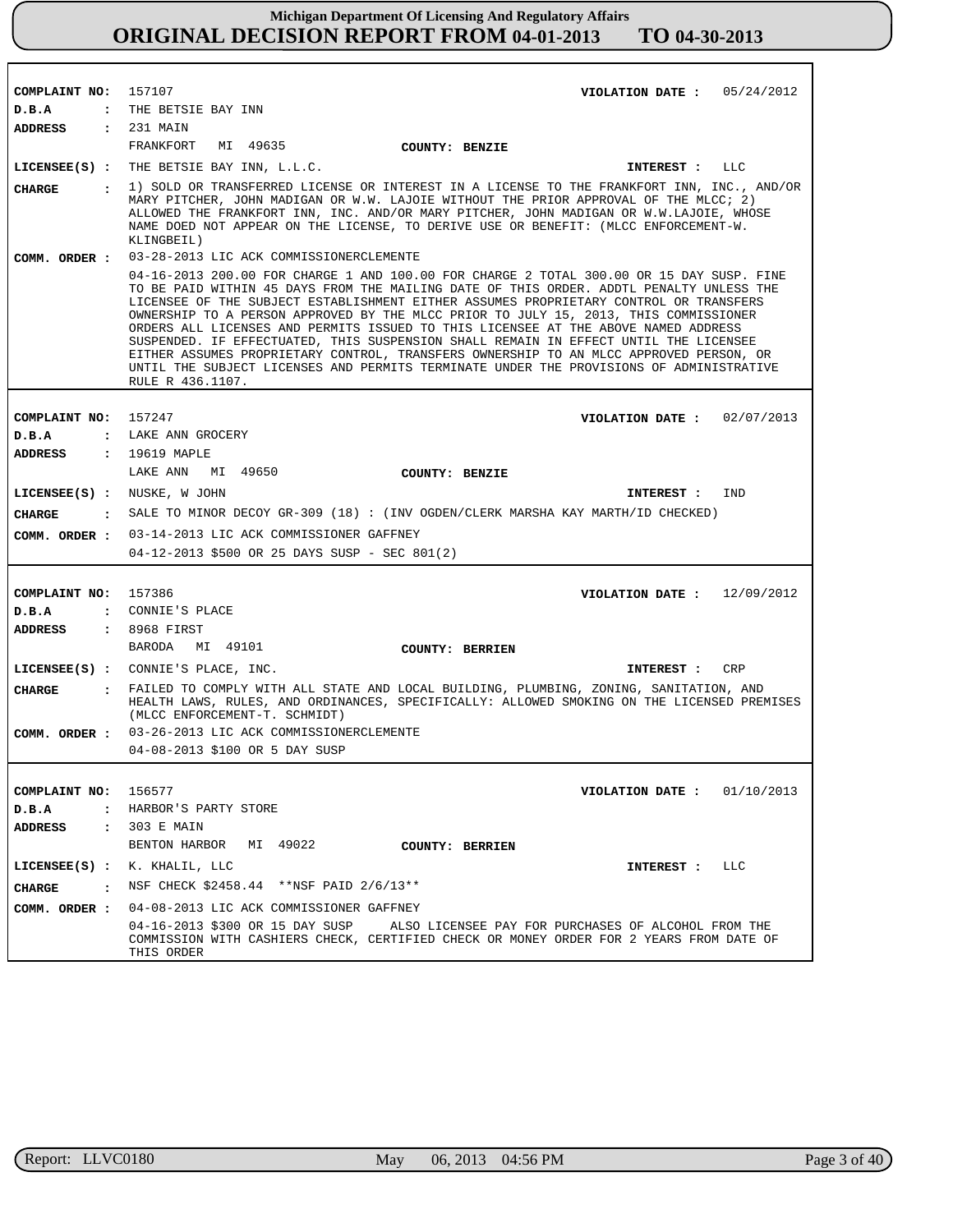| COMPLAINT NO: 157392            | VIOLATION DATE : $10/16/2011$                                                                                                                                                      |
|---------------------------------|------------------------------------------------------------------------------------------------------------------------------------------------------------------------------------|
| D.B.A                           | : O'MALLY'S BAR AND GRILL                                                                                                                                                          |
| ADDRESS                         | $: 8981$ RED ARROW                                                                                                                                                                 |
|                                 | BRIDGMAN<br>MI 49106<br>COUNTY: BERRIEN                                                                                                                                            |
|                                 | LICENSEE(S) : 8981 CORPORATION<br>INTEREST : CRP                                                                                                                                   |
| CHARGE                          | : 1-2) PERMITTED CONSUMPTION OF ALCOHOL ON PREMISES BETWEEN 2:30AM AND 7:00AM BY WILLIAM                                                                                           |
|                                 | SPICER AND ROBIN LINDSEY; 3-4) SOLD OR FURNISHED ALCOHOL BETWEEN 2:00AM AND 7:00AM TO<br>WILLIAM SPICER AND ROBIN LINDSEY; 5) ALLOWED AN AGEN, CLERK OR EMPLOYEE, ROBIN LINDSEY TO |
|                                 | BE ON PREMISES IN AN INTOX CONDITION : (BRIDGMAN PD OFC WHITAKER)                                                                                                                  |
|                                 | COMM. ORDER : 04-04-2013 LIC ACK COMMISSIONERCLEMENTE                                                                                                                              |
|                                 | 04-16-2013 1)\$50 2)\$50 3)\$50 4)\$50 5)\$200 LICENSES & PERMITS ARE TO REMAIN IN ESCROW                                                                                          |
|                                 | UNTIL ALL OUTSTANDING FINES ARE PAID TOTAL \$400                                                                                                                                   |
|                                 |                                                                                                                                                                                    |
| COMPLAINT NO: 157108            | VIOLATION DATE : $02/07/2013$                                                                                                                                                      |
| D.B.A                           | : MC COY CREEK TAVERN                                                                                                                                                              |
| ADDRESS                         | $: 215 E$ FRONT                                                                                                                                                                    |
|                                 | BUCHANAN<br>MI 49107<br>COUNTY: BERRIEN                                                                                                                                            |
|                                 | LICENSEE(S) : BAR 4 ENTERPRISES, LLC<br>INTEREST : LLC                                                                                                                             |
| CHARGE                          | : 1) PERMITTED THE LICENSED PREMISES TO BE OCCUPIED BY PERSONS OTHER THAN TH LICENSEE OR                                                                                           |
|                                 | LICENSEE'S WORKING BONA FIDE EMPLOYEE(S), SHEILA THOMAS BETWEEN 2:30AM AND 7:00AM; 2)                                                                                              |
|                                 | PERMITTED CONSUMPTION OF ALCOHOL UPON LICENSED PREMISES BY SHEILA THOMAS BETWEEN 2:30AM<br>AND 7:00AM : (MSP POST NILES/SEAL, WHITE)                                               |
|                                 | COMM. ORDER: 04-01-2013 LIC ACK COMMISSIONERCLEMENTE                                                                                                                               |
|                                 | 04-16-2013 1)\$150 2)\$150 TOTAL \$300 OR 15 DAY SUSP                                                                                                                              |
|                                 |                                                                                                                                                                                    |
| COMPLAINT NO: 156493            | VIOLATION DATE: $12/29/2012$                                                                                                                                                       |
| D.B.A                           | : BUD & ELSIE'S                                                                                                                                                                    |
| ADDRESS                         | $: 102$ W BUFFALO                                                                                                                                                                  |
|                                 | MI 49117<br>NEW BUFFALO                                                                                                                                                            |
|                                 | COUNTY: BERRIEN                                                                                                                                                                    |
|                                 | LICENSEE(S) : BUD & ELSIE'S #7, L.L.C.<br>INTEREST : LLC                                                                                                                           |
| CHARGE<br>$\cdot$               | NSF \$2455.91 ***EFT OUTSTANDING***                                                                                                                                                |
| COMM. ORDER :                   | 04-09-2013 HEARING HELD KALAMAZOO GAFFNEY/HALL/DECLERCQ RULE 15(E)                                                                                                                 |
|                                 | $04-16-2013$ \$50 EACH COMB W/156492 TOTAL \$100 OR 5 DAY SUSP 15(E)                                                                                                               |
|                                 |                                                                                                                                                                                    |
| COMPLAINT NO:                   | 156492<br>VIOLATION DATE :<br>12/28/2012                                                                                                                                           |
| D.B.A                           | : BUD & ELSIE'S                                                                                                                                                                    |
| <b>ADDRESS</b>                  | : 102 W BUFFALO                                                                                                                                                                    |
|                                 | NEW BUFFALO<br>MI 49117<br><b>COUNTY: BERRIEN</b>                                                                                                                                  |
| $LICENSEE(S)$ :                 | BUD & ELSIE'S #7, L.L.C.<br>LLC<br>INTEREST :                                                                                                                                      |
| $\cdot$<br>CHARGE               | NSF \$2185.25 ***EFT OUTSTANDING***                                                                                                                                                |
| COMM. ORDER :                   | 04-09-2013 HEARING HELD KALAMAZOO GAFFNEY/HALL/DECLERCQ RULE 15(E)                                                                                                                 |
|                                 | 04-16-2013 \$50 EACH COMB W/156493 TOTAL \$100 OR 5 DAY SUSP<br>15(E)                                                                                                              |
|                                 |                                                                                                                                                                                    |
|                                 |                                                                                                                                                                                    |
| COMPLAINT NO:                   | 156491<br>12/29/2012<br>VIOLATION DATE :                                                                                                                                           |
| D.B.A<br>$\ddot{\phantom{a}}$   | BUD & ELSIE'S                                                                                                                                                                      |
| <b>ADDRESS</b>                  | $: 19393 \text{ US } 12$                                                                                                                                                           |
|                                 | NEW BUFFALO<br>MI 49117<br><b>COUNTY: BERRIEN</b>                                                                                                                                  |
|                                 | LICENSEE(S) : BUD & ELSIE'S #5, L.L.C.<br>LLC<br>INTEREST :                                                                                                                        |
| <b>CHARGE</b><br>$\ddot{\cdot}$ | NSF \$1986.69 *** EFT OUTSTANDING***                                                                                                                                               |
| COMM. ORDER :                   | 04-09-2013 HEARING HELD KALAMAZOO GAFFNEY/HALL/DECLERCQ RULE 15(E)                                                                                                                 |
|                                 | 04-16-2013 \$50 EACH COMB W/156490 TOTAL \$100 OR 5 DAY SUSP<br>15(E)                                                                                                              |

٦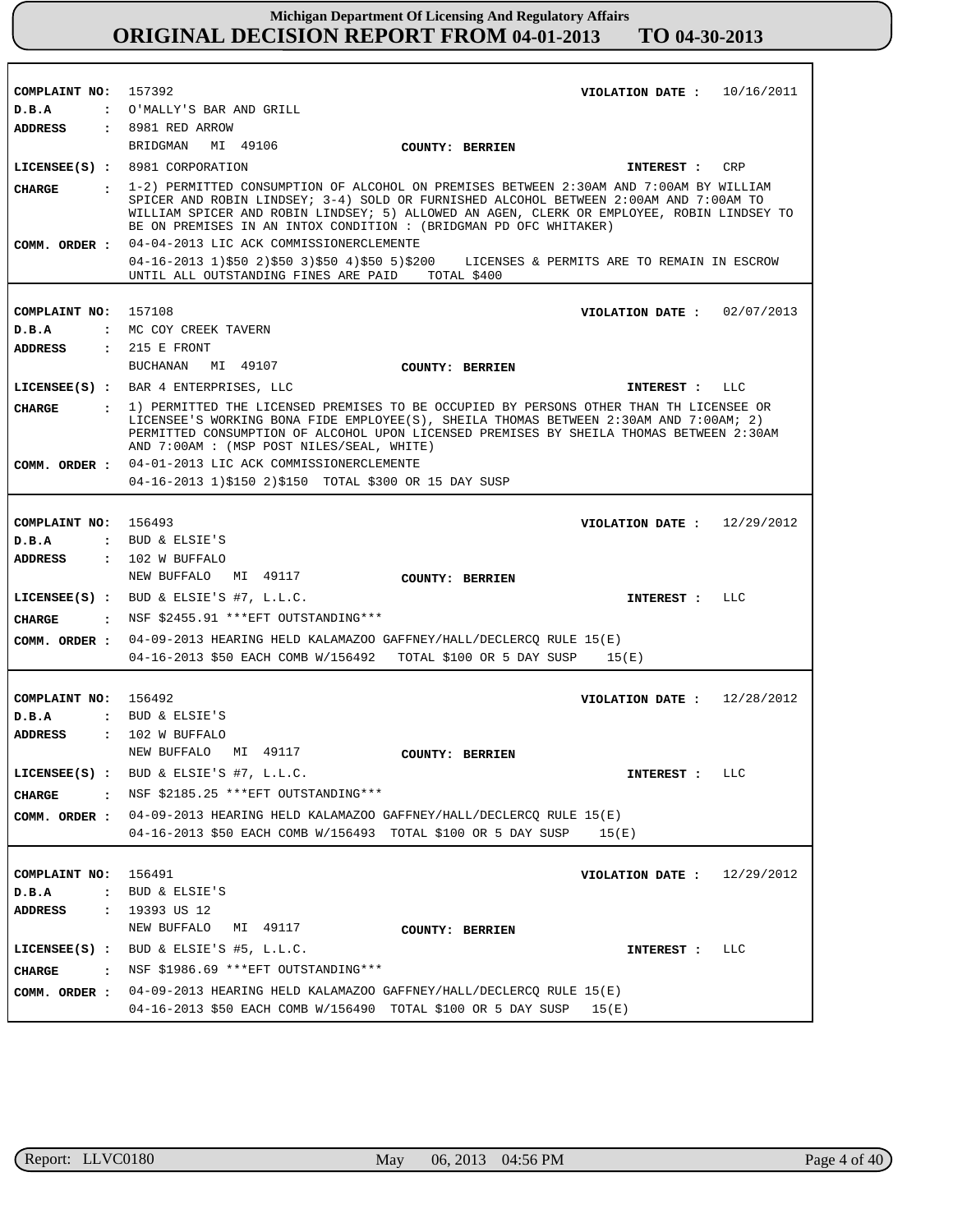| COMPLAINT NO:<br>D.B.A<br>ADDRESS               |                      | 156490<br>: BUD & ELSIE'S<br>: 19393 US 12                                                                                                                                                                         | VIOLATION DATE: $12/28/2012$  |     |
|-------------------------------------------------|----------------------|--------------------------------------------------------------------------------------------------------------------------------------------------------------------------------------------------------------------|-------------------------------|-----|
| <b>CHARGE</b><br>$\sim$ $\sim$<br>COMM. ORDER : |                      | MI 49117<br>NEW BUFFALO<br><b>COUNTY: BERRIEN</b><br>LICENSEE(S) : BUD & ELSIE'S #5, L.L.C.<br>NSF \$1432.62 *** EFT OUTSTANDING***<br>04-09-2013 HEARING HELD KALAMAZOO GAFFNEY/HALL/DECLERCQ RULE 15(E)          | INTEREST :                    | LLC |
|                                                 |                      | 04-16-2013 \$50 EACH COMB W/156491 TOTAL \$100 OR 5 DAY SUSP 15(E)                                                                                                                                                 |                               |     |
| COMPLAINT NO: 156489<br>D.B.A                   |                      | : BUD & ELSIE'S                                                                                                                                                                                                    | VIOLATION DATE: $12/29/2012$  |     |
| <b>ADDRESS</b><br>CHARGE<br>COMM. ORDER :       |                      | : 9805 TOWNLINE<br>MI 49129<br>UNION PIER<br>COUNTY: BERRIEN<br>LICENSEE(S) : BUD & ELSIE'S LLC<br>: NSF \$790.97 ***EFT OUTSTANDING***<br>04-09-2013 HEARING HELD KALAMAZOO GAFFNEY/HALL/DECLERCO RULE 15(E)      | INTEREST :                    | LLC |
|                                                 |                      | 04-16-2013 \$75 EACH COMB W/156488 TOTAL \$150 OR 8 DAY SUSP                                                                                                                                                       | 15(E)                         |     |
| COMPLAINT NO:<br>D.B.A                          |                      | 156488<br>: BUD & ELSIE'S                                                                                                                                                                                          | VIOLATION DATE: $12/28/2012$  |     |
| <b>ADDRESS</b><br>CHARGE<br>$\sim$ $\sim$       |                      | $: 9805$ TOWNLINE<br>UNION PIER MI 49129<br><b>COUNTY: BERRIEN</b><br>LICENSEE(S) : BUD & ELSIE'S LLC<br>NSF \$788.24 *** EFT OUTSTANDING***                                                                       | INTEREST :                    | LLC |
| COMM. ORDER :                                   |                      | 04-09-2013 HEARING HELD KALAMAZOO GAFFNEY/HALL/DECLERCQ RULE 15(E)<br>04-16-2013 \$75 EACH COMB W/156489 TOTAL \$150 OR 8 DAY SUSP                                                                                 | 15(E)                         |     |
| COMPLAINT NO:                                   |                      | 154170                                                                                                                                                                                                             | VIOLATION DATE : $07/14/2012$ |     |
| D.B.A                                           |                      | : BUFFALO WILD WINGS                                                                                                                                                                                               |                               |     |
| <b>ADDRESS</b>                                  | $\ddot{\cdot}$       | 704 E CHICAGO                                                                                                                                                                                                      |                               |     |
|                                                 |                      | COLDWATER<br>MI 49036<br>COUNTY: BRANCH                                                                                                                                                                            |                               |     |
|                                                 |                      | LICENSEE(S) : COLDWATER WINGS, LLC                                                                                                                                                                                 | INTEREST :                    | LLC |
| <b>CHARGE</b>                                   | $\ddot{\phantom{a}}$ | 1) ALLOWED PERSON UNDER 21, GREGORY EBRIGHT, TO CONSUME OR POSSESS ALCOHOL FOR PERSONAL<br>CONSUMPTION; 2,5) SOLD OR FURNISHED ALCOHOL TO INTOX PERSONS, GREGORY EBRIGHT AND MICHAEL                               |                               |     |
|                                                 |                      | SPERLING;<br>3,6) ALLOWED INTOX PERSONS TO CONSUME; 4,7) ALLOWED INTOX PERSONS TO FREOUENT OR LOITER:<br>(COLDWATER PD-BEEMAN/SERGENT/COATS; BRANCH COUNTY SD-HOLT/BARTENDER-HEATHER MYERS-<br>SCHMITT/ID CHECKED) |                               |     |
|                                                 |                      | COMM. ORDER : 04-09-2013 HEARING HELD KALAMAZOO GAFFNEY/HALL/DECLERCQ DISMISSED<br>04-26-2013 DISMISSED WITHOUT PREJUDICE                                                                                          |                               |     |
|                                                 |                      |                                                                                                                                                                                                                    |                               |     |
| COMPLAINT NO: 157675                            |                      |                                                                                                                                                                                                                    | VIOLATION DATE: $03/23/2013$  |     |
| D.B.A                                           |                      | : AJ'S PARTY STORE                                                                                                                                                                                                 |                               |     |
| ADDRESS                                         |                      | : R 2 1213 CLARENDON<br>HOMER<br>MI 49245                                                                                                                                                                          |                               |     |
|                                                 |                      | COUNTY: BRANCH                                                                                                                                                                                                     |                               |     |
|                                                 |                      | LICENSEE(S) : AJ'S BUTLER STORE, LLC                                                                                                                                                                               | INTEREST :                    | LLC |
| CHARGE                                          |                      | . SELL, FURNISH TO PERSON UNDER 21 - LAN-301 (18): (MLCC ENFORCEMENT-PERILLOUX/MUGNOLO;<br>CLERK-KRISTEN L. VANLUE/ID CHECKED)<br>COMM. ORDER : 04-19-2013 LIC ACK COMMISSIONER GAFFNEY                            |                               |     |
|                                                 |                      | 04-25-2013 \$600 OR 30 DAYS SUSP - SEC 801(2)                                                                                                                                                                      |                               |     |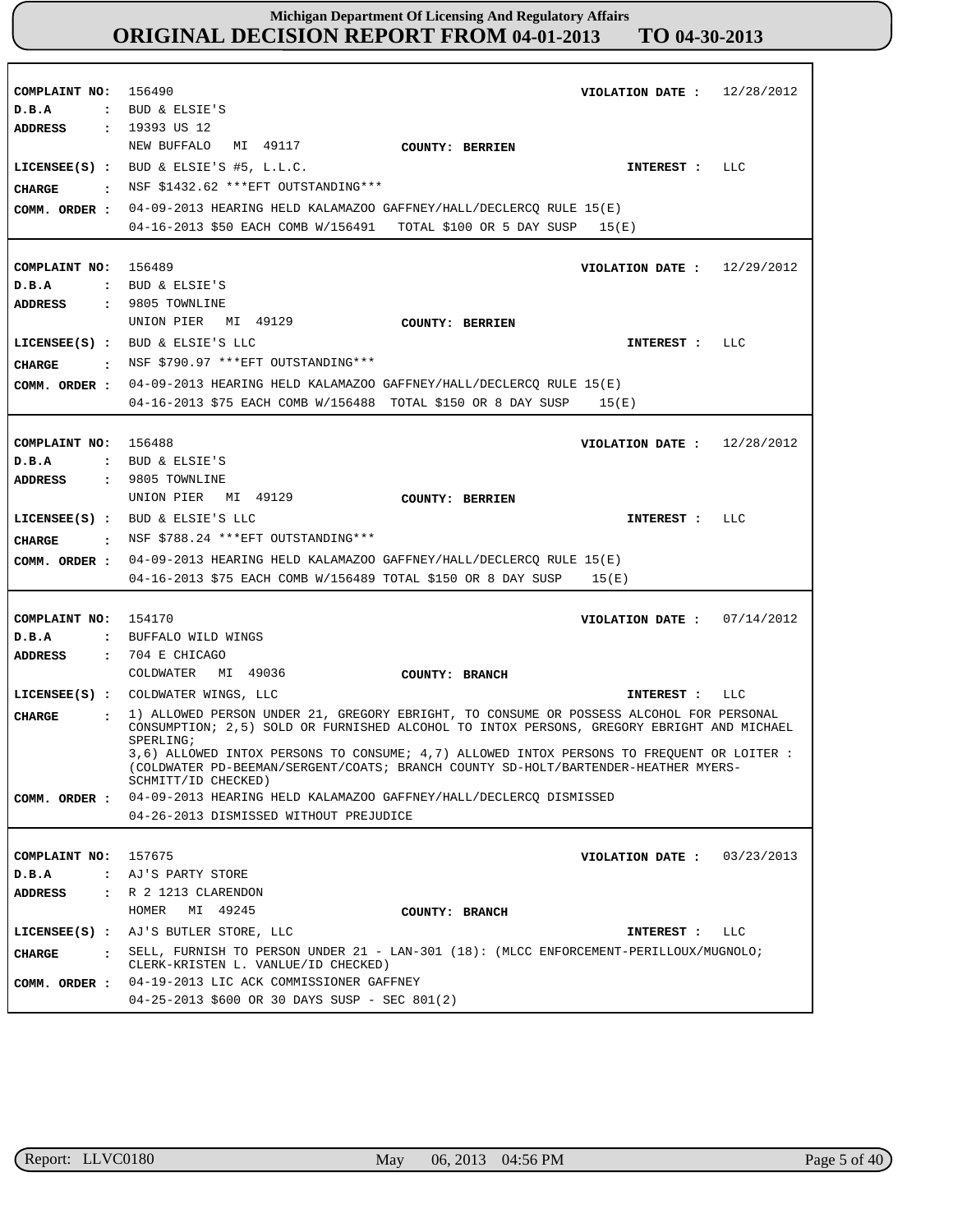**COMPLAINT NO: COMPLAINT NO:** 156975 **COMPLAINT NO:** 156709 **COMPLAINT NO:** 155221 **COMPLAINT NO:** 156192 157657 **VIOLATION DATE : VIOLATION DATE :** 01/25/2013 **VIOLATION DATE : VIOLATION DATE : VIOLATION DATE :** 12/07/2012 01/19/2013 10/18/2012 03/12/2013 **D.B.A : D.B.A : D.B.A : D.B.A : D.B.A :** WHEATFIELD MARKET WHEATFIELD MARKET WHEATFIELD MARKET ALLEN'S GIN MILL BOB'S LOUNGE **ADDRESS : ADDRESS : ADDRESS : ADDRESS : ADDRESS :** 15530 ELEVEN MILE 15530 ELEVEN MILE : 15530 ELEVEN MILE 716 ASHMUN 114 W FOURTH BATTLE CREEK MI 49017 BATTLE CREEK MI 49017 BATTLE CREEK MI 49017 SAULT SAINTE MARIE MI 49783 CLARE MI 48617 03-11-2013 HEARING HELD LANSING MOURNING/HETZEL/DECLERCQ RULE 15(D) 04-09-2013 \$150 OR 8 DAYS SUSP. RULE 15(D) 03-12-2013 LIC ACK COMMISSIONERCLEMENTE **COMM. ORDER :** 04-01-2013 \$100.00 COMBINED WITH 3-156975 FOR \$100 FOR A TOTAL OF \$200 OR 10 DAYS SUSP. 03-12-2013 LIC ACK COMMISSIONERCLEMENTE **COMM. ORDER :** 04-01-2013 \$100.00 COMBINED WITH 3-156975 FOR \$100 FOR A TOTAL OF \$200 OR 10 DAYS SUSP. 03-14-2013 HEARING HELD ST. IGNACE CLEMENTE/HALL/CONTRACT 04-17-2013 HEARING HELD ST IGNACE GAFFNEY/HALL/CONTRACT 04-25-2013 COMM ORDERS ALL LICENSES AND PERMITS ISSUED BY THE MLCC TO THIS LICENSEE AT THE ABOVE NAMED ADDRESS REVOKED 270 DAYS FORM THE DATE OF THIS ORDER MAILED, UNLESS THESE LICENSES AND PERMITS ARE TRANSFERRED TO A PERSON APPROVED BY THE MLCC OR THE LICENSES AND PERMITS ARE TERMINATED PURSUANT TO RULE 436.1107. 04-15-2013 LIC ACK COMMISSIONERCLEMENTE **COMM. ORDER :** 04-24-2013 50.00. FURTHER, THE COMMISSIONER ORDERS THAT ALL LICENSES AND PERMITS ISSUED BY THE COMMISSION TO THIS LICENSEE AT THE ABOVE NAMED LOCATION BE SUSPENDEND IF THE ABOVE DISHONORED CHECK, SERVICE CHARGES AND TOTAL FINES PREVIOUSLY AND CURRENTLY DUE ARE NOT PAID WITHIN 45 DAYS FROM THE MAILING DATE OF THIS ORDER. THIS SUSPENSION SHALL REMAIN IN EFFECT UNTIL THE LICENSEE IS IN COMPLIANCE WITH THIS ORDER OR THE LICENSES AND PERMITS ARE TERMINATED PURSUANT TO RULE 436.1107. **LICENSEE(S) :** JUSTA #1, INC. **LICENSEE(S) :** JUSTA #1, INC. **LICENSEE(S) :** JUSTA #1, INC. **LICENSEE(S) :** ALLEN'S GIN MILL, INC. **LICENSEE(S) :** BOB RUBY, INC. CRP CR<sub>P</sub> CRP CRP CRP **CHARGE : CHARGE : CHARGE : CHARGE : CHARGE :** NSF CHECK \$666.36 \*\*\*NSF PAID 1/4/13\*\*\* : NSF CHECK \$1452.44 : NSF CHECK \$859.52 1,4) SOLD OR FURNISHED ALCOHOL TO INTOX PERSONS, GUY MOUNTS, AMY JOHANSON; 2,5) ALLOWED INTOX PERSONS TO CONSUME; 3,6) ALLOWED INTOX PERSONS FREQUENT OR LOITER: (SAULT STE MARIE CITY POLICE DEPARTMENT-JEZEWSKI/AUTORE) : NSF CHECK \$625.02 \*\*\*NSF OUTSTANDING\*\*\* **INTEREST : INTEREST : INTEREST : INTEREST : INTEREST : COMM. ORDER : COMM. ORDER : COUNTY: CALHOUN COUNTY: CALHOUN COUNTY: CALHOUN COUNTY: CHIPPEWA COUNTY: CLARE**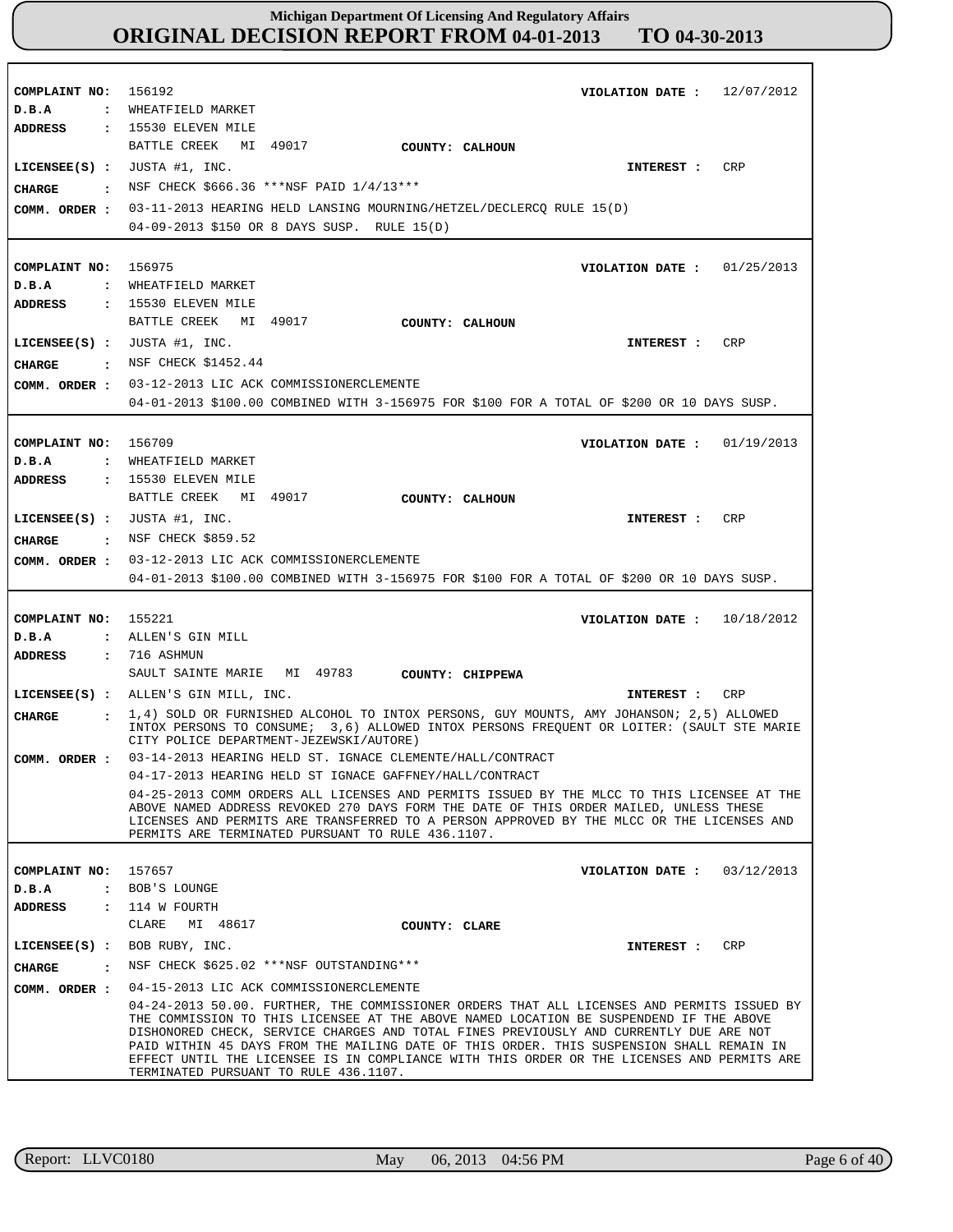| COMPLAINT NO: 156153            | 11/30/2012<br>VIOLATION DATE :                                                                                                                                                                                                                                                                                   |
|---------------------------------|------------------------------------------------------------------------------------------------------------------------------------------------------------------------------------------------------------------------------------------------------------------------------------------------------------------|
| D.B.A                           | : LOU & HARRY'S SPORTS BAR & GRILL                                                                                                                                                                                                                                                                               |
| ADDRESS                         | : 16800 S CHANDLER SUITE 109                                                                                                                                                                                                                                                                                     |
|                                 | EAST LANSING MI 48823<br>COUNTY: CLINTON                                                                                                                                                                                                                                                                         |
|                                 | LICENSEE(S) : BRANOFF DEVELOPMENT GROUP HOSPITALITY LLC<br>INTEREST : LLC                                                                                                                                                                                                                                        |
| CHARGE                          | : NSF CHECK \$1217.35 **NSF PAID 1/2/13*                                                                                                                                                                                                                                                                         |
| COMM. ORDER :                   | 03-11-2013 HEARING HELD LANSING MOURNING/HETZEL/DECLERCQ RULE 15(D)                                                                                                                                                                                                                                              |
|                                 | 04-09-2013 \$200 COMBINED WITH 2-156154 FOR \$200 FOR A TOTAL OF \$400 OR 20 DAYS SUSP.<br>FURTHER, THE ALJ ORDERS THAT THE LICENSEE PAY FOR PURCHASES OF ALOCOHOLIC LIQUOR FROM THE<br>MLCC BE CERTIFIED CHECK, CASHIERS CHECK OR MONEY ORDER FOR A PERIOD OF 12 MONTHS FROM THE<br>MAILING DATE OF THIS ORDER. |
|                                 |                                                                                                                                                                                                                                                                                                                  |
| COMPLAINT NO: 156154            | VIOLATION DATE: $12/03/2012$                                                                                                                                                                                                                                                                                     |
| D.B.A                           | : LOU & HARRY'S SPORTS BAR & GRILL                                                                                                                                                                                                                                                                               |
| <b>ADDRESS</b>                  | : 16800 S CHANDLER SUITE 109<br>EAST LANSING<br>MI 48823                                                                                                                                                                                                                                                         |
|                                 | COUNTY: CLINTON                                                                                                                                                                                                                                                                                                  |
|                                 | LICENSEE(S) : BRANOFF DEVELOPMENT GROUP HOSPITALITY LLC<br>INTEREST : LLC                                                                                                                                                                                                                                        |
| CHARGE                          | : NSF CHECK \$834.28 ***NSF PAID 1/2/13***                                                                                                                                                                                                                                                                       |
| COMM. ORDER :                   | 03-11-2013 HEARING HELD LANSING MOURNING/HETZEL/DECLERCQ RULE 15(D)                                                                                                                                                                                                                                              |
|                                 | 04-09-2013 \$200 COMBINED WITH 2-156153 FOR \$200 FOR A TOTAL OF \$400 OR 20 DAYS SUSP.<br>FURTHER, THE ALJ ORDERS THAT THE LICENSEE PAY FOR PURCHASES OF ALOCOHOLIC LIQUOR FROM THE<br>MLCC BE CERTIFIED CHECK, CASHIERS CHECK OR MONEY ORDER FOR A PERIOD OF 12 MONTHS FROM THE<br>MAILING DATE OF THIS ORDER. |
|                                 |                                                                                                                                                                                                                                                                                                                  |
| COMPLAINT NO: 157245            | VIOLATION DATE : $01/19/2013$                                                                                                                                                                                                                                                                                    |
| D.B.A                           | $:$ KRIST FOOD MART $# 14$                                                                                                                                                                                                                                                                                       |
| <b>ADDRESS</b>                  | : 6344 US 2                                                                                                                                                                                                                                                                                                      |
|                                 | WELLS MI 49894<br>COUNTY: DELTA                                                                                                                                                                                                                                                                                  |
|                                 | LICENSEE(S) : KRIST OIL CO.<br>CRP<br>INTEREST :                                                                                                                                                                                                                                                                 |
| CHARGE                          | SALE TO MINOR DECOY ESC-264 (19) : (LCC INV RAYMOND/CLERK TREVOR DAVID THOMAS GREEN/ID NOT<br>$\mathbf{r}$<br>CHECKED)                                                                                                                                                                                           |
|                                 | COMM. ORDER : 03-18-2013 LIC ACK COMMISSIONER GAFFNEY                                                                                                                                                                                                                                                            |
|                                 | 04-12-2013 \$900 OR 45 DAYS SUSP.                                                                                                                                                                                                                                                                                |
|                                 |                                                                                                                                                                                                                                                                                                                  |
| COMPLAINT NO: 157566<br>D.B.A   | VIOLATION DATE: $03/05/2013$<br>: SMITTY'S PLACE                                                                                                                                                                                                                                                                 |
| <b>ADDRESS</b>                  | $: 117 S$ BRIDGE                                                                                                                                                                                                                                                                                                 |
|                                 | DIMONDALE<br>MI 48821<br>COUNTY: EATON                                                                                                                                                                                                                                                                           |
| $LICENSEE(S)$ :                 | FREDERICKS OF DIMONDALE, INC.                                                                                                                                                                                                                                                                                    |
|                                 | CRP<br>INTEREST :<br>SALE TO MINOR DECOY LAN 302 (18) : (LCC INVS PERILLOUX AND MUGNOLO/CLERK CHERIE MCHUGH/ID                                                                                                                                                                                                   |
| <b>CHARGE</b><br>$\ddot{\cdot}$ | CHECKED)                                                                                                                                                                                                                                                                                                         |
| COMM. ORDER :                   | 04-10-2013 LIC ACK COMMISSIONER GAFFNEY                                                                                                                                                                                                                                                                          |
|                                 | 04-16-2013 \$500 OR 25 DAY SUSP<br>801(2)                                                                                                                                                                                                                                                                        |
|                                 |                                                                                                                                                                                                                                                                                                                  |
| COMPLAINT NO:                   | 156245<br>11/24/2012<br>VIOLATION DATE :                                                                                                                                                                                                                                                                         |
| D.B.A<br>$\ddot{\phantom{a}}$   | DARB'S                                                                                                                                                                                                                                                                                                           |
| ADDRESS<br>$\ddot{\phantom{a}}$ | 148 S MAIN                                                                                                                                                                                                                                                                                                       |
|                                 | EATON RAPIDS<br>MI 48827<br>COUNTY: EATON                                                                                                                                                                                                                                                                        |
| $LICENSEE(S)$ :                 | NORTON-DARB'S, LLC<br>LLC<br>INTEREST :                                                                                                                                                                                                                                                                          |
| <b>CHARGE</b><br>$\mathbf{r}$   | 1) SOLD OR FURNISHED ALCOHOL TO INTOX PERSON, JASON POLLMAN; 2) ALLOWED INTOX PERSON TO<br>CONSUME; 3) ALLOWD INTOX PERSON TO FREQUENT OR LOITER : (EATON RAPIDS POLICE DEPARTMENT-<br>SAYER, NEFF)                                                                                                              |
| COMM. ORDER :                   | 03-11-2013 HEARING HELD LANSING MOURNING/HETZEL/DECLERCQ NEG SETTLEMENT COST \$28.60                                                                                                                                                                                                                             |
|                                 | 04-09-2013 1)\$750 SEC 801(2), 2-3)DISMISSED WITH PREJUDICED OR 38 DAYS SUSP & \$28.60 COSTS                                                                                                                                                                                                                     |
|                                 | FOR A GRAND TOTAL OF \$778.60. NEGOTIATED SETTLEMENT                                                                                                                                                                                                                                                             |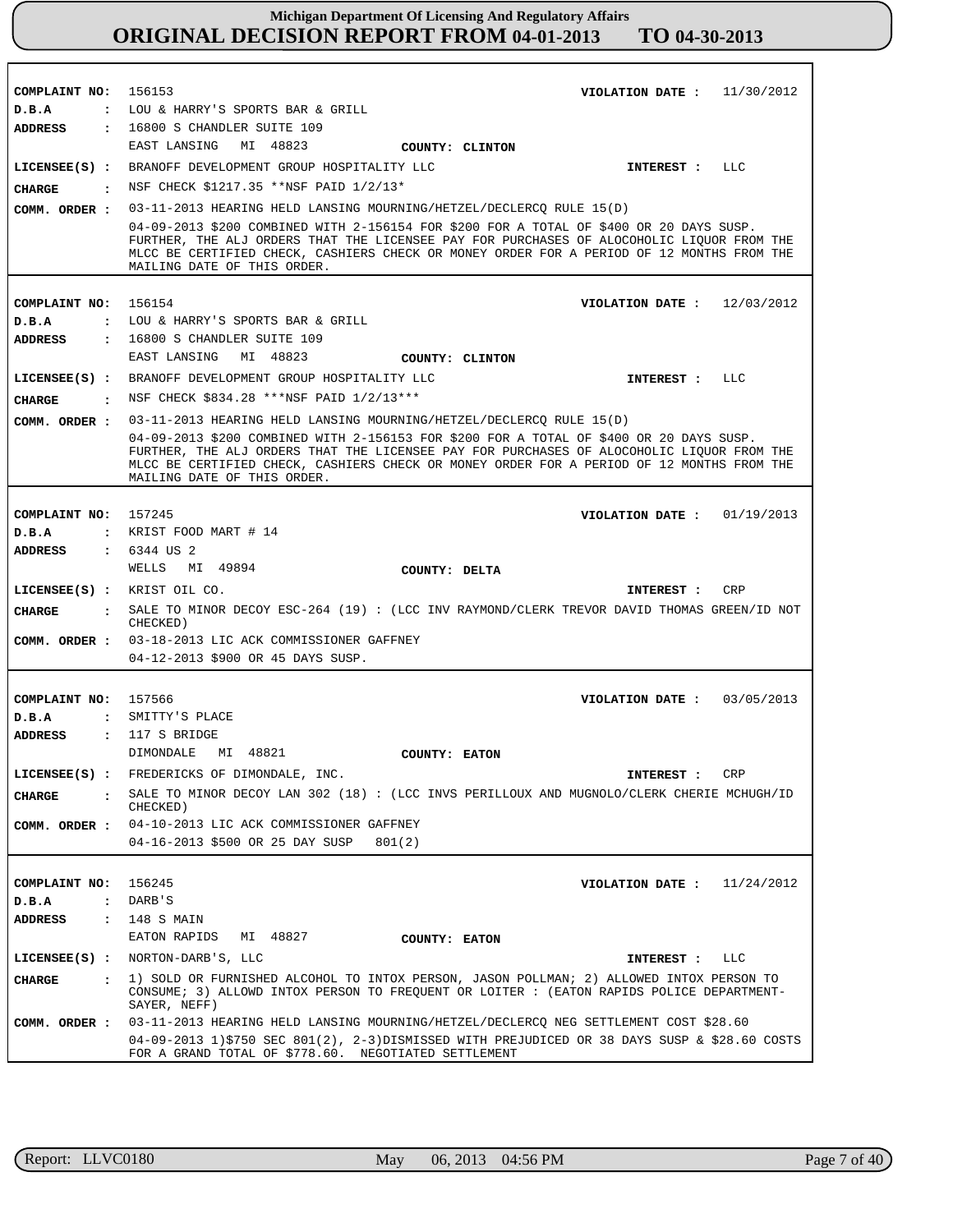| COMPLAINT NO: 157336                      | 02/16/2013<br>VIOLATION DATE :                                                                                                                                                                                                                                                                                           |
|-------------------------------------------|--------------------------------------------------------------------------------------------------------------------------------------------------------------------------------------------------------------------------------------------------------------------------------------------------------------------------|
| D.B.A                                     | : TRAPPER JOE'S                                                                                                                                                                                                                                                                                                          |
| <b>ADDRESS</b>                            | : G-3384- 3386 S SAGINAW                                                                                                                                                                                                                                                                                                 |
|                                           | BURTON<br>MI 48529<br>COUNTY: GENESEE                                                                                                                                                                                                                                                                                    |
|                                           | LICENSEE(S) : RL TRAPPER JOE'S, LLC<br>INTEREST :<br>LLC                                                                                                                                                                                                                                                                 |
| CHARGE                                    | . FAILED, REFUSED OR NEGLECTED TO OBEY A WRITTEN ORDER OF THE COMMISSION DATED 08-08-2012<br>BY FAILING TO PROVIDE PROOF OF SUCCESSFUL COMPLETION OF AN ALCOHOL SERVER TRAINING PROGRAM<br>APPROVED BY THE COMMISSION WITHIN 180 DAYS OF THE ISSUANCE OF THE LICENSE: 08-15-2012 :<br>(MLCC SERVER TRAINING COORDINATOR) |
|                                           | COMM. ORDER : 03-15-2013 LIC ACK COMMISSIONER CLEMENTE                                                                                                                                                                                                                                                                   |
|                                           | 04-04-2013 \$50 OR 3 DAY SUSP                                                                                                                                                                                                                                                                                            |
|                                           |                                                                                                                                                                                                                                                                                                                          |
| COMPLAINT NO: 156449                      | VIOLATION DATE: $12/26/2012$                                                                                                                                                                                                                                                                                             |
| D.B.A                                     | : CLIO ROAD HOUSE SPORTS BAR & GRILL                                                                                                                                                                                                                                                                                     |
| <b>ADDRESS</b>                            | : 2183 VIENNA                                                                                                                                                                                                                                                                                                            |
|                                           | CLIO<br>MI 48420<br>COUNTY: GENESEE                                                                                                                                                                                                                                                                                      |
|                                           | $LICENSEE(S)$ : ZADA & AVA, INC.<br>CRP<br>INTEREST :                                                                                                                                                                                                                                                                    |
|                                           | . NSF CHECK \$2777.16 ***NSF PAID 2/20/13***                                                                                                                                                                                                                                                                             |
| CHARGE                                    |                                                                                                                                                                                                                                                                                                                          |
| COMM. ORDER :                             | 04-11-2013 HEARING HELD SWARTZ CREEK CLEMENTE/HALL/DECLERCQ RULE 15(E)                                                                                                                                                                                                                                                   |
|                                           | 04-22-2013 \$150 OR 7 DAYS SUSP. RULE 15(E)                                                                                                                                                                                                                                                                              |
|                                           |                                                                                                                                                                                                                                                                                                                          |
| COMPLAINT NO: 153486                      | VIOLATION DATE: 06/25/2012                                                                                                                                                                                                                                                                                               |
| D.B.A                                     | : HANNAH'S MARKET<br>$: 8521$ E COLDWATER                                                                                                                                                                                                                                                                                |
| <b>ADDRESS</b>                            | DAVISON MI 48423                                                                                                                                                                                                                                                                                                         |
|                                           | COUNTY: GENESEE<br>LICENSEE(S) : BAWARDI, INC.<br>CRP                                                                                                                                                                                                                                                                    |
|                                           | INTEREST :                                                                                                                                                                                                                                                                                                               |
| CHARGE<br><b>Contract Contract Street</b> | SELL, FURNISH TO PERSON UNDER 21 - CI #12-0001-CMH (18): (MICHIGAN STATE POLICE, FLINT<br>POST-WHITMAN, FANG OFFICER MOORE; CLERK-HEATHER L. BOATMAN/CHECKED ID)                                                                                                                                                         |
| COMM. ORDER :                             | 04-11-2013 HEARING HELD SWARTZ CREEK CLEMENTE/HALL/DECLERCQ RULE 15(E)                                                                                                                                                                                                                                                   |
|                                           | $04-18-2013$ \$600 OR 30 DAYS SUSP - SEC 801(2) RULE 15(E)                                                                                                                                                                                                                                                               |
|                                           |                                                                                                                                                                                                                                                                                                                          |
| COMPLAINT NO:                             | 157211<br>02/12/2013<br>VIOLATION DATE :                                                                                                                                                                                                                                                                                 |
| D.B.A<br>$\ddot{\cdot}$                   |                                                                                                                                                                                                                                                                                                                          |
| <b>ADDRESS</b>                            | : 2355 LAPEER                                                                                                                                                                                                                                                                                                            |
|                                           | FLINT<br>MI 48503<br>COUNTY: GENESEE                                                                                                                                                                                                                                                                                     |
|                                           | LICENSEE(S) : SHOOK, SAMUEL J D<br>INTEREST :<br>IND                                                                                                                                                                                                                                                                     |
|                                           | <b>CHARGE</b> : NSF CHECK $(118.92)$ **NSF PAID $2/28/13$ **                                                                                                                                                                                                                                                             |
|                                           | COMM. ORDER : 03-27-2013 LIC ACK COMMISSIONER GAFFNEY                                                                                                                                                                                                                                                                    |
|                                           | 04-12-2013 \$50, FINE WAIVED.                                                                                                                                                                                                                                                                                            |
|                                           |                                                                                                                                                                                                                                                                                                                          |
| COMPLAINT NO: 156238                      | VIOLATION DATE : $12/11/2012$                                                                                                                                                                                                                                                                                            |
| $D$ . B. A                                | : SPORTS COUPE BAR                                                                                                                                                                                                                                                                                                       |
| ADDRESS                                   | : 2415 N DORT                                                                                                                                                                                                                                                                                                            |
|                                           | FLINT<br>MI 48506<br>COUNTY: GENESEE                                                                                                                                                                                                                                                                                     |
|                                           | LICENSEE(S) : D.G. PARKINSON, INC.<br>INTEREST :<br>CRP                                                                                                                                                                                                                                                                  |
| CHARGE                                    | : FAILED, REFUSED OR NEGLECTED TO OBEY A WRITTEN ORDER OF THE COMMISSION DATED 05-30-2012<br>BY FAILING TO PROVIDE PROOF OF SUCCESSFUL COMPLETION OF AN ALCOHOL SERVER TRAINING PROGRAM<br>APPROVED BY THE COMMISSION WITHIN 180 DAYS OF THE ISSUANCE OF THE LICENSE: 06-08-2012 :<br>(MLCC SERVER TRAINING COORDINATOR) |
|                                           | COMM. ORDER : 04-11-2013 HEARING HELD SWARTZ CREEK CLEMENTE/HALL/DECLERCQ ACK<br>04-18-2013 \$50 OR 3 DAYS SUSP.                                                                                                                                                                                                         |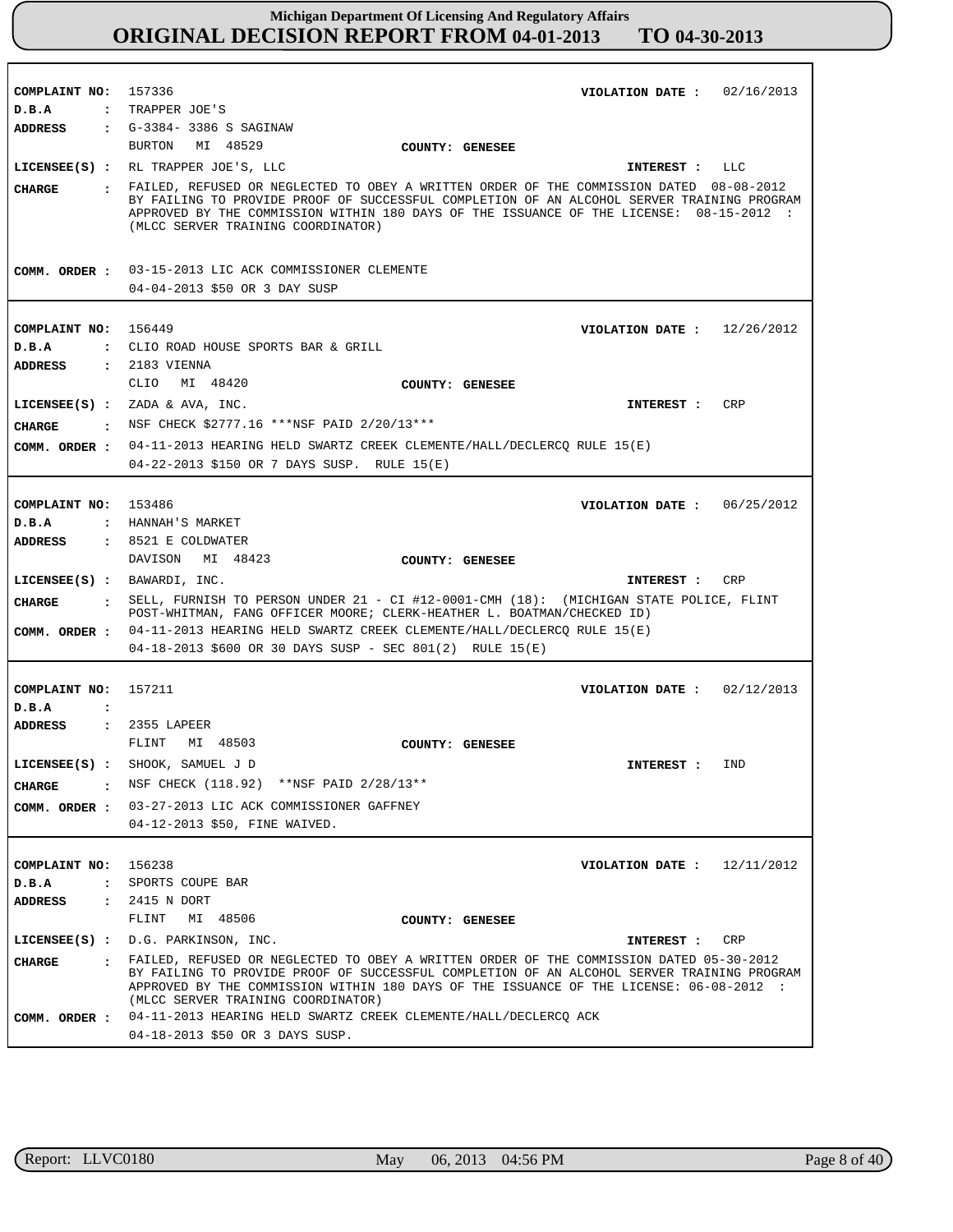| COMPLAINT NO: 157540     |                      | VIOLATION DATE: $02/26/2013$                                                                                                                                                                                                                                                                                                                                                                                                                                                                                                                                                                                                                                                                                                                                        |
|--------------------------|----------------------|---------------------------------------------------------------------------------------------------------------------------------------------------------------------------------------------------------------------------------------------------------------------------------------------------------------------------------------------------------------------------------------------------------------------------------------------------------------------------------------------------------------------------------------------------------------------------------------------------------------------------------------------------------------------------------------------------------------------------------------------------------------------|
| D.B.A                    |                      | : CRUISIN "THE 50'S"                                                                                                                                                                                                                                                                                                                                                                                                                                                                                                                                                                                                                                                                                                                                                |
| <b>ADDRESS</b>           |                      | : 405 S DORT                                                                                                                                                                                                                                                                                                                                                                                                                                                                                                                                                                                                                                                                                                                                                        |
|                          |                      | FLINT<br>MI 48503<br>COUNTY: GENESEE                                                                                                                                                                                                                                                                                                                                                                                                                                                                                                                                                                                                                                                                                                                                |
|                          |                      | LICENSEE(S) : CRUISIN1, INC.<br>INTEREST : CRP                                                                                                                                                                                                                                                                                                                                                                                                                                                                                                                                                                                                                                                                                                                      |
| CHARGE                   |                      | : FAILED, REFUSED OR NEGLECTED TO OBEY A WRITTEN ORDER OF THE COMMISSION DATED 08-02-2012<br>BY FAILING TO PROVIDE PROOF OF SUCCESSFUL COMPLETION OF AN ALCOHOL SERVER TRAINING PROGRAM<br>APPROVED BY THE COMMISSION WITHIN 180 DAYS OF THE ISSUANCE OF THE LICENSE: 08-23-2012 :<br>(MLCC SERVER TRAINING COORDINATOR)                                                                                                                                                                                                                                                                                                                                                                                                                                            |
|                          |                      | COMM. ORDER : 04-01-2013 LIC ACK COMMISSIONER CLEMENTE                                                                                                                                                                                                                                                                                                                                                                                                                                                                                                                                                                                                                                                                                                              |
|                          |                      | 04-04-2013 \$50 OR 3 DAY SUSP                                                                                                                                                                                                                                                                                                                                                                                                                                                                                                                                                                                                                                                                                                                                       |
|                          |                      |                                                                                                                                                                                                                                                                                                                                                                                                                                                                                                                                                                                                                                                                                                                                                                     |
| COMPLAINT NO: 156458     |                      | VIOLATION DATE: $01/13/2013$                                                                                                                                                                                                                                                                                                                                                                                                                                                                                                                                                                                                                                                                                                                                        |
| D.B.A                    |                      | : FLUSHING LANES                                                                                                                                                                                                                                                                                                                                                                                                                                                                                                                                                                                                                                                                                                                                                    |
| <b>ADDRESS</b>           |                      | $: 124$ N CHERRY                                                                                                                                                                                                                                                                                                                                                                                                                                                                                                                                                                                                                                                                                                                                                    |
|                          |                      | FLUSHING<br>MI 48433<br>COUNTY: GENESEE                                                                                                                                                                                                                                                                                                                                                                                                                                                                                                                                                                                                                                                                                                                             |
|                          |                      | LICENSEE(S) : FLUSHING LANES, INC.<br>CRP<br>INTEREST :                                                                                                                                                                                                                                                                                                                                                                                                                                                                                                                                                                                                                                                                                                             |
| <b>CHARGE</b>            |                      | : 1) PERMITTED LICENSED PREMISES TO BE OCCUPIED BY PERSONS OTHER THAN LICENSEE OR WORKING<br>BONA FIDE EMPLOYEESS, BY UNKNOWN PATRONS BETWEEN 2:30AM & 12:00 NOON ON SUNDAY; 2) SOLD OR<br>FURNISHED ALCOHOL TO UNKNOWN PATRONS ON SUNDAY BETWEEN 2:00AM & 12:00 NOON; 3) PERMITTED<br>THE CONSUMPTION OF ALCOHOL ON PREMISES BY UNKNOWN PATRONS BETWEEN THE HOURS OF 2:30AM &<br>12:00 NOON ON SUNDAY : (FLUSHING PD-OFC M. RIGIEL)                                                                                                                                                                                                                                                                                                                                |
| COMM. ORDER :            |                      | 04-11-2013 HEARING HELD SWARTZ CREEK CLEMENTE/HALL/DECLERCQ ACK                                                                                                                                                                                                                                                                                                                                                                                                                                                                                                                                                                                                                                                                                                     |
|                          |                      | 04-16-2013 100.00 OR 5 DAY SUSP FINE TO BE PAID WITHIN 45 DAYS FROM THE MAILING DATE OF<br>THIS ORDER. THE COMMISSIONER FURTHER ORDERS THAT RAYMOND THOMAS, A SUPERVISOR FOR THE<br>LICENSEE COMPLETE AND SEND PROOF TO MR. HALL THAT HE HAS SUCESSFULLY COMPLETED SERVER<br>TRAINING WITHIN 120 DAYS FROM THE MAILING DATE OF THIS ORDER. THE COMMISSIONER FURTHER<br>ORDERS THAT A SUSPENSION OF FIVE CONTINUOUS DAYS BE IMPOSED IF THE SERVER TRAINING IS NOT<br>COMPLETED WITHIN 120 DAYS FROM THE MAILING DATE OF THIS ORDER WITH THIS SUSPENSION, IF<br>SERVED, TO RUN CONSECUTIVELY AND OT CONCURRENLTY WITH ANY OTHER SUSPENSION ORDERED BY THE<br>MLCC FOR THIS LICENSEE. FURTHER, CHARGE NO. 2 AND 3 CITED ABOVE ARE HEREBY DISMISSED, WITH<br>PREJUDICE. |
|                          |                      |                                                                                                                                                                                                                                                                                                                                                                                                                                                                                                                                                                                                                                                                                                                                                                     |
| COMPLAINT NO: 156452     |                      | VIOLATION DATE: $12/20/2012$                                                                                                                                                                                                                                                                                                                                                                                                                                                                                                                                                                                                                                                                                                                                        |
| D.B.A                    |                      | : THE LIQUOR CAROUSEL                                                                                                                                                                                                                                                                                                                                                                                                                                                                                                                                                                                                                                                                                                                                               |
| ADDRESS                  |                      | $\cdot$ G- 2372 E HILL                                                                                                                                                                                                                                                                                                                                                                                                                                                                                                                                                                                                                                                                                                                                              |
|                          |                      | GRAND BLANC MI 48439<br><b>COUNTY: GENESEE</b>                                                                                                                                                                                                                                                                                                                                                                                                                                                                                                                                                                                                                                                                                                                      |
| LICENSEE(S) : FAAM, INC. |                      | CRP<br>INTEREST :                                                                                                                                                                                                                                                                                                                                                                                                                                                                                                                                                                                                                                                                                                                                                   |
| <b>CHARGE</b>            |                      | : SALE TO MINOR DECOY STAPLETON (18) : (GRAND BLANC TWP PD-DET GILBERT/CLERK HEATHER<br>BROOME/ID CHECKED)                                                                                                                                                                                                                                                                                                                                                                                                                                                                                                                                                                                                                                                          |
|                          |                      | COMM. ORDER : 04-11-2013 HEARING HELD SWARTZ CREEK CLEMENTE/HALL/DECLERCQ                                                                                                                                                                                                                                                                                                                                                                                                                                                                                                                                                                                                                                                                                           |
|                          |                      | 04-16-2013 \$800 OR 40 DAYS SUSP - SEC 801(2)                                                                                                                                                                                                                                                                                                                                                                                                                                                                                                                                                                                                                                                                                                                       |
|                          |                      |                                                                                                                                                                                                                                                                                                                                                                                                                                                                                                                                                                                                                                                                                                                                                                     |
| COMPLAINT NO:            |                      | 157109<br>VIOLATION DATE: $07/31/2012$                                                                                                                                                                                                                                                                                                                                                                                                                                                                                                                                                                                                                                                                                                                              |
| D.B.A                    | $\ddot{\phantom{a}}$ | BRIAR RIDGE GOLF COURSE                                                                                                                                                                                                                                                                                                                                                                                                                                                                                                                                                                                                                                                                                                                                             |
| <b>ADDRESS</b>           | $\ddot{\phantom{a}}$ | 11099 W DODGE                                                                                                                                                                                                                                                                                                                                                                                                                                                                                                                                                                                                                                                                                                                                                       |
|                          |                      | MONTROSE<br>MI 48457<br>COUNTY: GENESEE                                                                                                                                                                                                                                                                                                                                                                                                                                                                                                                                                                                                                                                                                                                             |
| $LICENSEE(S)$ :          |                      | MONTROSE BRIAR RIDGE, INC.<br>CRP<br>INTEREST :                                                                                                                                                                                                                                                                                                                                                                                                                                                                                                                                                                                                                                                                                                                     |
| <b>CHARGE</b>            | $\mathbf{r}$         | 1) ON JULY 31, 2012 RROK SHKRELI, STOCKHOLDER OF PRIVATELY HELD CORPORATION WAS FOUND                                                                                                                                                                                                                                                                                                                                                                                                                                                                                                                                                                                                                                                                               |
|                          |                      | GUILTY OF CRIME INVOLVING GAMBLING, PROSTITUTION, WEAPONS, VIOLENCE, TAX EVASION,<br>FRAUDULENT ACTIVITY OR CONTROLLED SUBSTANCES, SPECIFICALLY: AGGRAVATED ASSAULT; 2) ON<br>NOVEMBER 5, 2012, MADE A FALSE OR FRAUDEULENT WRITTEN STATEMENT TO MLCC, SPECIFICALLY:<br>INDICATING ON AN APPLICATION FOR TRANSFER OF A LICENSE THAT HE HAD NEVER BEEN ARRESTED,<br>WHICH STATEMENT WAS MADE FOR THE PURPOSE OF INDUCING THE MLCC TO ACT, REFRAIN FROM TAKING<br>ACTION, OR TO ENABLE OR ASSIST A PERSON, RROK SHKRELI, IN EVADING THE PROVISIONS OF THE                                                                                                                                                                                                             |
|                          |                      | LIQUOR CONTROL CODE : (MLCC D. JONES)                                                                                                                                                                                                                                                                                                                                                                                                                                                                                                                                                                                                                                                                                                                               |
| COMM. ORDER :            |                      | 03-25-2013 LIC ACK COMMISSIONERCLEMENTE                                                                                                                                                                                                                                                                                                                                                                                                                                                                                                                                                                                                                                                                                                                             |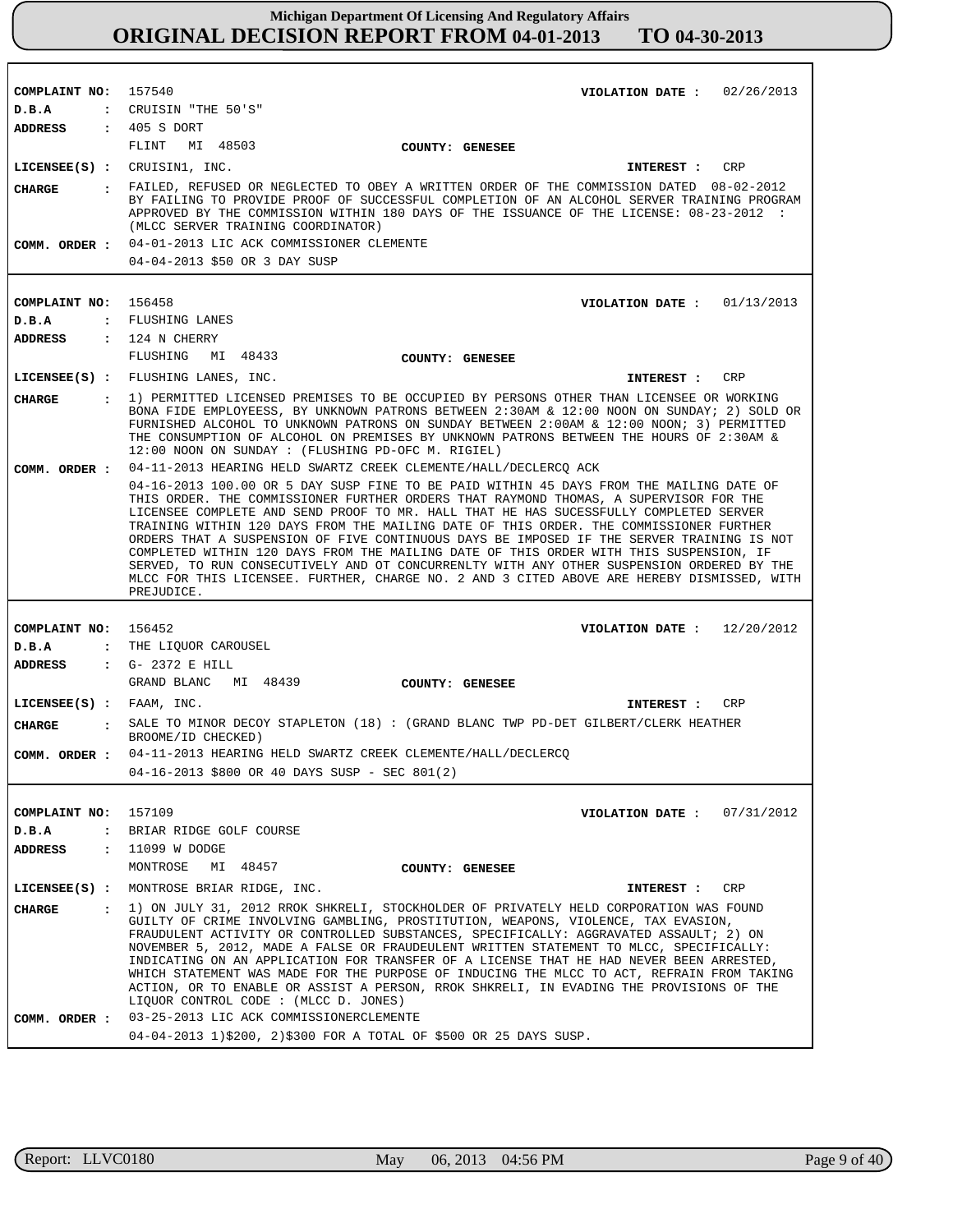| COMPLAINT NO:        |                | 157495<br>VIOLATION DATE: $03/02/2013$                                                                                                                                           |
|----------------------|----------------|----------------------------------------------------------------------------------------------------------------------------------------------------------------------------------|
| D.B.A                | $\ddot{\cdot}$ | GRAND TRAVERSE RESORT AND SPA                                                                                                                                                    |
| ADDRESS              |                | $: 100$ GRAND TRAVERSE VILLAGE & 4263 E M 72                                                                                                                                     |
|                      |                | ACME<br>MI 49610<br>COUNTY: GR TRAVERSE                                                                                                                                          |
|                      |                | LICENSEE(S) : GRAND TRAVERSE RESORT AND SPA, LLC<br>INTEREST : LLC                                                                                                               |
| <b>CHARGE</b>        | $\mathbf{r}$   | SALE TO MINOR DECOY GR-309 (18): (LCC INV OGDEN AND KLINGBEIL/CLERK ALEX JOHNPALFEY-                                                                                             |
|                      |                | BIENKOWSKI/ID CHECKED)                                                                                                                                                           |
| COMM. ORDER :        |                | 04-01-2013 LIC ACK COMMISSIONERCLEMENTE                                                                                                                                          |
|                      |                | 04-10-2013 \$500 WAIVE \$100 TOTAL \$400 OR 20 DAY SUSP 801(2)                                                                                                                   |
|                      |                |                                                                                                                                                                                  |
| COMPLAINT NO: 157494 |                | VIOLATION DATE: $03/02/2013$                                                                                                                                                     |
| D.B.A                |                | : WESTSIDE BEVERAGE                                                                                                                                                              |
| ADDRESS              |                | $: 912$ W FRONT                                                                                                                                                                  |
|                      |                | TRAVERSE CITY MI 49684<br><b>COUNTY: GR TRAVERSE</b>                                                                                                                             |
|                      |                | LICENSEE(S) : DOMAZY WESTSIDE INC.<br>CRP<br>INTEREST :                                                                                                                          |
| CHARGE               |                | : SALE TO MINOR DECOY GR-309 (18): (LCC INV OGDEN/CLERK LAURA ANN LELM/ID CHECKED)                                                                                               |
| COMM. ORDER :        |                | 04-02-2013 LIC ACK COMMISSIONERCLEMENTE                                                                                                                                          |
|                      |                | 04-10-2013 \$500 OR 25 DAY SUSP 801(2)                                                                                                                                           |
|                      |                |                                                                                                                                                                                  |
|                      |                |                                                                                                                                                                                  |
| COMPLAINT NO:        |                | 157496<br>VIOLATION DATE: 03/02/2013                                                                                                                                             |
| D.B.A                | $\cdot$        |                                                                                                                                                                                  |
| ADDRESS              |                | : 539 E EIGHTH                                                                                                                                                                   |
|                      |                | TRAVERSE CITY<br>MI 49686<br>COUNTY: GR TRAVERSE                                                                                                                                 |
|                      |                | LICENSEE $(s)$ : BON VIN INC.<br>CRP<br>INTEREST :                                                                                                                               |
|                      |                |                                                                                                                                                                                  |
| CHARGE               |                | : SALE TO MINOR DECOY GR-309 (18): (LCC INV OGDEN/CLERK RICHARD JOSEPH CERRINI/ID CHECKED)                                                                                       |
|                      |                | COMM. ORDER : 04-01-2013 LIC ACK COMMISSIONER GAFFNEY                                                                                                                            |
|                      |                | 04-12-2013 \$500 OR 25 DAYS SUSP - SEC 801(2)                                                                                                                                    |
|                      |                |                                                                                                                                                                                  |
|                      |                |                                                                                                                                                                                  |
| COMPLAINT NO:        |                | 157719<br>VIOLATION DATE: $03/01/2013$                                                                                                                                           |
| D.B.A                |                | : RIVER ROCK BAR & GRILL                                                                                                                                                         |
| <b>ADDRESS</b>       |                | : 210 N MILL<br>SAINT LOUIS<br>MI 48880                                                                                                                                          |
|                      |                | COUNTY: GRATIOT                                                                                                                                                                  |
|                      |                | LICENSEE(S) : RIVER ROCK BAR & GRILL, LLC<br>INTEREST : LLC                                                                                                                      |
| CHARGE               |                | . NSF CHECK \$186.36                                                                                                                                                             |
|                      |                | COMM. ORDER : 04-10-2013 LIC ACK COMMISSIONER GAFFNEY                                                                                                                            |
|                      |                | 04-16-2013 50.00 FURTHER, THE COMMISSIONER ORDERS THAT ALL LICENSES AND PERMITS ISSUED BY                                                                                        |
|                      |                | THE COMMISSION TO THIS LICENSEE AT THE ABOVE NAMED LOCATION BE SUSPENDEND IF THE ABOVE<br>DISHONORED CHECK, SERVICE CHARGES AND TOTAL FINES PREVIOUSLY AND CURRENTLY DUE ARE NOT |
|                      |                | PAID WITHIN FORTY FIVE DAYS FROM THE MAILIING DATE OF THIS ORDER. THIS SUSPENSION SHALL                                                                                          |
|                      |                | REMAIN IN EFFECT UNTIL THE LICENSEE IS IN COMPLIANCE WITH THIS ORDER OR THE LICENSES AND                                                                                         |
|                      |                | PERMITS ARE TERMINATED, PURSUANT TO RULE 436.1107.                                                                                                                               |
|                      |                |                                                                                                                                                                                  |
| COMPLAINT NO:        |                | 155841<br>VIOLATION DATE :<br>11/02/2012                                                                                                                                         |
| D.B.A                |                | : EDGEWOOD SUPER LIQUOR                                                                                                                                                          |
| ADDRESS              |                | : 815 W EDGEWOOD SUITE B                                                                                                                                                         |
|                      |                | LANSING MI 48911<br>COUNTY: INGHAM                                                                                                                                               |
|                      |                | LICENSEE(S) : GOLDEN TEMPLE, INC.<br>CRP<br>INTEREST :                                                                                                                           |
| <b>CHARGE</b>        | $\mathbf{r}$   | NSF \$678.92 *** EFT PAID 11/30/12***                                                                                                                                            |
| COMM. ORDER :        |                | 03-11-2013 HEARING HELD LANSING MOURNING/HETZEL/DECLERCQ ACK                                                                                                                     |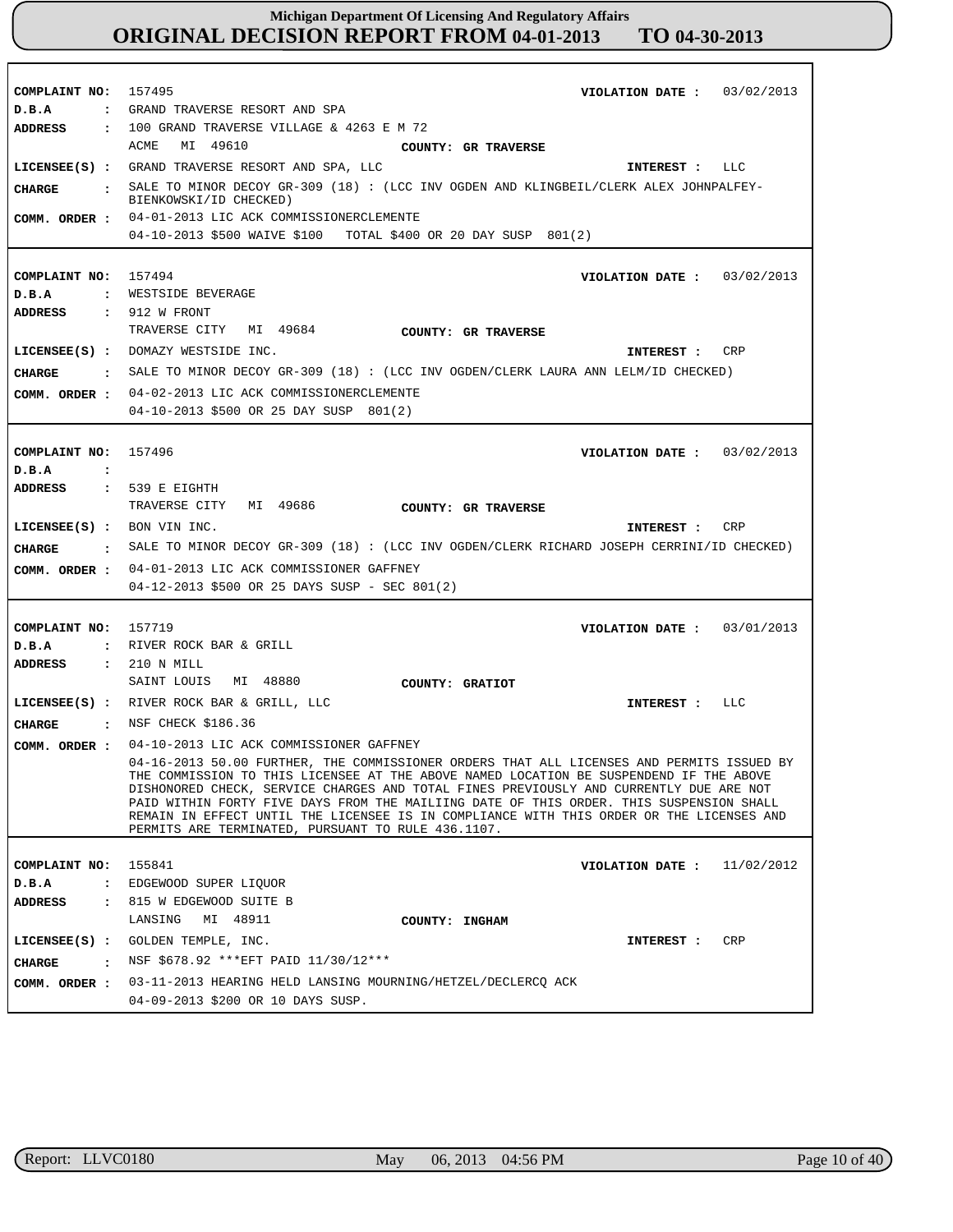| COMPLAINT NO:<br>D.B.A                                                            | 157141<br>02/19/2013<br>VIOLATION DATE :<br>: GREGORY'S                                                                                                                                                                                                                                                                                                                                                                                     |
|-----------------------------------------------------------------------------------|---------------------------------------------------------------------------------------------------------------------------------------------------------------------------------------------------------------------------------------------------------------------------------------------------------------------------------------------------------------------------------------------------------------------------------------------|
| CIIARGE                                                                           | ADDRESS : 2510 N MARTIN LUTHER KING JR<br>MI 48906<br>LANSING<br>COUNTY: INGHAM<br>LICENSEE(S) : GREGORY'S DOWNTOWN, INC.<br>CRP<br>INTEREST :<br>: NSF CHECK (606.36) **NSF PAID $3/4/13**$<br>COMM. ORDER : 03-15-2013 LIC ACK COMMISSIONER GAFFNEY<br>04-12-2013 \$50 OR 3 DAYS SUSP.                                                                                                                                                    |
| COMPLAINT NO: 156840<br>D.B.A<br>ADDRESS                                          | VIOLATION DATE : $01/25/2013$<br>: BRANNIGAN BROTHERS RESTAURANT & TAVERNS<br>: 210 S WASHINGTON                                                                                                                                                                                                                                                                                                                                            |
| CHARGE                                                                            | LANSING<br>MI 48933<br>COUNTY: INGHAM<br>LICENSEE(S) : BRANNIGAN BROTHERS RESTAURANTS & TAVERNS, LLC<br>INTEREST : LLC<br>. NSF CHECK \$231.70 ***NSF PAID 2/26/13***<br>COMM. ORDER : 04-15-2013 LIC ACK COMMISSIONER GAFFNEY<br>04-25-2013 \$200 COMBINED WITH 156721 FOR \$200 FOR A TOTAL OF \$400 OR 20 DAYS SUSP.                                                                                                                     |
| COMPLAINT NO: 157337<br>D.B.A                                                     | VIOLATION DATE: $02/12/2013$<br>$\epsilon$ BAR 30                                                                                                                                                                                                                                                                                                                                                                                           |
| ADDRESS<br>CIIARGE                                                                | : 2324 SHOWTIME<br>LANSING MI 48912<br>COUNTY: INGHAM<br>LICENSEE(S) : BAR 30 LANSING, LLC<br>LLC<br>INTEREST :<br>: FAILED, REFUSED OR NEGLECTED TO OBEY A WRITTEN ORDER OF THE COMMISSION DATED 05-09-2012<br>BY FAILING TO PROVIDE PROOF OF SUCCESSFUL COMPLETION OF AN ALCOHOL SERVER TRAINING PROGRAM<br>APPROVED BY THE COMMISSION WITHIN 180 DAYS OF THE ISSUANCE OF THE LICENSE: 08-09-2012 :<br>(MLCC SERVER TRAINING COORDINATOR) |
|                                                                                   | COMM. ORDER : 03-29-2013 LIC ACK COMMISSIONER CLEMENTE<br>04-04-2013 \$50 OR 3 DAY SUSP                                                                                                                                                                                                                                                                                                                                                     |
| COMPLAINT NO: 156721<br>D.B.A                                                     | VIOLATION DATE: $01/24/2013$<br>: BRANNIGAN BROTHERS RESTAURANT & TAVERNS<br>ADDRESS : 210 S WASHINGTON<br>MI 48933<br>LANSING<br>COUNTY: INGHAM                                                                                                                                                                                                                                                                                            |
| <b>CHARGE</b><br>$\ddot{\phantom{a}}$<br>COMM. ORDER :                            | LICENSEE(S) : BRANNIGAN BROTHERS RESTAURANTS & TAVERNS, LLC<br>INTEREST : LLC<br>NSF CHECK \$561.02 ***NSF PAID 2/8/13***<br>04-15-2013 LIC ACK COMMISSIONER GAFFNEY<br>04-25-2013 \$200 COMBINED WITH 156840 FOR \$200 FOR A TOTAL OF \$400 OR 20 DAYS SUSP.                                                                                                                                                                               |
| COMPLAINT NO:<br>D.B.A<br>$\ddot{\phantom{a}}$<br>ADDRESS<br>$\ddot{\phantom{a}}$ | 155217<br>10/16/2012<br>VIOLATION DATE :<br>JEAN R. ANDERSON, POST NO. 7309 VETERANS OF FOREIGN WARS OF THE UNITED STATES<br>1243 HULL<br>MI 48854<br>MASON<br>COUNTY: INGHAM                                                                                                                                                                                                                                                               |
| $LICENSEE(S)$ :<br><b>CHARGE</b><br>$\ddot{\phantom{a}}$                          | JEAN R. ANDERSON, POST NO. 7309 VETERANS OF FOREIGN WARS OF THE<br>CLB<br>INTEREST :<br>UNITED STATES<br>1-2) SOLD ALCOHOL TO AMY MUGNOLO AND LORI TRIERWEILER WHO WERE NOT BONA FIDE MEMBERS OF<br>THE CLUB: (MLCC MUGNOLO/TRIERWEILER)                                                                                                                                                                                                    |
| COMM. ORDER :                                                                     | 03-11-2013 HEARING HELD LANSING MOURNING/HETZEL/DECLERCQ NEG SETTLEMENT<br>04-09-2013 1-2) \$100 EACH FOR A TOTAL OF \$200 OR 10 DAYS SUSP. NEGOTIATED SETTLEMENT                                                                                                                                                                                                                                                                           |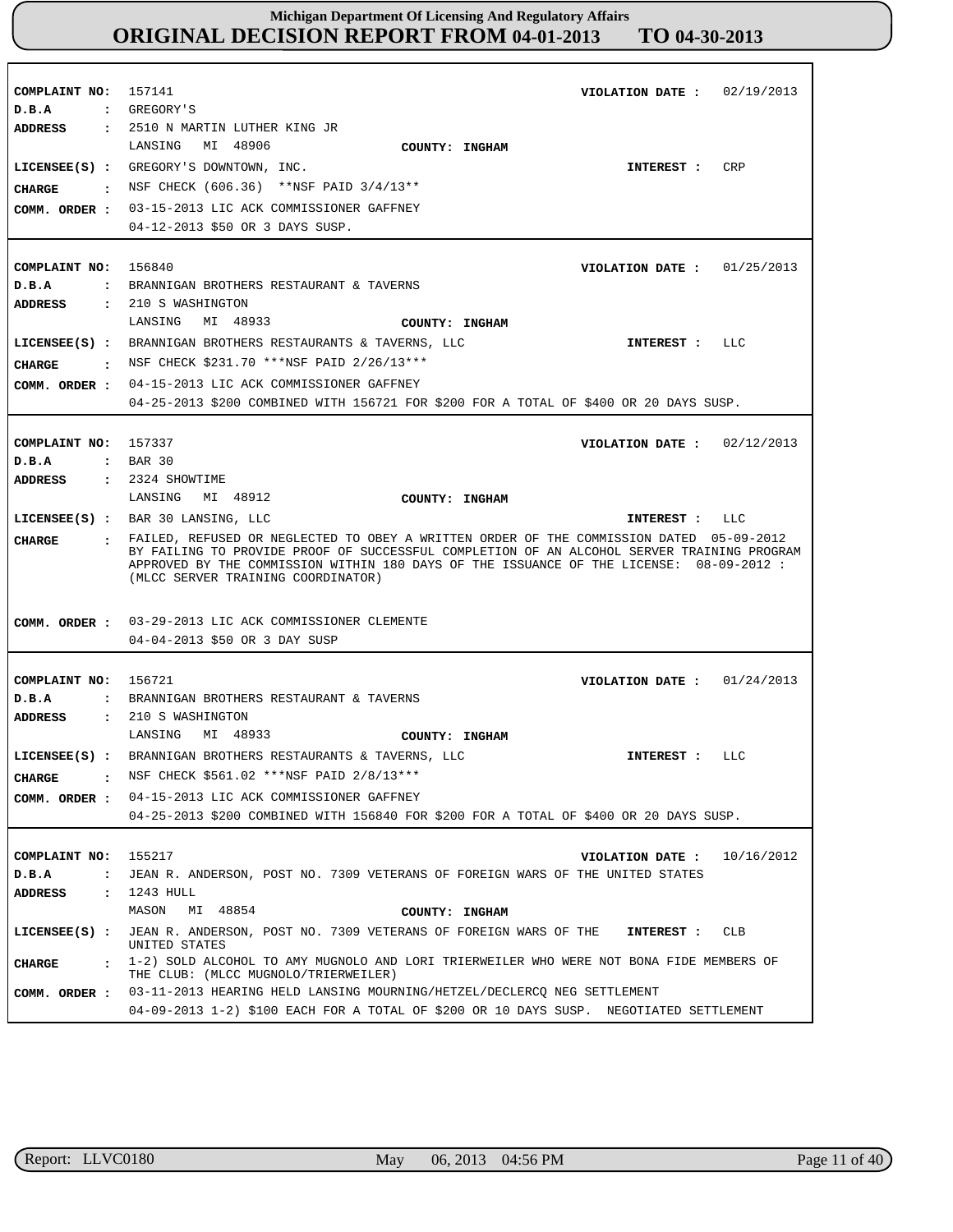| COMPLAINT NO: 156579   |                      | VIOLATION DATE : $01/07/2013$                                                                                                                                                                                                                                                                                                                                                                                                                                                                                                                                                                         |
|------------------------|----------------------|-------------------------------------------------------------------------------------------------------------------------------------------------------------------------------------------------------------------------------------------------------------------------------------------------------------------------------------------------------------------------------------------------------------------------------------------------------------------------------------------------------------------------------------------------------------------------------------------------------|
| D.B.A                  |                      | : ARCHEY'S                                                                                                                                                                                                                                                                                                                                                                                                                                                                                                                                                                                            |
| ADDRESS : 5575 OAK     |                      |                                                                                                                                                                                                                                                                                                                                                                                                                                                                                                                                                                                                       |
|                        |                      | MI 49264<br>ONONDAGA<br>COUNTY: INGHAM                                                                                                                                                                                                                                                                                                                                                                                                                                                                                                                                                                |
|                        |                      | LICENSEE $(s)$ : ARCHEY'S, INC.<br>INTEREST : CRP                                                                                                                                                                                                                                                                                                                                                                                                                                                                                                                                                     |
| <b>CHARGE</b>          |                      | : 1) ALLOWED UNLAWFUL GAMBLING DEVICES, PULL-TABS ON PREMISES;<br>2) ALLOWED UNLAWFUL GAMBLING WITH PULL-TABS, POOL-TYPE SHEETS ON PREMISES : (LCC INV<br>O'FARRELL)                                                                                                                                                                                                                                                                                                                                                                                                                                  |
|                        |                      | COMM. ORDER: 04-04-2013 LIC ACK COMMISSIONER GAFFNEY                                                                                                                                                                                                                                                                                                                                                                                                                                                                                                                                                  |
|                        |                      | 04-16-2013 1&2)\$100 EACH ALSO ORDERED THE MLCC ENFORCEMENT DIVISION TO DISPOSE OF THE<br>GAMBLING DEVICES &/OR GAMBLING PROCEEDS SEIZED, IF ANY, DURING THE COURSE OF THIS<br>INVESTIGATION IN ACCORDANCE WITH LAW.<br>TOTAL \$200 OR 10 DAY SUSP                                                                                                                                                                                                                                                                                                                                                    |
|                        |                      |                                                                                                                                                                                                                                                                                                                                                                                                                                                                                                                                                                                                       |
| COMPLAINT NO: 154616   |                      | VIOLATION DATE: $09/11/2012$                                                                                                                                                                                                                                                                                                                                                                                                                                                                                                                                                                          |
| D.B.A                  |                      | : MICHIGAN BREWING CO.                                                                                                                                                                                                                                                                                                                                                                                                                                                                                                                                                                                |
| <b>ADDRESS</b>         |                      | $: 1093$ HIGHVIEW                                                                                                                                                                                                                                                                                                                                                                                                                                                                                                                                                                                     |
|                        |                      | MI 48892<br>WEBBERVILLE<br>COUNTY: INGHAM                                                                                                                                                                                                                                                                                                                                                                                                                                                                                                                                                             |
|                        |                      | LICENSEE(S) : MICHIGAN BREWING COMPANY, INC.<br>INTEREST : CRP                                                                                                                                                                                                                                                                                                                                                                                                                                                                                                                                        |
| CHARGE                 |                      | 1,3,5,7,9) FAILED TO FILE BY THE 15TH OF THE MONTH, MICHIGAN BEER TAX REPORT FOR THE<br>PRECEDING MONTH ON A FORM APPROVED BY MLCC, SPECIFICALLY: NOVEMBER, DECEMBER, JANUARY,<br>FEBRUARY, MARCH; 2,4,6,8,10) FAILED TO PAY BY THE 15TH OF THE MONTH THE REQUIRED BEER<br>EXCISE TAX DUE, SPECIFICALLY: NOVEMBER 2011, DECEMBER 2011, JANUARY 2012, FEBRUARY 2012,<br>MARCH 2012 : (LCC INV TRIERWEILER)                                                                                                                                                                                             |
|                        |                      | COMM. ORDER : 03-11-2013 LIC ACK COMMISSIONER GAFFNEY                                                                                                                                                                                                                                                                                                                                                                                                                                                                                                                                                 |
|                        |                      | 04-12-2013 50.00 FOR EACH OF THE 10 CHARGES TOTAL 500.00 WHICH IS DUE 45 DAYS FROM THE<br>MAILING DATE OF THIS ORDER. COMM ALSO ORDERS ALL LICENSES AND PERMITS FOR THIS LICENSEE AT<br>THE ABOVE NAMED ADDRESS LOCATION TO REMAIN IN ESCROW UNTIL ALL OUTSANDING FINES, TAXES AND<br>LATE CHARGES ARE PAID IN FULL. THE COMMISSIONER FURTHER WARNS THE LICENSEE THAT FAILURE TO<br>MAKE PAYMENT WITHIN THE TIME ALLOTED MAY RESULT IN AN ADDITONAL VIOLATION UNDER<br>ADMINISTRATIVE RULE R 436.1029 WHICH MAY SUBJECT THE LICENSEE TO ADDITIONAL PENALTIES,<br>INCLUDING REVOCATION OF THE LICENSE. |
|                        |                      |                                                                                                                                                                                                                                                                                                                                                                                                                                                                                                                                                                                                       |
| COMPLAINT NO: 157352   |                      | VIOLATION DATE: $03/05/2013$                                                                                                                                                                                                                                                                                                                                                                                                                                                                                                                                                                          |
| D.B.A                  |                      | : KELLY'S EXPRESS MART                                                                                                                                                                                                                                                                                                                                                                                                                                                                                                                                                                                |
| <b>ADDRESS</b>         |                      | : 1401 JORDAN LAKE                                                                                                                                                                                                                                                                                                                                                                                                                                                                                                                                                                                    |
|                        |                      | LAKE ODESSA MI 48849<br>COUNTY: IONIA                                                                                                                                                                                                                                                                                                                                                                                                                                                                                                                                                                 |
|                        |                      | LICENSEE(S) : KELLY FUELS, INC.<br>CRP<br>INTEREST :                                                                                                                                                                                                                                                                                                                                                                                                                                                                                                                                                  |
| <b>CHARGE</b>          |                      | . SALE TO MINOR DECOY LAN-298 (19) : (LCC INVS MUGNOLO AND PERILLOUX/CLERK TERRY DEETTA                                                                                                                                                                                                                                                                                                                                                                                                                                                                                                               |
| COMM. ORDER :          |                      | GAUTHIER/ID CHECKED)<br>03-20-2013 LIC ACK COMMISSIONERCLEMENTE                                                                                                                                                                                                                                                                                                                                                                                                                                                                                                                                       |
|                        |                      | 04-04-2013 \$900 OR 45 DAY SUSP 801(2)                                                                                                                                                                                                                                                                                                                                                                                                                                                                                                                                                                |
|                        |                      |                                                                                                                                                                                                                                                                                                                                                                                                                                                                                                                                                                                                       |
| COMPLAINT NO:<br>D.B.A | $\mathbf{r}$         | 156158<br>VIOLATION DATE : $11/24/2012$<br>WHITCOMB LAKESHORE PARTY STORE                                                                                                                                                                                                                                                                                                                                                                                                                                                                                                                             |
| ADDRESS                | $\ddot{\phantom{a}}$ | 2682 W LONG LAKE                                                                                                                                                                                                                                                                                                                                                                                                                                                                                                                                                                                      |
|                        |                      | ORLEANS<br>MI 48865<br>COUNTY: IONIA                                                                                                                                                                                                                                                                                                                                                                                                                                                                                                                                                                  |
|                        |                      | LICENSEE(S) : WHITCOMB ENTERPRISES, INC.<br>CRP<br><b>INTEREST :</b>                                                                                                                                                                                                                                                                                                                                                                                                                                                                                                                                  |
|                        |                      | : NSF CHECK \$299.34, CHECK PAID 12-18-12.                                                                                                                                                                                                                                                                                                                                                                                                                                                                                                                                                            |
| CHARGE                 |                      |                                                                                                                                                                                                                                                                                                                                                                                                                                                                                                                                                                                                       |
|                        |                      | COMM. ORDER : 04-10-2013 HEARING HELD GRAND RAPIDS GAFFNEY/GEISSLER/DECLERCQ<br>04-16-2013 \$50 OR 3 DAYS SUSP. RULE 15(E)                                                                                                                                                                                                                                                                                                                                                                                                                                                                            |

r

٦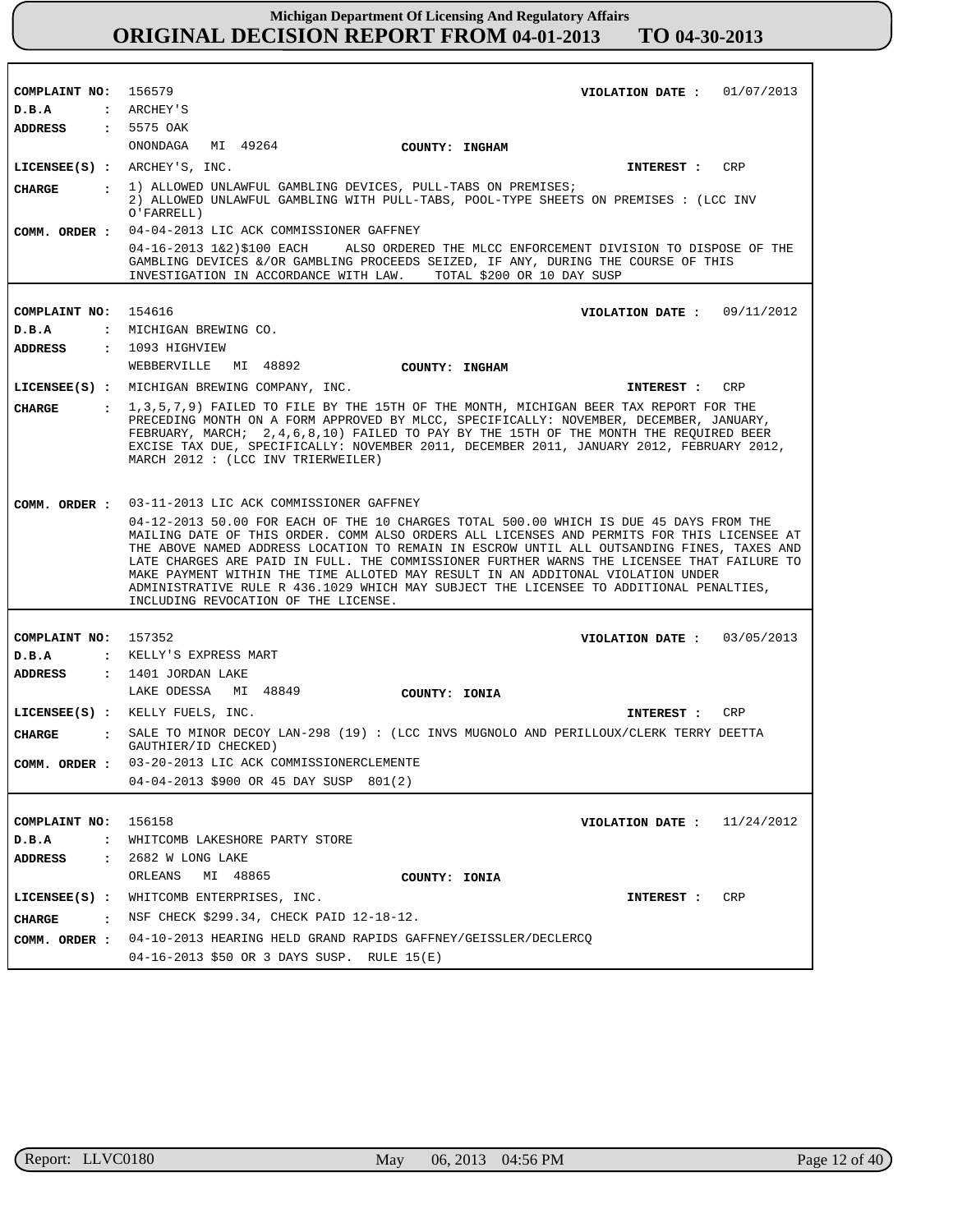| COMPLAINT NO:<br>D.B.A<br>$\ddot{\phantom{a}}$ | 12/20/2012<br>156441<br>VIOLATION DATE :<br>THE BRANDING IRON                                                                                                                                                                                                                                                                                                                                                                                                                                                       |
|------------------------------------------------|---------------------------------------------------------------------------------------------------------------------------------------------------------------------------------------------------------------------------------------------------------------------------------------------------------------------------------------------------------------------------------------------------------------------------------------------------------------------------------------------------------------------|
| <b>ADDRESS</b>                                 | $: 329$ CASPIAN                                                                                                                                                                                                                                                                                                                                                                                                                                                                                                     |
|                                                | MI 49915<br>CASPIAN<br>COUNTY: IRON                                                                                                                                                                                                                                                                                                                                                                                                                                                                                 |
| $LICENSEE(S)$ :                                | BB VENTURES LLC<br>LLC<br>INTEREST :                                                                                                                                                                                                                                                                                                                                                                                                                                                                                |
| <b>CHARGE</b><br>$\ddot{\phantom{a}}$          | NSF CHECK \$232.94 ***NSF PAID 1/22/13***                                                                                                                                                                                                                                                                                                                                                                                                                                                                           |
| COMM. ORDER :                                  | 03-05-2013 LIC ACK COMMISSIONERCLEMENTE                                                                                                                                                                                                                                                                                                                                                                                                                                                                             |
|                                                | 04-01-2013 \$50 OR 3 DAYS SUSP.                                                                                                                                                                                                                                                                                                                                                                                                                                                                                     |
|                                                |                                                                                                                                                                                                                                                                                                                                                                                                                                                                                                                     |
| COMPLAINT NO:                                  | 156200<br>VIOLATION DATE: $12/18/2012$                                                                                                                                                                                                                                                                                                                                                                                                                                                                              |
| D.B.A                                          | : LIQUOR 1                                                                                                                                                                                                                                                                                                                                                                                                                                                                                                          |
| <b>ADDRESS</b><br>$\ddot{\phantom{a}}$         | 1707 S MISSION                                                                                                                                                                                                                                                                                                                                                                                                                                                                                                      |
|                                                | MOUNT PLEASANT<br>MI 48858<br>COUNTY: ISABELLA                                                                                                                                                                                                                                                                                                                                                                                                                                                                      |
| LICENSEE(S) : LIQUOR 1 INC                     | CRP<br>INTEREST :                                                                                                                                                                                                                                                                                                                                                                                                                                                                                                   |
| <b>CIIARGE</b><br>$\ddot{\phantom{a}}$         | SALE TO MINOR S.KIRBY (17) : (ISABELLA COUNTY SD-DEPS DIEDRICH, HASKING/CLERK GURVINDER<br>SINGH/ID CHECKED)                                                                                                                                                                                                                                                                                                                                                                                                        |
| COMM. ORDER :                                  | 04-10-2013 HEARING HELD GRAND RAPIDS GAFFNEY/GEISSLER/DECLERCQ ADVISEMENT COST \$102.05                                                                                                                                                                                                                                                                                                                                                                                                                             |
|                                                | 04-16-2013 \$200 OR 10 DAYS SUSP & \$102.05 COSTS FOR A TOTAL OF \$302.05.                                                                                                                                                                                                                                                                                                                                                                                                                                          |
|                                                |                                                                                                                                                                                                                                                                                                                                                                                                                                                                                                                     |
| COMPLAINT NO:                                  | 156105<br>12/04/2012<br>VIOLATION DATE :                                                                                                                                                                                                                                                                                                                                                                                                                                                                            |
| D.B.A<br>$\ddot{\cdot}$                        | NORTHSIDE PARTY STORE                                                                                                                                                                                                                                                                                                                                                                                                                                                                                               |
| ADDRESS<br>$\ddot{\phantom{a}}$                | 1601- 1603 COOPER                                                                                                                                                                                                                                                                                                                                                                                                                                                                                                   |
|                                                | JACKSON<br>MI 49202<br>COUNTY: JACKSON                                                                                                                                                                                                                                                                                                                                                                                                                                                                              |
|                                                | LICENSEE(S) : KEVIN & NICK, INC.<br><b>CRP</b><br>INTEREST :                                                                                                                                                                                                                                                                                                                                                                                                                                                        |
| CHARGE<br>$\ddot{\phantom{a}}$                 | SELL TO MINOR DECOY LAN-300 (18): (LCC INVS O'FARRELL AND PERILLOUX/CLERK RAKESH MOES/ID                                                                                                                                                                                                                                                                                                                                                                                                                            |
|                                                | CHECKED)                                                                                                                                                                                                                                                                                                                                                                                                                                                                                                            |
| COMM. ORDER :                                  | 03-11-2013 HEARING HELD LANSING MOURNING/HETZEL/DECLERCQ ACK                                                                                                                                                                                                                                                                                                                                                                                                                                                        |
|                                                | 04-09-2013 \$500 OR 25 DAYS SUSP - SEC 801(2)                                                                                                                                                                                                                                                                                                                                                                                                                                                                       |
|                                                |                                                                                                                                                                                                                                                                                                                                                                                                                                                                                                                     |
| COMPLAINT NO:                                  | 157794<br>03/26/2013<br>VIOLATION DATE :                                                                                                                                                                                                                                                                                                                                                                                                                                                                            |
| D.B.A<br>$\ddot{\phantom{a}}$                  | PARMA PARTY STORE                                                                                                                                                                                                                                                                                                                                                                                                                                                                                                   |
| <b>ADDRESS</b><br>$\ddot{\phantom{a}}$         | 300 MICHIGAN                                                                                                                                                                                                                                                                                                                                                                                                                                                                                                        |
|                                                | MI 49269<br>PARMA<br>COUNTY: JACKSON                                                                                                                                                                                                                                                                                                                                                                                                                                                                                |
| $LICENSEE(S)$ :                                | ATWOOD, DEBRA K<br>IND<br>INTEREST :                                                                                                                                                                                                                                                                                                                                                                                                                                                                                |
| CHARGE<br>$\cdot$                              | NSF CHECK \$780.19                                                                                                                                                                                                                                                                                                                                                                                                                                                                                                  |
| COMM. ORDER :                                  | 04-15-2013 LIC ACK COMMISSIONERCLEMENTE                                                                                                                                                                                                                                                                                                                                                                                                                                                                             |
|                                                | 04-24-2013 50.00. FURTHER, THIS COMISSIONER ORDERS THAT ALL LICENSES AND PERMITS ISSUED BY<br>THE COMMISSION TO THIS LICENSEE AT THE ABOVE NAMED LOCATION BE SUSPENDED IF THE ABOVE<br>DISHONORED CHECK, SERVICE CHARGES, AND TOTAL FINE, PREVIOUSLY AND CURRENTLY DUE, ARE NOT<br>PAID WITHIN 45 DAYS FROM THE MAILING DATE OF THIS ORDER. THIS SUPENSION SHALL REMAIN IN<br>EFFECT UNTIL THE LICENSEE IS IN COMPLIANCE WITH THIS ORDER OR THE LICENSES AND PERMITS ARE<br>TERMINATED, PURSURANT TO RULE 436.1107. |
|                                                |                                                                                                                                                                                                                                                                                                                                                                                                                                                                                                                     |
| COMPLAINT NO: 156926                           | VIOLATION DATE: $02/02/2013$                                                                                                                                                                                                                                                                                                                                                                                                                                                                                        |
| D.B.A                                          | : ZIMMERMAN'S TRADING POST                                                                                                                                                                                                                                                                                                                                                                                                                                                                                          |
| <b>ADDRESS</b>                                 | : R 1 8131 WOODARD                                                                                                                                                                                                                                                                                                                                                                                                                                                                                                  |
|                                                | RIVES JUNCTION MI 49277<br>COUNTY: JACKSON                                                                                                                                                                                                                                                                                                                                                                                                                                                                          |
|                                                | LICENSEE(S) : ZIMMERMAN, TERRY J<br>IND<br>INTEREST :                                                                                                                                                                                                                                                                                                                                                                                                                                                               |
| CHARGE                                         | : SALE TO MINOR DECOY LAN-303 (18) : (LCC INVS O'FARRELL AND COSTELLO/CLERK TRUDY LE<br>HARMON/ID NOT CHECKED)                                                                                                                                                                                                                                                                                                                                                                                                      |
| COMM. ORDER :                                  | 03-15-2013 LIC ACK COMMISSIONER GAFFNEY                                                                                                                                                                                                                                                                                                                                                                                                                                                                             |

٦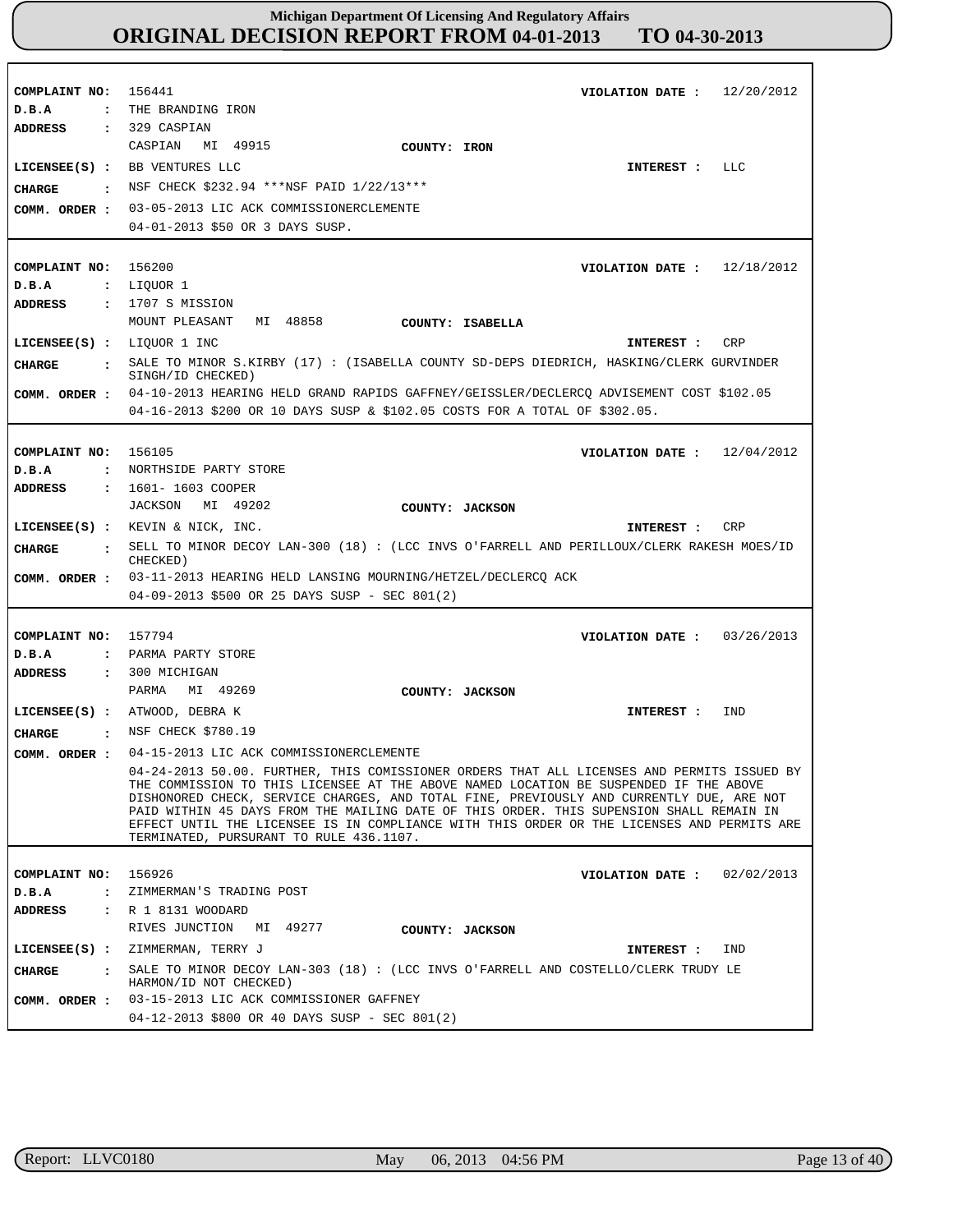| COMPLAINT NO: 156930                  | VIOLATION DATE: $02/02/2013$                                                                                                                                                                                                                                                                                                                                                                                                                                                                                                                                                                                                                                                                                                                                                                                                                                                                                                                                                                                                                                                                                                 |
|---------------------------------------|------------------------------------------------------------------------------------------------------------------------------------------------------------------------------------------------------------------------------------------------------------------------------------------------------------------------------------------------------------------------------------------------------------------------------------------------------------------------------------------------------------------------------------------------------------------------------------------------------------------------------------------------------------------------------------------------------------------------------------------------------------------------------------------------------------------------------------------------------------------------------------------------------------------------------------------------------------------------------------------------------------------------------------------------------------------------------------------------------------------------------|
| D.B.A                                 | : SANDHU ENTERPRISES                                                                                                                                                                                                                                                                                                                                                                                                                                                                                                                                                                                                                                                                                                                                                                                                                                                                                                                                                                                                                                                                                                         |
|                                       | ADDRESS : 8275 CLEAR LAKE                                                                                                                                                                                                                                                                                                                                                                                                                                                                                                                                                                                                                                                                                                                                                                                                                                                                                                                                                                                                                                                                                                    |
|                                       | WATERLOO<br>MI 49240<br>COUNTY: JACKSON                                                                                                                                                                                                                                                                                                                                                                                                                                                                                                                                                                                                                                                                                                                                                                                                                                                                                                                                                                                                                                                                                      |
|                                       | CRP<br>LICENSEE(S) : SANDHU ENTERPRISES, INC.<br><b>INTEREST :</b>                                                                                                                                                                                                                                                                                                                                                                                                                                                                                                                                                                                                                                                                                                                                                                                                                                                                                                                                                                                                                                                           |
| <b>CHARGE</b><br>$\sim$ $\sim$ $\sim$ | SALE TO MINOR DECOY LAN-303 (18) : (LCC INVS O'FARRELL AND COSTELLO/CLERK LINDA KAY                                                                                                                                                                                                                                                                                                                                                                                                                                                                                                                                                                                                                                                                                                                                                                                                                                                                                                                                                                                                                                          |
|                                       | COBB/ID NOT CHECKED)                                                                                                                                                                                                                                                                                                                                                                                                                                                                                                                                                                                                                                                                                                                                                                                                                                                                                                                                                                                                                                                                                                         |
| COMM. ORDER :                         | 03-13-2013 LIC ACK COMMISSIONERCLEMENTE                                                                                                                                                                                                                                                                                                                                                                                                                                                                                                                                                                                                                                                                                                                                                                                                                                                                                                                                                                                                                                                                                      |
|                                       | 04-01-2013 \$500 OR 25 DAYS SUSP.                                                                                                                                                                                                                                                                                                                                                                                                                                                                                                                                                                                                                                                                                                                                                                                                                                                                                                                                                                                                                                                                                            |
|                                       |                                                                                                                                                                                                                                                                                                                                                                                                                                                                                                                                                                                                                                                                                                                                                                                                                                                                                                                                                                                                                                                                                                                              |
| COMPLAINT NO:                         | 156646<br>VIOLATION DATE: $11/28/2011$                                                                                                                                                                                                                                                                                                                                                                                                                                                                                                                                                                                                                                                                                                                                                                                                                                                                                                                                                                                                                                                                                       |
| D.B.A                                 | : MUNCHIE MART FOOD STORE                                                                                                                                                                                                                                                                                                                                                                                                                                                                                                                                                                                                                                                                                                                                                                                                                                                                                                                                                                                                                                                                                                    |
| <b>ADDRESS</b>                        | : 930 W MICHIGAN                                                                                                                                                                                                                                                                                                                                                                                                                                                                                                                                                                                                                                                                                                                                                                                                                                                                                                                                                                                                                                                                                                             |
|                                       | KALAMAZOO MI 49006<br>COUNTY: KALAMAZOO                                                                                                                                                                                                                                                                                                                                                                                                                                                                                                                                                                                                                                                                                                                                                                                                                                                                                                                                                                                                                                                                                      |
| LICENSEE(S) : CATULLO, INC.           | CRP<br><b>INTEREST :</b>                                                                                                                                                                                                                                                                                                                                                                                                                                                                                                                                                                                                                                                                                                                                                                                                                                                                                                                                                                                                                                                                                                     |
| <b>CHARGE</b>                         | 1) ON OR ABOUT NOVEMBER 28, 2011, SOLD OR TRANSFERRED LICENSE OR INTEREST IN LICENSE TO<br>KALAMAZOO WINE, LLC AND/OR ITS MEMBERS INDIVIDUALLY, WESAM ABUAISAUD, GARY BOWMAN, HABIB<br>MANDWEE, ANDY NORTHEY, JOSEPH SNYDER AND STEPHEN TICKNOR WITHOUT PRIOR APPROVAL OF THE<br>COMMISSION; 2) ON OR ABOUT NOVEMBER 28, 2011, ALLOWED AN ENTITY OR PERSONS KALAMAZOO WINE,<br>LLC AND/OR ITS MEMBERS INDIVIDUALLY, WESAM ABUAISAUD, GARY BOWMAN, HABIB MANDWEE, ANDY<br>NORTHEY, JOSEPH SNYDER AND STEPHEN TICKNOR WHOSE NAME DOES NOT APPEAR ON LICENSE TO DERIVE<br>USE AND BENEFIT; 3) ON OR ABOUT JANUARY 25, 2013, LICENSEE FAILED TO MAKE REQUIRED RECORDS<br>AVAILABLE FOR INSPECTION; 4) MADE A FALSE OR FRAUDLENT WRITTEN STATEMENT TO MLCC<br>SPECIFICALLY: THE TERMS OF THE NOVEMBER 28, 2011 MANAGMENT AGREEMENT CONTRASTED WITH THE<br>LETTER OF UNDERSTANDING BETWEEN PARTIES, WHICH STATEMENT WAS MADE FOR THE PURPOSE OF<br>INDUCING THE COMMISSION TO ACT, OR REFRAIN FROM TAKING ACTION, OR TO ENABLE OR ASSIST A<br>PERSON IN EVADING THE PROVISIONS OF LIQUOR CONTROL CODE : (MLCC ENFORCEMENT-REEEDER) |
| COMM. ORDER :                         | 04-09-2013 HEARING HELD KALAMAZOO GAFFNEY/HALL/DECLERCQ NEG SETTLEMENT                                                                                                                                                                                                                                                                                                                                                                                                                                                                                                                                                                                                                                                                                                                                                                                                                                                                                                                                                                                                                                                       |
|                                       | 04-16-2013 300.00 FOR BOTH CHARGES TOTAL 600.00 OR 30 DAY SUSP FINE TO BE PAID WITHIN 45<br>DAYS FROM THE MAILING DATE OF THIS ORDER. IN ADDITION, THE COMMISSIONER ORDERS THE<br>LICENSEE TO EITHER COMPLETE THE LICENSE TRANSFER, WHICH IS NOW IN PROGRESS, WITHIN 90 DAYS<br>FROM THE DATE OF THIS ORDER IS MAILED OR TO REGAIN PROPRIETARY CONTROL OF THE LICENSE<br>WITHIN THIS PERIOD OF TIME. CHARGES 3 AND 4 ARE DISMISSED WITH PREJUDICE.                                                                                                                                                                                                                                                                                                                                                                                                                                                                                                                                                                                                                                                                           |
|                                       |                                                                                                                                                                                                                                                                                                                                                                                                                                                                                                                                                                                                                                                                                                                                                                                                                                                                                                                                                                                                                                                                                                                              |
| COMPLAINT NO: 157432                  | VIOLATION DATE : $02/24/2013$                                                                                                                                                                                                                                                                                                                                                                                                                                                                                                                                                                                                                                                                                                                                                                                                                                                                                                                                                                                                                                                                                                |
| D.B.A                                 | : JACK'S PARTY STORE                                                                                                                                                                                                                                                                                                                                                                                                                                                                                                                                                                                                                                                                                                                                                                                                                                                                                                                                                                                                                                                                                                         |
| ADDRESS                               | : 1601 STOCKBRIDGE                                                                                                                                                                                                                                                                                                                                                                                                                                                                                                                                                                                                                                                                                                                                                                                                                                                                                                                                                                                                                                                                                                           |
|                                       | KALAMAZOO MI 49001<br>COUNTY: KALAMAZOO                                                                                                                                                                                                                                                                                                                                                                                                                                                                                                                                                                                                                                                                                                                                                                                                                                                                                                                                                                                                                                                                                      |
|                                       | LICENSEE $(s)$ : S. SINGH, L.L.C.<br>LLC<br>INTEREST :                                                                                                                                                                                                                                                                                                                                                                                                                                                                                                                                                                                                                                                                                                                                                                                                                                                                                                                                                                                                                                                                       |
| <b>CHARGE</b>                         | : SOLD OR FURNISHED ALCOHOLIC LIQUOR TO KURT COX BETWEEN 2:00 A.M AND 12:00 NOON ON SUNDAY:<br>(MLCC ENFORCEMENT-I. HAYWOOD)                                                                                                                                                                                                                                                                                                                                                                                                                                                                                                                                                                                                                                                                                                                                                                                                                                                                                                                                                                                                 |
|                                       | COMM. ORDER : 04-10-2013 LIC ACK COMMISSIONER GAFFNEY                                                                                                                                                                                                                                                                                                                                                                                                                                                                                                                                                                                                                                                                                                                                                                                                                                                                                                                                                                                                                                                                        |
|                                       | 04-16-2013 \$200 OR 10 DAY SUSP                                                                                                                                                                                                                                                                                                                                                                                                                                                                                                                                                                                                                                                                                                                                                                                                                                                                                                                                                                                                                                                                                              |
|                                       |                                                                                                                                                                                                                                                                                                                                                                                                                                                                                                                                                                                                                                                                                                                                                                                                                                                                                                                                                                                                                                                                                                                              |
| COMPLAINT NO: 156424                  | VIOLATION DATE: $12/21/2012$                                                                                                                                                                                                                                                                                                                                                                                                                                                                                                                                                                                                                                                                                                                                                                                                                                                                                                                                                                                                                                                                                                 |
| D.B.A                                 | : J & B DISCOUNT LIQUOR                                                                                                                                                                                                                                                                                                                                                                                                                                                                                                                                                                                                                                                                                                                                                                                                                                                                                                                                                                                                                                                                                                      |
| ADDRESS                               | : 110 W STOCKBRIDGE SUITE B                                                                                                                                                                                                                                                                                                                                                                                                                                                                                                                                                                                                                                                                                                                                                                                                                                                                                                                                                                                                                                                                                                  |
|                                       | KALAMAZOO MI 49001<br>COUNTY: KALAMAZOO                                                                                                                                                                                                                                                                                                                                                                                                                                                                                                                                                                                                                                                                                                                                                                                                                                                                                                                                                                                                                                                                                      |
|                                       | LICENSEE(S) : STOCKBRIDGE ENTERPRISE LLC<br>INTEREST : LLC                                                                                                                                                                                                                                                                                                                                                                                                                                                                                                                                                                                                                                                                                                                                                                                                                                                                                                                                                                                                                                                                   |
| CHARGE                                | $:$ NSF CHECK \$2849.29 **NSF PAID 1/15/13**                                                                                                                                                                                                                                                                                                                                                                                                                                                                                                                                                                                                                                                                                                                                                                                                                                                                                                                                                                                                                                                                                 |
|                                       | COMM. ORDER : 04-09-2013 LIC ACK COMMISSIONER GAFFNEY                                                                                                                                                                                                                                                                                                                                                                                                                                                                                                                                                                                                                                                                                                                                                                                                                                                                                                                                                                                                                                                                        |
|                                       | 04-16-2013 \$50 OR 3 DAY SUSP                                                                                                                                                                                                                                                                                                                                                                                                                                                                                                                                                                                                                                                                                                                                                                                                                                                                                                                                                                                                                                                                                                |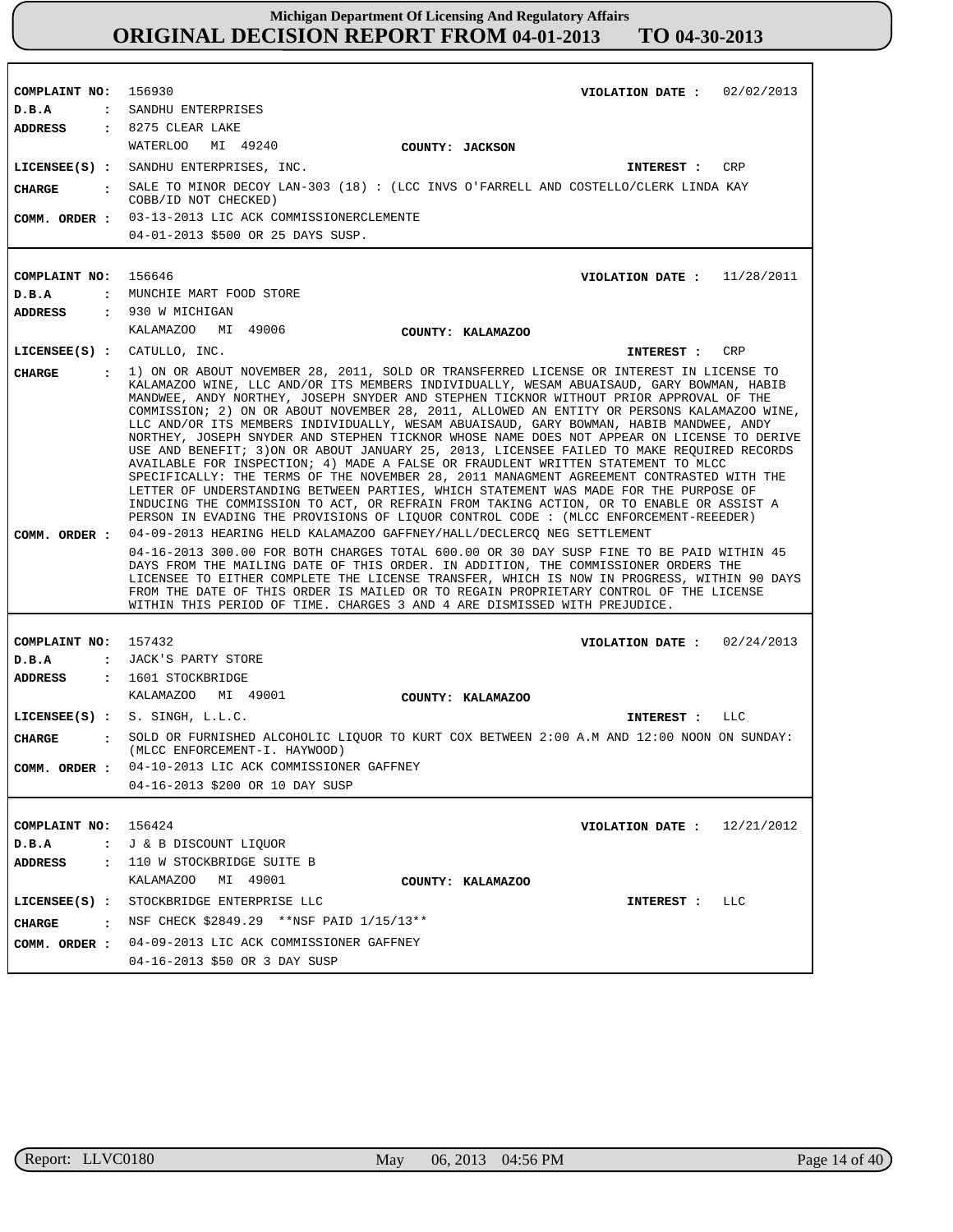| COMPLAINT NO:                          | 157430<br>VIOLATION DATE: $02/24/2013$                                                                                                                                                                                                     |
|----------------------------------------|--------------------------------------------------------------------------------------------------------------------------------------------------------------------------------------------------------------------------------------------|
| D.B.A                                  | $:$ WING'S ETC.                                                                                                                                                                                                                            |
| ADDRESS                                | : 6740 SEECO                                                                                                                                                                                                                               |
|                                        | MI 49009<br>KALAMAZOO<br>COUNTY: KALAMAZOO                                                                                                                                                                                                 |
|                                        | LICENSEE(S) : WINGS OF MICHIGAN LLC (AN INDIANA LIMITED LIABILITY COMPANY)<br>LLC<br>INTEREST:                                                                                                                                             |
| CHARGE<br>$\mathbf{r}$                 | SOLD, OFFERED TO SELL, OR ADVERTISED 2 OR MORE IDENTICAL ALCOHOLIC DRINKS TO A PERSON AT<br>ONE TIME WHERE THE PRICE CHARGED FOR ANY ADDITIONAL DRINK WAS LESS THAN THE PRICE CHARGED<br>FOR THE FIRST DRINK: (MLCC ENFORCEMENT-D. MULDER) |
| COMM. ORDER :                          | 04-18-2013 LIC ACK COMMISSIONER GAFFNEY                                                                                                                                                                                                    |
|                                        | 04-24-2013 \$50 OR 3 DAYS SUSP. THE COMMISSIONER ALSO ORDERS THE MLCC ENFORCEMENT DIVISION<br>TO DISPOSE OF THE EVIDENCE SEIZED DURING THE COURSE OF THIS INVESTIGATION IN ACCORDANCE<br>WITH LAW.                                         |
| COMPLAINT NO:                          | 157251                                                                                                                                                                                                                                     |
|                                        | VIOLATION DATE: $04/05/2012$                                                                                                                                                                                                               |
| D.B.A                                  | : DAYSHA'S                                                                                                                                                                                                                                 |
| <b>ADDRESS</b>                         | $: 715$ DOUGLAS                                                                                                                                                                                                                            |
|                                        | MI 49007<br>KALAMAZOO<br>COUNTY: KALAMAZOO                                                                                                                                                                                                 |
|                                        | LICENSEE(S) : MUOEET ENTERPRISES INC.<br>CRP<br>INTEREST :                                                                                                                                                                                 |
| <b>CHARGE</b><br>$\mathbf{r}$          | SALE TO UNNAMED MINOR DECOY (17): (KALAMAZOO DEPT OF PUBLIC SAFETY DET DAHLINGER/CLERK<br>ABIJITH NEELAMRAJU/ID NOT CHECKED)                                                                                                               |
| COMM. ORDER :                          | 04-03-2013 LIC ACK COMMISSIONER GAFFNEY                                                                                                                                                                                                    |
|                                        | 04-12-2013 \$800 OR 40 DAY SUSP 801(2)                                                                                                                                                                                                     |
|                                        |                                                                                                                                                                                                                                            |
| COMPLAINT NO:                          | 156253<br>VIOLATION DATE: $12/14/2012$                                                                                                                                                                                                     |
| D.B.A                                  | : BRONCO MART                                                                                                                                                                                                                              |
| <b>ADDRESS</b>                         | $: 2905$ STADIUM                                                                                                                                                                                                                           |
|                                        | KALAMAZOO MI 49008<br>COUNTY: KALAMAZOO                                                                                                                                                                                                    |
|                                        |                                                                                                                                                                                                                                            |
|                                        | LICENSEE(S) : $D$ LAXMI, INC.<br>CRP<br>INTEREST :                                                                                                                                                                                         |
| CIIARGE<br>$\ddot{\mathbf{r}}$         | SELL, FURNISH TO, ALLOW PERSON UNDER 21 TO CONSUME - GR-298 (19): (MLCC ENFORCEMENT-<br>HAYWOOD/REEDER; CLERK-HITENDRA PRAJHPAT/NO ID CHECKED)                                                                                             |
| COMM. ORDER :                          | 04-09-2013 HEARING HELD KALAMAZOO GAFFNEY/HALL/DECLERCQ NEG SETTLEMENT                                                                                                                                                                     |
|                                        | 04-16-2013 \$500 OR 25 DAY SUSP 801(2) NEG SET                                                                                                                                                                                             |
|                                        |                                                                                                                                                                                                                                            |
| COMPLAINT NO: 156485                   | VIOLATION DATE: $12/31/2012$                                                                                                                                                                                                               |
| D.B.A                                  | : BUD & ELSIE'S                                                                                                                                                                                                                            |
| <b>ADDRESS</b>                         | : 10055- 10059 SHAVER                                                                                                                                                                                                                      |
|                                        | PORTAGE<br>MI 49008<br>COUNTY: KALAMAZOO                                                                                                                                                                                                   |
|                                        | LICENSEE(S) : BUD & ELSIE'S #4, LLC<br>INTEREST : LLC                                                                                                                                                                                      |
|                                        | NSF \$1674.66 ***EFT OUTSTANDING***                                                                                                                                                                                                        |
| <b>CHARGE</b>                          |                                                                                                                                                                                                                                            |
| COMM. ORDER :                          | 04-09-2013 HEARING HELD KALAMAZOO GAFFNEY/HALL/DECLERCQ RULE 15(E)                                                                                                                                                                         |
|                                        | 04-16-2013 \$50 EACH COMB W/156486 &156487 TOTAL \$150 OR 8 DAY SUSP<br>15(E)                                                                                                                                                              |
|                                        |                                                                                                                                                                                                                                            |
| COMPLAINT NO:                          | 156487<br>01/08/2013<br>VIOLATION DATE :                                                                                                                                                                                                   |
| D.B.A                                  | : BUD & ELSIE'S                                                                                                                                                                                                                            |
| <b>ADDRESS</b><br>$\ddot{\phantom{a}}$ | 10055- 10059 SHAVER                                                                                                                                                                                                                        |
|                                        | PORTAGE<br>MI 49008<br>COUNTY: KALAMAZOO                                                                                                                                                                                                   |
| $LICENSEE(S)$ :                        | BUD & ELSIE'S #4, LLC<br>LLC<br>INTEREST :                                                                                                                                                                                                 |
| CHARGE<br>$\ddot{\mathbf{r}}$          | NSF \$1748.17 *** EFT OUTSTANDING***                                                                                                                                                                                                       |
| COMM. ORDER :                          | 04-09-2013 HEARING HELD KALAMAZOO GAFFNEY/HALL/DECLERCQ RULE 15(E)                                                                                                                                                                         |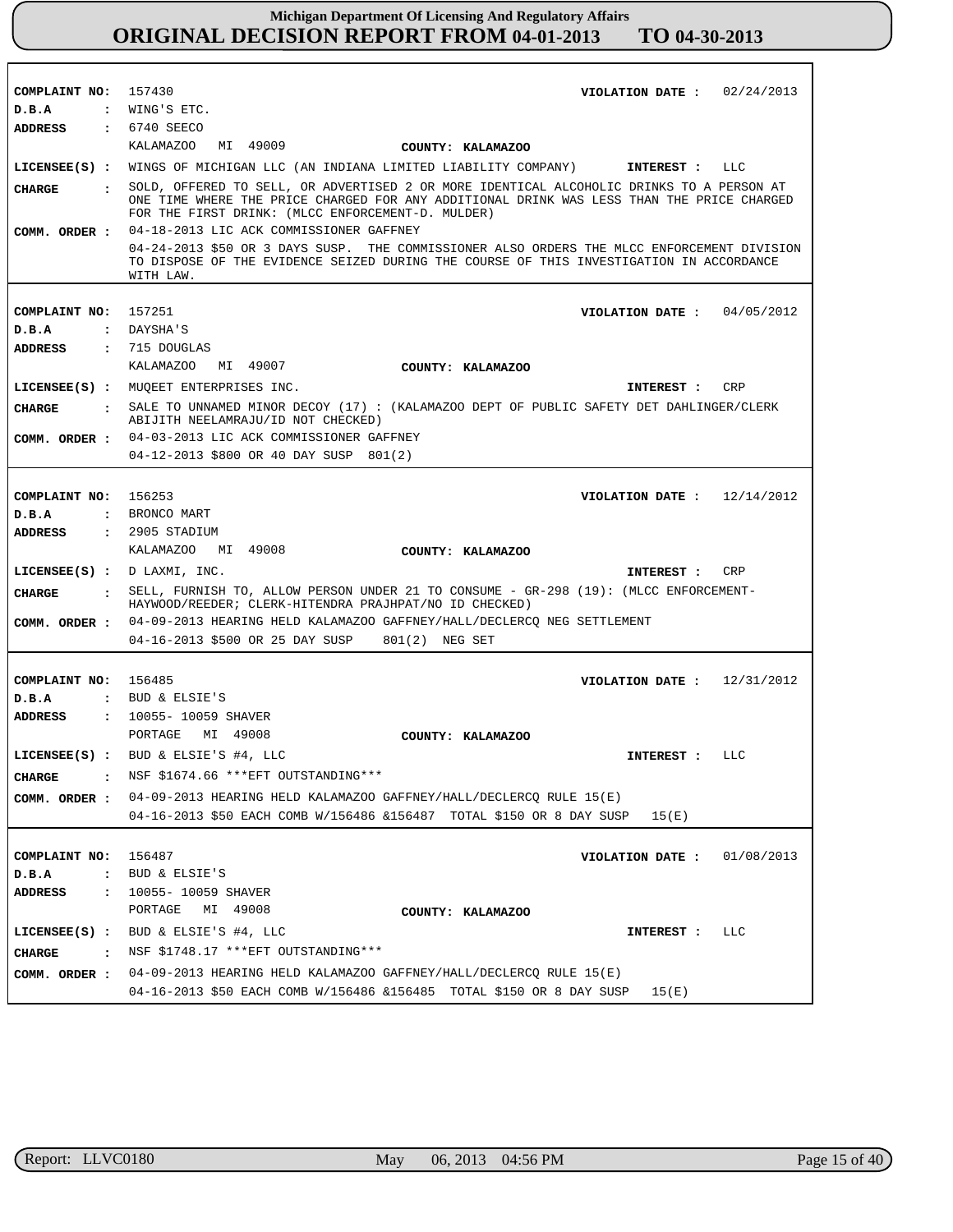**COMPLAINT NO: COMPLAINT NO:** 155681 **COMPLAINT NO: COMPLAINT NO: COMPLAINT NO:** 156931 156486 154837 157578 **VIOLATION DATE : VIOLATION DATE : VIOLATION DATE : VIOLATION DATE : VIOLATION DATE :** 02/02/2013 01/08/2013 11/07/2012 09/21/2012 03/11/2013 **D.B.A : D.B.A : D.B.A : D.B.A : D.B.A :** BUD & ELSIE'S RICHLAND PUB RICHLAND PUB THE BYRON STATION AT THE HOTEL BYRON GIPPER'S SPORTS BAR & GRILL **ADDRESS : ADDRESS : ADDRESS : ADDRESS : ADDRESS :** 10055- 10059 SHAVER 8253 N THIRTY SECOND 8253 N THIRTY SECOND 2619 SW EIGHTY FOURTH 2929 SE KRAFT PORTAGE MI 49008 RICHLAND MI 49083 RICHLAND MI 49083 BYRON CENTER MI 49315 GRAND RAPIDS MI 49508 04-09-2013 HEARING HELD KALAMAZOO GAFFNEY/HALL/DECLERCQ RULE 15(E) 04-16-2013 \$50 EACH COMB W/156485 & 156487 TOTAL \$150 OR 8 DAY SUSP 15(E) 04-09-2013 HEARING HELD KALAMAZOO GAFFNEY/HALL/DECLERCQ NEG SETTLEMENT 04-16-2013 1)\$600 2)DISMISSED WITH PREJUDICE TOTAL \$600 OR 30 DAY SUSP 801(2) NEG SET 01-29-2013 KALAMAZOO CLEMENTE/HALL/DECLERCQ HEARING ADJORNED WITNESS MEGAN MORAN IS CURRENTLY INCARCERATED. THE HEARING SHOULD BE RESCHEDULED AFTER 3-28-2013. MEGAN MORGAN, SGT BRAD WADDELL, OFC EVAN TURANZAS NEED TO BE SUPBEONED TO ATTEND THE NEXT HEARING. NO TRANSCRIPT IS NEEDED. LSS 04-09-2013 HEARING HELD KALAMAZOO GAFFNEY/HALL/DECLERCQ NEG SETTLEMENT COST \$22.95 04-16-2013 1)\$300 1025(3) 2)DISMISSED WITH PREJUDICE 3)DISMISSED WITH PREJUDICE \$300 OR 15 DAY SUSP & \$22.95 W/FEES TOTAL \$322.95 NEG SET 04-15-2013 LIC ACK COMMISSIONERCLEMENTE 04-24-2013 \$200 OR 10 DAY SUSP LICENSEE PAY FOR PURCHASES OF ALCOHOLIC LIOUOR WITH CASHIERS CHECK, CERTIFIED CHECK OR MONEY ORDER FOR 6 MONTHS FROM DATE OF THIS ORDER 03-28-2013 LIC ACK COMMISSIONER GAFFNEY 04-12-2013 1-2)\$250 EACH FOR A TOTAL OF \$500 OR 25 DAYS SUSP - SEC 801(2) **LICENSEE(S) : LICENSEE(S) :** PAKK PUBS, INC. **LICENSEE(S) :** PAKK PUBS, INC. **LICENSEE(S) :** KLINGE, INC. **LICENSEE(S) :** GIPPERSGR LLC BUD & ELSIE'S #4, LLC LLC CR<sub>P</sub> CR<sub>P</sub> CRP LLC **CHARGE : CHARGE : CHARGE : CHARGE : CHARGE :** NSF \$1957.94 \*\*\*EFT OUTSTANDING\*\*\* 1) SELL, FURNISH TO PERSON UNDER 21 - GR #298 (19); 2) SELL, FURNISH TO PERSON UNDER 21 -GR #305: (MLCC ENFORCEMENT-LEE/SIMPLIS; BARTENDER-MARK THOMAS SMITH/NO ID CHECKED) 1) SOLD OR FURNISHED ALCOHOL TO INTOX PERSON, MEGAN MORAN; 2) ALLOWED INTOX PERSON TO CONSUME; 3)ALLOW INTOX PERSON TO FREQUENT OR LOITER INTOXICATED PERSON TO CONSUME OR LOITER : (RICHLAND POLICE DEPARTMENT-WADDELL/TURANZAS) : NSF CHECK \$669.89 SALE TO MINOR DECOYS GR-299 (20) AND GR-306 (20) : (LCC INVS MANN AND HAYWOOD/CLERK ERIC BERNARD SNIDER/ID NOT CHECKED) **INTEREST : INTEREST : INTEREST : INTEREST : INTEREST : COMM. ORDER : COMM. ORDER : COMM. ORDER : COMM. ORDER : COMM. ORDER : COUNTY: KALAMAZOO COUNTY: KALAMAZOO COUNTY: KALAMAZOO COUNTY: KENT COUNTY: KENT**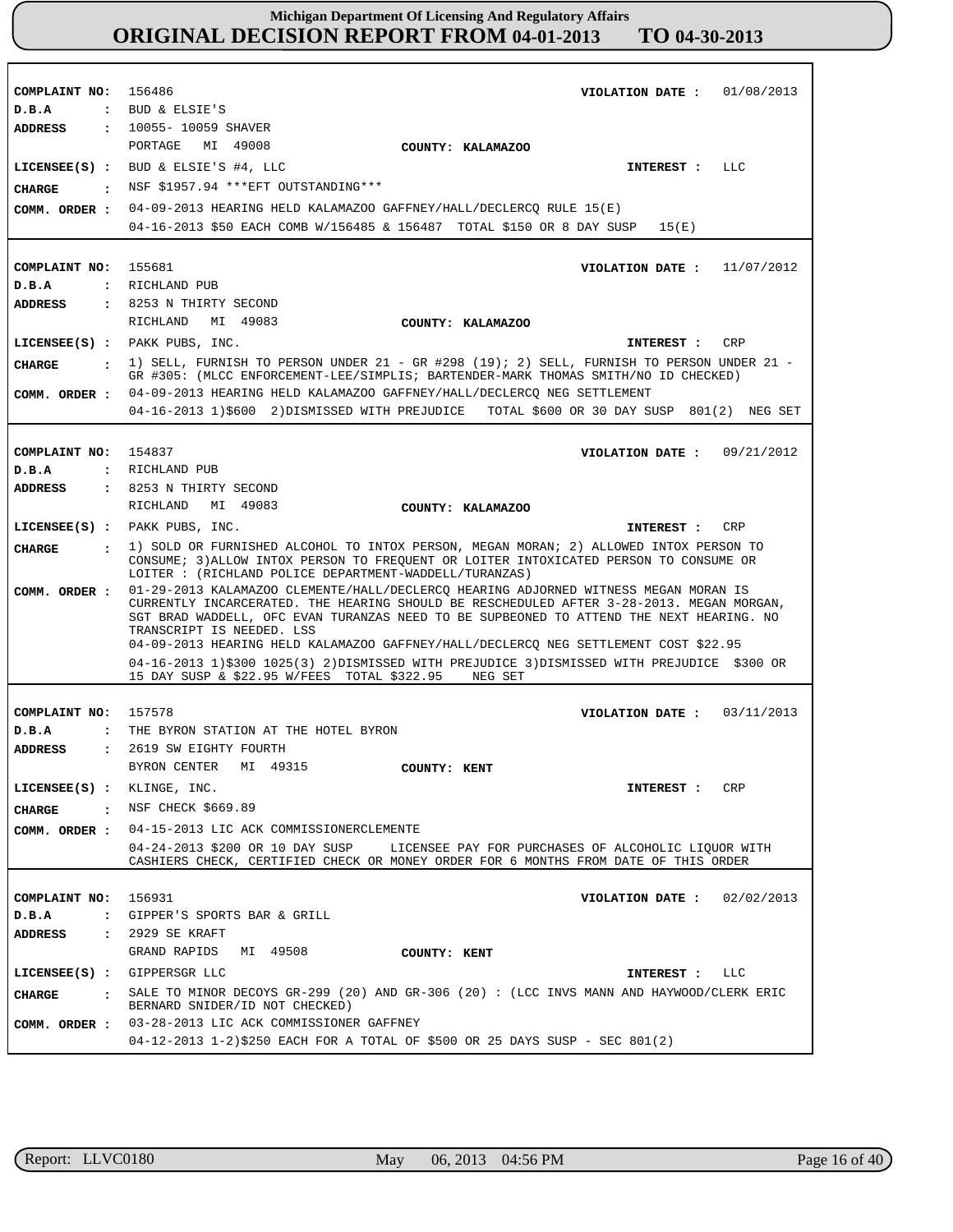| COMPLAINT NO: 152011                   | VIOLATION DATE: $02/11/2012$                                                                                                                                                                                                                                                                                                                                                                                                                                                                                                                                                                                                                                          |
|----------------------------------------|-----------------------------------------------------------------------------------------------------------------------------------------------------------------------------------------------------------------------------------------------------------------------------------------------------------------------------------------------------------------------------------------------------------------------------------------------------------------------------------------------------------------------------------------------------------------------------------------------------------------------------------------------------------------------|
| D.B.A                                  | : RAGGS TO RICHES                                                                                                                                                                                                                                                                                                                                                                                                                                                                                                                                                                                                                                                     |
| ADDRESS : 125 NW OTTAWA                |                                                                                                                                                                                                                                                                                                                                                                                                                                                                                                                                                                                                                                                                       |
|                                        | GRAND RAPIDS MI 49503<br><b>COUNTY: KENT</b>                                                                                                                                                                                                                                                                                                                                                                                                                                                                                                                                                                                                                          |
|                                        | LICENSEE(S) : KLASING, RANDAL D<br>IND<br>INTEREST :                                                                                                                                                                                                                                                                                                                                                                                                                                                                                                                                                                                                                  |
| <b>CHARGE</b><br>$\sim$ $\sim$ $\sim$  | 1) AS OF 10/22/12, FAILED TO MAKE REQUIRED RECORDS AVAILABLE FOR INSPECTION; 2) AS                                                                                                                                                                                                                                                                                                                                                                                                                                                                                                                                                                                    |
|                                        | DISCOVERED ON 2/11/12, DISPENSED A BRAND OF ALCOHOL OTHER THAN THAT BRAND DESIGNATED BY<br>THE TAP MARKER; 3) AS DISCOVERED ON 2/11/12, SOLD A BRAND OF ALCOHOL OTHER THAN THE BRAND<br>REQUESTED BY A LICENSEE'S PATRONS, SPECIFICALLY: NATURAL LIGHT AS BUD LIGHT : (LCC INVS<br>MULDER AND BRANDT)                                                                                                                                                                                                                                                                                                                                                                 |
| COMM. ORDER :                          | 01-30-2013 GAFFNEY, GEISSLER, DECLERCQ. HEARING ADJORNED ON RECORD LICENSEE DID NOT GET<br>NOTICE OF THE HEARING. NOTICE NEEDS TO GO TO HIS HOME ADDRESS WHICH IS ON FILE WITH THE<br>COMMISSON. RANDAL KLASING, 5187 S OAKVALE CT, WYOMING, MI 49519. NO TESTIMONY TAKEN. LSS<br>04-10-2013 HEARING HELD GRAND RAPIDS GAFFNEY/GEISSLER/DECLERCQ NEG SETTLEMENT COST \$22.95.                                                                                                                                                                                                                                                                                         |
|                                        | 04-16-2013 150.00 WHICH IS DUE WITHIN 45 DAYS FROM THE MAILING DATE OF THIS ORDER. THE<br>COMM ALSO ORDERS ALL LICENSES AND PERMITS FOR THIS LICENSEE AT THE ABOVE-NAMED LOCATION<br>TO REMAIN IN ESCROW UNTIL ALL FINES AND FEES ARE PAID IN FULL OR THE LICENSES ARE<br>TERMINATED PURUSANT TO RULE R 436.1107. THE COMM FURTHER WARNS THE LICENSEE THAT FAILURE<br>TO MAKE PAYMENT WITHIN THE TIME ALLOTTED MAY RESULT IN AN ADDITIONAL VIOLATION UNDER<br>ADMINISTRATIVE RULE R 436.1029, WHICH MAY SUBJECT THE LICENSEE TO ADDITIONAL PENALTIES,<br>INCLUDING REVOCATION OF THE LICENSES. IN ADDITION COMM ORDERS THE LICENSEE TO PAY \$22.95<br>IN WITNESS FEES |
|                                        |                                                                                                                                                                                                                                                                                                                                                                                                                                                                                                                                                                                                                                                                       |
| COMPLAINT NO:                          | 157579<br>VIOLATION DATE: $03/07/2013$                                                                                                                                                                                                                                                                                                                                                                                                                                                                                                                                                                                                                                |
| D.B.A                                  | : MITI-MINI-SUPERETTE                                                                                                                                                                                                                                                                                                                                                                                                                                                                                                                                                                                                                                                 |
| ADDRESS                                | : 1210 SE GIDDINGS<br>GRAND RAPIDS MI 49506                                                                                                                                                                                                                                                                                                                                                                                                                                                                                                                                                                                                                           |
|                                        | COUNTY: KENT<br>LICENSEE(S) : DHOORH & DHOORH, INC.<br>CRP                                                                                                                                                                                                                                                                                                                                                                                                                                                                                                                                                                                                            |
|                                        | INTEREST :<br>: NSF CHECK \$673.68                                                                                                                                                                                                                                                                                                                                                                                                                                                                                                                                                                                                                                    |
| CHARGE                                 |                                                                                                                                                                                                                                                                                                                                                                                                                                                                                                                                                                                                                                                                       |
|                                        | COMM. ORDER : 04-04-2013 LIC ACK COMMISSIONERCLEMENTE<br>04-16-2013 DISMISSED                                                                                                                                                                                                                                                                                                                                                                                                                                                                                                                                                                                         |
|                                        |                                                                                                                                                                                                                                                                                                                                                                                                                                                                                                                                                                                                                                                                       |
| COMPLAINT NO:                          | 155256<br>VIOLATION DATE: $10/15/2012$                                                                                                                                                                                                                                                                                                                                                                                                                                                                                                                                                                                                                                |
| D.B.A                                  | : MY PLACE                                                                                                                                                                                                                                                                                                                                                                                                                                                                                                                                                                                                                                                            |
| <b>ADDRESS</b>                         | : 1408-1410 S DIVISION                                                                                                                                                                                                                                                                                                                                                                                                                                                                                                                                                                                                                                                |
|                                        | GRAND RAPIDS<br>MI 49507<br>COUNTY: KENT                                                                                                                                                                                                                                                                                                                                                                                                                                                                                                                                                                                                                              |
|                                        | LICENSEE(S) : LEE, BOONG SUNG<br>INTEREST :<br>IND                                                                                                                                                                                                                                                                                                                                                                                                                                                                                                                                                                                                                    |
| <b>CHARGE</b><br>$\ddot{\phantom{a}}$  | 1) SOLD OR FURNISHED ALCOHOL TO MINOR R. BERMUDEZ (16); 2) ALLOWED MINOR TO CONSUME OR<br>POSSESS ALCOHOL FOR PERSONAL CONSUMPTION; 3) ALLOWED FIGHTS/BRAWLS ON PREMISES; 4-5)<br>ENGAGED IN ILLEGAL OCCUPATION OR ACT, SPECIFICALLY: ALLOWED R. BERMUDEZ AND J.A. TOVAR,<br>MINORS UNDER AGE OF 17 ON LICENSED PREMISES WITHOUT PARENT OR GUARDIAN: (GRAND RAPIDS PD-<br>O'BRIEN/HOORNSTRA/HARMON/LEONARD)                                                                                                                                                                                                                                                           |
| COMM. ORDER :                          | 04-10-2013 HEARING HELD GRAND RAPIDS GAFFNEY/GEISSLER/DECLERCQ NEG SETTLEMENT COST \$23.30                                                                                                                                                                                                                                                                                                                                                                                                                                                                                                                                                                            |
|                                        | 04-16-2013 1-2)DISMISSED WITH PREJUDICE, 3-5)\$300 EACH FOR A TOTAL OF \$900 OR 45 DAYS SUSP<br>& \$23.30 COSTS FOR A TOTAL OF \$923.30 NEGOTIATED SETTLEMENT                                                                                                                                                                                                                                                                                                                                                                                                                                                                                                         |
|                                        |                                                                                                                                                                                                                                                                                                                                                                                                                                                                                                                                                                                                                                                                       |
| COMPLAINT NO:                          | 156001<br>VIOLATION DATE :<br>11/19/2012                                                                                                                                                                                                                                                                                                                                                                                                                                                                                                                                                                                                                              |
| D.B.A<br>$\ddot{\phantom{a}}$          | EL BURRITO LOCO                                                                                                                                                                                                                                                                                                                                                                                                                                                                                                                                                                                                                                                       |
| <b>ADDRESS</b><br>$\ddot{\phantom{a}}$ | 4499 SW IVANREST SUITE I<br>MI 49418<br>GRANDVILLE                                                                                                                                                                                                                                                                                                                                                                                                                                                                                                                                                                                                                    |
|                                        | COUNTY: KENT                                                                                                                                                                                                                                                                                                                                                                                                                                                                                                                                                                                                                                                          |
| $LICENSEE(S)$ :                        | EL BURRITO LOCO, INC. #4<br>INTEREST :<br>CRP                                                                                                                                                                                                                                                                                                                                                                                                                                                                                                                                                                                                                         |
| <b>CHARGE</b><br>$\ddot{\cdot}$        | NSF CHECK \$499.20 *** NSF PAID 12/12/12 ***                                                                                                                                                                                                                                                                                                                                                                                                                                                                                                                                                                                                                          |
| COMM. ORDER :                          | 04-10-2013 LIC ACK COMMISSIONERCLEMENTE<br>04-24-2013 \$100 OR 5 DAY SUSP                                                                                                                                                                                                                                                                                                                                                                                                                                                                                                                                                                                             |
|                                        |                                                                                                                                                                                                                                                                                                                                                                                                                                                                                                                                                                                                                                                                       |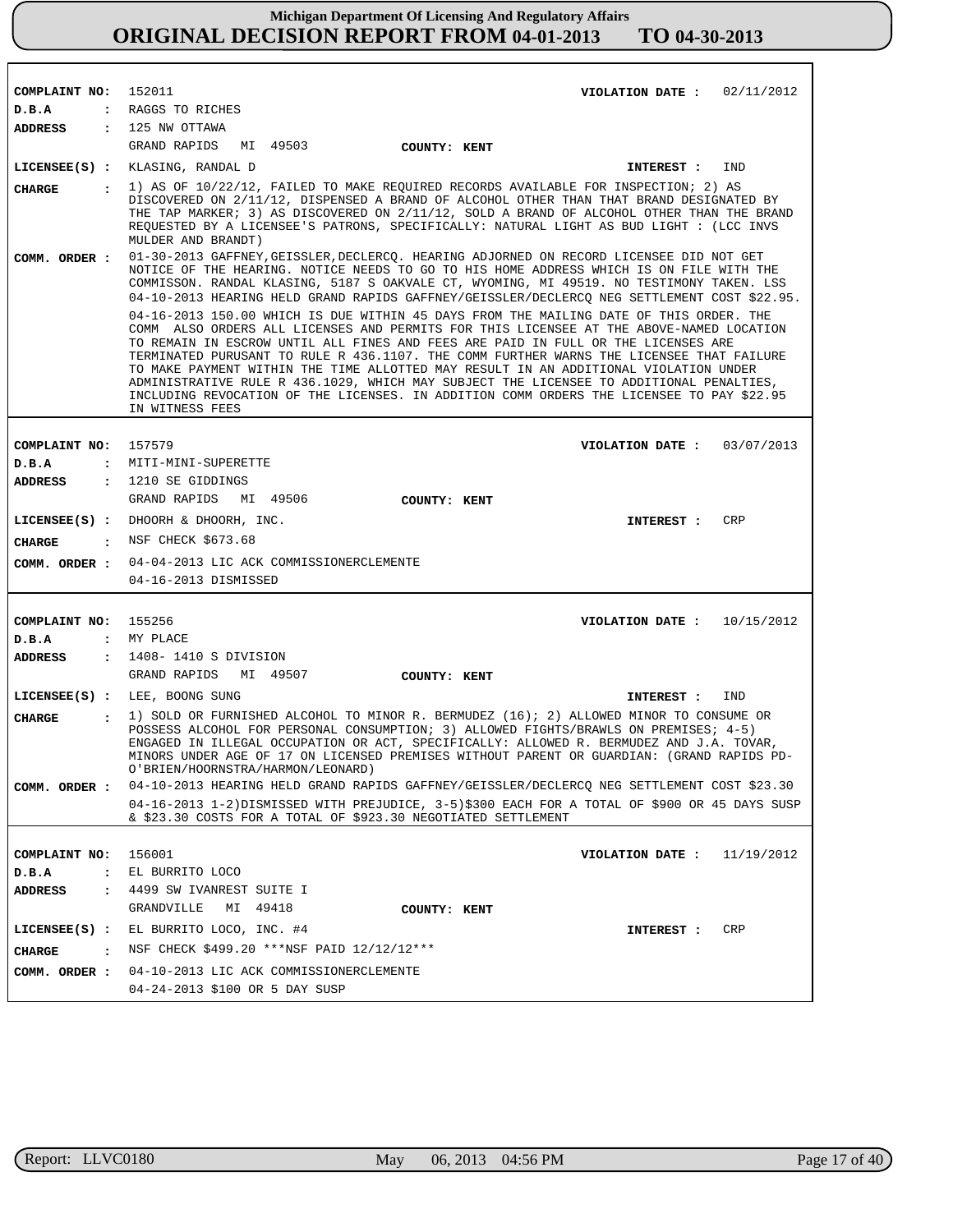| COMPLAINT NO: 156651   | VIOLATION DATE: $06/01/2012$                                                                                                                                                                                                                                                        |
|------------------------|-------------------------------------------------------------------------------------------------------------------------------------------------------------------------------------------------------------------------------------------------------------------------------------|
| D.B.A                  | : SPRING HILL SUITES                                                                                                                                                                                                                                                                |
| ADDRESS                | : 5250 SE TWENTY EIGHTH<br>KENTWOOD MI 49512                                                                                                                                                                                                                                        |
|                        | COUNTY: KENT<br>LICENSEE(S) : 28TH STREET HOTEL OPERATING ENTITY, LLC<br>LLC                                                                                                                                                                                                        |
|                        | INTEREST :                                                                                                                                                                                                                                                                          |
| CHARGE<br>$\mathbf{r}$ | 1) SOLD OR TRANSFERRED THE LICENSE, OR AN INTEREST IN THE LICENSE TO HSS GR 5250 HOTEL,<br>L.L.C. WITHOUT PRIOR APPROVAL OF MLCC; 2) ALLOWED HSS GR 5250 HOTEL, L.L.C., WHOSE NAME                                                                                                  |
|                        | DOES NOT APPEAR ON THE LICENSE TO DERIVE USE OR BENEFIT (MLCC ENFORCEMENT-MANN)                                                                                                                                                                                                     |
| COMM. ORDER :          | 04-02-2013 STIP FOR PROPOSED NEG SETTEMENT-COMM GAFFNEY-AG GEISSLER. LSS                                                                                                                                                                                                            |
|                        | 04-12-2013 100.00 FOR EACH OF THE TWO CHARGES TOTAL 200.00 OR 10 DAY SUSP. FINE TO BE PAID<br>WITHIN 45 DAYS FROM THE MAILING DATE OF THIS ORDER. ADDTL PENALTY COMM ORDERS ALL LICENSES<br>AND PERMITS ISSUED BY THE MLCC TO THIS LICENSEE AT THE ABOVE NAMED ADDRESS BE SUSPENDED |
|                        | UNLESS THE LICENSEE EITHER TRANSFERS THIS LICENSE TO AN ENTITY APPROVED BY THE MLCC WITHIN<br>120 DAYS FROM THE DATE OF THIS ORDER OR RESUMES PROPRER PROPRIETARY CONTROL OF THE LICENSE                                                                                            |
|                        | WITHIN THE SAME PERIOD OF THIS TIME. THIS SUPSENSION SHALL REMAIN IN EFFECT UNTIL SUCH                                                                                                                                                                                              |
|                        | TIME AS THE LICENSEE COMPLIES WITH THIS ORDER OR THE LICENSES AND PERMITS ARE TERMINATED<br>PURSUANT TO THE PROVISIONS OF RULE 436.1107.                                                                                                                                            |
|                        |                                                                                                                                                                                                                                                                                     |
| COMPLAINT NO:          | 157169<br>VIOLATION DATE: $02/20/2013$                                                                                                                                                                                                                                              |
| D.B.A                  | : HORROCKS MARKET                                                                                                                                                                                                                                                                   |
| <b>ADDRESS</b>         | $: 4455$ SE BRETON                                                                                                                                                                                                                                                                  |
|                        | KENTWOOD<br>MI 49508<br>COUNTY: KENT                                                                                                                                                                                                                                                |
|                        | LICENSEE(S) : HORROCKS MARKET, INC.<br>CRP<br>INTEREST :                                                                                                                                                                                                                            |
| <b>CHARGE</b>          | . SALE TO MINOR DECOY P/A 1301 (20): (KENTWOOD PD-SGT LEONARD/CLERK SHELLY BERG/ID CHECKED)                                                                                                                                                                                         |
| COMM. ORDER :          | 03-18-2013 LIC ACK COMMISSIONER GAFFNEY                                                                                                                                                                                                                                             |
|                        | 04-12-2013 \$500, \$100 WAIVED FOR A TOTAL OF \$400 SEC 801(2)                                                                                                                                                                                                                      |
| COMPLAINT NO: 157250   | VIOLATION DATE : $02/22/2013$                                                                                                                                                                                                                                                       |
| D.B.A                  | : HOLIDAY INN                                                                                                                                                                                                                                                                       |
| <b>ADDRESS</b>         | : 3063 SE LAKE EASTBROOK                                                                                                                                                                                                                                                            |
|                        | KENTWOOD<br>MI 49512<br>COUNTY: KENT                                                                                                                                                                                                                                                |
|                        | LICENSEE(S) : RLJ II - HOLS KENTWOOD LESSEE, LLC (A DELAWARE LIMITED LIABILITY INTEREST :<br>LLC<br>COMPANY)                                                                                                                                                                        |
| <b>CHARGE</b>          | : SALE TO MINOR DECOY P/A 1303 (19) : (KENTWOOD PD-SGT LEONARD, DET KALBFLEISCH/CLERK IAN<br>HALL/ID NOT CHECKED)                                                                                                                                                                   |
|                        | COMM. ORDER : 03-25-2013 LIC ACK COMMISSIONERCLEMENTE                                                                                                                                                                                                                               |
|                        | 04-04-2013 \$700 OR 35 DAY SUSP<br>801(2)                                                                                                                                                                                                                                           |
|                        |                                                                                                                                                                                                                                                                                     |
| COMPLAINT NO: 157170   | VIOLATION DATE: $02/20/2013$<br>D.B.A : BUDDY'S LIQUOR                                                                                                                                                                                                                              |
| <b>ADDRESS</b>         | : 4443 SE BRETON SUITE E                                                                                                                                                                                                                                                            |
|                        | KENTWOOD<br>MI 49508<br>COUNTY: KENT                                                                                                                                                                                                                                                |
|                        | LICENSEE(S) : CK EXPRESS, LLC<br>INTEREST : LLC                                                                                                                                                                                                                                     |
| <b>CHARGE</b>          | : SALE TO MINOR DECOY P/A 1301 (20): (KENTWOOD PD-SGT LEONARD, DET MAZARKA/CLERK LOUISE                                                                                                                                                                                             |
|                        | HARRIS/ID NOT CHECKED)                                                                                                                                                                                                                                                              |
| COMM. ORDER :          | 03-12-2013 LIC ACK COMMISSIONERCLEMENTE                                                                                                                                                                                                                                             |
|                        | 04-01-2013 \$500 OR 25 DAYS SUSP - SEC 801(2                                                                                                                                                                                                                                        |
|                        |                                                                                                                                                                                                                                                                                     |
| COMPLAINT NO: 157249   | VIOLATION DATE: $02/21/2013$                                                                                                                                                                                                                                                        |
| D.B.A                  | : BAILEY'S GROVE BEVERAGES                                                                                                                                                                                                                                                          |
| <b>ADDRESS</b>         | : 3866 SE FIFTY SECOND                                                                                                                                                                                                                                                              |
|                        | KENTWOOD<br>MI 49512<br>COUNTY: KENT                                                                                                                                                                                                                                                |
|                        | LICENSEE(S) : $G \& B$ OPERATIONS, INC.<br>CRP<br>INTEREST :                                                                                                                                                                                                                        |
| CHARGE                 | : SALE TO MINOR DECOY P/A 1302 (19) : (KENTWOOD PD DET KALBFLEISCH AND SGT LEONARD/CLERK<br>NICOLE GUZNICZAK/ID CHECKED)                                                                                                                                                            |
|                        | COMM. ORDER : 03-18-2013 LIC ACK COMMISSIONER GAFFNEY                                                                                                                                                                                                                               |
|                        | 04-12-2013 \$500 OR 25 DAYS SUSP - SEC 801(2)                                                                                                                                                                                                                                       |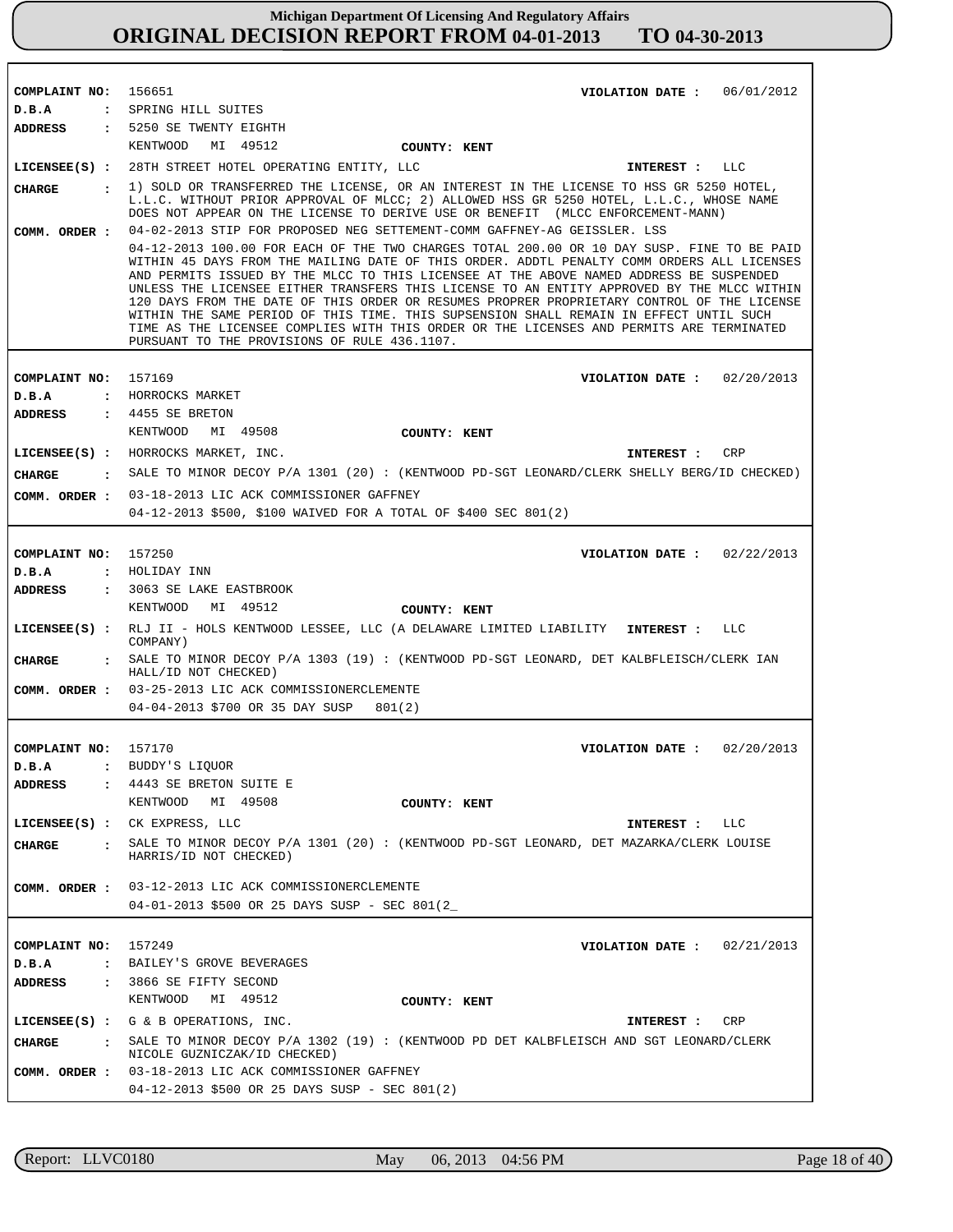| COMPLAINT NO: 150577    | VIOLATION DATE: 07/04/2011                                                                                                                                                                                                                                                                                                                                                                                                                                                                                                                                                                                                                                                                                                                                                                                                                                                                                                                                                                                                                                                                                                                                                            |
|-------------------------|---------------------------------------------------------------------------------------------------------------------------------------------------------------------------------------------------------------------------------------------------------------------------------------------------------------------------------------------------------------------------------------------------------------------------------------------------------------------------------------------------------------------------------------------------------------------------------------------------------------------------------------------------------------------------------------------------------------------------------------------------------------------------------------------------------------------------------------------------------------------------------------------------------------------------------------------------------------------------------------------------------------------------------------------------------------------------------------------------------------------------------------------------------------------------------------|
| D.B.A                   | : ABC FINE WINE & SPIRITS                                                                                                                                                                                                                                                                                                                                                                                                                                                                                                                                                                                                                                                                                                                                                                                                                                                                                                                                                                                                                                                                                                                                                             |
| ADDRESS                 | : 3325 SE TWENTY EIGHTH                                                                                                                                                                                                                                                                                                                                                                                                                                                                                                                                                                                                                                                                                                                                                                                                                                                                                                                                                                                                                                                                                                                                                               |
|                         | MI 49506<br>KENTWOOD<br>COUNTY: KENT                                                                                                                                                                                                                                                                                                                                                                                                                                                                                                                                                                                                                                                                                                                                                                                                                                                                                                                                                                                                                                                                                                                                                  |
|                         | LICENSEE(S) : KENTWOOD WINE & LIQUOR, LLC<br>INTEREST : LLC                                                                                                                                                                                                                                                                                                                                                                                                                                                                                                                                                                                                                                                                                                                                                                                                                                                                                                                                                                                                                                                                                                                           |
| CIIARGE<br>$\mathbf{r}$ | 1) DISCOVERED 10/20/11, FAILED TO KEEP LICENSE SIGNED, PROPERLY FRAMED AND/OR FAILED TO<br>PROMINENTLY DISPLAYED; 2-8) DISCOVERED 10/20/11, ALLOWED OPEN CONTAINER OF ALCOHOLIC<br>LIQUOR ON PREMISES, SPECIFICALLY: GREY GOOSE VODKA, BELVEDERE VODKA, JOHNNY WALKER BLACK<br>VELVET, UV BLUE RASPBERRY LEMONDADE COCKTAIL, CAPTAIN MORGAN PARROT BAY TROPICAL MOJITO<br>MANGO, GROTH 200 BLANC, JAMESON IRISH WHISKEY; 9)DISCOVERED ON 10/11/11, FAILED TO MAKE<br>REQUIRED RECORDS AVAILABLE FOR INSPECTION; 10) DISCOVERED ON 10/11/11, FAILED TO MAINTAIN<br>RECORDS SUFFICIENT TO DETERMINE OWNERSHIPAND TO WHOM PROFITS/LOSSES OF BUSINESS ACCRUED;<br>11) ON 11/3/11, MADE A FALSE/FRAUDULENT ORAL STATEMENT TO MLCC, SPECIFICALLY: PARAMVEER<br>SINGH DENYING HE HAD ANY OWNERSHIP, INVOLVEMENT OR BENEFIT FROM LICENSE IN SPITE OF<br>EVIDENCE TO THE CONTRARY; 12) ON 7/4/11, ALLOWED VACATION & DONATION, INC WHOSE NAME DOES<br>NOT APPEAR ON LICENSE TO DERIVE USE OR BENEFIT; 13) ON OR ABOUT 7/4/11, SOLD OR<br>TRANSFERRED LICENSE OR AN INTEREST IN LICENSE TO VACATION & DONATION INC WITHOUT THE PRIOR<br>APPROVAL OF MLCC : (LCC INV MULDER AND DIST SUPV HEALY) |
| COMM. ORDER :           | 01-29-2013 HEARING HELD - DECLERCQ/GEISSLER/QUIMBY/OLSHOVE/DELONEY                                                                                                                                                                                                                                                                                                                                                                                                                                                                                                                                                                                                                                                                                                                                                                                                                                                                                                                                                                                                                                                                                                                    |
|                         | 04-23-2013 SHOW CAUSE HEARING HELD IN LANSING - NO APPEARANCE ON BEHALF OF LICENSEE                                                                                                                                                                                                                                                                                                                                                                                                                                                                                                                                                                                                                                                                                                                                                                                                                                                                                                                                                                                                                                                                                                   |
|                         | 08-02-2012 HEARING HELD GRAND RAPIDS GAFFNEY/HALL/CONTRACT NEG SETTLEMENT                                                                                                                                                                                                                                                                                                                                                                                                                                                                                                                                                                                                                                                                                                                                                                                                                                                                                                                                                                                                                                                                                                             |
|                         | 04-23-2013 THEREFORE, IT IS ORDERED THAT:                                                                                                                                                                                                                                                                                                                                                                                                                                                                                                                                                                                                                                                                                                                                                                                                                                                                                                                                                                                                                                                                                                                                             |
|                         | A. THE 2012 SDD AND SDM LICENSES WITH SUNDAY SALES PERMIT (P.M.) AND BEER & WINE SAMPLING<br>PERMIT HELD BY KENTWOOD WINE & LIOUOR, LLC AT THE ABOVE-NOTED LOCATION SHALL BE<br>IMMEDIATELY REVOKED, AND ANY AND ALL PRIVILEGES CONFERRED BY THE LICENSES AND PERMITS<br>SHALL BE FORFEITED.<br>B. THE COMMISSION SHALL SEIZE ANY AND ALL ALCOHOLIC LIOUOR FOUND IN THE POSSESSION OF THE<br>LICENSEE AS REQUIRED UNDER MCL 436.1907(1).<br>C. UNDER MCL 436.1907(2), THE COMMISSION SHALL REMIT TO THE LICENSEE THE PURCHASE PRICE<br>LESS 10% PAID BY THE LICENSEE TO THE COMMISSION FOR ALL ALCOHOLIC LIQUOR SEIZED. ALL<br>OTHER ALCOHOLIC LIQUOR SEIZED SHALL BE DISPOSED OF BY FURTHER ORDER OF THE COMMISSION AND<br>NO PAYMENT SHALL BE MADE FOR THAT ALCOHOLIC LIQUOR.                                                                                                                                                                                                                                                                                                                                                                                                       |
|                         | 08-08-2012 300.00 EACH FOR CHARGES 2 THROUGH 8, 12 AND 13 TOTAL 2,700 OR 35 DAY SUSP. IN<br>ADDITION COMM ORDERS ALL LICENSES AND PERMITS ISSUED BY THE MLCC TO THIS LICENSEE AT THE<br>ABOVE NAMED ADDRESS BE SUSPENDED 120 DAYS FROM THE DATE OF THIS ORDER WITH SUSPENSION<br>BEING WAIVED IF THE ABOVE MENTIONED TRANSFER IS TRANSFERRED TO A PERSON APPROVED BY THE<br>MLCC, OF THIS LICENSEE REGAINS PROPER PROPRIETARY CONTROL OF THE LICENSE. IN ADDTION THE<br>COMM HEREBY ORDERS CHARGES 1, 9, 10, AND 11 DISMISSED.<br>01-29-2013 THEREFORE, IT IS ORDERED THAT: A. THE 2012 SDD AND SDM LICENSES WITH SUNDAY<br>SALES PERMIT (P.M.) AND BEER & WINE SAMPLING PERMIT HELD BY KENTWOOD WINE & LIOUOR, LLC AT<br>THE ABOVE-NOTED LOCATION SHALL BE IMMEDIATELY SUSPENDED FOR FAILURE TO COMPLY WITH THE<br>PROVISIONS OF THE ORDER OF AUGUST 8, 2012 BY FAILING TO PROVIDE DOCUMENTARY PROOF OF<br>PROPER PROPRIETARY CONTROL OF THE LICENSES. B. IT IS FURTHER ORDERED THAT ALL ALCOHOLIC<br>LIQUOR INVENTORY SHALL BE IMMEDIATELY IMPOUNDED BY THE COMMISSION'S ENFORCEMENT DIVISION                                                                                       |
|                         | UNTIL FURTHER ORDER OF THE COMMISSION.                                                                                                                                                                                                                                                                                                                                                                                                                                                                                                                                                                                                                                                                                                                                                                                                                                                                                                                                                                                                                                                                                                                                                |
| COMPLAINT NO: 156066    | VIOLATION DATE: $11/08/2012$                                                                                                                                                                                                                                                                                                                                                                                                                                                                                                                                                                                                                                                                                                                                                                                                                                                                                                                                                                                                                                                                                                                                                          |
| D.B.A                   | : ROCKFORD LANES                                                                                                                                                                                                                                                                                                                                                                                                                                                                                                                                                                                                                                                                                                                                                                                                                                                                                                                                                                                                                                                                                                                                                                      |
| <b>ADDRESS</b>          | : 117 E BRIDGE                                                                                                                                                                                                                                                                                                                                                                                                                                                                                                                                                                                                                                                                                                                                                                                                                                                                                                                                                                                                                                                                                                                                                                        |
|                         | ROCKFORD<br>MI 49341<br>COUNTY: KENT                                                                                                                                                                                                                                                                                                                                                                                                                                                                                                                                                                                                                                                                                                                                                                                                                                                                                                                                                                                                                                                                                                                                                  |
| $LICENSEE(S)$ :         | 117 BRIDGE, LLC<br>INTEREST :<br>LLC                                                                                                                                                                                                                                                                                                                                                                                                                                                                                                                                                                                                                                                                                                                                                                                                                                                                                                                                                                                                                                                                                                                                                  |
| CHARGE<br>$\mathbf{r}$  | 1) SOLD OR TRANSFERRED IN THE AGGREGATE MORE THAN 10% MEMBER INTEREST TO CORY BROWN AND/OR<br>ROCKFORD LANES, LLC WITHOUT APPROVAL OF MLCC; 2) OBTAINED A LICENSE IN ITS NAME FOR THE<br>USE OR BENEFIT OF CORY BROWN AND/OR ROCKFORD LANES, LLC WHOS ENAMES DO NOT APPEAR ON THE<br>LICENSE; 3) MADE A FALSE OR FRAUDULENT ORAL AND/OR WRITTEN STATEMENT TO MLCC : (MLCC<br>ENFORCEMENT-HAYWOOD)                                                                                                                                                                                                                                                                                                                                                                                                                                                                                                                                                                                                                                                                                                                                                                                     |
| COMM. ORDER :           | 04-17-2013 HEARING HELD GRAND RAPIDS CLEMENTE/GEISSLER/DECLERCO NEG SETTLEMENT                                                                                                                                                                                                                                                                                                                                                                                                                                                                                                                                                                                                                                                                                                                                                                                                                                                                                                                                                                                                                                                                                                        |
|                         | 04-22-2013 200.00 FOR EACH CHARGE TOTAL 600.00 FINE TO BE PAID WITHIN 45 DAYS FROM THE<br>MAILING DATE OF THIS ORDER. ADDTL PENALTY COMMISSIONER ORDERS THE SUBJECT LICENSE AND<br>PERMITS IMMEDIATELY PLACED INTO ESCROW UNTIL BOTH (1) THE LICENSEE PAYS ALL OUTSTANDING<br>MONIES OWED AND (2) THE LICENSEE EITHER (A) RESUMES PROPRIETARY CONTROL; (B) TRANSFERS THE<br>SUBJECT LICENSE AND PERMITS TO AN ENTITY APPROVED BY THE MLCC; OR (C) THE LICENSE AND<br>PERMITS TERMINATE UNDER THE PROVISIONS OF ADMINISTRATIVE RULE R 436.1107. THE<br>COMMISSIONER WARNS THE LICENSEE THAT FAILURE TO MAKE PAYMENT WITHIN THE TIME ALLOTTED MAY<br>RESULT IN AN ADDITIONAL PENALTIES, INCLUDING REVOCATION OF THE LICENSE.                                                                                                                                                                                                                                                                                                                                                                                                                                                            |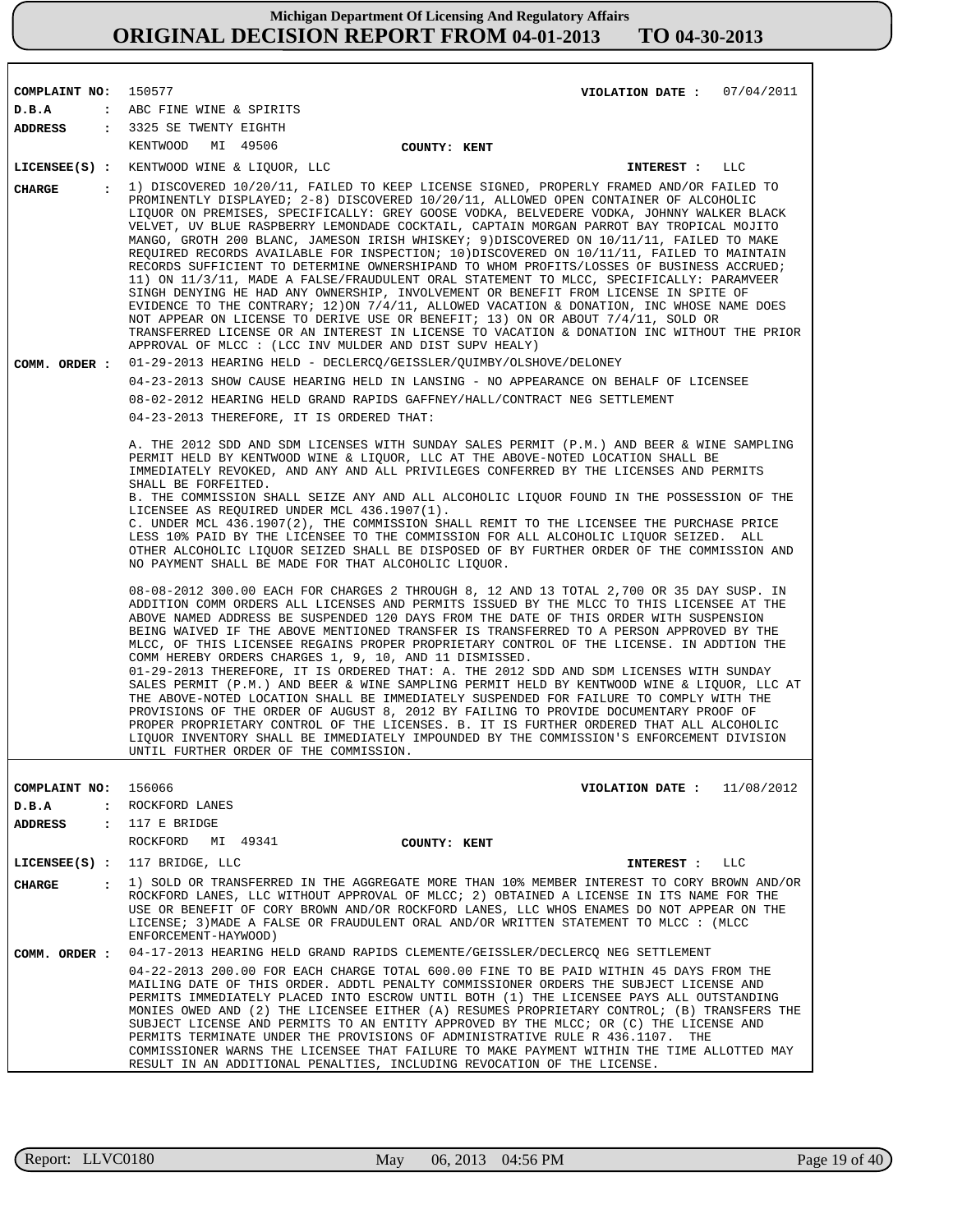| COMPLAINT NO: 157801<br>D.B.A<br>ADDRESS | VIOLATION DATE: $03/30/2013$<br>: ROCKFORD C STORE<br>$\cdot$ 66 E BRIDGE                                                           |
|------------------------------------------|-------------------------------------------------------------------------------------------------------------------------------------|
|                                          | ROCKFORD MI 49341<br>COUNTY: KENT                                                                                                   |
|                                          | LICENSEE(S) : C-STORES INC.<br>CRP<br>INTEREST :                                                                                    |
| CHARGE                                   | : SALE TO MINOR DECOY GR-306 (20): (LCC INVS MULDER AND REEDER/CLERK MARC FRANCIS                                                   |
|                                          | BRUNETTE/ID CHECKED)                                                                                                                |
|                                          | COMM. ORDER : 04-18-2013 LIC ACK COMMISSIONER GAFFNEY                                                                               |
|                                          | 04-26-2013 \$500 OR 25 DAYS SUSP.                                                                                                   |
| COMPLAINT NO:                            |                                                                                                                                     |
| D.B.A                                    | 157117<br>VIOLATION DATE: $02/06/2013$<br>: ABC LIQUOR PARTY STORE                                                                  |
| ADDRESS                                  | : 55 SW TWENTY EIGHTH SUITE 2                                                                                                       |
|                                          | WYOMING MI 49509<br>COUNTY: KENT                                                                                                    |
|                                          | LICENSEE(S) : J-SHEA ENTERPRISES LLC<br>INTEREST : LLC                                                                              |
| CHARGE                                   | : SALE TO MINOR DECOY BYLSMA (19): (WYOMING POLICE DEPARTMENT SGT HUNT, DET BYLSMA/CLERK                                            |
|                                          | RICHARD MICHAEL THIEBOLT/ID CHECKED)                                                                                                |
| COMM. ORDER :                            | 03-14-2013 LIC ACK COMMISSIONER GAFFNEY                                                                                             |
|                                          | 04-12-2013 \$600 OR 30 DAYS SUSP - SEC 801(2)                                                                                       |
|                                          |                                                                                                                                     |
| COMPLAINT NO: 157422                     | VIOLATION DATE: $02/20/2013$                                                                                                        |
| D.B.A                                    | : WHITE HOUSE                                                                                                                       |
| <b>ADDRESS</b>                           | : 3607 US 41<br>MOHAWK MI 49950                                                                                                     |
|                                          | COUNTY: KEWEENAW                                                                                                                    |
|                                          | LICENSEE(S) : BERRYMAN, JAMES D<br>IND<br>INTEREST :                                                                                |
|                                          | BERRYMAN, SHARON M<br>INTEREST :<br>GPI                                                                                             |
| CHARGE                                   | $\,$ NSF CHECK \$368.79 **NSF PAID 3/21/13**                                                                                        |
| COMM. ORDER :                            | 04-04-2013 LIC ACK COMMISSIONER GAFFNEY<br>04-12-2013 \$50 OR 3 DAY SUSP                                                            |
|                                          |                                                                                                                                     |
| COMPLAINT NO:                            | 155436<br>10/28/2012<br>VIOLATION DATE :                                                                                            |
| D.B.A                                    | : WESTON BAR AND GRILL                                                                                                              |
| ADDRESS                                  | : 4086 WESTON                                                                                                                       |
|                                          | MI 49289<br>WESTON<br>COUNTY: LENAWEE                                                                                               |
|                                          | LICENSEE(S) : WESTON BAR & GRILL, INC.<br>CRP<br>INTEREST :                                                                         |
| <b>CHARGE</b><br>$\ddot{\phantom{a}}$    | 1) SOLD OR FURNISHED ALCOHOL TO INTOX PERSON, ROBERT LEE FULTZ; 2) ALLOWED INTOX PERSON TO                                          |
|                                          | CONSUME; 3) ALLOWED INTOX PERSON TO FREQUENT OR LOITER; 4) SOLD, SERVED OR FURNISHED                                                |
|                                          | ALCOHOL TO INTOX PERSON, ROBERT FULTZ : (LENAWEE COUNTY SHERIFF DEPARTMENT-LINGER/KOURT)<br>04-11-2013 LIC ACK COMMISSIONER GAFFNEY |
| COMM. ORDER :                            | 04-16-2013 1)\$500 2,3,4)\$100 EACH<br>TOTAL \$800 OR 40 DAY SUSP<br>801(2)                                                         |
|                                          |                                                                                                                                     |
| COMPLAINT NO:                            | 156156<br>11/28/2012<br>VIOLATION DATE :                                                                                            |
| D.B.A<br>$\ddot{\phantom{a}}$            | LEAF, BARLEY & VINE                                                                                                                 |
| <b>ADDRESS</b><br>$\ddot{\cdot}$         | 139 E GRAND RIVER                                                                                                                   |
|                                          | BRIGHTON<br>MI 48116<br>COUNTY: LIVINGSTON                                                                                          |
| $LICENSEE(S)$ :                          | LEAF, BARLEY & VINE, LLC<br><b>LLC</b><br>INTEREST :                                                                                |
| <b>CHARGE</b><br>$\sim$ $\sim$           | NSF CHECK \$325.62 *** NSF PAID 1/4/13***                                                                                           |
| COMM. ORDER :                            | 03-18-2013 HEARING HELD PITTSFIELD MOURNING/HALL/DECLERO                                                                            |
|                                          | 04-09-2013 \$100 OR 5 DAY SUSP<br>15(E)                                                                                             |

r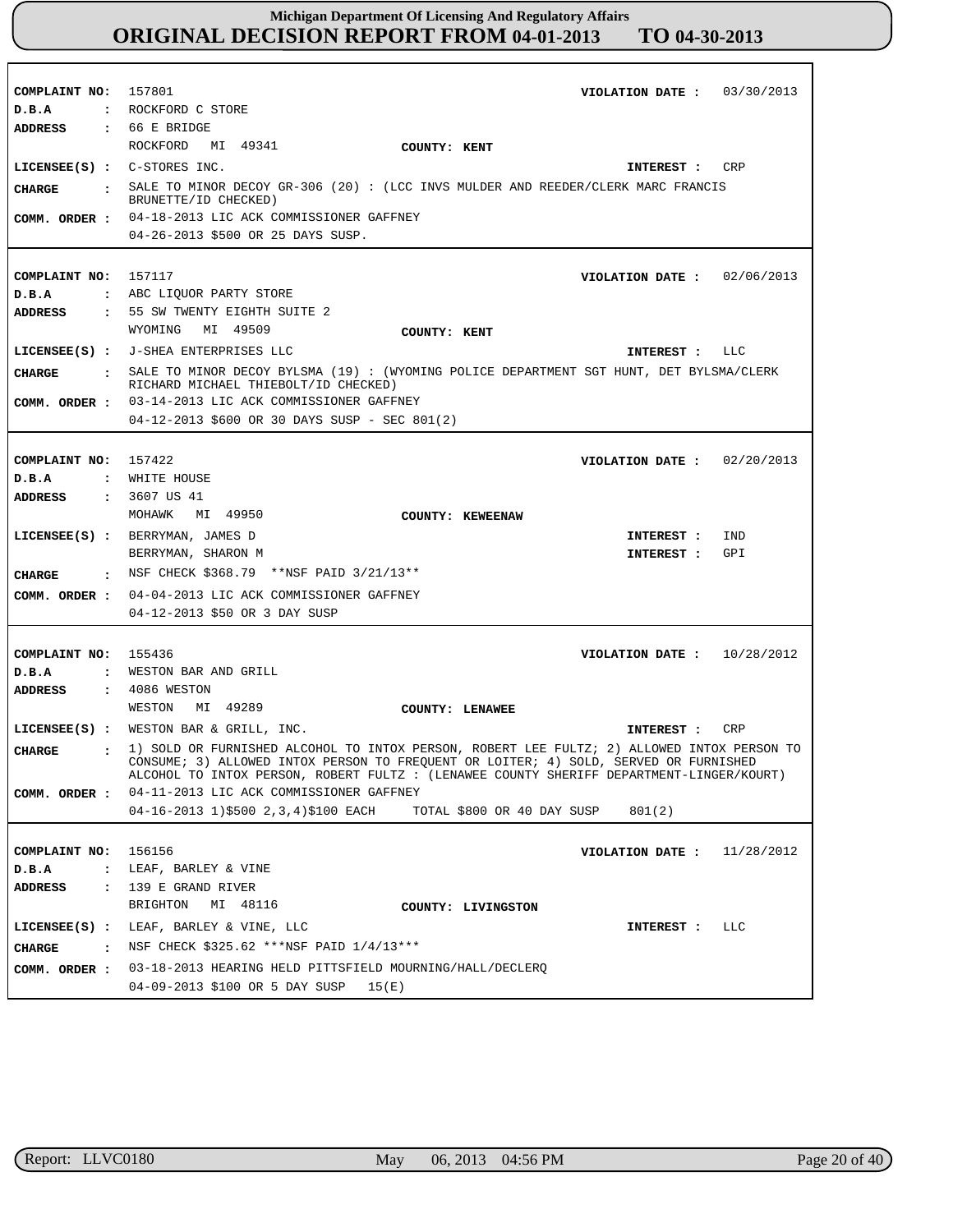| COMPLAINT NO:                     | 154164<br>08/28/2012<br>VIOLATION DATE :                                                                                                                                                                                                                                                                                                                                                                                                                                                                                                                                                                                                             |
|-----------------------------------|------------------------------------------------------------------------------------------------------------------------------------------------------------------------------------------------------------------------------------------------------------------------------------------------------------------------------------------------------------------------------------------------------------------------------------------------------------------------------------------------------------------------------------------------------------------------------------------------------------------------------------------------------|
| D.B.A                             | : CASCARDO OIL FOWLERVILLE                                                                                                                                                                                                                                                                                                                                                                                                                                                                                                                                                                                                                           |
| <b>ADDRESS</b>                    | : 203 W GRAND RIVER                                                                                                                                                                                                                                                                                                                                                                                                                                                                                                                                                                                                                                  |
|                                   | FOWLERVILLE<br>MI 48836 COUNTY: LIVINGSTON                                                                                                                                                                                                                                                                                                                                                                                                                                                                                                                                                                                                           |
|                                   | LICENSEE(S) : CASCARDO OIL FOWLERVILLE, LLC<br>INTEREST : LLC                                                                                                                                                                                                                                                                                                                                                                                                                                                                                                                                                                                        |
| $\sim 100$ km s $^{-1}$<br>CHARGE | SELL, FURNISH TO PERSON UNDER 21 - DECOY GIJSBERS (20): (MICHIGAN STATE POLICE-SURA;<br>CLERK-SUSAN I. WATTERS/ID CHECKED)                                                                                                                                                                                                                                                                                                                                                                                                                                                                                                                           |
| COMM. ORDER :                     | 02-06-2013 HEARING PITTSFIELD GAFFNEY/MCDOWELL/GIBSON HEARING ADJORNED ON RECORD A PHONE<br>CALL WAS MADE TO TROOPER SURA AND HE HAD NO IDEA THIS CASE WAS SCHEDULED FOR THE HEARING<br>ON FEB 6. HE NEVER RECEIVED NOTICE OF THE HEARING. HE ADIVSED THE DECOY IS AT MSU AND<br>SHOULD BE AVAILABLE FOR A FRIDAY HEARING. YOU MAY TO CONFIRM THE NEXT DATE WITH TROOPER<br>SURA AND GIVE HIM SUFFICIENT NOTICE. THE PRIOR ADJORNMENT WAS BECAUSE THIS WAS THE ONLY<br>CASE ON THE DOCKET AND COMM GAFFNEY GRANTED THE ADJORNMENT. NO TRANSCRIPT IS NEEDED. LSS<br>03-19-2013 LIC ACK COMMISSIONERCLEMENTE<br>04-04-2013 \$700 OR 35 DAY SUSP 801(2) |
|                                   |                                                                                                                                                                                                                                                                                                                                                                                                                                                                                                                                                                                                                                                      |
|                                   |                                                                                                                                                                                                                                                                                                                                                                                                                                                                                                                                                                                                                                                      |
| COMPLAINT NO: 156361<br>D.B.A     | VIOLATION DATE: $12/13/2012$<br>: L & M #1                                                                                                                                                                                                                                                                                                                                                                                                                                                                                                                                                                                                           |
| <b>ADDRESS</b>                    | $: 52050$ N GRATIOT                                                                                                                                                                                                                                                                                                                                                                                                                                                                                                                                                                                                                                  |
|                                   | CHESTERFIELD<br>MI 48051 COUNTY: MACOMB                                                                                                                                                                                                                                                                                                                                                                                                                                                                                                                                                                                                              |
|                                   | LICENSEE(S) : HENNINGS INVESTMENTS, INC.<br>CRP<br>INTEREST :                                                                                                                                                                                                                                                                                                                                                                                                                                                                                                                                                                                        |
| CHARGE                            | : SALE TO MINOR DECOY JANKOWSKI (18): (CHESTERFIELD PD DET GATES/CLERK RICHARD FEDYNA/ID<br>CHECKED)                                                                                                                                                                                                                                                                                                                                                                                                                                                                                                                                                 |
| COMM. ORDER :                     | 04-10-2013 HEARING HELD STERLING HEIGHTS CLEMENTE/MOODY-FREEZA/GIBSON NEG SETTLEMENT COST<br>\$17.30                                                                                                                                                                                                                                                                                                                                                                                                                                                                                                                                                 |
|                                   | 04-11-2013 \$600 OR 30 DAY SUSP & \$17.30 W/FEES TOTAL \$617.30 801(2) NEG SET                                                                                                                                                                                                                                                                                                                                                                                                                                                                                                                                                                       |
|                                   |                                                                                                                                                                                                                                                                                                                                                                                                                                                                                                                                                                                                                                                      |
| COMPLAINT NO: 157338<br>D.B.A     | VIOLATION DATE : $02/21/2013$<br>: FERN HILL GOLF AND COUNTRY CLUB                                                                                                                                                                                                                                                                                                                                                                                                                                                                                                                                                                                   |
| ADDRESS                           | : 17400- 17600 CLINTON RIVER                                                                                                                                                                                                                                                                                                                                                                                                                                                                                                                                                                                                                         |
|                                   | CLINTON TOWNSHIP MI 48038<br>COUNTY: MACOMB                                                                                                                                                                                                                                                                                                                                                                                                                                                                                                                                                                                                          |
|                                   | LICENSEE(S) : FERN HILLS ENTERTAINMENT, LLC<br>INTEREST : LLC                                                                                                                                                                                                                                                                                                                                                                                                                                                                                                                                                                                        |
| <b>CHARGE</b>                     | : FAILED, REFUSED OR NEGLECTED TO OBEY A WRITTEN ORDER OF THE COMMISSION DATED 07-05-2012<br>BY FAILING TO PROVIDE PROOF OF SUCCESSFUL COMPLETION OF AN ALCOHOL SERVER TRAINING PROGRAM                                                                                                                                                                                                                                                                                                                                                                                                                                                              |
|                                   | APPROVED BY THE COMMISSION WITHIN 180 DAYS OF THE ISSUANCE OF THE LICENSE: 08-20-2012 :<br>(MLCC SERVER TRAINING COORDINATOR)                                                                                                                                                                                                                                                                                                                                                                                                                                                                                                                        |
| COMM. ORDER :                     | 03-26-2013 LIC ACK COMMISSIONER CLEMENTE                                                                                                                                                                                                                                                                                                                                                                                                                                                                                                                                                                                                             |
|                                   | 04-01-2013 \$50 OR 3 DAYS SUSP.                                                                                                                                                                                                                                                                                                                                                                                                                                                                                                                                                                                                                      |
|                                   |                                                                                                                                                                                                                                                                                                                                                                                                                                                                                                                                                                                                                                                      |
| COMPLAINT NO: 156525              | VIOLATION DATE : $01/03/2013$                                                                                                                                                                                                                                                                                                                                                                                                                                                                                                                                                                                                                        |
| D.B.A                             | : HURON POINTE SHOPPE                                                                                                                                                                                                                                                                                                                                                                                                                                                                                                                                                                                                                                |
| ADDRESS                           | : 29965 S RIVER                                                                                                                                                                                                                                                                                                                                                                                                                                                                                                                                                                                                                                      |
|                                   | HARRISON TOWNSHIP MI 48045<br>COUNTY: MACOMB                                                                                                                                                                                                                                                                                                                                                                                                                                                                                                                                                                                                         |
|                                   | LICENSEE(S) : HURON POINTE SHOPPE, INC.<br>CRP<br>INTEREST :                                                                                                                                                                                                                                                                                                                                                                                                                                                                                                                                                                                         |
| CHARGE                            | $\cdot$ NSF CHECK \$1079.37 **NSF PAID 1/30/13**                                                                                                                                                                                                                                                                                                                                                                                                                                                                                                                                                                                                     |
|                                   | COMM. ORDER : 04-10-2013 HEARING HELD STERLING HEIGHTS CLEMENTE/MOODY-FREEZA/GIBSON ACK                                                                                                                                                                                                                                                                                                                                                                                                                                                                                                                                                              |
|                                   | 04-11-2013 \$50 OR 3 DAY SUSP                                                                                                                                                                                                                                                                                                                                                                                                                                                                                                                                                                                                                        |
|                                   |                                                                                                                                                                                                                                                                                                                                                                                                                                                                                                                                                                                                                                                      |
| COMPLAINT NO: 157735              | VIOLATION DATE: $03/22/2013$                                                                                                                                                                                                                                                                                                                                                                                                                                                                                                                                                                                                                         |
| D.B.A                             | : ANTHONY'S LIQUOR SHOPPE                                                                                                                                                                                                                                                                                                                                                                                                                                                                                                                                                                                                                            |
| ADDRESS                           | : 16661 TWENTY FIVE MILE<br>MACOMB TOWNSHIP MI 48042                                                                                                                                                                                                                                                                                                                                                                                                                                                                                                                                                                                                 |
|                                   | COUNTY: MACOMB                                                                                                                                                                                                                                                                                                                                                                                                                                                                                                                                                                                                                                       |
|                                   | LICENSEE(S) : ANTHONY'S LIQUOR STORE, LLC<br>LLC<br>INTEREST :                                                                                                                                                                                                                                                                                                                                                                                                                                                                                                                                                                                       |
| CHARGE                            | : NSF CHECK \$1081.29 ***NSF PAID***                                                                                                                                                                                                                                                                                                                                                                                                                                                                                                                                                                                                                 |
|                                   | COMM. ORDER : 04-16-2013 LIC ACK COMMISSIONER GAFFNEY                                                                                                                                                                                                                                                                                                                                                                                                                                                                                                                                                                                                |
|                                   | 04-26-2013 \$50 OR 3 DAYS SUSP.                                                                                                                                                                                                                                                                                                                                                                                                                                                                                                                                                                                                                      |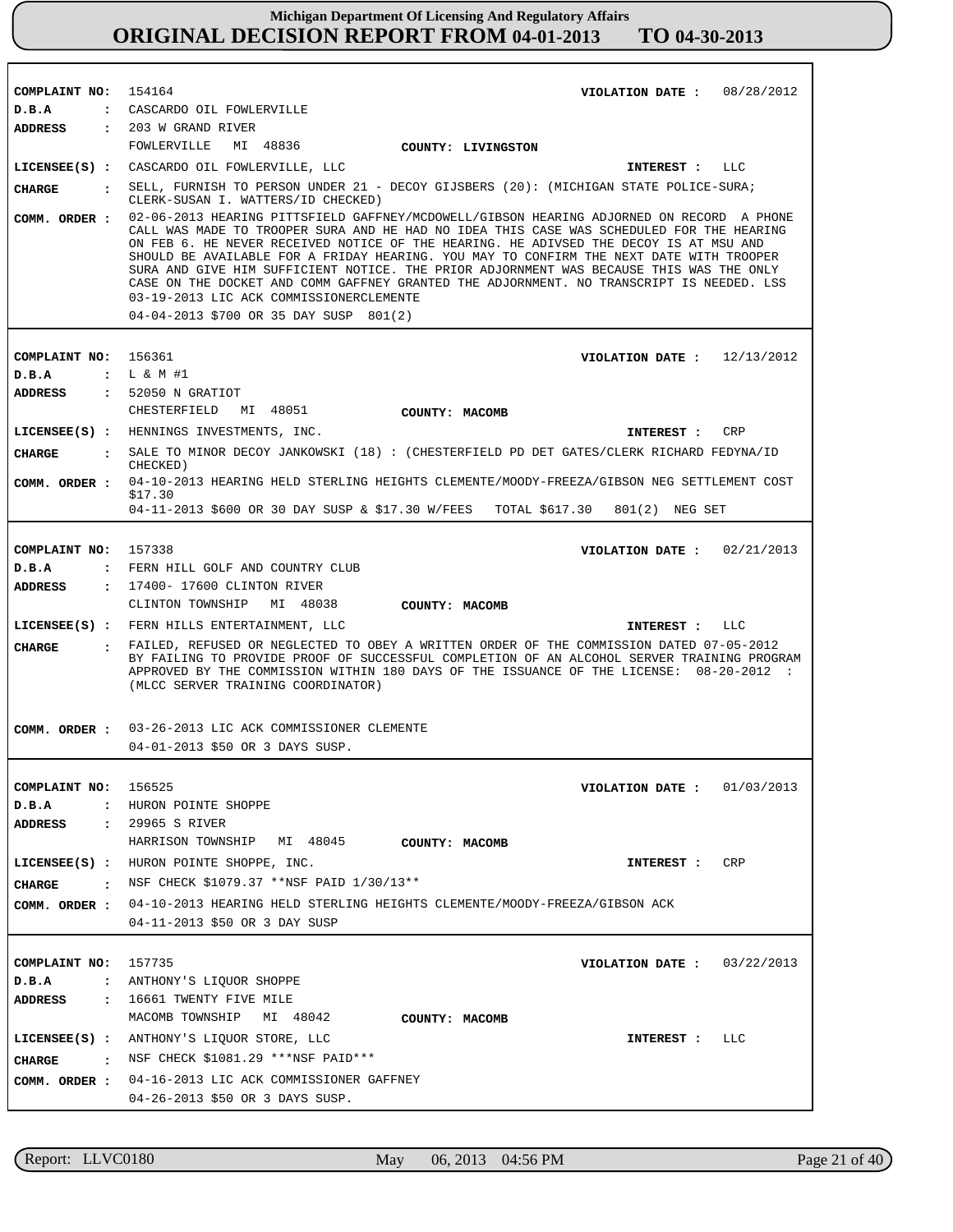| COMPLAINT NO:                 | 156242<br>VIOLATION DATE: $12/07/2012$                                                                                                                                                                                                                                                                                                                                                                                                                                                                                                                                                                                                                                                                                                                                                                                                                                                                                                                                                                                                                                                                                                                                                                                                  |
|-------------------------------|-----------------------------------------------------------------------------------------------------------------------------------------------------------------------------------------------------------------------------------------------------------------------------------------------------------------------------------------------------------------------------------------------------------------------------------------------------------------------------------------------------------------------------------------------------------------------------------------------------------------------------------------------------------------------------------------------------------------------------------------------------------------------------------------------------------------------------------------------------------------------------------------------------------------------------------------------------------------------------------------------------------------------------------------------------------------------------------------------------------------------------------------------------------------------------------------------------------------------------------------|
| D.B.A                         | : THE MITT                                                                                                                                                                                                                                                                                                                                                                                                                                                                                                                                                                                                                                                                                                                                                                                                                                                                                                                                                                                                                                                                                                                                                                                                                              |
| ADDRESS                       | : 143 N MAIN                                                                                                                                                                                                                                                                                                                                                                                                                                                                                                                                                                                                                                                                                                                                                                                                                                                                                                                                                                                                                                                                                                                                                                                                                            |
|                               | MOUNT CLEMENS<br>MI 48043<br>COUNTY: MACOMB                                                                                                                                                                                                                                                                                                                                                                                                                                                                                                                                                                                                                                                                                                                                                                                                                                                                                                                                                                                                                                                                                                                                                                                             |
|                               | LICENSEE(S) : MITT VENTURES, L.L.C.<br>LLC<br>INTEREST :                                                                                                                                                                                                                                                                                                                                                                                                                                                                                                                                                                                                                                                                                                                                                                                                                                                                                                                                                                                                                                                                                                                                                                                |
| CHARGE                        | : FAILED, REFUSED OR NEGLECTED TO OBEY A WRITTEN ORDER OF THE COMMISSION DATED 05-24-2012<br>BY FAILING TO PROVIDE PROOF OF SUCCESSFUL COMPLETION OF AN ALCOHOL SERVER TRAINING PROGRAM<br>APPROVED BY THE COMMISSION WITHIN 180 DAYS OF THE ISSUANCE OF THE LICENSE: 06-06-2012 :<br>(MLCC SERVER TRAINING COORDINATOR)                                                                                                                                                                                                                                                                                                                                                                                                                                                                                                                                                                                                                                                                                                                                                                                                                                                                                                                |
| COMM. ORDER :                 | 03-25-2013 HEARING HELD STERLING HEIGHTS CLEMENTE/MOODY-FREEZA/GIBSON RULE 15(E)<br>04-01-2013 150.00 OR 7 DAY SUSP. FINE TO BE PAID WITHIN 45 DAYS FROM THE MAILING DATE OF<br>THIS ORDER. ADDTL PENALTY COMM ORDERS ALL LICENSES AND PERMITS SUSPENDED AS OF JUNE 17,<br>2013 WITH SUSPENSION BEING WAIVED IF DOCUMENTARY PROOF OF SERVER TRAINING IS PROVIDED IN<br>ACCORDANE WITH THE PROVISIONS OF ADMINISTRATIVE COMMISSIONERS' MAY 24, 2012 ORDER. THIS<br>SUSPENSION SHALL REMAIN IN EFFECT UNTIL SUCH TIME AS SATISFACTORY DOCUMENTARY PROOF OF<br>SERVER TRAINING IS RECEIVED BY THE MLCC OR THE LICENSES ARE TERMINATED PURSUANT TO THE<br>PROVISIONS OF ADMINISTRATIVE RULE R 436.1107.                                                                                                                                                                                                                                                                                                                                                                                                                                                                                                                                     |
|                               |                                                                                                                                                                                                                                                                                                                                                                                                                                                                                                                                                                                                                                                                                                                                                                                                                                                                                                                                                                                                                                                                                                                                                                                                                                         |
| COMPLAINT NO: 157162          | VIOLATION DATE: $02/05/2013$                                                                                                                                                                                                                                                                                                                                                                                                                                                                                                                                                                                                                                                                                                                                                                                                                                                                                                                                                                                                                                                                                                                                                                                                            |
| D.B.A                         | : MADISON'S MT. CLEMENS                                                                                                                                                                                                                                                                                                                                                                                                                                                                                                                                                                                                                                                                                                                                                                                                                                                                                                                                                                                                                                                                                                                                                                                                                 |
| <b>ADDRESS</b>                | $: 11 - 15$ N WALNUT<br>MOUNT CLEMENS<br>MI 48043                                                                                                                                                                                                                                                                                                                                                                                                                                                                                                                                                                                                                                                                                                                                                                                                                                                                                                                                                                                                                                                                                                                                                                                       |
|                               | COUNTY: MACOMB                                                                                                                                                                                                                                                                                                                                                                                                                                                                                                                                                                                                                                                                                                                                                                                                                                                                                                                                                                                                                                                                                                                                                                                                                          |
|                               | LICENSEE(S) : MT. CLEMENS BAR PARTNERS, LLC<br>INTEREST : LLC                                                                                                                                                                                                                                                                                                                                                                                                                                                                                                                                                                                                                                                                                                                                                                                                                                                                                                                                                                                                                                                                                                                                                                           |
| CHARGE<br>$\mathbf{r}$        | NSF CHECK (814.16) ** NSF PAID 2/28/13**                                                                                                                                                                                                                                                                                                                                                                                                                                                                                                                                                                                                                                                                                                                                                                                                                                                                                                                                                                                                                                                                                                                                                                                                |
| COMM. ORDER :                 | 04-01-2013 LIC ACK COMMISSIONER GAFFNEY                                                                                                                                                                                                                                                                                                                                                                                                                                                                                                                                                                                                                                                                                                                                                                                                                                                                                                                                                                                                                                                                                                                                                                                                 |
|                               | 04-12-2013 \$50 OR 3 DAYS SUSP.                                                                                                                                                                                                                                                                                                                                                                                                                                                                                                                                                                                                                                                                                                                                                                                                                                                                                                                                                                                                                                                                                                                                                                                                         |
|                               |                                                                                                                                                                                                                                                                                                                                                                                                                                                                                                                                                                                                                                                                                                                                                                                                                                                                                                                                                                                                                                                                                                                                                                                                                                         |
| COMPLAINT NO: 156582          | VIOLATION DATE: $12/22/2012$                                                                                                                                                                                                                                                                                                                                                                                                                                                                                                                                                                                                                                                                                                                                                                                                                                                                                                                                                                                                                                                                                                                                                                                                            |
| D.B.A                         | : TOWN & COUNTRY TAVERN                                                                                                                                                                                                                                                                                                                                                                                                                                                                                                                                                                                                                                                                                                                                                                                                                                                                                                                                                                                                                                                                                                                                                                                                                 |
| ADDRESS                       | : 75890 VAN DYKE<br>ROMEO<br>MI 48065<br>COUNTY: MACOMB                                                                                                                                                                                                                                                                                                                                                                                                                                                                                                                                                                                                                                                                                                                                                                                                                                                                                                                                                                                                                                                                                                                                                                                 |
|                               | <b>CRP</b>                                                                                                                                                                                                                                                                                                                                                                                                                                                                                                                                                                                                                                                                                                                                                                                                                                                                                                                                                                                                                                                                                                                                                                                                                              |
|                               | LICENSEE(S) : TOWN & COUNTRY TAVERN, INC.<br>INTEREST :<br>1) ALLOWED LAINEY WHITE, WHO WAS LESS THAN 21, TO CONSUME OR POSSESS ALCOHOL FOR PERSONAL                                                                                                                                                                                                                                                                                                                                                                                                                                                                                                                                                                                                                                                                                                                                                                                                                                                                                                                                                                                                                                                                                    |
| <b>CHARGE</b><br>$\mathbf{r}$ | CONSUMPTION ON PREMISES; 2) SOLD OR FURNISHED ALCOHOL TO INTOX PERSON, LAINEY WHITE; 3)<br>ALLOWED INTOX PERSON TO CONSUME; 4) ALLOWED INTOX PERSON TO FREQUENT OR LOITER : (MSP<br>METRO NORTH-MEYER/PAULY)                                                                                                                                                                                                                                                                                                                                                                                                                                                                                                                                                                                                                                                                                                                                                                                                                                                                                                                                                                                                                            |
| COMM. ORDER :                 | 04-10-2013 HEARING HELD STERLING HEIGHTS CLEMENTE/MOODY-FREEZA/GIBSON NEG SETTLEMENT COST                                                                                                                                                                                                                                                                                                                                                                                                                                                                                                                                                                                                                                                                                                                                                                                                                                                                                                                                                                                                                                                                                                                                               |
|                               | \$34.60<br>04-16-2013 300.00 PER CHARGE TOTAL 1,200.00 FINE IS DUE FORTY FIVE DAYS FROM THE MAILING<br>DATE OF THIS ORDER. THE COMMISSIONER ALSO ORDERS ALL LICENSES AND PERMITS FOR THIS<br>LICENSEE AT THE ABOVE-NAMED LOCATION TO REMAIN IN ESCROW UNTIL ALL OUTSTANDING FINES AND<br>FEES ARE PAID IN FULL OR THE LICENSES AND PERMITS ARE TERMINATED PURSUANT TO THE<br>PROVISIONS OF ADMINISTRATIVE RULE R 436.1107. THE COMMISSIONER FURTHER WARNS THE LICENSEE<br>THAT FAILURE TO MAKE PAYMENT WITHIN THE TIME ALLOTTED MAY RESULT IN AN ADDITIONAL<br>VIOLATION UNDER ADMINISTRATIVE RULE R 436.1029, WHICH MAY SUBJECT THE LICENSE TO ADDIOTNAL<br>PENALTIES INCLUDING REVOCATION OF THE LICENSES. THE COMMISSIONER ALSO ORDERS THE LICENSEE<br>TO PAY \$34.60 FOR WITNESS FEES FOR THIS HEARING. FURTHER THE COMMISSIONER ORDERS THE<br>LICENSEE TO PLACE THE LICENSE IN ESCROW NO LATER THAN APRIL 17, 2013. FAILURE TO DO THIS<br>WILL RESULT IN THE IMMEDIATE IMPOSTION OF A FIVE DAY SUSPENSION. IN ADDITION, THE<br>COMMISSIONER ORDERS THAT IN THE EVEN THE LICENSE IS REMOVED FROM ESCROW AT A LATER DATE BY<br>THE CURRENT LICENSEE AND ACTIVATED, THEN AN IMMEDIATE FIVE DAY SUSPENSION SHALL BE IMPOSED<br>SERVED. |
| COMPLAINT NO:                 | 157315<br>02/15/2013<br>VIOLATION DATE :                                                                                                                                                                                                                                                                                                                                                                                                                                                                                                                                                                                                                                                                                                                                                                                                                                                                                                                                                                                                                                                                                                                                                                                                |
| $D$ . B. A<br>$\ddot{\cdot}$  | GOOD TIMES                                                                                                                                                                                                                                                                                                                                                                                                                                                                                                                                                                                                                                                                                                                                                                                                                                                                                                                                                                                                                                                                                                                                                                                                                              |
| ADDRESS<br>$\ddot{\cdot}$     | 22900 HARPER<br>SAINT CLAIR SHORES<br>MI 48080<br>COUNTY: MACOMB                                                                                                                                                                                                                                                                                                                                                                                                                                                                                                                                                                                                                                                                                                                                                                                                                                                                                                                                                                                                                                                                                                                                                                        |
| LICENSEE(S) :                 | GOOD TIMES PARTY STORE II, INC.<br>CRP<br>INTEREST :                                                                                                                                                                                                                                                                                                                                                                                                                                                                                                                                                                                                                                                                                                                                                                                                                                                                                                                                                                                                                                                                                                                                                                                    |
| CHARGE<br>$\ddot{\cdot}$      | NSF CHECK \$745.22 **NSF PAID 3/8/13**                                                                                                                                                                                                                                                                                                                                                                                                                                                                                                                                                                                                                                                                                                                                                                                                                                                                                                                                                                                                                                                                                                                                                                                                  |
| COMM. ORDER :                 | 04-09-2013 LIC ACK COMMISSIONER GAFFNEY                                                                                                                                                                                                                                                                                                                                                                                                                                                                                                                                                                                                                                                                                                                                                                                                                                                                                                                                                                                                                                                                                                                                                                                                 |
|                               | 04-16-2013 \$200 OR 10 DAY SUSP                                                                                                                                                                                                                                                                                                                                                                                                                                                                                                                                                                                                                                                                                                                                                                                                                                                                                                                                                                                                                                                                                                                                                                                                         |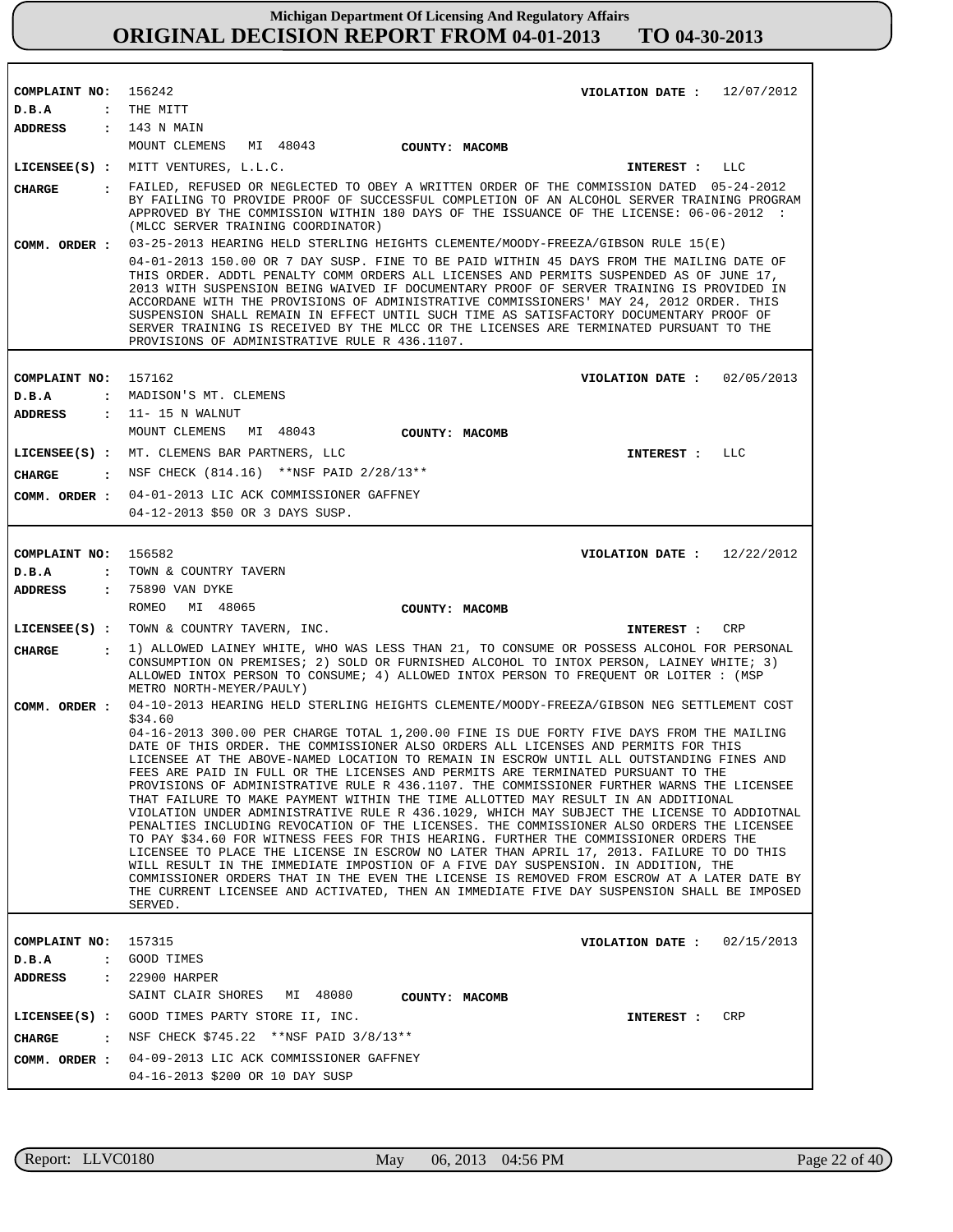| COMPLAINT NO: 157521<br>D.B.A                       | 03/01/2013<br>VIOLATION DATE :<br>: ROJO MEXICAN BISTRO                                                                                                                                                                                                                                                                           |
|-----------------------------------------------------|-----------------------------------------------------------------------------------------------------------------------------------------------------------------------------------------------------------------------------------------------------------------------------------------------------------------------------------|
| CIIARGE                                             | ADDRESS : 24026 E JEFFERSON<br>SAINT CLAIR SHORES MI 48080<br>COUNTY: MACOMB<br>LICENSEE(S) : ROJO THREE, LLC<br>LLC<br>INTEREST :<br>NSF CHECK \$540.90 **NSF PAID 3/21/13**<br>COMM. ORDER : 04-02-2013 LIC ACK COMMISSIONER GAFFNEY<br>04-13-2013 \$100 OR 5 DAYS SUSP.                                                        |
| COMPLAINT NO: 157523<br>D.B.A<br>ADDRESS            | VIOLATION DATE: $03/06/2013$<br>: SEVEN STAR PARTY SHOP<br>: 55150 SHELBY                                                                                                                                                                                                                                                         |
| CHARGE                                              | SHELBY TOWNSHIP MI 48316<br>COUNTY: MACOMB<br>LICENSEE(S) : $7$ - STAR PARTY SHOP, INC.<br>CRP<br>INTEREST :<br>: NSF CHECK \$2946.36 **NSF PAID 3/22/13**<br>COMM. ORDER : 03-28-2013 LIC ACK COMMISSIONER GAFFNEY<br>04-12-2013 \$50 OR 3 DAYS SUSP.                                                                            |
| COMPLAINT NO: 157560<br>D.B.A<br>ADDRESS            | VIOLATION DATE: 03/07/2013<br>: SEVEN STAR PARTY SHOP<br>: 55150 SHELBY                                                                                                                                                                                                                                                           |
| CHARGE                                              | SHELBY TOWNSHIP MI 48316<br>COUNTY: MACOMB<br>LICENSEE(S) : $7$ - STAR PARTY SHOP, INC.<br><b>CRP</b><br>INTEREST :<br>NSF CHECK \$1135.84 **NSF PAID**<br>COMM. ORDER : 04-01-2013 LIC ACK COMMISSIONERCLEMENTE<br>04-10-2013 \$50 OR 3 DAY SUSP                                                                                 |
| COMPLAINT NO: 156979<br>D.B.A<br>ADDRESS            | VIOLATION DATE : $01/31/2013$<br>: FRANKLIN DRUGS<br>: 2101 SEVENTEEN MILE                                                                                                                                                                                                                                                        |
| CHARGE                                              | STERLING HEIGHTS MI 48310<br>COUNTY: MACOMB<br>LICENSEE(S) : FRANKLIN LIOUOR STORE, INC.<br>CRP<br>INTEREST :<br>: NSF CHECK \$1949.90 ***NSF PAID 2/19/13***                                                                                                                                                                     |
| COMM. ORDER :                                       | 03-13-2013 LIC ACK COMMISSIONER GAFFNEY<br>04-12-2013 \$300 OR 15 DAYS SUSP. THE COMMISSIONER ALSO ORDERS THAT THE LICENSEE AT THE<br>ABOVE NAMED LOCATION PAY FOR PURCHASES OF ALCOHOLIC LIQUOR FROM THE MLCC WITH A CASHIER'S<br>CHECK, CERTIFIED CHECK OR MONEY ORDER FOR A PERIOD OF 6 MONTHS FROM THE DATE OF THIS<br>ORDER. |
| COMPLAINT NO:<br>D.B.A<br>$\ddot{\cdot}$<br>ADDRESS | 156976<br>01/31/2013<br>VIOLATION DATE :<br>: 8230 E FIFTEEN MILE                                                                                                                                                                                                                                                                 |
| CHARGE                                              | STERLING HEIGHTS MI 48312<br>COUNTY: MACOMB<br>LICENSEE(S) : KASSAB INVESTMENTS OF STERLING HEIGHTS, LLC<br>LLC<br>INTEREST :<br>: NSF CHECK \$3639.58 ***NSF PAID 2/20/13 ***<br>COMM. ORDER : 03-28-2013 LIC ACK COMMISSIONER GAFFNEY<br>04-12-2013 DISMISSED                                                                   |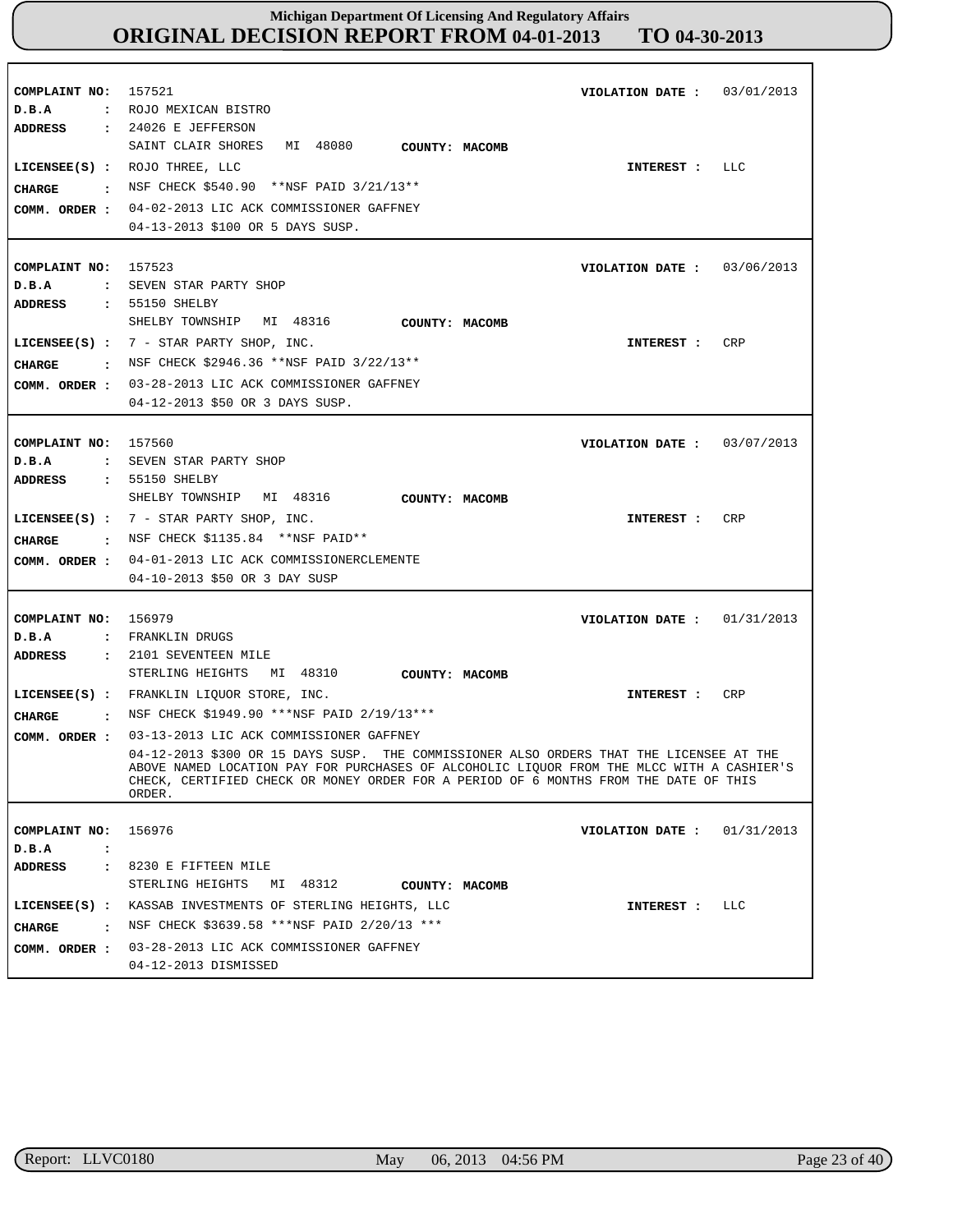| COMPLAINT NO:<br>D.B.A<br><b>ADDRESS</b>                         | 02/27/2013<br>157426<br>VIOLATION DATE :<br>: FRANKLIN DRUGS<br>: 2101 SEVENTEEN MILE                                                                                                                                                                                                                      |
|------------------------------------------------------------------|------------------------------------------------------------------------------------------------------------------------------------------------------------------------------------------------------------------------------------------------------------------------------------------------------------|
| <b>CHARGE</b><br>$\sim$ $\sim$<br>COMM. ORDER :                  | STERLING HEIGHTS MI 48310<br>COUNTY: MACOMB<br>LICENSEE(S) : FRANKLIN LIQUOR STORE, INC.<br><b>CRP</b><br>INTEREST :<br>NSF CHECK \$2074.10 *NSF PAID 3/19/13**<br>03-28-2013 LIC ACK COMMISSIONER GAFFNEY<br>04-12-2013 \$300 OR 15 DAYS SUSP.                                                            |
| COMPLAINT NO: 157102<br>D.B.A<br>ADDRESS                         | VIOLATION DATE: $01/31/2013$<br>: FILIPPA'S WINE BARREL<br>: 45125 MOUND                                                                                                                                                                                                                                   |
| <b>CHARGE</b><br>COMM. ORDER :                                   | MI 48317<br>UTICA<br>COUNTY: MACOMB<br>LICENSEE(S) : FILIPPA'S WINE BARREL, INC.<br>CRP<br>INTEREST :<br>$\cdot$ NSF CHECK \$696.50 ***NSF PAID 2/19/13**<br>03-13-2013 LIC ACK COMMISSIONERCLEMENTE                                                                                                       |
|                                                                  | 04-01-2013 \$50 COMBINED WITH 3-157102 FOR \$50 FOR A TOTAL OF \$100 WITH \$50 WAIVED FOR A<br>TOTAL OF \$50 OR 3 DAYS SUSP.                                                                                                                                                                               |
| COMPLAINT NO:<br>D.B.A<br>ADDRESS                                | 156978<br>VIOLATION DATE: $01/30/2013$<br>: FILIPPA'S WINE BARREL<br>: 45125 MOUND                                                                                                                                                                                                                         |
| CIIARGE                                                          | MI 48317<br>UTICA<br>COUNTY: MACOMB<br>LICENSEE(S) : FILIPPA'S WINE BARREL, INC.<br>CRP<br>INTEREST :<br>: NSF CHECK \$1080.26 ***NSF PAID 2/19/13***                                                                                                                                                      |
| COMM. ORDER :                                                    | 03-13-2013 LIC ACK COMMISSIONERCLEMENTE<br>04-01-2013 \$50 COMBINED WITH 3-157102 FOR \$50 FOR A TOTAL OF \$100 WITH \$50 WAIVED FOR A<br>TOTAL OF \$50 OR 3 DAYS SUSP.                                                                                                                                    |
| COMPLAINT NO:<br>D.B.A<br>$\ddot{\phantom{a}}$<br><b>ADDRESS</b> | 157419<br>VIOLATION DATE: $03/09/2013$<br>IA FRANK'S QUICK STOP II<br>: 21558 DEOUINDRE                                                                                                                                                                                                                    |
| <b>CHARGE</b><br>COMM. ORDER :                                   | WARREN<br>MI 48091<br>COUNTY: MACOMB<br>LICENSEE(S) : IA FRANK'S QUICK STOP, INC.<br>CRP<br>INTEREST :<br>: SALE TO MINOR DECOY X-222 (19) : (LCC INVS BRANER AND HAMPTON/CLERK IDDEN JALAL JARJIS/ID<br>NOT CHECKED)<br>03-26-2013 LIC ACK COMMISSIONERCLEMENTE<br>04-04-2013 \$500 OR 25 DAY SUSP 801(2) |
| COMPLAINT NO:<br>$D$ . B. A<br>$\ddot{\phantom{a}}$              | 157420<br>03/09/2013<br>VIOLATION DATE :<br>OAKRIDGE SUPERMARKET                                                                                                                                                                                                                                           |
| <b>ADDRESS</b><br>$\ddot{\phantom{a}}$<br>$LICENSE(S)$ :         | 26700 RYAN<br>WARREN<br>MI 48091<br>COUNTY: MACOMB<br>RONRAL, LTD.<br>INTEREST :<br>CRP                                                                                                                                                                                                                    |
| <b>CHARGE</b><br>$\ddot{\phantom{a}}$<br>COMM. ORDER :           | SALE TO MINOR DECOY X-222 (19) : (LCC INVS BRANER AND HAMPTON/CLERK MEGAN ANN MALERBI /ID<br>CHECKED)<br>04-02-2013 LIC ACK COMMISSIONERCLEMENTE<br>04-10-2013 \$500 OR 25 DAY SUSP 801(2)                                                                                                                 |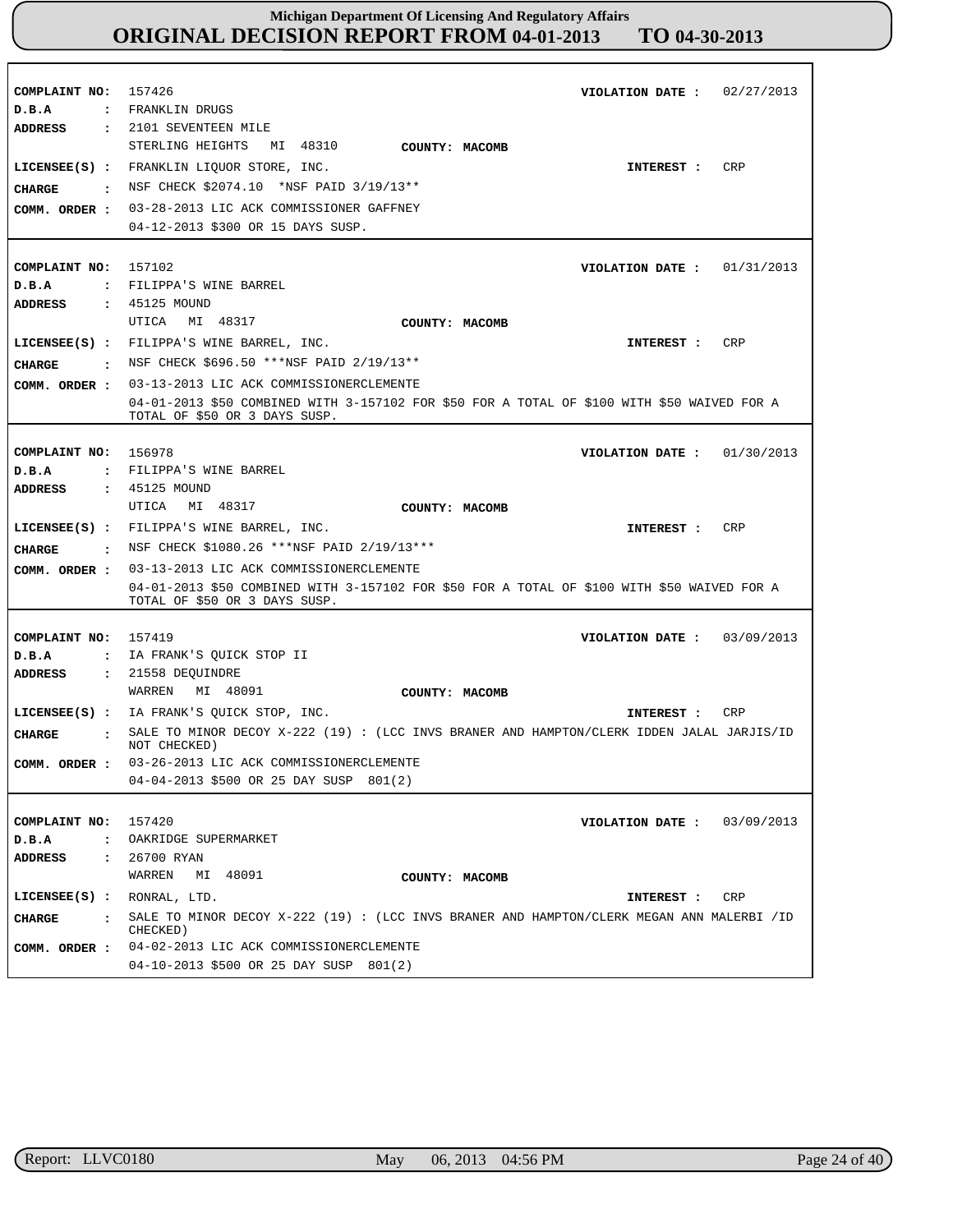| COMPLAINT NO:<br>D.B.A                                           | 157418<br>VIOLATION DATE: 03/09/2013<br>: KELSEY'S MARKET                                                                                                                                                                                                                                                                                                                                                                                                                                                                                                                     |
|------------------------------------------------------------------|-------------------------------------------------------------------------------------------------------------------------------------------------------------------------------------------------------------------------------------------------------------------------------------------------------------------------------------------------------------------------------------------------------------------------------------------------------------------------------------------------------------------------------------------------------------------------------|
| ADDRESS<br>CHARGE                                                | : 26953 RYAN<br>WARREN<br>MI 48091<br>COUNTY: MACOMB<br>LICENSEE(S) : KELSEY'S MARKET, INC.<br>CRP<br>INTEREST :<br>. SALE TO MINOR DECOY X-222 (19) : (LCC INVS BRANER AND HAMPTON/CLERK SADIR SALIM ZAIYA/ID                                                                                                                                                                                                                                                                                                                                                                |
|                                                                  | NOT CHECKED)<br>COMM. ORDER : 04-08-2013 LIC ACK COMMISSIONERCLEMENTE<br>04-16-2013 \$500 OR 25 DAY SUSP<br>801(2)                                                                                                                                                                                                                                                                                                                                                                                                                                                            |
| COMPLAINT NO:<br>D.B.A<br>$\mathbf{r}$                           | 157242<br>VIOLATION DATE: $01/19/2013$<br>SAWYER VILLAGE SHOPPETTE                                                                                                                                                                                                                                                                                                                                                                                                                                                                                                            |
| ADDRESS<br><b>CIIARGE</b>                                        | : 126 VOODOO<br>MI 49841<br>GWINN<br>COUNTY: MARQUETTE<br>LICENSEE(S) : BERTOCCHI'S FAMILY FOODS, INC.<br>CRP<br>INTEREST :<br>: SALE TO MINOR DECOY ESC-264 (19) : (LCC INV RAYMOND/CLERK DONNA MEA KUKLA/ID CHECKED)<br>COMM. ORDER : 03-27-2013 LIC ACK COMMISSIONER GAFFNEY<br>04-12-2013 \$500 OR 25 DAYS SUSP - SEC 801(2)                                                                                                                                                                                                                                              |
| COMPLAINT NO: 157243<br>D.B.A<br>ADDRESS                         | VIOLATION DATE: $01/19/2013$<br>: KASSEL'S KORNER<br>: 6400 S US 41<br>MI 49855<br>MAROUETTE                                                                                                                                                                                                                                                                                                                                                                                                                                                                                  |
| <b>CHARGE</b>                                                    | COUNTY: MARQUETTE<br>LICENSEE(S) : KASSEL'S KORNER, INC.<br>CRP<br>INTEREST :<br>: SALE TO MINOR DECOY ESC-298 (20) : (LCC INV RAYMOND/CLERK TIONA MARIE OGEA/ID NOT<br>CHECKED)<br>COMM. ORDER : 03-28-2013 LIC ACK COMMISSIONER GAFFNEY                                                                                                                                                                                                                                                                                                                                     |
|                                                                  | $04-12-2013$ \$500 OR 25 DAYS SUSP - SEC 801(2)                                                                                                                                                                                                                                                                                                                                                                                                                                                                                                                               |
| COMPLAINT NO:<br>D.B.A<br><b>ADDRESS</b>                         | 157244<br>01/19/2013<br>VIOLATION DATE :<br>: CAL'S PARTY STORE<br>$: 123$ GENESEE<br>MARQUETTE MI 49855                                                                                                                                                                                                                                                                                                                                                                                                                                                                      |
| LICENSEE $(s)$ : ZORZA, INC.<br><b>CIIARGE</b><br>$\mathbf{r}$   | COUNTY: MARQUETTE<br>CRP<br>INTEREST:<br>SALE TO MINOR DECOY ESC-298 (20) : (LCC INV RADEMACHER/CLERK THEODORE JEROME CLARK/ID<br>CHECKED)                                                                                                                                                                                                                                                                                                                                                                                                                                    |
| COMM. ORDER :                                                    | 03-21-2013 LIC ACK COMMISSIONERCLEMENTE<br>04-04-2013 \$500 WAIVE \$100 TOTAL \$400 OR 20 DAY SUSP<br>801(2)                                                                                                                                                                                                                                                                                                                                                                                                                                                                  |
| COMPLAINT NO:<br>D.B.A<br>$\ddot{\phantom{a}}$<br><b>ADDRESS</b> | 153872<br>VIOLATION DATE: $06/26/2012$<br>THE GATE<br>: 706 PERRY<br>BIG RAPIDS<br>MI 49307<br>COUNTY: MECOSTA                                                                                                                                                                                                                                                                                                                                                                                                                                                                |
|                                                                  | LICENSEE(S) : LEGGETT-MONAHAN, INC.<br>INTEREST :<br>CRP                                                                                                                                                                                                                                                                                                                                                                                                                                                                                                                      |
| <b>CHARGE</b>                                                    | : 1,4) SELL, SERVE TO, OR ALLOW INTOX PERSONS TO CONSUME-HOLLY FISH, JESSICA PACOLA; 2,5)<br>SELL, SERVE TO, OR ALLOW INTOX PERSONS TO CONSUME-HOLLY FISH, JESSICA PACOLA; 3,6) ALLOWED<br>INTOX PERSONS TO FREQUENT OR LOITER-HOLLY FISH, JESSICA PACOLA; 7) ALLOWED AGENT, CLERK OR<br>EMPLOYEE TO BE ON LICENSED PREMISES IN AN INTOX CONDITION -JESSICA PACOLA; 8) ALLOWED THE<br>ANNOYING AND/OR MOLESTING OF A CUSTOMER HOLLY FISH BY AN EMPLOYEE JESSICA PACOLA;<br>9) ALLOWED FIGHTS/BRAWLS ON LICENSED PREMISES : (BIG RAPIDS DEPARTMENT OF PUBLIC SAFETY-<br>FLORE) |
| COMM. ORDER :                                                    | 04-02-2013 STIP FOR PROPOSED NEG SETTLEMENT-COMM CLEMENTE-AG GEISSLER<br>04-22-2013 1)\$600 2,3,4,5)DISMISSED 6)\$200 7)DISMISSED 8)\$200 9)DISMISSED TOTAL \$1000 OR<br>50 DAY SUSP 1025(3) NEG SET                                                                                                                                                                                                                                                                                                                                                                          |

r

٦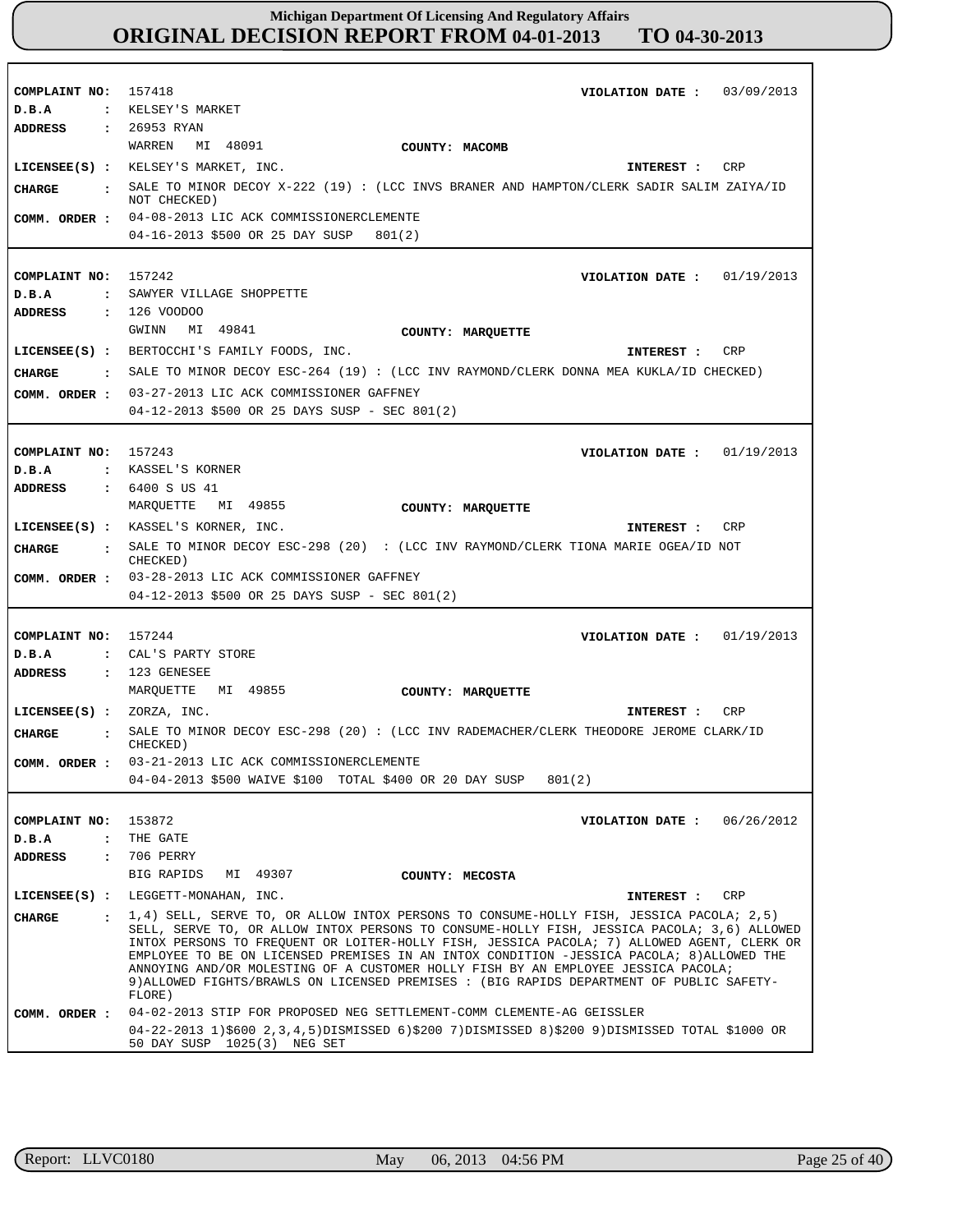| COMPLAINT NO: 156419<br>D.B.A<br>ADDRESS | VIOLATION DATE: $12/27/2012$<br>: COUNTRY CORNER FOOD MARKET<br>: 10039 BUCHANAN                                                                                                                                                                                                                                                                                                                                                                                                                                                                                                                                                                                                                                                                                                                                                                                                                                         |
|------------------------------------------|--------------------------------------------------------------------------------------------------------------------------------------------------------------------------------------------------------------------------------------------------------------------------------------------------------------------------------------------------------------------------------------------------------------------------------------------------------------------------------------------------------------------------------------------------------------------------------------------------------------------------------------------------------------------------------------------------------------------------------------------------------------------------------------------------------------------------------------------------------------------------------------------------------------------------|
| COMM. ORDER :                            | STANWOOD MI 49346<br>COUNTY: MECOSTA<br>LICENSEE(S) : COUNTRY CORNER SUPERMARKET, INC.<br>CRP<br><b>INTEREST :</b><br>CHARGE : NSF CHECK \$2159.44 *** NSF PAID 1-15-13 ***<br>03-28-2013 LIC ACK COMMISSIONERCLEMENTE<br>04-24-2013 \$50 EACH COMB W/156420 WITH \$50 WAIVED TOTAL \$50 OR 3 DAY SUSP                                                                                                                                                                                                                                                                                                                                                                                                                                                                                                                                                                                                                   |
| COMPLAINT NO:<br>D.B.A                   | 156420<br>VIOLATION DATE: $12/28/2012$<br>: COUNTRY CORNER FOOD MARKET                                                                                                                                                                                                                                                                                                                                                                                                                                                                                                                                                                                                                                                                                                                                                                                                                                                   |
| CIIARGE                                  | ADDRESS : 10039 BUCHANAN<br>STANWOOD<br>MI 49346<br>COUNTY: MECOSTA<br>LICENSEE(S) : COUNTRY CORNER SUPERMARKET, INC.<br>INTEREST :<br>CRP<br>: NSF CHECK \$2097.54 ***NSF PAID 1-15-13***                                                                                                                                                                                                                                                                                                                                                                                                                                                                                                                                                                                                                                                                                                                               |
|                                          | COMM. ORDER : 03-28-2013 LIC ACK COMMISSIONERCLEMENTE<br>04-24-2013 \$50 EACH COMB W/156419 WITH \$50 WAIVED TOTAL \$50 OR 3 DAY SUSP                                                                                                                                                                                                                                                                                                                                                                                                                                                                                                                                                                                                                                                                                                                                                                                    |
| COMPLAINT NO: 156375<br>D.B.A            | 12/27/2012<br>VIOLATION DATE :<br>: J'S SMOKEHOUSE                                                                                                                                                                                                                                                                                                                                                                                                                                                                                                                                                                                                                                                                                                                                                                                                                                                                       |
|                                          | ADDRESS : 2070 S CUSTER<br>MONROE MI 48161<br>COUNTY: MONROE<br>LICENSEE(S) : J'S SMOKEHOUSE, LLC<br>LLC<br><b>INTEREST :</b>                                                                                                                                                                                                                                                                                                                                                                                                                                                                                                                                                                                                                                                                                                                                                                                            |
| CHARGE                                   | : FAILED, REFUSED OR NEGLECTED TO OBEY A WRITTEN ORDER OF THE COMMISSION DATED 06-13-2012<br>BY FAILING TO PROVIDE PROOF OF SUCCESSFUL COMPLETION OF AN ALCOHOL SERVER TRAINING PROGRAM<br>APPROVED BY THE COMMISSION WITHIN 180 DAYS OF THE ISSUANCE OF THE LICENSE: 06-26-2012 :<br>(MLCC SERVER TRAINING COORDINATOR)                                                                                                                                                                                                                                                                                                                                                                                                                                                                                                                                                                                                 |
| COMM. ORDER :                            | 03-18-2013 HEARING HELD PITTSFIELD MOURNING/HALL/DECLERQ RULE 15(E)<br>04-09-2013 300.00 OR 15 DAY SUSP FINE TO BE PAID WITHIN 45 DAYS FROM THE DATE OF THIS<br>ORDER. ADDTL PENALTY THE ADMINISTRATIVE LAW JUDGE ORDERS ALL LICENSES AND PERMITS ISSUED<br>BY THE COMMISSION TO THIS LICENSEE BE SUSPENDED AS OF JUNE 1, 2013. THIS SUSPENSION IS<br>WAIVED IF DOCUMENTARY PROOF OF SUCESSFUL COMPLETION OF A SERVER TRAINING PROGRAM IS<br>PROVIDED IN ACCORDANCE WITH THE COMMISSION'S ORDER OF JUNE 13, 2012. THIS SUSPENSION SHALL<br>REMAIN IN EFFECT UNTIL SUCH TIME AS SATISFACTORY DOCUMENTARY PROOF OF SERVER TRAINING<br>PROGRAM IS RECEIVED BY THE COMMISSION OR THE LICENSES AND PERMITS ARE TERMINATED PURSUANT<br>TO RULE 436.1107.                                                                                                                                                                       |
| COMPLAINT NO:                            | 02/02/2013<br>157455<br>VIOLATION DATE :                                                                                                                                                                                                                                                                                                                                                                                                                                                                                                                                                                                                                                                                                                                                                                                                                                                                                 |
| D.B.A<br>$\ddot{\phantom{a}}$            | LANGSTON BAR                                                                                                                                                                                                                                                                                                                                                                                                                                                                                                                                                                                                                                                                                                                                                                                                                                                                                                             |
| ADDRESS                                  | : R 1 1210 N GREENVILLE<br>STANTON MI 48888<br>COUNTY: MONTCALM                                                                                                                                                                                                                                                                                                                                                                                                                                                                                                                                                                                                                                                                                                                                                                                                                                                          |
|                                          | LICENSEE(S) : LANGSTON BAR LLC<br><b>LLC</b><br><b>INTEREST :</b>                                                                                                                                                                                                                                                                                                                                                                                                                                                                                                                                                                                                                                                                                                                                                                                                                                                        |
| CHARGE                                   | : 1) FAILED TO COOPERATE AND/OR OBSTRUCTED MLCC INVESTIGATORS IN COURSE OF<br>INSPECTING/INVESTIGATING PREMISES, WHILE ENFORCING MLCC CODE; 2) FAILED TO KEEP MLCC<br>LICENSE PROPERLY SIGNED, FRAMED AND/OR DISPLAYED; 3) MADE A FALSE OR FRAUDULENT ORAL<br>STATEMENT TO MLCC, SPECIFICALLY: ON WHETHER LICENSEE KEPT ILLEGAL POOL SHEEETS ON<br>PREMISES, WHICH STATEMENT WAS MADE FOR THE PURPOSE OF INDUCING MLCC TO ACT, OR REFRAIN<br>FROM TAKING ACTION, OR TO ENABLE OR ASSIST A PERSON IN EVADING OF MLCC CODE; 4-7) ALLOWED<br>UNLAWFUL GAMBLING DEVICES, POOL-TYPE SHEETS FOR SAN FRANSCISCO VS BALTIMORE, MICHIGAN VS<br>MICHIGAN STATE, AFC VS NFC, SUPER BOWL XLV; 8-11) ALLOWED UNLAWFUL GAMBLING WITH POOL-TYPE<br>SHEETS FOR SAN FRANSCISCO VS BALTIMORE, MICHIGAN VS MICHIGAN STATE, AFC VS NFC, SUPER BOWL<br>XLV : (MLCC ENFORCEMENT-I. HAYWOOD/M. MANN)<br>04-10-2013 LIC ACK COMMISSIONER GAFFNEY |
| COMM. ORDER :                            | 04-25-2013 1)\$200, 2)\$50, 3)\$100, 4-11)\$50 FOR A TOTAL OF \$750 OR 38 DAYS SUSP. THE<br>COMMISSIONER ALSO ORDERS THE MLCC ENFORCEMENT DIVISION TO DISPOSE OF THE GAMBLING DEVICES<br>AND OR GAMBLING PROCEEDS SEIZED DRUING THE COURSE OF THIS INVESTIGATION IN ACCORDANCE WITH<br>THE LAW.                                                                                                                                                                                                                                                                                                                                                                                                                                                                                                                                                                                                                          |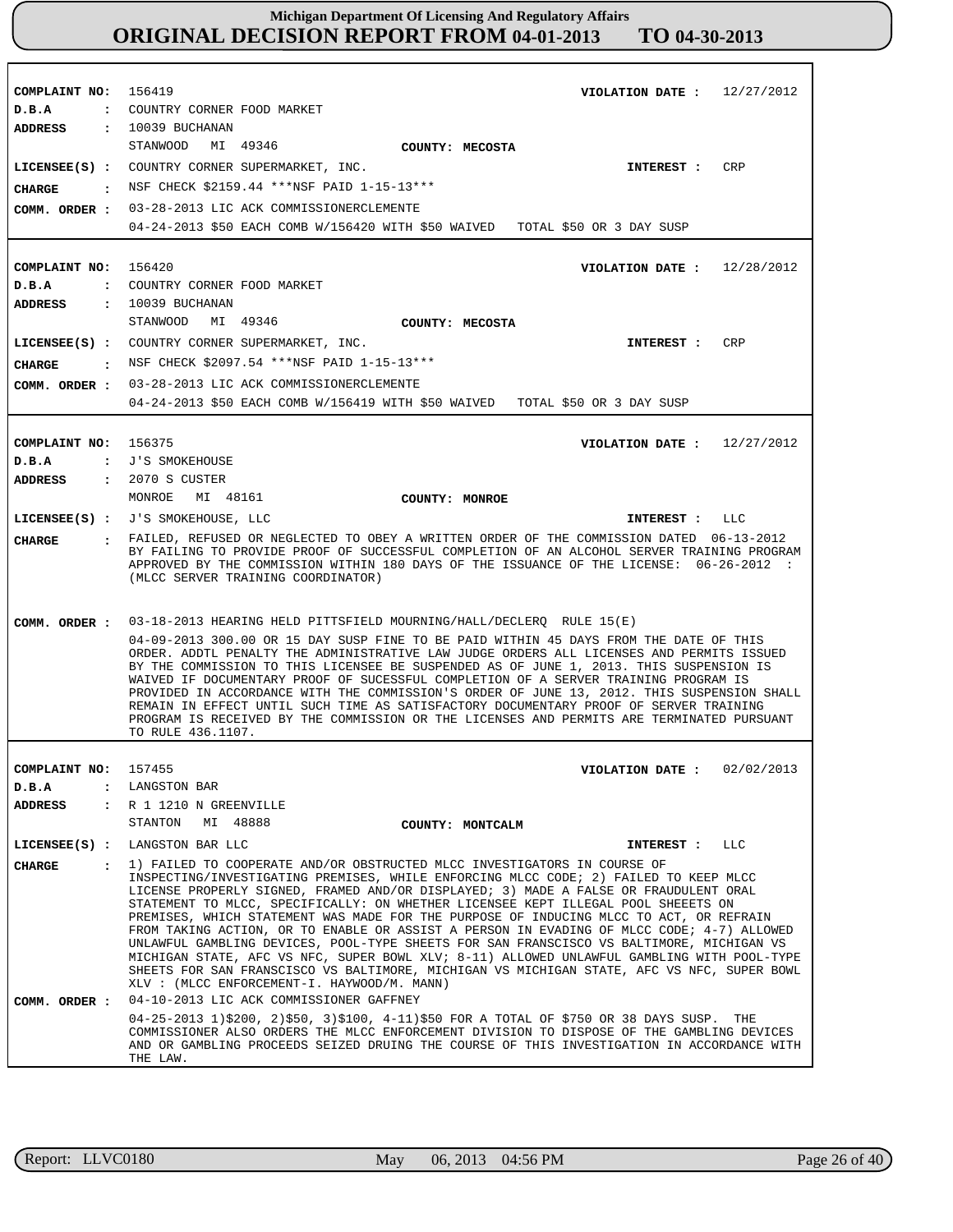| COMPLAINT NO:                          | 157596<br>VIOLATION DATE: $03/07/2013$                                                                                                                                                                                                                                                                                                                                                                                                                                                                                                                                                                                                                                                                 |
|----------------------------------------|--------------------------------------------------------------------------------------------------------------------------------------------------------------------------------------------------------------------------------------------------------------------------------------------------------------------------------------------------------------------------------------------------------------------------------------------------------------------------------------------------------------------------------------------------------------------------------------------------------------------------------------------------------------------------------------------------------|
| D.B.A                                  | : UNDERDOG LANES                                                                                                                                                                                                                                                                                                                                                                                                                                                                                                                                                                                                                                                                                       |
|                                        | ADDRESS : 529 N EVERGREEN                                                                                                                                                                                                                                                                                                                                                                                                                                                                                                                                                                                                                                                                              |
|                                        | WHITE CLOUD MI 49349<br><b>COUNTY: NEWAYGO</b>                                                                                                                                                                                                                                                                                                                                                                                                                                                                                                                                                                                                                                                         |
|                                        | LICENSEE(S) : SMITH, JERRY T<br>IND<br>INTEREST :                                                                                                                                                                                                                                                                                                                                                                                                                                                                                                                                                                                                                                                      |
| CHARGE                                 | FAILED, REFUSED OR NEGLECTED TO OBEY A WRITTEN ORDER OF THE COMMISSION DATED 08-08-2012<br>BY FAILING TO PROVIDE PROOF OF SUCCESSFUL COMPLETION OF AN ALCOHOL SERVER TRAINING PROGRAM<br>APPROVED BY THE COMMISSION WITHIN 180 DAYS OF THE ISSUANCE OF THE LICENSE: 09-06-2012 :<br>(MLCC SERVER TRAINING COORDINATOR)                                                                                                                                                                                                                                                                                                                                                                                 |
| COMM. ORDER :                          | 04-01-2013 LIC ACK COMMISSIONER CLEMENTE                                                                                                                                                                                                                                                                                                                                                                                                                                                                                                                                                                                                                                                               |
|                                        | 04-04-2013 \$100 OR 5 DAY SUSP                                                                                                                                                                                                                                                                                                                                                                                                                                                                                                                                                                                                                                                                         |
|                                        |                                                                                                                                                                                                                                                                                                                                                                                                                                                                                                                                                                                                                                                                                                        |
| COMPLAINT NO:                          | 156283<br>VIOLATION DATE : $12/22/2012$                                                                                                                                                                                                                                                                                                                                                                                                                                                                                                                                                                                                                                                                |
| D.B.A                                  | : ALDI, INC.#95                                                                                                                                                                                                                                                                                                                                                                                                                                                                                                                                                                                                                                                                                        |
| ADDRESS                                | : 1035 W FOURTEEN MILE                                                                                                                                                                                                                                                                                                                                                                                                                                                                                                                                                                                                                                                                                 |
|                                        | CLAWSON<br>MI 48017<br>COUNTY: OAKLAND                                                                                                                                                                                                                                                                                                                                                                                                                                                                                                                                                                                                                                                                 |
|                                        | LICENSEE(S) : ALDI INC. (MICHIGAN)<br>INTEREST : CRP                                                                                                                                                                                                                                                                                                                                                                                                                                                                                                                                                                                                                                                   |
| CHARGE                                 | : SALE TO MINOR DECOY ANDERSON (19) : (CLAWSON PD SGT K. BAUSS, SGT D. SCOTT/CLERK NICOLE<br>NOWICKI/ID NOT CHECKED)                                                                                                                                                                                                                                                                                                                                                                                                                                                                                                                                                                                   |
|                                        | COMM. ORDER : 04-04-2013 LIC ACK COMMISSIONERCLEMENTE                                                                                                                                                                                                                                                                                                                                                                                                                                                                                                                                                                                                                                                  |
|                                        | 04-16-2013 \$700 OR 35 DAY SUSP 801(2)                                                                                                                                                                                                                                                                                                                                                                                                                                                                                                                                                                                                                                                                 |
|                                        |                                                                                                                                                                                                                                                                                                                                                                                                                                                                                                                                                                                                                                                                                                        |
| COMPLAINT NO: 157103                   | VIOLATION DATE: 12/16/0986                                                                                                                                                                                                                                                                                                                                                                                                                                                                                                                                                                                                                                                                             |
| D.B.A                                  | : HEATHER HIGHLANDS GOLF COURSE                                                                                                                                                                                                                                                                                                                                                                                                                                                                                                                                                                                                                                                                        |
| ADDRESS                                | : R 1 11450 HOLLY                                                                                                                                                                                                                                                                                                                                                                                                                                                                                                                                                                                                                                                                                      |
|                                        | HOLLY<br>MI 48442<br><b>COUNTY: OAKLAND</b>                                                                                                                                                                                                                                                                                                                                                                                                                                                                                                                                                                                                                                                            |
|                                        | LICENSEE(S) : PERFECT PAR ENTERPRISES, INC.<br>CRP<br>INTEREST :                                                                                                                                                                                                                                                                                                                                                                                                                                                                                                                                                                                                                                       |
| <b>CHARGE</b>                          | . 1) SINCE JULY 1, 1986, FAILED TO IMMEDIATELY NOTIFY THE COMMISSION IN WRITING OF CHANGES<br>MADE IN ITS OFFICERS OR DIRECTORS; OF AMENDMENTS MADE TO THE ARTICLES OF INCORPORATION; 2)<br>SINCE JULY 1, 1986, SOLD OR TRANSFERRED IN THE AGGREGATE MORE THAN 10% OF STOCK OF<br>LICENSED CORPORATION TO MICHAEL NIEMIEC, WITHOUT MLCC APPROVAL; 3) FAILED TO REPORT BY<br>JULY 1, 1986, ANY STOCK TRANSFER IN THE CORPORATION DURING THE PRECEDING LICENSING YEAR:<br>(LCC INV HARDAWAY)                                                                                                                                                                                                             |
| COMM. ORDER :                          | 03-25-2013 LIC ACK COMMISSIONER GAFFNEY                                                                                                                                                                                                                                                                                                                                                                                                                                                                                                                                                                                                                                                                |
|                                        | 04-12-2013 50.00 FOR EACH CHARGE TOTAL 150.00 OR 8 DAY SUSP. FINE TO BE PAID WITHIN 45<br>DAYS FROM THE MAILING DATE OF THIS ORDER. ADDTL PENALTY UNLESS THE LICENSEE OF THE SUBJECT<br>ESTABLISHMENT COMPLETES THE PENDING STOCK TRANSFER UNDER REQUEST I.D. 677160 PRIOR TO JULY<br>15, 2013, THIS COMMISSIONER ORDERS ALL LICENSES AND PERMITS ISSUED TO THIS LICENSEE AT THE<br>ABOVE-NAMED ADDRESS SUSPENDEND. IF EFFECTUATED, THIS SUSPENSION SHALL REMAIN IN EFFECT<br>UNTIL THE LICENSEE EITHER ASSUMES PROPRIETARY CONTROL, TRANSFERS OWNERSHIP TO AN MLCC<br>APPROVED PERSON, OR UNTIL THE SUBJECT LICENSES AND PERMITS TERMINATE UNDER THE PROVISIONS<br>OF ADMINISTRATIVE RULE R 436.1107. |
|                                        |                                                                                                                                                                                                                                                                                                                                                                                                                                                                                                                                                                                                                                                                                                        |
| COMPLAINT NO:                          | 157654<br>03/23/2013<br>VIOLATION DATE :                                                                                                                                                                                                                                                                                                                                                                                                                                                                                                                                                                                                                                                               |
| D.B.A<br>$\ddot{\cdot}$                | BUSCH'S                                                                                                                                                                                                                                                                                                                                                                                                                                                                                                                                                                                                                                                                                                |
| <b>ADDRESS</b><br>$\ddot{\phantom{a}}$ | 41840 W TEN MILE                                                                                                                                                                                                                                                                                                                                                                                                                                                                                                                                                                                                                                                                                       |
|                                        |                                                                                                                                                                                                                                                                                                                                                                                                                                                                                                                                                                                                                                                                                                        |
|                                        | MI 48375<br>NOVI<br>COUNTY: OAKLAND                                                                                                                                                                                                                                                                                                                                                                                                                                                                                                                                                                                                                                                                    |
| $LICENSEE(S)$ :                        | BUSCH'S, INC.<br>CRP<br>INTEREST :                                                                                                                                                                                                                                                                                                                                                                                                                                                                                                                                                                                                                                                                     |
| CHARGE<br>$\ddot{\mathbf{r}}$          | SALE TO MINOR DECOY X-306 (19): (LCC INVS WARDZINSKI AND WEBSTER/CLERK THOMAS COLLINS/ID<br>CHECKED)                                                                                                                                                                                                                                                                                                                                                                                                                                                                                                                                                                                                   |
| COMM. ORDER :                          | 04-15-2013 LIC ACK COMMISSIONERCLEMENTE<br>04-24-2013 \$500 OR 25 DAY SUSP<br>801(2)                                                                                                                                                                                                                                                                                                                                                                                                                                                                                                                                                                                                                   |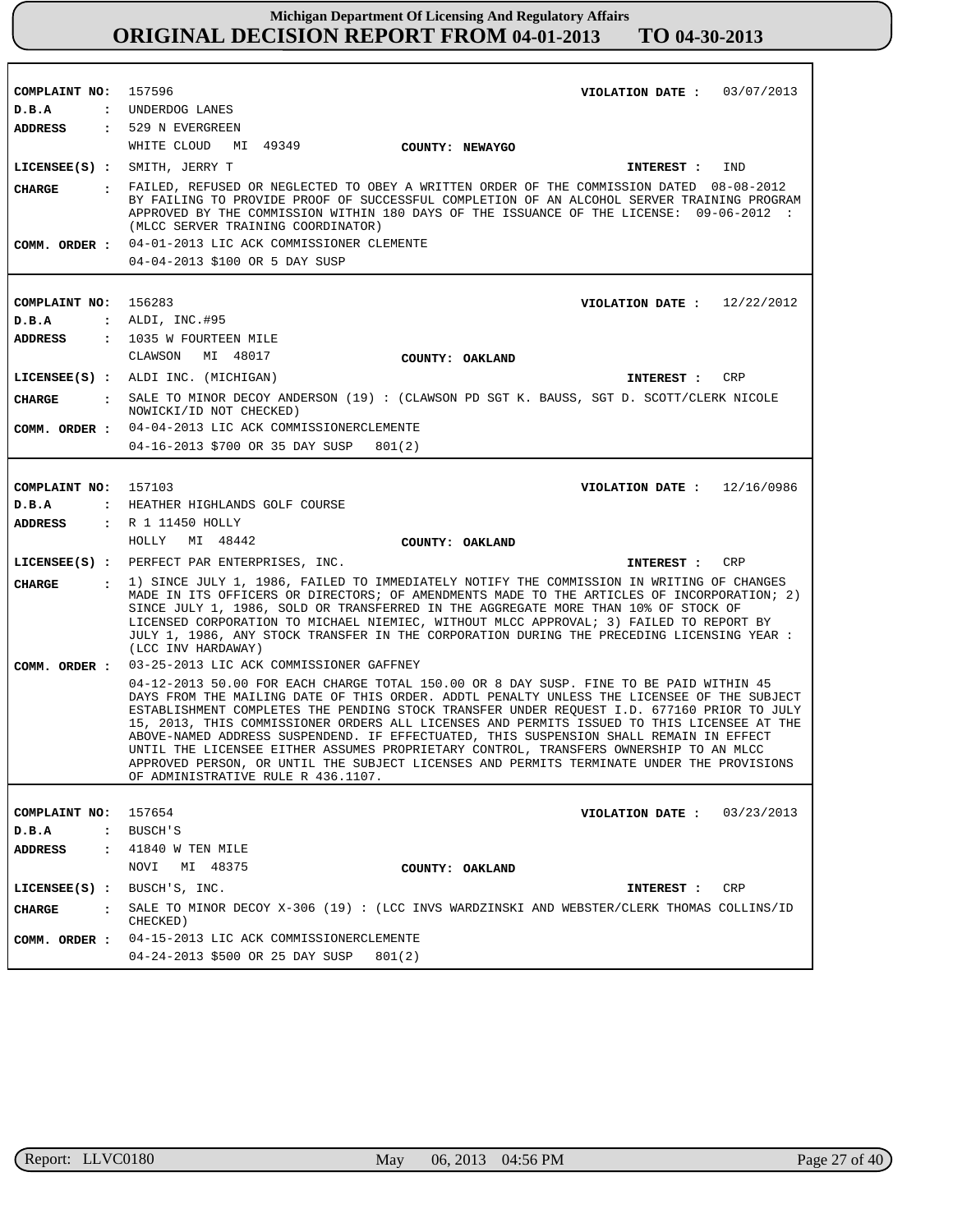| COMPLAINT NO: 157316          |                                                                                                                                                                                                                                                                                                                                                                                                                                                                                                                             |
|-------------------------------|-----------------------------------------------------------------------------------------------------------------------------------------------------------------------------------------------------------------------------------------------------------------------------------------------------------------------------------------------------------------------------------------------------------------------------------------------------------------------------------------------------------------------------|
| D.B.A                         | VIOLATION DATE: $02/14/2013$<br>: COPPER CANYON BREW PUB                                                                                                                                                                                                                                                                                                                                                                                                                                                                    |
|                               | ADDRESS : 27522 NORTHWESTERN                                                                                                                                                                                                                                                                                                                                                                                                                                                                                                |
|                               | SOUTHFIELD MI 48034<br>COUNTY: OAKLAND                                                                                                                                                                                                                                                                                                                                                                                                                                                                                      |
|                               | $LICENSEE(S)$ : EXCHANGE, INC.<br>CRP<br>INTEREST :                                                                                                                                                                                                                                                                                                                                                                                                                                                                         |
|                               | CHARGE : NSF CHECK \$650.20                                                                                                                                                                                                                                                                                                                                                                                                                                                                                                 |
|                               | COMM. ORDER : 04-11-2013 LIC ACK COMMISSIONER GAFFNEY                                                                                                                                                                                                                                                                                                                                                                                                                                                                       |
|                               | 04-16-2013 250.00 FURTHER, THE COMMISSIONER ORDERS THAT ALL LICENSES AND PERMITS ISSUED BY<br>THE COMMISSION TO THIS LICENSEE AT THE ABOVE-NAMED LOCATION BE SUSPENDED IF THE ABOVE<br>DISHONORED CHECK, SERVICE CHARGES, AND TOTAL FINE, PREVIOUSLY AND CURRENTLY DUE, ARE NOT<br>PAID WITHIN FORTH-FIVE DAYS FROM THE MAILING DATE OF THIS ORDER. THIS SUSPENSION SHALL<br>REMAIN IN EFFECT UNTIL THE LICENSEE IS IN COMPLIANCE WITH THIS ORDER OR THE LICENSES AND<br>PERMITS ARE TERMINATED, PURSUANT TO RULE 436.1107. |
| COMPLAINT NO: 157727          | VIOLATION DATE: $03/20/2013$                                                                                                                                                                                                                                                                                                                                                                                                                                                                                                |
| D.B.A                         | : PIZZAPAPALIS/RIO WRAPS                                                                                                                                                                                                                                                                                                                                                                                                                                                                                                    |
| ADDRESS                       | : 300 JOHN R SUITE A                                                                                                                                                                                                                                                                                                                                                                                                                                                                                                        |
|                               | TROY MI 48083<br>COUNTY: OAKLAND                                                                                                                                                                                                                                                                                                                                                                                                                                                                                            |
|                               | LICENSEE(S) : PIZZAPAPALIS OF TROY, LLC<br>INTEREST : LLC                                                                                                                                                                                                                                                                                                                                                                                                                                                                   |
| CHARGE                        | : SELL, FURNISH TO PERSON UNDER 21 - DECOY BRENNAN (19): (TROY POLICE DEPARTMENT-E.                                                                                                                                                                                                                                                                                                                                                                                                                                         |
|                               | JULIAN/G. STOPCZYNSKI/K. RACZKA; SERVER-AMANDA M. JANNEY/NO ID CHECKED)<br>COMM. ORDER : 04-17-2013 LIC ACK COMMISSIONER GAFFNEY                                                                                                                                                                                                                                                                                                                                                                                            |
|                               | 04-25-2013 \$500, \$100 WAIVED FOR A TOTAL OF \$400 OR 20 DAYS SUSP.                                                                                                                                                                                                                                                                                                                                                                                                                                                        |
|                               |                                                                                                                                                                                                                                                                                                                                                                                                                                                                                                                             |
| COMPLAINT NO: 156198          | VIOLATION DATE: $12/12/2012$                                                                                                                                                                                                                                                                                                                                                                                                                                                                                                |
| D.B.A<br>$\sim$ $\sim$        |                                                                                                                                                                                                                                                                                                                                                                                                                                                                                                                             |
| ADDRESS : 336 JOHN R          | TROY MI 48083<br>COUNTY: OAKLAND                                                                                                                                                                                                                                                                                                                                                                                                                                                                                            |
|                               |                                                                                                                                                                                                                                                                                                                                                                                                                                                                                                                             |
| LICENSEE(S) : SIMBAD, INC.    | INTEREST : CRP                                                                                                                                                                                                                                                                                                                                                                                                                                                                                                              |
| CHARGE                        | : 1) FAILED TO KEEP MLCC LICENSE SIGNED, PROPERLY FRAMED AND/OR PROMINENTLY DISPLAYED; 2)<br>ALLOWED INTOX PERSON, SARMAD SALEEM, TO FREQUENT OR LOITER; 3) ALLED AN AGENT, CLERK OR<br>EMPLOYEE, SARMAD SALEEM, TO BE ON PREMISES IN AN INTOXICATED CONDITION;<br>4) PERMITTED CONSUMPTION OF ALCOHOL BETWEEN 2:30AM AND 7:00AM: (TROY POLICE DEPARTMENT-<br>DREWEK/POKLEY)                                                                                                                                                |
|                               | COMM. ORDER : 03-25-2013 HEARING HELD STERLING HEIGHTS CLEMENTE/MOODY-FREEZA/GIBSON NEG SETTLEMENT<br>04-01-2013 1)\$100 2&3)DISMISSED WITH PREJUDICE 4)\$200 TOTAL \$300 OR 15 DAY SUSP NEG SET                                                                                                                                                                                                                                                                                                                            |
|                               |                                                                                                                                                                                                                                                                                                                                                                                                                                                                                                                             |
| COMPLAINT NO: 156434          | VIOLATION DATE: $12/29/2012$                                                                                                                                                                                                                                                                                                                                                                                                                                                                                                |
| D.B.A                         | : COMMERCE LAKE MARKET                                                                                                                                                                                                                                                                                                                                                                                                                                                                                                      |
| ADDRESS                       | 1740 GLENGARY<br>WALLED LAKE<br>MI 48390<br>COUNTY: OAKLAND                                                                                                                                                                                                                                                                                                                                                                                                                                                                 |
|                               | LICENSEE(S) : BASHI, ABDELAZIZ<br>GPI<br>INTEREST :                                                                                                                                                                                                                                                                                                                                                                                                                                                                         |
|                               | LOUSSIA, ADNAN<br>INTEREST :<br>IND                                                                                                                                                                                                                                                                                                                                                                                                                                                                                         |
| CHARGE<br>$\cdot$             | NSF CHECK \$2441.68 ***NSF PAID 2/26/13***                                                                                                                                                                                                                                                                                                                                                                                                                                                                                  |
|                               | COMM. ORDER : 03-14-2013 LIC ACK COMMISSIONER GAFFNEY                                                                                                                                                                                                                                                                                                                                                                                                                                                                       |
|                               | 04-12-2013 \$100 OR 5 DAYS SUSP.                                                                                                                                                                                                                                                                                                                                                                                                                                                                                            |
|                               |                                                                                                                                                                                                                                                                                                                                                                                                                                                                                                                             |
| COMPLAINT NO:                 | 157656<br>VIOLATION DATE :<br>03/21/2013                                                                                                                                                                                                                                                                                                                                                                                                                                                                                    |
| D.B.A                         | $:$ WESCO #51                                                                                                                                                                                                                                                                                                                                                                                                                                                                                                               |
| ADDRESS                       | : 7588 S MICHIGAN                                                                                                                                                                                                                                                                                                                                                                                                                                                                                                           |
|                               | ROTHBURY<br>MI 49452<br>COUNTY: OCEANA                                                                                                                                                                                                                                                                                                                                                                                                                                                                                      |
| $LICENSEE(S)$ : WESCO, INC.   | CRP<br>INTEREST :                                                                                                                                                                                                                                                                                                                                                                                                                                                                                                           |
| <b>CHARGE</b><br>$\mathbf{r}$ | SALE TO MINOR B. LOSS (19): (MSP HART POST TRP J. KELLY/CLERK CINDY LYNN NIELSEN/ID NOT<br>CHECKED)                                                                                                                                                                                                                                                                                                                                                                                                                         |
|                               | COMM. ORDER : 04-04-2013 LIC ACK COMMISSIONER GAFFNEY                                                                                                                                                                                                                                                                                                                                                                                                                                                                       |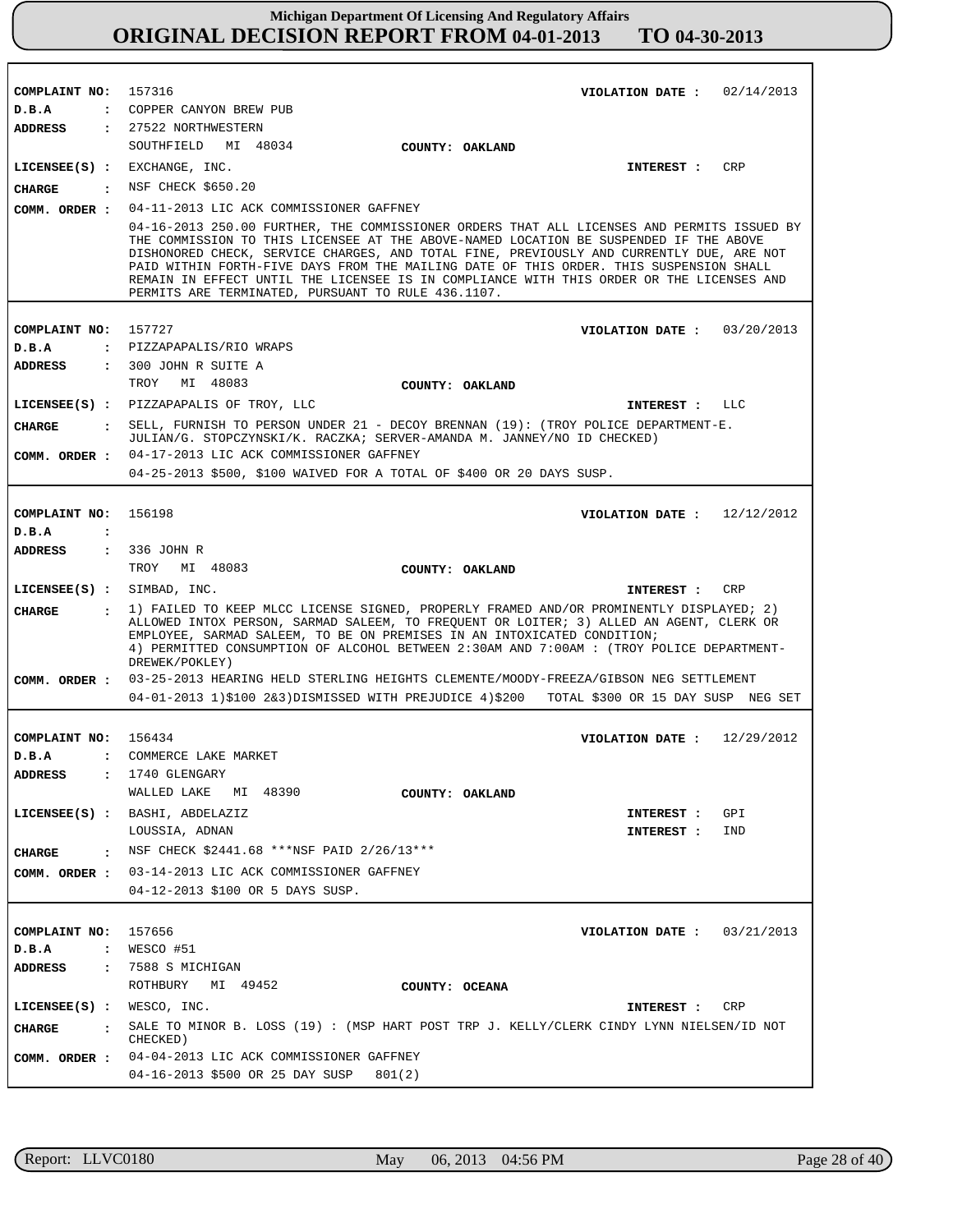**COMPLAINT NO: COMPLAINT NO: COMPLAINT NO:** 156647 **COMPLAINT NO:** 156460 156707 157473 **VIOLATION DATE : VIOLATION DATE : VIOLATION DATE : VIOLATION DATE :** 01/21/2013 05/15/2012 06/01/2012 01/08/2013 **D.B.A : D.B.A : D.B.A : D.B.A :** THE NEW FAULL INN HOLIDAY INN RESIDENCE INN BY MARRIOTT SHOOTERS BILLIARDS **ADDRESS : ADDRESS : ADDRESS : ADDRESS :** 206 N WILLIAMS 650 E TWENTY FOURTH 645 SOUTH POINT RIDGE 143 DOUGLAS SUITE 3 ROSE CITY MI 48654 HOLLAND MI 49423 HOLLAND MI 49423 HOLLAND MI 49424 04-10-2013 LIC ACK COMMISSIONER GAFFNEY 04-16-2013 \$50 OR 3 DAY SUSP 04-02-2013 STIP FOR PROPOSED NEG SETTLEMENT COMM CLEMENTE AND AG GEISSLER. LSS 04-10-2013 100.OO EACH FOR THE TWO CHARGES TOTAL 200.00 OR 10 DAY SUSP ADDTL PENALTY COMM ORDERS AND THE LCIENSEE FURTHER AGREES THAT IT WILL EITHER TRANSFER THE LICENSE TO AN ENTITY APPROVED BY THE COMMISSION OR RESUME PROPRIETARY CONTROL OF THE LICENSE WITHIN ONE HUNDREND TWENTY (120) DAYS FROM THE DATE OF THIS ORDER. FAILURE TO SATISFY ONE OF THESE CONDITIONS WILL RESULT IN A SUSPENSION OF THE LCIENSE. THE COMMISSIONER ALSO FINDS THAT INVESTIGATOR DENNIS MULDER OF THE COMMISSION'S ENFORCEMENT DIVISION HAS BEEN CONSULTED AND HAS AGREED WITH THE TERMS OF THE NEGOIATED SETTLEMETN. 04-02-2013 STIP FOR PROPOSED NEG SETTLEMENT COMM GAFFNEY-AG GEISSLER. LSS 04-12-2013 100.00 FOR EACH OF THE TWO CHARGES TOTAL 200.00 OR 10 DAY SUSP. FINE TO BE PAID WITHIN 45 DAYS FROM THE MAILING DATE OF THIS ORDER. ADDTL PENALTY COMM ORDERS ALL LICENSES AND PERMITS ISSUED BY THE MLCC TO THIS LICENSEE AT THE ABOVE NAMED ADDRESS BE SUSPENDED UNLESS THE LICENSEE EITHER TRANSFERS THIS LICENSE TO AN ENTITY APPROVED BY THE MLCC WITHIN 120 DAYS FROM THE DATE OF THIS ORDER OR RESUMES PROPRER PROPRIETARY CONTROL OF THE LICENSE WITHIN THE SAME PERIOD OF THIS TIME. THIS SUPSENSION SHALL REMAIN IN EFFECT UNTIL SUCH TIME AS THE LICENSEE COMPLIES WITH THIS ORDER OR THE LICENSES AND PERMITS ARE TERMINATED PURSUANT TO THE PROVISIONS OF RULE 436.1107. 04-16-2013 1-3)DISMISSED WITH PREJUDICE, 4)\$900,SEC 1025(3) 5)\$300, 6)\$300 FOR A TOTAL OF \$1500 OR 45 DAYS SUSP. **LICENSEE(S) : LICENSEE(S) :** GRAND VALLEY LIMITED PARTNERSHIP **LICENSEE(S) : LICENSEE(S) :** SHOOTERS BILLARDS, LLC TEE PEE MANAGEMENT, INC. SOUTH POINT OPERATING ENTITY, L.L.C. **CRP** T.TP LLC LLC **CHARGE : CHARGE : CHARGE : CHARGE :** NSF CHECK \$307.17 \*\*NSF PAID 2/21/13\*\* 1) SOLD OR TRANSFERRED LICENSE OR INTEREST IN LICENSE TO HSS HOLLAND HOTEL, LLC WITHOUT PRIOR APPROVAL OF MLCC; 2) ALLOWED HSS HOLLAND HOTEL, LLC WHOSE NAME DOES NOT APPEAR ON THE LICENSE TO DERIVE USE OR BENEFIT FROM THE LICENSE : (MLCC ENFORCEMENT-D. MULDER) 1) SOLD OR TRANSFERRED THE LICENSE, OR AN INTEREST IN THE LICENSE TO HSS SOUTH POINTE, L.L.C. WITHOUT PRIOR APPROVAL OF MLCC; 2) ALLOWED HSS SOUTH POINTE, L.L.C. WHOSE NAME DOES NOT APPEAR ON THE LICENSE TO DERIVE USE OR BENEFIT: (MLCC INV MANN) 1) PERMITTED THE LICENSED PREMISES TO BE OCCUPIED BY PERSONS OTHER THAN THE LICENSEE OR WORKING BONA FIDE EMPLOYEE(S), BY JOHN ADAMS BETWEEN 2:30AM AND 7:00AM; 2) SOLD OR FURNISHED ALCOHOL TO JOHN ADAMS BETWEEN 2:00AM AND 7:00AM; 3) PERMITTED CONSUMPTION OF ALCOHOL ON PREMISES BY JOHN ADAMS BETWEEN 2:30AM AND 7:00AM; 4) SOLD OR FURNISHED ALDOHOL TO INTOX PERSON, JOHN ADAMS; 5) ALLOWED INTOX PERSON TO CONSUME; 6) ALLOWED INTOX PERSON TO FREQUENT OR LOITER : (OTTAWA COUNTY SD-DEPS J. DOUGLAS AND T. VANDOESELAAR) **INTEREST : INTEREST : INTEREST : INTEREST : COMM. ORDER : COMM. ORDER : COMM. ORDER : COMM. ORDER : COUNTY: OGEMAW COUNTY: OTTAWA COUNTY: OTTAWA COUNTY: OTTAWA**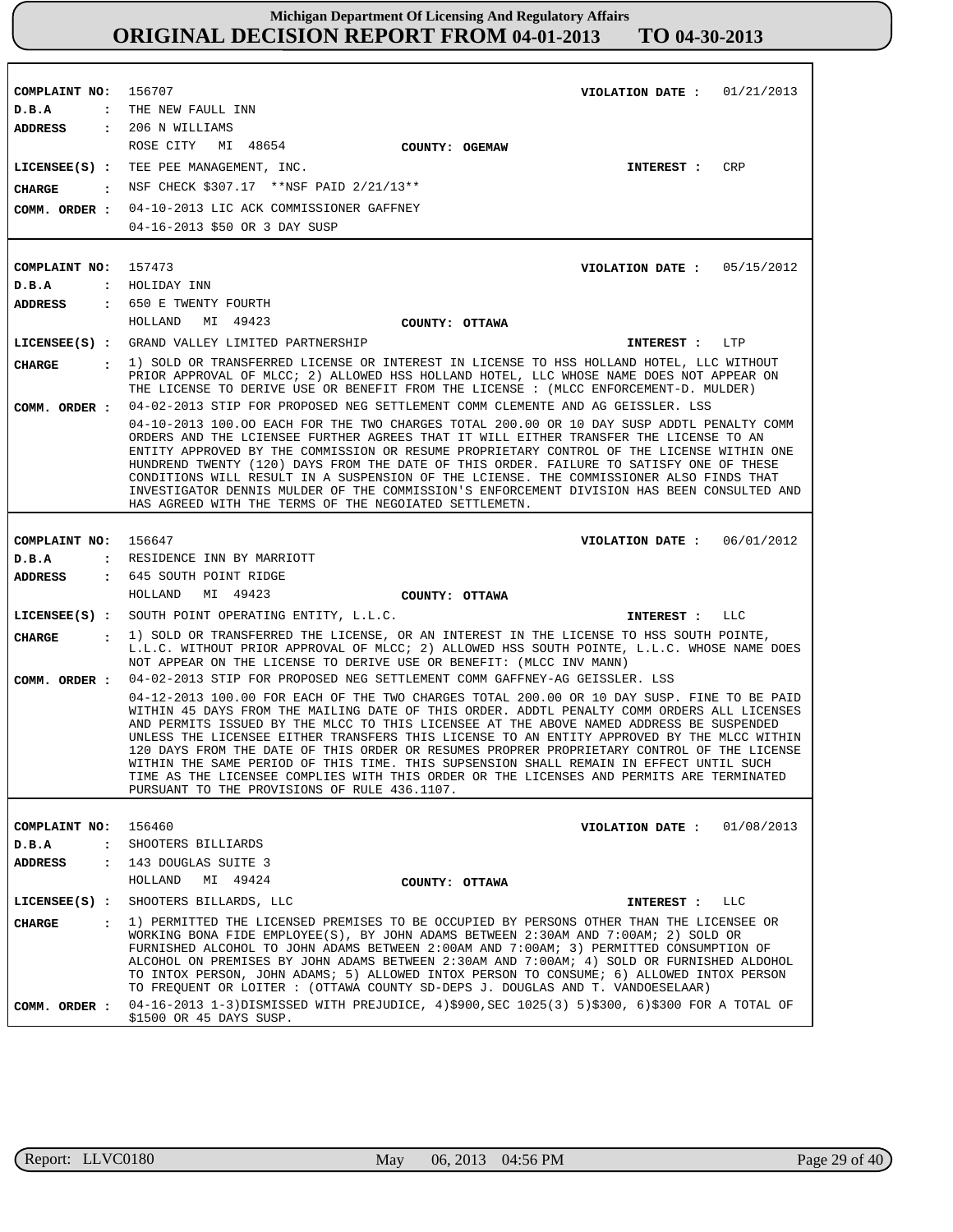| COMPLAINT NO:<br>D.B.A<br>$\mathbf{r}$<br><b>ADDRESS</b>                                 | 02/16/2013<br>157248<br>VIOLATION DATE :<br>J & H FAMILY STORES-COTTONWOOD EXPRESS<br>8407 COTTONWOOD                                                                                                                                                                                                                              |
|------------------------------------------------------------------------------------------|------------------------------------------------------------------------------------------------------------------------------------------------------------------------------------------------------------------------------------------------------------------------------------------------------------------------------------|
| $\mathbf{r}$<br><b>CHARGE</b><br>COMM. ORDER :                                           | MI 49428<br>JENISON<br>COUNTY: OTTAWA<br>LICENSEE(S) : EXIT 76 CORPORATION<br>CRP<br>INTEREST :<br>SALE TO MINOR DECOY GR-284 (20) : (LCC INV BRANDT/CLERK TIFFANY GAYLE KELLER/ID CHECKED)<br>03-22-2013 LIC ACK COMMISSIONERCLEMENTE<br>04-04-2013 \$800 OR 40 DAY SUSP<br>801(2)                                                |
| COMPLAINT NO:<br>D.B.A<br>ADDRESS                                                        | 157252<br>VIOLATION DATE: $02/20/2013$<br>: ANGELO'S PARTY STORE<br>$: 2506$ N HARRISON                                                                                                                                                                                                                                            |
| <b>CHARGE</b>                                                                            | HOUGHTON LAKE<br>MI 48629<br>COUNTY: ROSCOMMON<br>LICENSEE(S) : ANGELO'S MANAGEMENT, INC.<br>CRP<br>INTEREST :<br>: SALE TO MINOR DECOY LAN-294 (19) : (LCC INV SMITH/CLERK MARIA ELENA ZOLIN-TOMMA/ID<br>CHECKED)<br>COMM. ORDER : 03-21-2013 LIC ACK COMMISSIONERCLEMENTE<br>04-04-2013 \$500 OR 25 DAY SUSP 801(2)              |
| COMPLAINT NO:<br>D.B.A<br>$\ddot{\cdot}$<br>ADDRESS<br>$\ddot{\phantom{a}}$              | 157514<br>VIOLATION DATE: $02/28/2013$<br>DUKE'S PARTY STORE<br>177 W HOUGHTON LAKE<br>PRUDENVILLE<br>MI 48651<br>COUNTY: ROSCOMMON                                                                                                                                                                                                |
| LICENSEE(S) : PEXSER, INC.<br>CHARGE<br>$\sim$ $\sim$ $\sim$<br>COMM. ORDER :            | CRP<br>INTEREST :<br>NSF CHECK \$2541.90<br>04-08-2013 LIC ACK COMMISSIONERCLEMENTE<br>04-16-2013 DISMISSED FOR INSUFFICIENT EVIDENCE                                                                                                                                                                                              |
| COMPLAINT NO:<br>D.B.A<br>$\ddot{\phantom{a}}$<br><b>ADDRESS</b><br>$\ddot{\phantom{a}}$ | 157568<br>03/14/2013<br>VIOLATION DATE :<br>BIRCH RUN SELF-SERVE SUNOCO<br>8830 MAIN                                                                                                                                                                                                                                               |
| <b>CHARGE</b><br>$\mathbf{r}$<br>COMM. ORDER :                                           | BIRCH RUN<br>MI 48415<br>COUNTY: SAGINAW<br>LICENSEE(S) : GALEN E. WILSON PETROLEUM CO.<br>CRP<br>INTEREST :<br>SALE TO MINOR DECOY CI 13-01 (18) : (SAGINAW COUNTY SD SGT GOMEZ AND DEP YEAGER/CLERK<br>BRENDA LEE POLZIN/ID CHECKED)<br>03-29-2013 LIC ACK COMMISSIONER GAFFNEY<br>04-12-2013 \$800 OR 40 DAYS SUSP - SEC 801(2) |
| COMPLAINT NO:<br>D.B.A<br>ADDRESS                                                        | 157608<br>VIOLATION DATE: $03/21/2013$<br>: LAMPLIGHTER<br>: 565 S MAIN<br>FRANKENMUTH<br>MI 48734<br>COUNTY: SAGINAW                                                                                                                                                                                                              |
| LICENSEE(S) : $J J & H$ , LLC<br>CHARGE<br>$\sim$ $\sim$<br>COMM. ORDER :                | INTEREST : LLC<br>SALE TO MINOR DECOY CI 13-01 (18) : (SAGINAW COUNTY SD SGT GARABELLI & DET KOLB/CLERK<br>LAUREN NICOLE COOPER/ID NOT CHECKED)<br>04-12-2013 LIC ACK COMMISSIONERCLEMENTE<br>04-24-2013 \$500 OR 25 DAY SUSP<br>801(2)                                                                                            |

r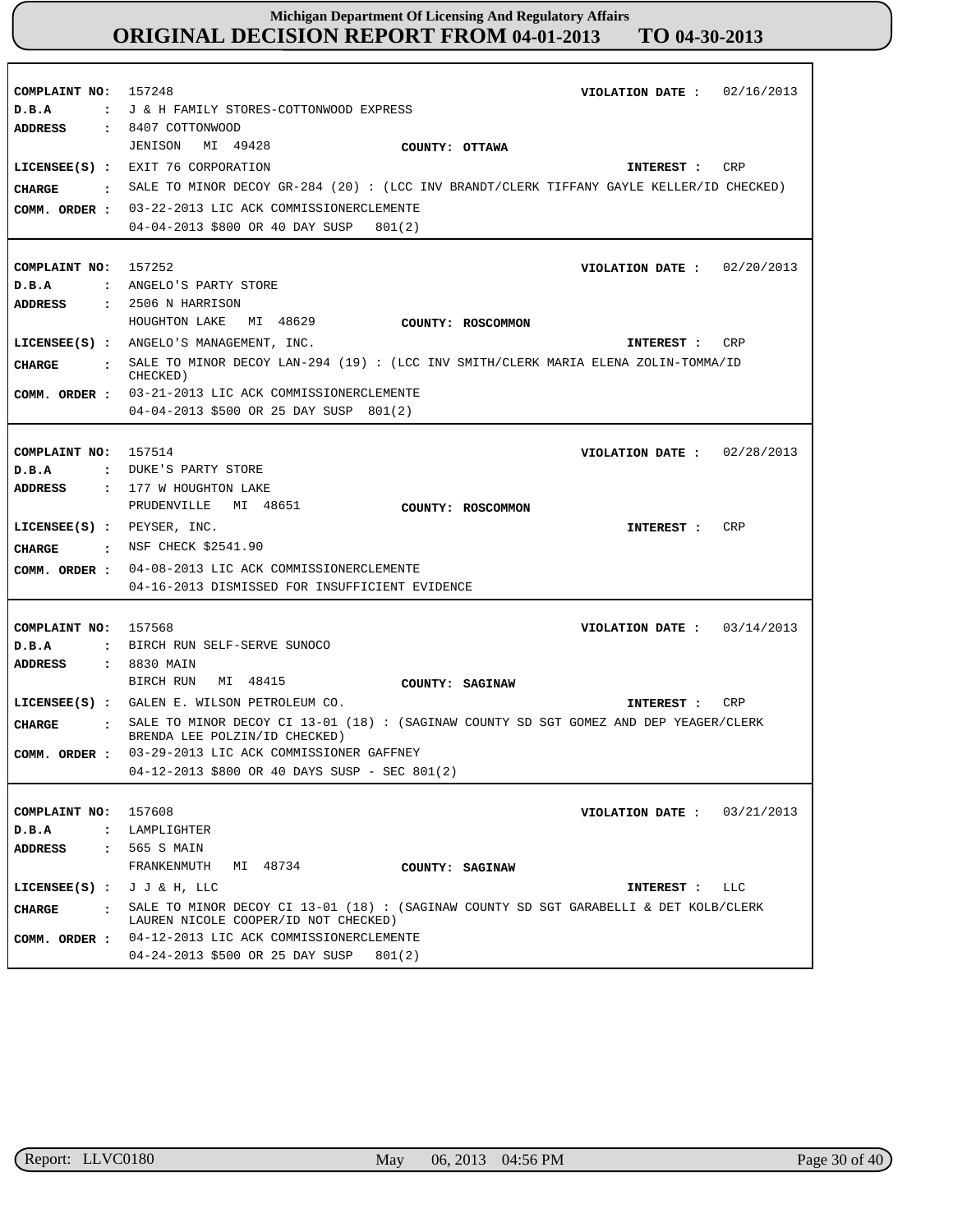| COMPLAINT NO:                   | 156670<br>VIOLATION DATE: $06/30/2012$<br>: WRIGHT PHARMACY                                                                                                                                                                                                                                                                                                                                                                                                                                                                                                                                                                                                                                                                                                           |
|---------------------------------|-----------------------------------------------------------------------------------------------------------------------------------------------------------------------------------------------------------------------------------------------------------------------------------------------------------------------------------------------------------------------------------------------------------------------------------------------------------------------------------------------------------------------------------------------------------------------------------------------------------------------------------------------------------------------------------------------------------------------------------------------------------------------|
| D.B.A                           |                                                                                                                                                                                                                                                                                                                                                                                                                                                                                                                                                                                                                                                                                                                                                                       |
| ADDRESS                         | : 147 W SAGINAW                                                                                                                                                                                                                                                                                                                                                                                                                                                                                                                                                                                                                                                                                                                                                       |
|                                 | HEMLOCK<br>MI 48626<br>COUNTY: SAGINAW                                                                                                                                                                                                                                                                                                                                                                                                                                                                                                                                                                                                                                                                                                                                |
|                                 | LICENSEE(S) : WRIGHT PHARMACY OF HEMLOCK, INC.<br>CRP<br>INTEREST :                                                                                                                                                                                                                                                                                                                                                                                                                                                                                                                                                                                                                                                                                                   |
| <b>CHARGE</b><br>$\mathbf{r}$   | 1) ON OR ABOUT JUNE 30, 2012, SOLD OR TRANSFERRED THE LICENSE, OR AN INTEREST IN THE<br>LICENSE TO GLORY OAKS PHARMACY LLC, WITHOUT PRIOR APPROVAL OF MLCC; 2) ON OR ABOUT JUNE<br>30, 2012 ALLOWED GLORY OAKS PHARMACY, LLC, WHOSE NAME DOES NOT APPEAR ON THE LICENSE TO<br>DERIVE USE OR BENEFIT; 3) ON OR ABOUT OCTOBER 26, 2012 LEASED, SOLD OR TRANSFERRD<br>POSSESSION OF A PORTION OF PREMISES WITHOUT PRIOR WRITTEN APPROVAL FROM COMMISSION: (LCC<br>INV BLANCHARD)                                                                                                                                                                                                                                                                                         |
| COMM. ORDER :                   | 03-13-2013 LIC ACK COMMISSIONER GAFFNEY                                                                                                                                                                                                                                                                                                                                                                                                                                                                                                                                                                                                                                                                                                                               |
|                                 | 04-12-2013 200.00 FOR CHARGE 1 AND 100.00 EACH FOR CHARGE 2 AND 3 TOTAL 400.00 OR 20 DAY<br>SUSP FINE TO BE PAID WITHIN 45 DAYS FROM THE MAILING DATE OF THIS ORDER. ADDTL PENALTY<br>UNLESS THE LICENSEE OF THE SUBJECT ESTABLISHMENT EITHER ASSUMES PROPRIETARY CONTROL OR<br>TRANSFERS OWNERSHIP TO A PERSON APPROVED BY THE MLCC PRIOR TO JULY 15, 2013, THIS<br>COMMISSIONER ORDERS ALL LICENSES AND PERMITS ISSUED TO THIS LICENSEE AT THE ABOVE-NAMED<br>ADDRESS SUSPENDED. IF EFFECTUATED, THIS SUSPENSION SHALL REMAIN IN EFFECT UNTIL THE<br>LICENSEE EITHER ASSUMES PROPRIETARY CONTROL, TRANSFERS OWNERSHIP TO AN MLCC APPROVED<br>PERSON, OR UNTIL THE SUBJECT LICENSES AND PERMITS TERMINATE UNDER THE PROVISIONS OF<br>ADMINISTRATIVE RULE R 436.1107. |
|                                 |                                                                                                                                                                                                                                                                                                                                                                                                                                                                                                                                                                                                                                                                                                                                                                       |
| COMPLAINT NO:                   | 156671<br>VIOLATION DATE : $04/19/2012$                                                                                                                                                                                                                                                                                                                                                                                                                                                                                                                                                                                                                                                                                                                               |
| D.B.A                           | : BAY STREET STATION                                                                                                                                                                                                                                                                                                                                                                                                                                                                                                                                                                                                                                                                                                                                                  |
| <b>ADDRESS</b>                  | : 1313 BAY                                                                                                                                                                                                                                                                                                                                                                                                                                                                                                                                                                                                                                                                                                                                                            |
|                                 | SAGINAW MI 48602<br>COUNTY: SAGINAW                                                                                                                                                                                                                                                                                                                                                                                                                                                                                                                                                                                                                                                                                                                                   |
|                                 | LICENSEE(S) : B. LOMBARD, INC.<br>CRP<br><b>INTEREST :</b>                                                                                                                                                                                                                                                                                                                                                                                                                                                                                                                                                                                                                                                                                                            |
| CHARGE<br>$\mathbf{r}$          | 1) SOLD OR TRANSFERRED THE LICENSE, OR AN INTEREST IN THE LICENSE TO SOMSACK LLC WITHOUT<br>PRIOR APPROVAL OF MLCC; 2) ALLOWED SOMSACK LLC, WHOSE NAME DOES NOT APPEAR ON THE LICENSE<br>TO DERIVE USE AND BENEFIT FROM THE LICENSE : (MLCC ENFORCEMENT-BLANCHARD)                                                                                                                                                                                                                                                                                                                                                                                                                                                                                                    |
| COMM. ORDER :                   | 03-18-2013 LIC ACK COMMISSIONER GAFFNEY                                                                                                                                                                                                                                                                                                                                                                                                                                                                                                                                                                                                                                                                                                                               |
|                                 | 04-12-2013 200.00 FOR CHARGE 1 100.00 FOR CHARGE 2 TOTAL 300.00 OR 15 DAY SUSP. FINE TO BE<br>PAID WITHIN 45 DAYS FROM THE MAILING DATE OF THIS ORDER. ADDTL PENALTY UNLESS THE LICENSEE<br>OF THE SUBJECT ESABLISHMENT EITHER ASSUMES PROPRIETARY CONTROL OR TRANSFERS OWNERSHIP TO<br>AP ERSON APPROVED BY THE MLCC PRIOR TO JULY 15, 2013, THIS COMMISSIONER ORDERS ALL<br>LICENSES AND PERMITS ISSUED TO THIS LICENSEE AT THE ABOVE NAMED ADDRESS SUSPENDED. IF<br>EFFECTUATED, THIS SUSPENSION SHALL REMAIN IN EFFECT UNTIL THE LICENSEE IETHER ASSUMES<br>PROPRIETARY CONTROL, TRANSFERS OWNERSHIP TO AN MLCC APPROVED PERSON, OR UNTIL THE SUBJECT<br>LICENSES AND PERMITS TERMINATE UNDER THE PROVISIONS OF ADMINISTRATIVE RULE R 436.1107.                   |
|                                 |                                                                                                                                                                                                                                                                                                                                                                                                                                                                                                                                                                                                                                                                                                                                                                       |
| COMPLAINT NO:                   | 157114<br>07/31/2012<br>VIOLATION DATE :                                                                                                                                                                                                                                                                                                                                                                                                                                                                                                                                                                                                                                                                                                                              |
| D.B.A<br>$\ddot{\cdot}$         | KIMBERLY OAKS GOLF COURSE                                                                                                                                                                                                                                                                                                                                                                                                                                                                                                                                                                                                                                                                                                                                             |
| <b>ADDRESS</b>                  | 1100 W WALNUT                                                                                                                                                                                                                                                                                                                                                                                                                                                                                                                                                                                                                                                                                                                                                         |
|                                 | SAINT CHARLES<br>MI 48655<br>COUNTY: SAGINAW                                                                                                                                                                                                                                                                                                                                                                                                                                                                                                                                                                                                                                                                                                                          |
| $LICENSEE(S)$ :                 | R. SHKRELI, INC.<br>CRP<br>INTEREST :                                                                                                                                                                                                                                                                                                                                                                                                                                                                                                                                                                                                                                                                                                                                 |
| <b>CHARGE</b><br>$\ddot{\cdot}$ | 1) ON JULY 31, 2012 RROK SHKRELI, STOCKHOLDER OF PRIVATELY HELD CORPORATION WAS FOUND<br>GUILTY OF CRIME INVOLVING GAMBLING, PROSTITUTION, WEAPONS, VIOLENCE, TAX EVASION,<br>FRAUDULENT ACTIVITY OR CONTROLLED SUBSTANCES, SPECIFICALLY: AGGRAVATED ASSAULT; 2) ON<br>NOVEMBER 5, 2012, MADE A FALSE OR FRAUDEULENT WRITTEN STATEMENT TO MLCC, SPECIFICALLY:<br>INDICATING ON AN APPLICATION FOR TRANSFER OF A LICENSE THAT HE HAD NEVER BEEN ARRESTED,<br>WHICH STATEMENT WAS MADE FOR THE PURPOSE OF INDUCING THE MLCC TO ACT, REFRAIN FROM TAKING<br>ACTION, OR TO ENABLE OR ASSIST A PERSON, RROK SHKRELI, IN EVADING THE PROVISIONS OF THE<br>LIQUOR CONTROL CODE : (MLCC D. JONES)                                                                             |
| COMM. ORDER :                   | 03-25-2013 LIC ACK COMMISSIONERCLEMENTE                                                                                                                                                                                                                                                                                                                                                                                                                                                                                                                                                                                                                                                                                                                               |
|                                 | 04-04-2013 1)\$200, 2)\$300 TOTAL OF \$500 OR 25 DAYS SUSP.                                                                                                                                                                                                                                                                                                                                                                                                                                                                                                                                                                                                                                                                                                           |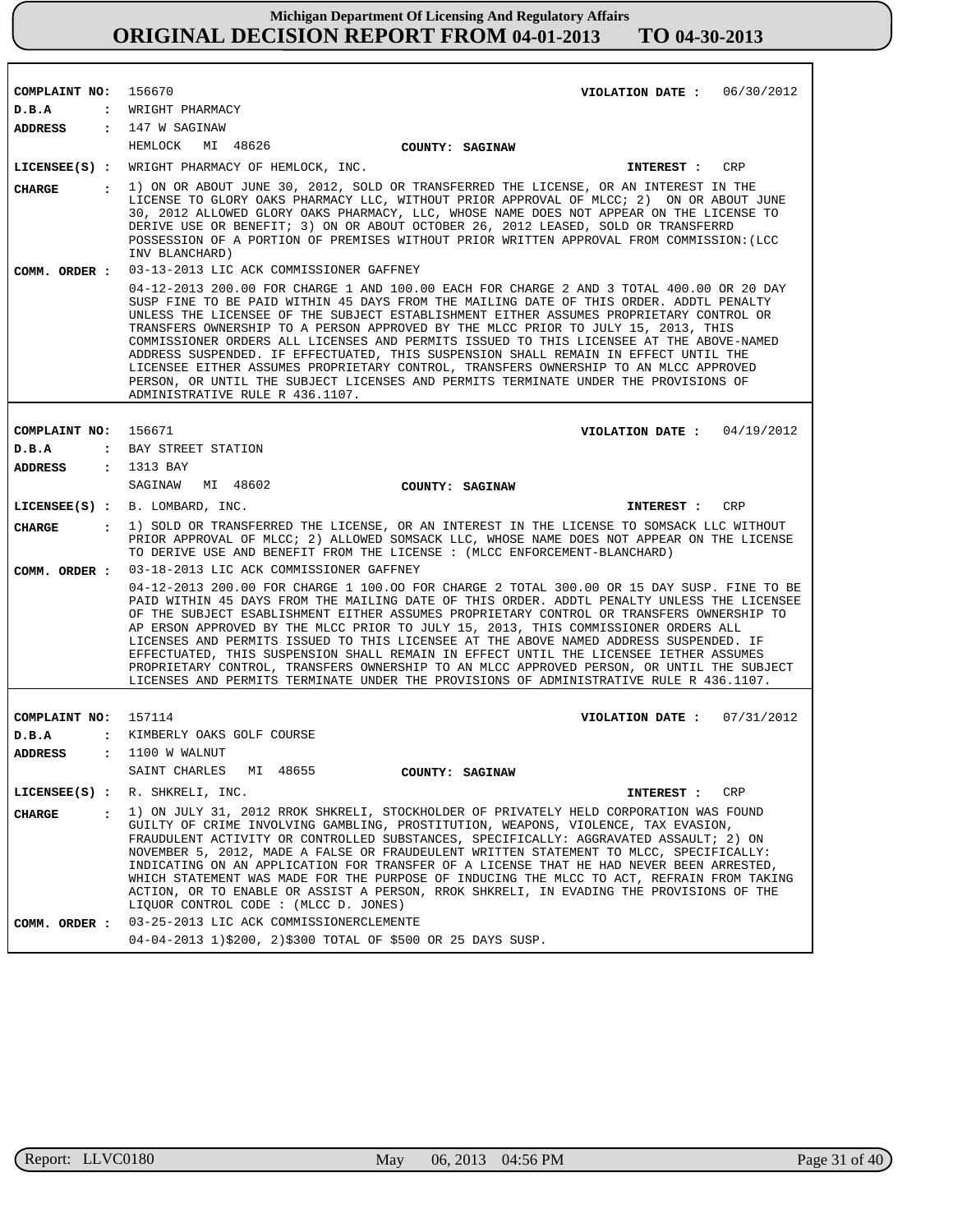| COMPLAINT NO: 157780                  | VIOLATION DATE: $04/02/2013$                                                                                                                                                                                                                                                                                                                                                                                                                                                                                                                                                                                                                                                                                                                                                                                                                                                                                                                                                                                                                                                                                                                                                                                                                                                                                                                      |
|---------------------------------------|---------------------------------------------------------------------------------------------------------------------------------------------------------------------------------------------------------------------------------------------------------------------------------------------------------------------------------------------------------------------------------------------------------------------------------------------------------------------------------------------------------------------------------------------------------------------------------------------------------------------------------------------------------------------------------------------------------------------------------------------------------------------------------------------------------------------------------------------------------------------------------------------------------------------------------------------------------------------------------------------------------------------------------------------------------------------------------------------------------------------------------------------------------------------------------------------------------------------------------------------------------------------------------------------------------------------------------------------------|
| D.B.A                                 | : FRANK'S SUPER MARKET                                                                                                                                                                                                                                                                                                                                                                                                                                                                                                                                                                                                                                                                                                                                                                                                                                                                                                                                                                                                                                                                                                                                                                                                                                                                                                                            |
|                                       | ADDRESS : 115-125 E BELLE                                                                                                                                                                                                                                                                                                                                                                                                                                                                                                                                                                                                                                                                                                                                                                                                                                                                                                                                                                                                                                                                                                                                                                                                                                                                                                                         |
|                                       | SAINT CHARLES MI 48655<br>COUNTY: SAGINAW                                                                                                                                                                                                                                                                                                                                                                                                                                                                                                                                                                                                                                                                                                                                                                                                                                                                                                                                                                                                                                                                                                                                                                                                                                                                                                         |
|                                       | LICENSEE(S) : FRANK'S SUPER MARKET, INC.<br>CRP<br><b>INTEREST :</b>                                                                                                                                                                                                                                                                                                                                                                                                                                                                                                                                                                                                                                                                                                                                                                                                                                                                                                                                                                                                                                                                                                                                                                                                                                                                              |
| CHARGE                                | : ALEXANDRA N. GILBERT, CLERK, SERVANT, AGENT OR EMPLOYEE, ENGAGED IN ILLEGAL OCCUPATION OR<br>ACT, SPECIFICALLY: SALE OF TOBACCO TO A MINOR: (SAGINAW COUNTY SHERIFF DEPARTMENT-H.<br>DVORAK)                                                                                                                                                                                                                                                                                                                                                                                                                                                                                                                                                                                                                                                                                                                                                                                                                                                                                                                                                                                                                                                                                                                                                    |
| COMM. ORDER :                         | 04-16-2013 LIC ACK COMMISSIONERCLEMENTE<br>04-26-2013 \$100 OR 5 DAY SUSP                                                                                                                                                                                                                                                                                                                                                                                                                                                                                                                                                                                                                                                                                                                                                                                                                                                                                                                                                                                                                                                                                                                                                                                                                                                                         |
|                                       |                                                                                                                                                                                                                                                                                                                                                                                                                                                                                                                                                                                                                                                                                                                                                                                                                                                                                                                                                                                                                                                                                                                                                                                                                                                                                                                                                   |
| COMPLAINT NO: 157104                  | VIOLATION DATE : $04/13/2012$                                                                                                                                                                                                                                                                                                                                                                                                                                                                                                                                                                                                                                                                                                                                                                                                                                                                                                                                                                                                                                                                                                                                                                                                                                                                                                                     |
| D.B.A                                 | : RATTLE RUN GOLF COURSE                                                                                                                                                                                                                                                                                                                                                                                                                                                                                                                                                                                                                                                                                                                                                                                                                                                                                                                                                                                                                                                                                                                                                                                                                                                                                                                          |
| ADDRESS                               | : 7163 ST CLAIR                                                                                                                                                                                                                                                                                                                                                                                                                                                                                                                                                                                                                                                                                                                                                                                                                                                                                                                                                                                                                                                                                                                                                                                                                                                                                                                                   |
|                                       | EAST CHINA MI 48054<br>COUNTY: ST CLAIR                                                                                                                                                                                                                                                                                                                                                                                                                                                                                                                                                                                                                                                                                                                                                                                                                                                                                                                                                                                                                                                                                                                                                                                                                                                                                                           |
| LICENSEE $(S)$ : R R 2, INC.          | CRP<br><b>INTEREST :</b>                                                                                                                                                                                                                                                                                                                                                                                                                                                                                                                                                                                                                                                                                                                                                                                                                                                                                                                                                                                                                                                                                                                                                                                                                                                                                                                          |
| <b>CHARGE</b><br>$\sim$ $\sim$ $\sim$ | 1) SOLD OR TRANSFERRED THE LICENSE OR AN INTEREST IN THE LICENSE TO RSMX MANAGEMENT, INC.,<br>WITHOUT PRIOR MLCC APPROVAL; 2) LEASED, SOLD OR TRANSFERRED POSSESSION OF A PORTION OF<br>LICENSED PREMISES WITHOUT PRIOR WRITTEN APPROVAL OF MLCC : (LCC INV JONES)                                                                                                                                                                                                                                                                                                                                                                                                                                                                                                                                                                                                                                                                                                                                                                                                                                                                                                                                                                                                                                                                                |
|                                       | COMM. ORDER : 04-02-2013 LIC ACK COMMISSIONERCLEMENTE                                                                                                                                                                                                                                                                                                                                                                                                                                                                                                                                                                                                                                                                                                                                                                                                                                                                                                                                                                                                                                                                                                                                                                                                                                                                                             |
|                                       | 04-12-2013 200.00 FOR CHARGE 1 AND 100 FOR CAHRGE 2 TOTAL 300.00 OR 15 DAY SUSP FINE TO BE<br>PAID WITHIN 45 DAYS FROM THE MAILING DATE OF THIS ORDER. ADDTL PENALTY, UNLESS THE<br>LICENSEE EITHER ASSUMES PROPRIETARY CONTROL OR TRANSFERS OWNERSHIP TO A PERSON APPROVED BY<br>THE MLCC PRIOR TO JULY 15, 2013, THIS COMMISSIONER ORDERS ALL LICENSES ISSUED TO THIS<br>LICENSEE AT THE ABOVE NAMED ADDRESS SUSPENDEND. IF EFFECTUATED, THIS SUSPENSION SHALL<br>REMAIN IN EFFECT UNTIL THE LICENSEE EITHER ASSUMES PROPRIETARY CONTROL, TRANSFERS<br>OWNERSHIP TO AN MLCC APPROVED PERSON, OR UNTIL THE SUBJECT LICENSES AND PERMITS TERMINATE<br>UNDER THE PROVISIONS OF ADMINISTRATIVE RULE R 436.1107.                                                                                                                                                                                                                                                                                                                                                                                                                                                                                                                                                                                                                                     |
|                                       |                                                                                                                                                                                                                                                                                                                                                                                                                                                                                                                                                                                                                                                                                                                                                                                                                                                                                                                                                                                                                                                                                                                                                                                                                                                                                                                                                   |
| COMPLAINT NO: 157482                  | VIOLATION DATE: $07/01/2009$                                                                                                                                                                                                                                                                                                                                                                                                                                                                                                                                                                                                                                                                                                                                                                                                                                                                                                                                                                                                                                                                                                                                                                                                                                                                                                                      |
| D.B.A                                 | : JOHN'S STUMBLE INN                                                                                                                                                                                                                                                                                                                                                                                                                                                                                                                                                                                                                                                                                                                                                                                                                                                                                                                                                                                                                                                                                                                                                                                                                                                                                                                              |
| ADDRESS                               | : 1500 W MAIN                                                                                                                                                                                                                                                                                                                                                                                                                                                                                                                                                                                                                                                                                                                                                                                                                                                                                                                                                                                                                                                                                                                                                                                                                                                                                                                                     |
|                                       | MINDEN CITY MI 48456<br>COUNTY: SANILAC                                                                                                                                                                                                                                                                                                                                                                                                                                                                                                                                                                                                                                                                                                                                                                                                                                                                                                                                                                                                                                                                                                                                                                                                                                                                                                           |
|                                       | LICENSEE(S) : JOHN'S STUMBLE INN, INC.<br>CRP<br><b>INTEREST :</b>                                                                                                                                                                                                                                                                                                                                                                                                                                                                                                                                                                                                                                                                                                                                                                                                                                                                                                                                                                                                                                                                                                                                                                                                                                                                                |
| <b>CHARGE</b><br>$\mathbf{r}$         | (1) ON OR ABOUT JULY 1, 2009, ALLOWED A PERSON, BOBBIE JO VOGEL, WHOSE NAME DOES NOT<br>APPEAR ON THE LICENSE TO DERIVE USE AND BENEFIT FROM THE LICENSE; (2) ON OR ABOUT JULY 1,<br>2009, SOLD OR TRANSFERRED THE LICENSE, OR AN INTEREST IN THE LICENSE, TO BOBBIE JO VOGEL;<br>(3) ON OR ABOUT JULY 1, 2009, ALLOWED A PERSON, SCOTT VOGEL, WHOSE NAME DOES NOT APPEAR ON<br>THE LICENSE TO DERIVE USE AND BENEFIT FROM THE LICENSE; (4) ON OR ABOUT JULY 1, 2009, SOLD<br>OR TRANSFERRED THE LICENSE, OR AN INTEREST IN THE LICENSE, TO SCOTT VOGEL; (5) ON OR ABOUT<br>JULY 1, 2009, ALLOWED A PERSON, ALLEN PIERSON, WHOSE NAME DOES NOT APPEAR ON THE LICENSE<br>TO DERIVE USE AND BENEFIT FROM THE LICENSE; (6) ON OR ABOUT JULY 1, 2009, SOLD OR<br>TRANSFERRED THE LICENSE, OR AN INTEREST IN THE LICENSE, TO ALLEN PIERSON; (7) ON OR ABOUT<br>JULY 1, 2009, ALLOWED A PERSON, NICOLE PIERSON, WHOSE NAME DOES NOT APPEAR ON THE LICENSE<br>TO DERIVE USE AND BENEFIT FROM THE LICENSE; (8) ON OR ABOUT JULY 1, 2009, SOLD OR<br>TRANSFERRED THE LICENSE, OR AN INTEREST IN THE LICENSE, TO NICOLE PIERSON; (9) LEASED,<br>SOLD OR TRANSFERRED A PORTION OF THE LICENSED PREMISES, WITHOUT PRIOR MLCC APPROVAL; (10)<br>FAILED TO IMMEDIATELY NOTIFY THE MLCC OF CHANGES IN ITS OFFICERS OR DIRECTORS: (MLCC<br>ENFORCEMENT-M. DAUSEY) |
| COMM. ORDER :                         | 04-08-2013 LIC ACK COMMISSIONERCLEMENTE                                                                                                                                                                                                                                                                                                                                                                                                                                                                                                                                                                                                                                                                                                                                                                                                                                                                                                                                                                                                                                                                                                                                                                                                                                                                                                           |
|                                       | 04-10-2013 50.00 EACH FOR THE CHARGES IN THIS MATTER TOTAL 500.00 OR 25 DAY SUSP FINE TO<br>BE PAID WITHIN 45 DAYS FROM THE DATE OF THIS ORDER. ADDTL PENALTY COMM ORDERS THE LICENSEE<br>OF THE SUBJECT ESTABLISHMENT EITHER ASSUMES PROPRIETARY CONTROL OR TRANSFERS OWNERSHIP TO<br>A PERSON APPROVED BY THE MLCC PRIOR TO JULY 15, 2013, THIS COMMISSIONER ORDERS ALL<br>LICENSES AND PERMITS ISSUED TO THIS LICENSEE AT THE ABOVE NAMED ADDRESS SUSPENDED IF<br>EFFECTUATED, THIS SUSPENSION SHALL REMAIN IN EFFECT UNTIL THE LICENSEE EITHER ASSUMES<br>PROPRIETARY CONTROL, TRANSFERS OWNERSHIP TO AN MLCC APPROVED PERSON, OR UNTIL THE SUBJECT<br>LICENSES AND PERMITS TERMINATE UNDER THE PROVISIONS OF ADMINISTRATIVE RULE R 436.1107.                                                                                                                                                                                                                                                                                                                                                                                                                                                                                                                                                                                                 |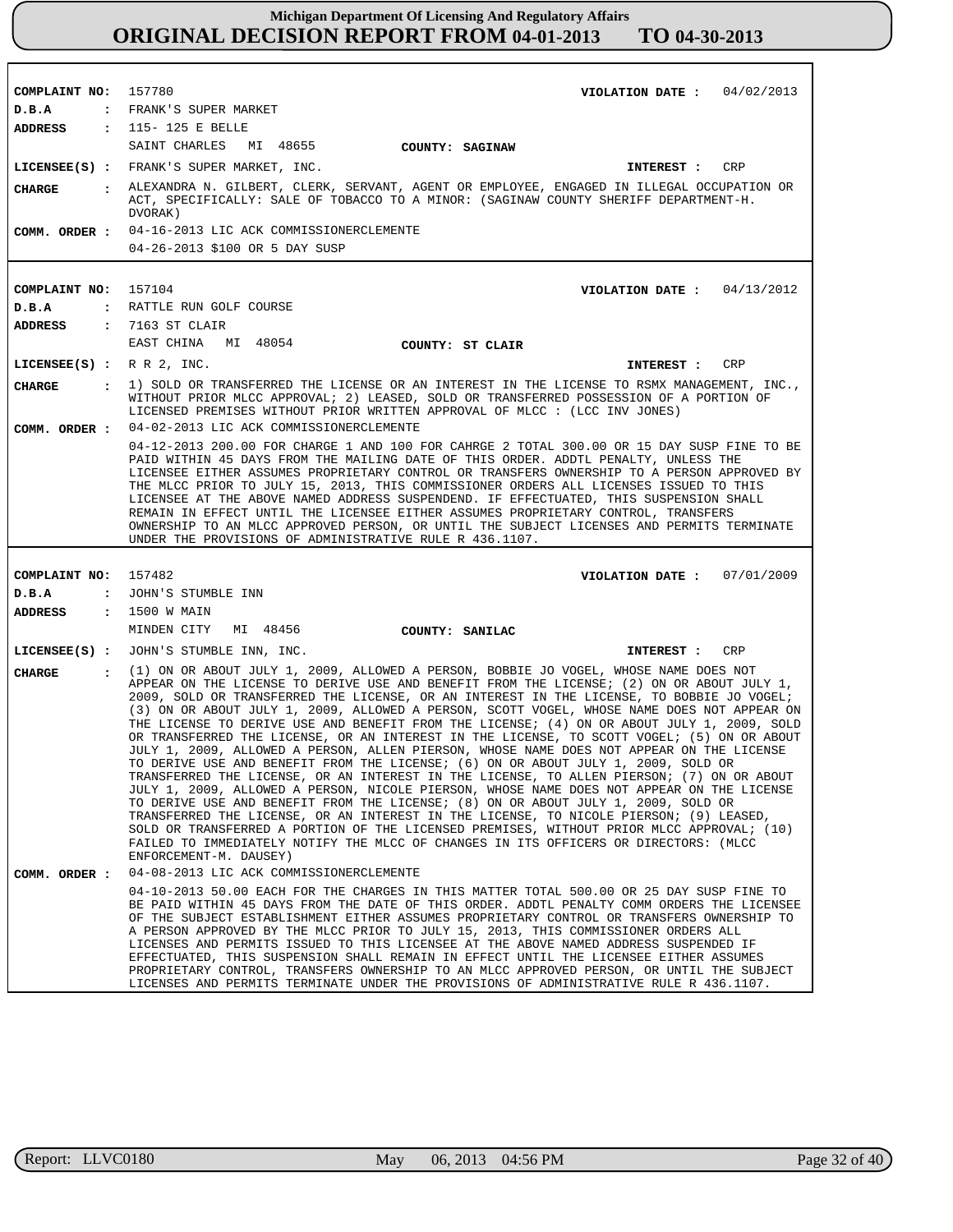| COMPLAINT NO: 157565<br>D.B.A             | VIOLATION DATE: $03/07/2013$                                                                                                                                                                                                                                                                                                                                                                                                                                                                                      |
|-------------------------------------------|-------------------------------------------------------------------------------------------------------------------------------------------------------------------------------------------------------------------------------------------------------------------------------------------------------------------------------------------------------------------------------------------------------------------------------------------------------------------------------------------------------------------|
|                                           | $:$ SPEEDWAY #3562<br>ADDRESS : 711 S KALAMAZOO                                                                                                                                                                                                                                                                                                                                                                                                                                                                   |
|                                           |                                                                                                                                                                                                                                                                                                                                                                                                                                                                                                                   |
|                                           | PAW PAW MI 49079<br>COUNTY: VAN BUREN                                                                                                                                                                                                                                                                                                                                                                                                                                                                             |
|                                           | LICENSEE(S) : SPEEDWAY LLC (A DELAWARE LIMITED LIABILITY COMPANY)<br>LLC<br>INTEREST :                                                                                                                                                                                                                                                                                                                                                                                                                            |
| CHARGE                                    | $\colon$ SALE TO MINOR DECOY GR-295 (19) : (LCC INV SCHMIDT/CLERK CHRISTOPHER PATTERSON REID/ID<br>CHECKED)                                                                                                                                                                                                                                                                                                                                                                                                       |
|                                           | COMM. ORDER : 04-03-2013 LIC ACK COMMISSIONERCLEMENTE                                                                                                                                                                                                                                                                                                                                                                                                                                                             |
|                                           | 04-10-2013 \$900 OR 45 DAY SUSP<br>801(2)                                                                                                                                                                                                                                                                                                                                                                                                                                                                         |
|                                           |                                                                                                                                                                                                                                                                                                                                                                                                                                                                                                                   |
| COMPLAINT NO: 157421                      | VIOLATION DATE: $02/26/2013$                                                                                                                                                                                                                                                                                                                                                                                                                                                                                      |
| D.B.A                                     | : OLD HARBOR INN                                                                                                                                                                                                                                                                                                                                                                                                                                                                                                  |
| ADDRESS                                   | $: 515$ WILLIAMS UNIT #23                                                                                                                                                                                                                                                                                                                                                                                                                                                                                         |
|                                           | SOUTH HAVEN MI 49090<br>COUNTY: VAN BUREN                                                                                                                                                                                                                                                                                                                                                                                                                                                                         |
|                                           | LICENSEE(S) : YORK ENTERPRISES, L.L.C.<br>INTEREST : LLC                                                                                                                                                                                                                                                                                                                                                                                                                                                          |
|                                           | CHARGE : NSF CHECK \$202.61 ***NSF PAID***                                                                                                                                                                                                                                                                                                                                                                                                                                                                        |
|                                           | COMM. ORDER : 03-29-2013 LIC ACK COMMISSIONER GAFFNEY                                                                                                                                                                                                                                                                                                                                                                                                                                                             |
|                                           | 04-12-2013 \$100 OR 5 DAYS SUSP.                                                                                                                                                                                                                                                                                                                                                                                                                                                                                  |
|                                           |                                                                                                                                                                                                                                                                                                                                                                                                                                                                                                                   |
|                                           |                                                                                                                                                                                                                                                                                                                                                                                                                                                                                                                   |
| COMPLAINT NO: 157571                      | VIOLATION DATE: 03/08/2013                                                                                                                                                                                                                                                                                                                                                                                                                                                                                        |
| D.B.A                                     | : SMOKE HOUSE BLUE'S                                                                                                                                                                                                                                                                                                                                                                                                                                                                                              |
| <b>ADDRESS</b>                            | : 4855 WASHTENAW                                                                                                                                                                                                                                                                                                                                                                                                                                                                                                  |
|                                           | ANN ARBOR MI 48108<br>COUNTY: WASHTENAW                                                                                                                                                                                                                                                                                                                                                                                                                                                                           |
|                                           | LICENSEE(S) : GOLDEN FALCON, INC.<br>CRP<br>INTEREST :                                                                                                                                                                                                                                                                                                                                                                                                                                                            |
| CHARGE                                    | : NSF CHECK \$312.57                                                                                                                                                                                                                                                                                                                                                                                                                                                                                              |
| COMM. ORDER :                             | 04-12-2013 LIC ACK COMMISSIONERCLEMENTE                                                                                                                                                                                                                                                                                                                                                                                                                                                                           |
|                                           | 04-24-2013 250.00 FURTHER, THE COMMISSIONER ORDERS THAT ALL LICENSES AND PERMITS ISSUED BY<br>THE COMMISSION TO THIS LICENSEE AT THE ABOVE NAMED LOCATION BE SUSPENDED IF THE ABOVE<br>DISHONORED CHECK, SERVICE CHARGES AND TOTAL FINE PREVIOUSLY AND CURRENTLY DUE, ARE NOT<br>PAID WITHIN 45 DAYS FROM THE MAILING DATE OF THIS ORDER. THIS SUSPENSION SHALL REMAIN IN<br>EFFECT UNTIL THE LICENSEE IS IN COMPLIANCE WITH THIS ORDER OR THE LICENSES AND PERMITS ARE<br>TERMINATED, PURUSANT TO RULE 436.1107. |
|                                           |                                                                                                                                                                                                                                                                                                                                                                                                                                                                                                                   |
| COMPLAINT NO: 157518<br>D.B.A             | VIOLATION DATE: $03/01/2013$                                                                                                                                                                                                                                                                                                                                                                                                                                                                                      |
| ADDRESS                                   | : BANFIELD BAR & GRILL<br>: 3140 PACKARD                                                                                                                                                                                                                                                                                                                                                                                                                                                                          |
|                                           | ANN ARBOR MI 48104                                                                                                                                                                                                                                                                                                                                                                                                                                                                                                |
|                                           | COUNTY: WASHTENAW<br>LICENSEE(S) : BANFIELD A.C., INC.<br>INTEREST :<br>CRP                                                                                                                                                                                                                                                                                                                                                                                                                                       |
|                                           |                                                                                                                                                                                                                                                                                                                                                                                                                                                                                                                   |
| CHARGE<br><b>Contract Contract Street</b> | NSF CHECK \$893.20 **NSF PAID 3/25/13**                                                                                                                                                                                                                                                                                                                                                                                                                                                                           |
| COMM. ORDER :                             | 04-01-2013 LIC ACK COMMISSIONER GAFFNEY                                                                                                                                                                                                                                                                                                                                                                                                                                                                           |
|                                           | 04-12-2013 \$250 OR 13 DAYS SUSP.                                                                                                                                                                                                                                                                                                                                                                                                                                                                                 |
|                                           |                                                                                                                                                                                                                                                                                                                                                                                                                                                                                                                   |
| COMPLAINT NO:                             | 155203<br>09/18/2012<br>VIOLATION DATE :                                                                                                                                                                                                                                                                                                                                                                                                                                                                          |
| D.B.A<br>$\ddot{\cdot}$                   | CVS PHARMACY #7137                                                                                                                                                                                                                                                                                                                                                                                                                                                                                                |
| <b>ADDRESS</b><br>$\ddot{\cdot}$          | 5449 JACKSON                                                                                                                                                                                                                                                                                                                                                                                                                                                                                                      |
|                                           | ANN ARBOR<br>MI 48103<br>COUNTY: WASHTENAW                                                                                                                                                                                                                                                                                                                                                                                                                                                                        |
| $LICENSEE(S)$ :                           | WOODWARD DETROIT CVS, L.L.C.<br>INTEREST :<br>LLC                                                                                                                                                                                                                                                                                                                                                                                                                                                                 |
| <b>CHARGE</b><br>$\ddot{\cdot}$           | SELL, FURNISH TO PERSON UNDER 21 - DECOY RIVET (19): (WASHTENAW COUNTY SHERIFF DEPARTMENT-<br>GONTARSKI/HILOBUK; CLERK-ADNAN QUNEIBI/NO ID CHECKED)                                                                                                                                                                                                                                                                                                                                                               |
| COMM. ORDER :                             | 04-08-2013 HEARING HELD PITTSFIELD CLEMENTE/ASEVEDO/DECLERCQ NEG SETTLEMENT COST \$20.13                                                                                                                                                                                                                                                                                                                                                                                                                          |
|                                           | 04-09-2013 \$450 OR 23 DAY SUSP & \$20.13 W/FEES<br>TOTAL \$470.13 801(2) NEG SET                                                                                                                                                                                                                                                                                                                                                                                                                                 |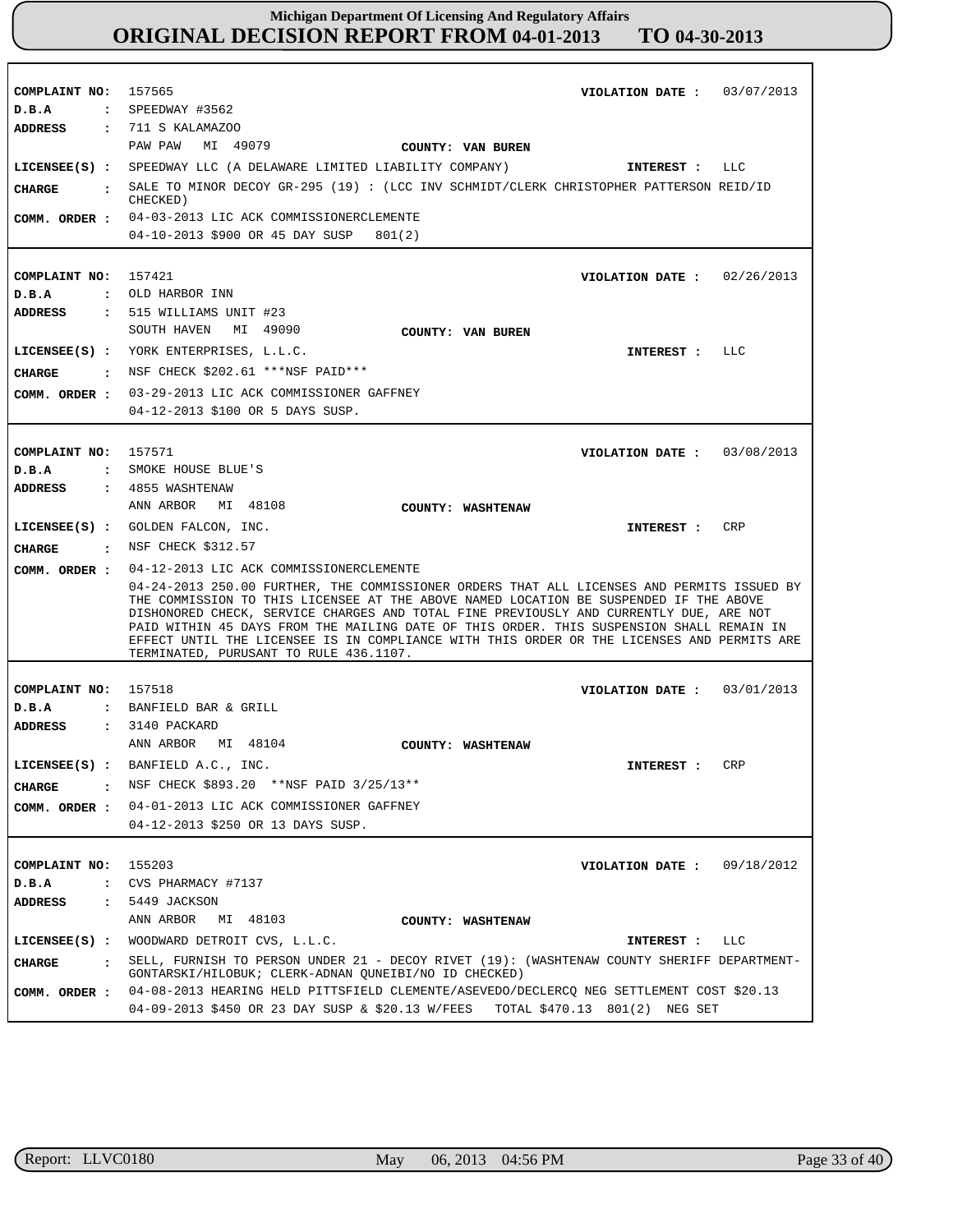| COMPLAINT NO: 156164          | VIOLATION DATE : $12/01/2012$                                                                                                                                                                                                                                                                                                                                                                                                                                                                                                                                                                                |
|-------------------------------|--------------------------------------------------------------------------------------------------------------------------------------------------------------------------------------------------------------------------------------------------------------------------------------------------------------------------------------------------------------------------------------------------------------------------------------------------------------------------------------------------------------------------------------------------------------------------------------------------------------|
| D.B.A                         | : BEER DEPOT & LIQUOR                                                                                                                                                                                                                                                                                                                                                                                                                                                                                                                                                                                        |
| <b>ADDRESS</b>                | : 114 E WILLIAM                                                                                                                                                                                                                                                                                                                                                                                                                                                                                                                                                                                              |
|                               | ANN ARBOR MI 48104<br><b>COUNTY: WASHTENAW</b>                                                                                                                                                                                                                                                                                                                                                                                                                                                                                                                                                               |
|                               |                                                                                                                                                                                                                                                                                                                                                                                                                                                                                                                                                                                                              |
|                               | LICENSEE(S) : ANN ARBOR BEER DEPOT, INC.<br><b>CRP</b><br>INTEREST :                                                                                                                                                                                                                                                                                                                                                                                                                                                                                                                                         |
| <b>CHARGE</b>                 | : SELL TO MINOR DECOY X-226 (19) : (LCC INVS WARDZINSKI AND FLYNN-SLOAT/CLERK KRISTEN<br>ELIZABETH MCARTHY/ID NOT CHECKED)                                                                                                                                                                                                                                                                                                                                                                                                                                                                                   |
| COMM. ORDER :                 | 03-18-2013 HEARING HELD PITTSFIELD MOURNING/HALL/DECLERO NEG SETTLEMENT                                                                                                                                                                                                                                                                                                                                                                                                                                                                                                                                      |
|                               | 04-09-2013 \$700 OR 35 DAY SUSP 801(2) NEG SET                                                                                                                                                                                                                                                                                                                                                                                                                                                                                                                                                               |
|                               |                                                                                                                                                                                                                                                                                                                                                                                                                                                                                                                                                                                                              |
|                               |                                                                                                                                                                                                                                                                                                                                                                                                                                                                                                                                                                                                              |
| COMPLAINT NO:                 | 157564<br>VIOLATION DATE: $03/09/2013$                                                                                                                                                                                                                                                                                                                                                                                                                                                                                                                                                                       |
| D.B.A                         | : WAL-MART SUPERCENTER #5472                                                                                                                                                                                                                                                                                                                                                                                                                                                                                                                                                                                 |
| ADDRESS                       | $: 7000$ E MICHIGAN                                                                                                                                                                                                                                                                                                                                                                                                                                                                                                                                                                                          |
|                               | SALINE<br>MI 48176<br>COUNTY: WASHTENAW                                                                                                                                                                                                                                                                                                                                                                                                                                                                                                                                                                      |
|                               | LICENSEE(S) : WAL-MART STORES EAST, LIMITED PARTNERSHIP<br>LTP<br><b>INTEREST :</b>                                                                                                                                                                                                                                                                                                                                                                                                                                                                                                                          |
| CHARGE                        | : SALE TO MINOR DECOY X-224 (18) : (LCC INVS SHEPARD ESTILL AND FLYNN SLOAT/CLERK LISA<br>VALENTINE HEISE/ID NOT CHECKED)                                                                                                                                                                                                                                                                                                                                                                                                                                                                                    |
| COMM. ORDER :                 | 04-15-2013 LIC ACK COMMISSIONERCLEMENTE                                                                                                                                                                                                                                                                                                                                                                                                                                                                                                                                                                      |
|                               | 04-26-2013 \$600 OR 30 DAY SUSP 801(2)                                                                                                                                                                                                                                                                                                                                                                                                                                                                                                                                                                       |
|                               |                                                                                                                                                                                                                                                                                                                                                                                                                                                                                                                                                                                                              |
| COMPLAINT NO:                 | 156037<br>VIOLATION DATE: $11/07/2012$                                                                                                                                                                                                                                                                                                                                                                                                                                                                                                                                                                       |
| D.B.A                         | : HUCKLEBERRY PARTY STORE                                                                                                                                                                                                                                                                                                                                                                                                                                                                                                                                                                                    |
| <b>ADDRESS</b>                | : 2872 WASHTENAW                                                                                                                                                                                                                                                                                                                                                                                                                                                                                                                                                                                             |
|                               | YPSILANTI MI 48197<br>COUNTY: WASHTENAW                                                                                                                                                                                                                                                                                                                                                                                                                                                                                                                                                                      |
|                               | LICENSEE(S) : HUCKLEBERRY LIQUOR, BEER & WINE STORE, INC.<br>CRP<br>INTEREST :                                                                                                                                                                                                                                                                                                                                                                                                                                                                                                                               |
|                               |                                                                                                                                                                                                                                                                                                                                                                                                                                                                                                                                                                                                              |
| <b>CHARGE</b><br>$\mathbf{r}$ | COMPLAINT RETURNED FROM LEGAL                                                                                                                                                                                                                                                                                                                                                                                                                                                                                                                                                                                |
| CIIARGE                       | $\colon$ 1) SELL, FURNISH TO PERSON UNDER 21 - DECOY GABLE (20): (WASHTENAW COUNTY SHERIFF<br>DEPARTMENT-ROBBINS/NEUMANN; CLERK-JUSTIN LEE WILLIAMS/NO ID CHECKED)                                                                                                                                                                                                                                                                                                                                                                                                                                           |
| COMM. ORDER :                 | 04-08-2013 HEARING HELD PITTSFIELD CLEMENTE/ASEVEDO/DECLERCQ ADVISEMENT COST \$18.24                                                                                                                                                                                                                                                                                                                                                                                                                                                                                                                         |
|                               | 04-16-2013 DISMISSED WITH PREJUDICE                                                                                                                                                                                                                                                                                                                                                                                                                                                                                                                                                                          |
|                               |                                                                                                                                                                                                                                                                                                                                                                                                                                                                                                                                                                                                              |
| COMPLAINT NO: 156035          | VIOLATION DATE: $11/07/2012$                                                                                                                                                                                                                                                                                                                                                                                                                                                                                                                                                                                 |
| D.B.A                         | : MARIA'S ITALIAN BAKERY                                                                                                                                                                                                                                                                                                                                                                                                                                                                                                                                                                                     |
| <b>ADDRESS</b>                | : 3344 S GROVE                                                                                                                                                                                                                                                                                                                                                                                                                                                                                                                                                                                               |
|                               | YPSILANTI MI 48198<br>COUNTY: WASHTENAW                                                                                                                                                                                                                                                                                                                                                                                                                                                                                                                                                                      |
| $LICENSEE(S)$ : SAZ, INC.     | <b>CRP</b><br>INTEREST :                                                                                                                                                                                                                                                                                                                                                                                                                                                                                                                                                                                     |
| <b>CHARGE</b>                 | 1) SELL, FURNISH TO PERSON UNDER 21 - DECOY GABLE (20): (WASHTENAW COUNTY SHERIFF<br>DEPARTMENT-ROBBINS/NEUMANN; CLERK-CRYSTAL CHADWICK/NO ID CHECKED)                                                                                                                                                                                                                                                                                                                                                                                                                                                       |
|                               | COMM. ORDER: 02-25-2013 PITTSFIELD COMM CLEMENTE/ASEVEDO/GIBSON HEARING ADJORNED NEITHER PARTY APPEARD<br>FOR THE SCHEDULED HEARING PER PHONE CONVERSATION DET ROBBINS STATED THAT THE NOTICE WAS                                                                                                                                                                                                                                                                                                                                                                                                            |
|                               | NEVER FORWARED TO HIM. COMM GRANTED THE ADJORNMENT AT THE REQUEST OF THE AAG. LSS<br>04-08-2013 HEARING HELD PITTSFIELD CLEMENTE/ASEVEDO/DECLERCQ NEG SETTLEMENT COST \$18.24                                                                                                                                                                                                                                                                                                                                                                                                                                |
|                               | 04-10-2013 \$500 OR 25 DAY SUSP & \$18.24 W/FEES TOTAL \$518.24 801(2) NEG SET                                                                                                                                                                                                                                                                                                                                                                                                                                                                                                                               |
|                               |                                                                                                                                                                                                                                                                                                                                                                                                                                                                                                                                                                                                              |
|                               |                                                                                                                                                                                                                                                                                                                                                                                                                                                                                                                                                                                                              |
| COMPLAINT NO:                 | 156684<br>01/11/2013<br>VIOLATION DATE :<br>: YPSILANTI POST NO. 2408, VETERANS OF FOREIGN WARS OF THE UNITED STATES                                                                                                                                                                                                                                                                                                                                                                                                                                                                                         |
| D.B.A<br><b>ADDRESS</b>       | : 616 W MICHIGAN                                                                                                                                                                                                                                                                                                                                                                                                                                                                                                                                                                                             |
|                               | YPSILANTI<br>MI 48197<br>COUNTY: WASHTENAW                                                                                                                                                                                                                                                                                                                                                                                                                                                                                                                                                                   |
|                               | LICENSEE(S) : YPSILANTI POST NO. 2408, VETERANS OF FOREIGN WARS OF THE UNITED INTEREST :<br><b>CLB</b><br>STATES                                                                                                                                                                                                                                                                                                                                                                                                                                                                                             |
| <b>CHARGE</b>                 | : NSF CHECK \$244.93 ***NSF OUTSTANDING***                                                                                                                                                                                                                                                                                                                                                                                                                                                                                                                                                                   |
| COMM. ORDER :                 | 03-08-2013 LIC ACK COMMISSIONER GAFFNEY<br>04-12-2013 COMBINED WITH 156684 50.00 EACH TOTAL 100.00 OR 5 DAY SUSP FINE TO BE PAID<br>WITHIN 45 DAYS FROM THE MAILING DATE OF THIS ORDER. FURTHER COMMISSIONER ORDERS THAT ALL<br>LICENSES AND PERMITS ISSUED BY THE MLCC TO THIS LICENSEE AT THE ABOVE-NAMED LOCATION BE<br>SUSPENDED IF THE ABOVE DISHONORED CHECK, SERVICE CHARGES, AND TOTAL FINE, PREVIOUSLY AND<br>CURRENTLY DUE, ARE NOT PAID WITHIN FORTY-FIVE DAYS FROM THE MAILING DATE OF THIS ORDER.<br>THIS SUSPENSION SHALL REMAIN IN EFFECT UNTIL THE LICENSEE IS IN COMPLIANCE WITH THIS ORDER |
|                               | OR THE LICENSES ARE PERMITS ARE TERMINATED, PURSUANT TO RULE 436.1107.                                                                                                                                                                                                                                                                                                                                                                                                                                                                                                                                       |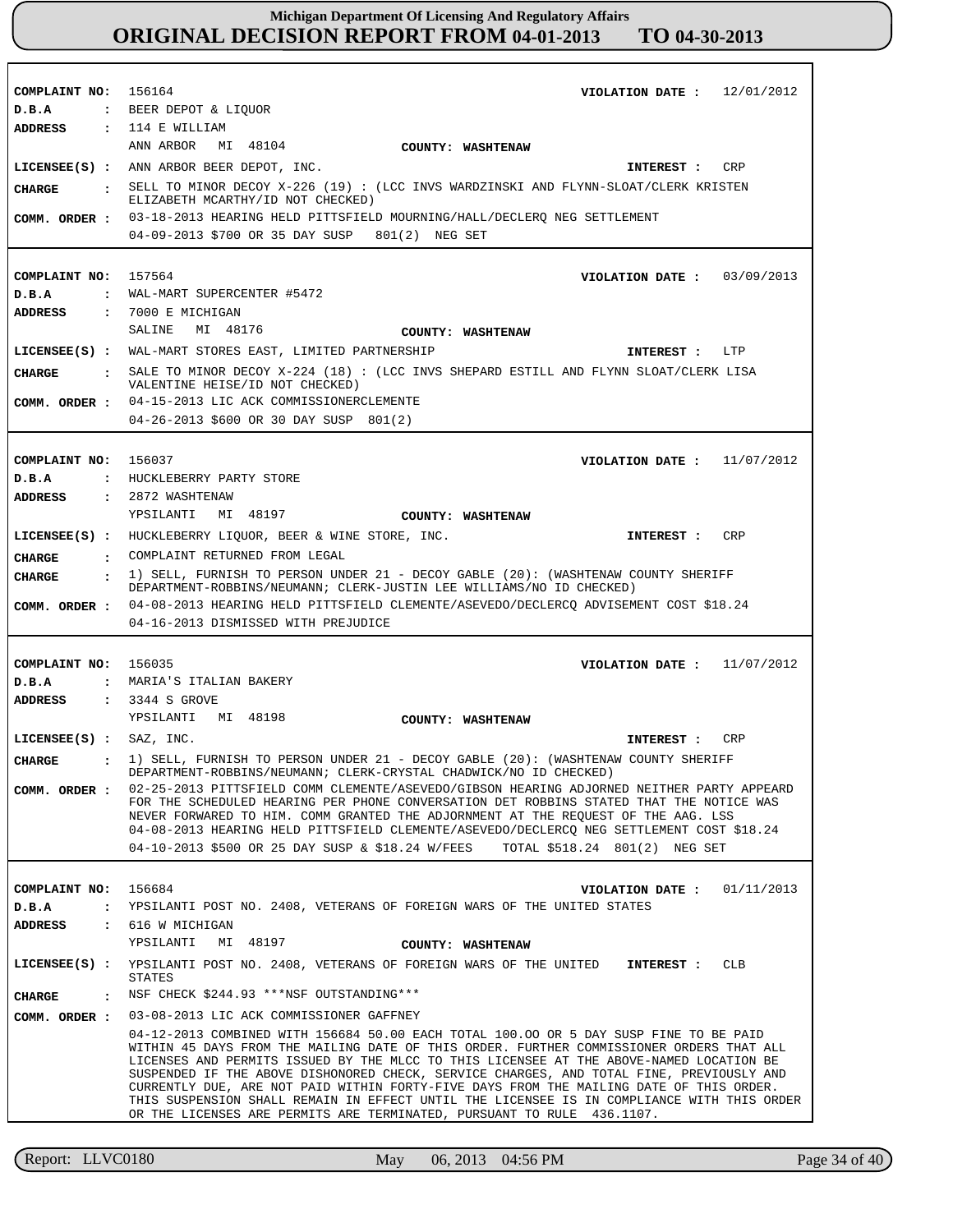| COMPLAINT NO:           |                                                                                                                                                                                                                                                                                                                                                                                                                                                                                                                                                                                                                                             |  |  |
|-------------------------|---------------------------------------------------------------------------------------------------------------------------------------------------------------------------------------------------------------------------------------------------------------------------------------------------------------------------------------------------------------------------------------------------------------------------------------------------------------------------------------------------------------------------------------------------------------------------------------------------------------------------------------------|--|--|
|                         | 156529<br>VIOLATION DATE: $01/04/2013$                                                                                                                                                                                                                                                                                                                                                                                                                                                                                                                                                                                                      |  |  |
| D.B.A                   | : YPSILANTI POST NO. 2408, VETERANS OF FOREIGN WARS OF THE UNITED STATES                                                                                                                                                                                                                                                                                                                                                                                                                                                                                                                                                                    |  |  |
| <b>ADDRESS</b>          | : 616 W MICHIGAN                                                                                                                                                                                                                                                                                                                                                                                                                                                                                                                                                                                                                            |  |  |
|                         | YPSILANTI MI 48197<br>COUNTY: WASHTENAW                                                                                                                                                                                                                                                                                                                                                                                                                                                                                                                                                                                                     |  |  |
|                         | LICENSEE(S) : YPSILANTI POST NO. 2408, VETERANS OF FOREIGN WARS OF THE UNITED INTEREST :<br><b>CLB</b><br>STATES                                                                                                                                                                                                                                                                                                                                                                                                                                                                                                                            |  |  |
| <b>CHARGE</b>           | : NSF CHECK \$268.64 *** NSF OUTSTANDING***                                                                                                                                                                                                                                                                                                                                                                                                                                                                                                                                                                                                 |  |  |
| COMM. ORDER :           | 03-08-2013 LIC ACK COMMISSIONER GAFFNEY                                                                                                                                                                                                                                                                                                                                                                                                                                                                                                                                                                                                     |  |  |
|                         | 04-12-2013 COMBINED WITH 156684 50.00 EACH TOTAL 100.00 OR 5 DAY SUSP FINE TO BE PAID<br>WITHIN 45 DAYS FROM THE MAILING DATE OF THIS ORDER. FURTHER COMMISSIONER ORDERS THAT ALL<br>LICENSES AND PERMITS ISSUED BY THE MLCC TO THIS LICENSEE AT THE ABOVE-NAMED LOCATION BE<br>SUSPENDED IF THE ABOVE DISHONORED CHECK, SERVICE CHARGES, AND TOTAL FINE, PREVIOUSLY AND<br>CURRENTLY DUE, ARE NOT PAID WITHIN FORTY-FIVE DAYS FROM THE MAILING DATE OF THIS ORDER.<br>THIS SUSPENSION SHALL REMAIN IN EFFECT UNTIL THE LICENSEE IS IN COMPLIANCE WITH THIS ORDER<br>OR THE LICENSES ARE PERMITS ARE TERMINATED, PURSUANT TO RULE 436.1107. |  |  |
|                         |                                                                                                                                                                                                                                                                                                                                                                                                                                                                                                                                                                                                                                             |  |  |
| COMPLAINT NO:           | 155204<br>VIOLATION DATE: $09/20/2012$                                                                                                                                                                                                                                                                                                                                                                                                                                                                                                                                                                                                      |  |  |
| D.B.A                   | $:$ CIRCLE K #6218                                                                                                                                                                                                                                                                                                                                                                                                                                                                                                                                                                                                                          |  |  |
| <b>ADDRESS</b>          | $: 528$ CLARK                                                                                                                                                                                                                                                                                                                                                                                                                                                                                                                                                                                                                               |  |  |
|                         | YPSILANTI<br>MI 48197<br>COUNTY: WASHTENAW                                                                                                                                                                                                                                                                                                                                                                                                                                                                                                                                                                                                  |  |  |
|                         | LICENSEE(S) : MAC'S CONVENIENCE STORES LLC (A DELAWARE LIMITED LIABILITY<br><b>LLC</b><br>INTEREST :<br>COMPANY)                                                                                                                                                                                                                                                                                                                                                                                                                                                                                                                            |  |  |
| <b>CHARGE</b>           | E SELL, FURNISH TO PERSON UNDER 21 - DECOY DAVIS (17): (WASHTENAW COUNTY SHERIFF DEPARTMENT-<br>GONTARSKI/SCAFASCI; CLERK-BRIAN BEAULAC/NO ID CHECKED)                                                                                                                                                                                                                                                                                                                                                                                                                                                                                      |  |  |
| COMM. ORDER :           | 04-08-2013 HEARING HELD PITTSFIELD CLEMENTE/ASEVEDO/DECLERCQ NEG SETTLEMENT                                                                                                                                                                                                                                                                                                                                                                                                                                                                                                                                                                 |  |  |
|                         | 04-09-2013 \$600 OR 30 DAY SUSP 801(2)<br>NEG SET                                                                                                                                                                                                                                                                                                                                                                                                                                                                                                                                                                                           |  |  |
|                         |                                                                                                                                                                                                                                                                                                                                                                                                                                                                                                                                                                                                                                             |  |  |
| COMPLAINT NO: 154718    | VIOLATION DATE: $09/13/2012$                                                                                                                                                                                                                                                                                                                                                                                                                                                                                                                                                                                                                |  |  |
| D.B.A                   | : LUNCH & LIQUOR PARTY STORE                                                                                                                                                                                                                                                                                                                                                                                                                                                                                                                                                                                                                |  |  |
| <b>ADDRESS</b>          | $: 1424$ ECORSE                                                                                                                                                                                                                                                                                                                                                                                                                                                                                                                                                                                                                             |  |  |
|                         | YPSILANTI MI 48198<br>COUNTY: WASHTENAW                                                                                                                                                                                                                                                                                                                                                                                                                                                                                                                                                                                                     |  |  |
|                         |                                                                                                                                                                                                                                                                                                                                                                                                                                                                                                                                                                                                                                             |  |  |
|                         | INTEREST :<br>CRP                                                                                                                                                                                                                                                                                                                                                                                                                                                                                                                                                                                                                           |  |  |
|                         | LICENSEE $(S)$ : $D \& M$ TOMA, INC.                                                                                                                                                                                                                                                                                                                                                                                                                                                                                                                                                                                                        |  |  |
| <b>CHARGE</b>           | : SELL, FURNISH TO PERSON UNDER 21 - DECOY GABLE (20): (WASHTENAW COUNTY SHERIFF DEPARTMENT-<br>NEUMANN/ROBBINS; CLERK-MAZIN W. TOMA/NO ID CHECKED)                                                                                                                                                                                                                                                                                                                                                                                                                                                                                         |  |  |
|                         | COMM. ORDER : 04-08-2013 HEARING HELD PITTSFIELD CLEMENTE/ASEVEDO/DECLERCQ NEG SETTLEMENT COST \$18.24                                                                                                                                                                                                                                                                                                                                                                                                                                                                                                                                      |  |  |
|                         | 04-09-2013 \$700 OR 35 DAY SUSP & \$18.24 W/FEES<br>TOTAL 718.24 801(2) NEG SET                                                                                                                                                                                                                                                                                                                                                                                                                                                                                                                                                             |  |  |
|                         |                                                                                                                                                                                                                                                                                                                                                                                                                                                                                                                                                                                                                                             |  |  |
| COMPLAINT NO: 157317    | VIOLATION DATE: $02/15/2013$                                                                                                                                                                                                                                                                                                                                                                                                                                                                                                                                                                                                                |  |  |
| D.B.A                   | : SOUTHFIELD LIQUOR                                                                                                                                                                                                                                                                                                                                                                                                                                                                                                                                                                                                                         |  |  |
|                         | ADDRESS : 15672 SOUTHFIELD                                                                                                                                                                                                                                                                                                                                                                                                                                                                                                                                                                                                                  |  |  |
|                         | ALLEN PARK MI 48101<br>COUNTY: WAYNE                                                                                                                                                                                                                                                                                                                                                                                                                                                                                                                                                                                                        |  |  |
|                         | LICENSEE(S) : SOUTHFIELD LIQUOR, INC.<br>CRP<br><b>INTEREST :</b>                                                                                                                                                                                                                                                                                                                                                                                                                                                                                                                                                                           |  |  |
| CHARGE                  | : NSF CHECK \$1024.80 **NSF PAID 3/22/13**                                                                                                                                                                                                                                                                                                                                                                                                                                                                                                                                                                                                  |  |  |
|                         | COMM. ORDER : 04-18-2013 LIC ACK COMMISSIONER GAFFNEY                                                                                                                                                                                                                                                                                                                                                                                                                                                                                                                                                                                       |  |  |
|                         | 04-25-2013 \$50 OR 3 DAYS SUSP.                                                                                                                                                                                                                                                                                                                                                                                                                                                                                                                                                                                                             |  |  |
|                         |                                                                                                                                                                                                                                                                                                                                                                                                                                                                                                                                                                                                                                             |  |  |
| COMPLAINT NO: 157160    | VIOLATION DATE : $02/18/2013$                                                                                                                                                                                                                                                                                                                                                                                                                                                                                                                                                                                                               |  |  |
| D.B.A<br>$\ddot{\cdot}$ | MOBIL                                                                                                                                                                                                                                                                                                                                                                                                                                                                                                                                                                                                                                       |  |  |
| <b>ADDRESS</b>          | $: 7230 N$ SHELDON                                                                                                                                                                                                                                                                                                                                                                                                                                                                                                                                                                                                                          |  |  |
|                         | CANTON MI 48187<br>COUNTY: WAYNE                                                                                                                                                                                                                                                                                                                                                                                                                                                                                                                                                                                                            |  |  |
|                         | LICENSEE(S) : MOBIL - CASCARDO OIL, INC.<br>CRP<br>INTEREST :                                                                                                                                                                                                                                                                                                                                                                                                                                                                                                                                                                               |  |  |
| CHARGE                  | : SALE TO A MINOR DECOY B240 (18) : (CANTON PD-OFCS EYL AND KOLKE/CLERK DAVID JAMES<br>PARKER/ID NOT CHECKED)                                                                                                                                                                                                                                                                                                                                                                                                                                                                                                                               |  |  |
|                         | COMM. ORDER : 04-03-2013 LIC ACK COMMISSIONERCLEMENTE                                                                                                                                                                                                                                                                                                                                                                                                                                                                                                                                                                                       |  |  |

r

٦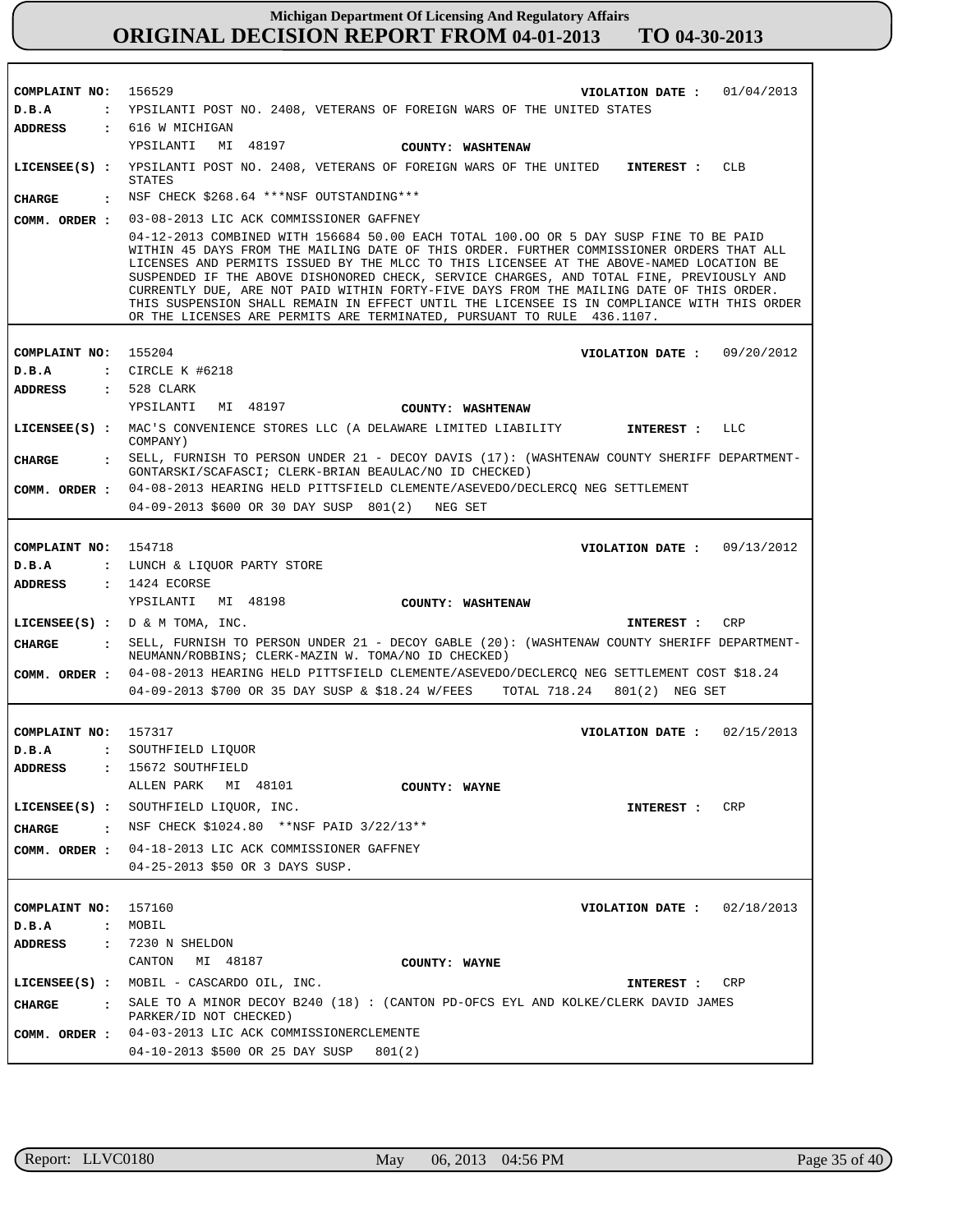**COMPLAINT NO: COMPLAINT NO:** 156376 **COMPLAINT NO:** 157219 **COMPLAINT NO:** 156277 **COMPLAINT NO:** 156378 157158 **VIOLATION DATE : VIOLATION DATE : VIOLATION DATE : VIOLATION DATE : VIOLATION DATE :** 02/18/2013 12/27/2012 02/06/2013 12/12/2012 12/20/2012 **D.B.A : D.B.A : D.B.A : D.B.A : D.B.A :** KRISHNA TOBACCO CIAO RISTORANTE RODIN SAVAYA LIQUOR **ADDRESS : ADDRESS : ADDRESS : ADDRESS : ADDRESS :** 45156 FORD 22023 MICHIGAN 25322 W WARREN 15 E KIRBY SUITE D 20441 JAMES COUZENS CANTON MI 48187 DEARBORN MI 48124 DEARBORN HEIGHTS MI 48127 DETROIT MI 48202 DETROIT MI 48235 03-14-2013 LIC ACK COMMISSIONER GAFFNEY 04-12-2013 \$500 OR 25 DAYS SUSP - SEC 801(2) 04-08-2013 HEARING HELD SOUTHFIELD MOURNING/MCDOWELL/GIBSON ACK 04-24-2013 300.00 OR 15 DAY SUSP FINE TO BE PAID WITHIN 45 DAYS FROM THE MAILING DATE OF THIS ORDER. FURTHER, THE ALJ ORDERS ALL THE LICENSES AND PERMITS ISSUED BY THE COMMISSION TO THIS LICENSEE AT THE ABOVE-NAMED ADDRESS BE SUSPENDED AS OF JULY 1, 2013. THIS SUSPENSION IS WAIVED IF DOCUMENTARY PROOF OF THE SUCCESSFUL COMPLETION OF A SERVER TRAINING PROGRAM IS PROVIDED IN ACCORDANCE WITH THE COMMISSION'S ORDER OF JUNE 5, 2012. THIS SUPENSNION SHALL REMAIN IN EFFECT UNTIL SUCH TIME AS SATISFACTORY DOCUMENTARY PROOF OF A SERVER TRAINING PROGRAM IS RECEIVED BY THE COMMISSION OR THE LICENES AND PERMITS ARE TERMINATED PURSUANT TO RULE 436.1107. 03-19-2013 LIC ACK COMMISSIONER GAFFNEY **COMM. ORDER :** 04-12-2013 \$50 OR 3 DAYS SUSP. 04-01-2013 LIC ACK COMMISSIONERCLEMENTE 04-10-2013 \$50 OR 3 DAY SUSP COMM. ORDER : 04-08-2013 HEARING HELD SOUTHFIELD MOURNING/MCDOWELL/GIBSON ACK 04-24-2013 \$50 OR 3 DAYS SUSP. **LICENSEE(S) :** KRISHNA TOBACCO INC. **LICENSEE(S) :** AOUN AND ELKADRI, INC. **LICENSEE(S) :** ELIAS BROTHERS STORE, INC. **LICENSEE(S) :** RODIN, LLC **LICENSEE(S) :** SAVAYA LIQUOR, INC. CRP CRP CRP LLC CR<sub>P</sub> **CHARGE : CHARGE : CHARGE : CHARGE : CHARGE :** SALE TO A MINOR DECOY B240 (18) : (CANTON PD-OFCS EYL AND KOLKE/CLERK PRITI PARESHGHAI/ID NOT CHECKED) FAILED, REFUSED OR NEGLECTED TO OBEY A WRITTEN ORDER OF THE COMMISSION DATED 06-05-2012 BY FAILING TO PROVIDE PROOF OF SUCCESSFUL COMPLETION OF AN ALCOHOL SERVER TRAINING PROGRAM APPROVED BY THE COMMISSION WITHIN 180 DAYS OF THE ISSUANCE OF THE LICENSE: 06-22-2012 : (MLCC SERVER TRAINING COORDINATOR) NSF CHECK (2,154.26) \*\*NSF PAID 3/8/13\*\* NSF CHECK \$886.81 \*\*\*NSF PAID 1/22/13\*\*\* : NSF CHECK \$13,341.66 \*\*\* NSF PAID 1/16/13 \*\*\* **INTEREST : INTEREST : INTEREST : INTEREST : INTEREST : COMM. ORDER : COMM. ORDER : COMM. ORDER : COUNTY: WAYNE COUNTY: WAYNE COUNTY: WAYNE COUNTY: WAYNE COUNTY: WAYNE**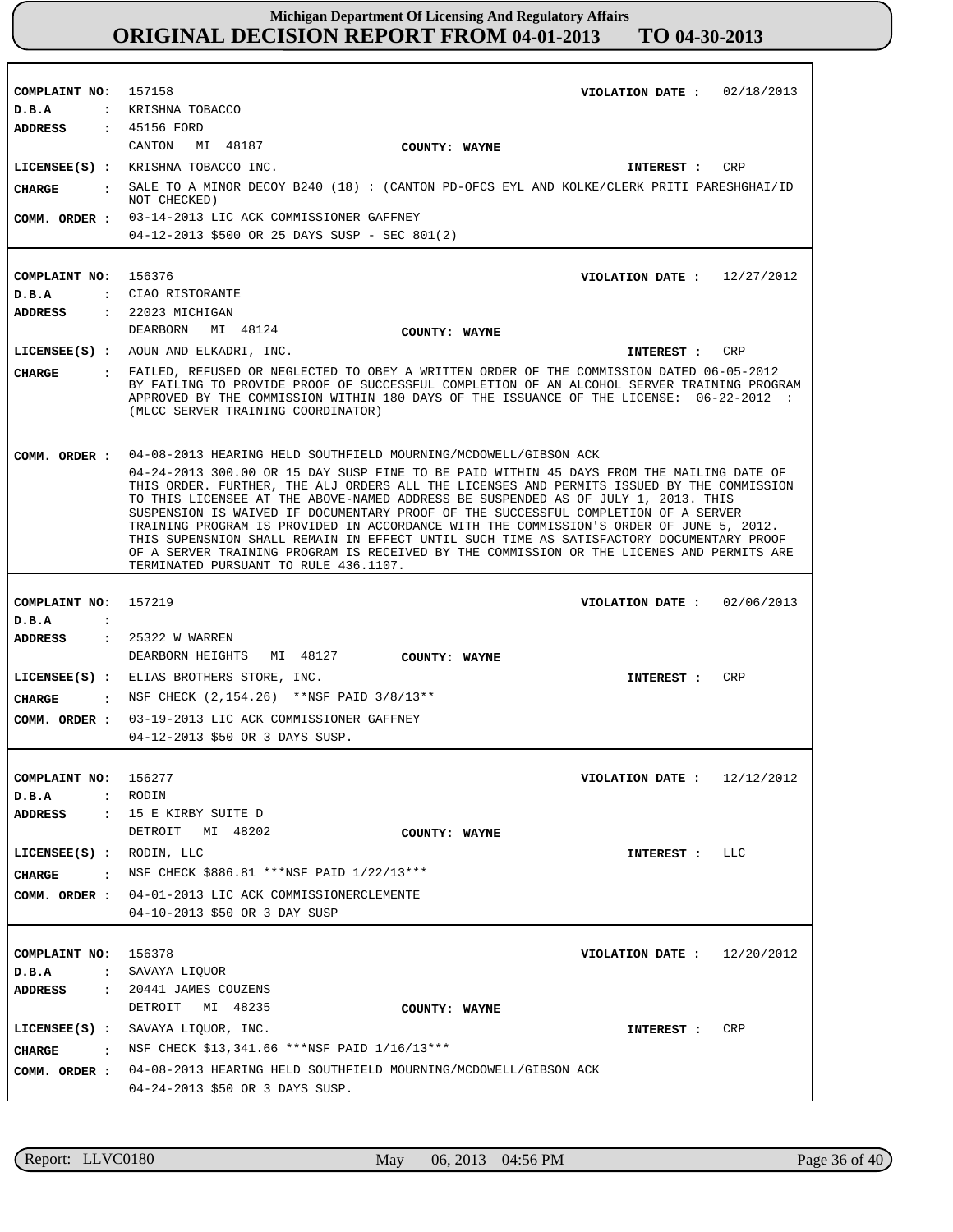| COMPLAINT NO:<br>D.B.A                                   | 156435<br>: SAKS LIQUOR                                                                                                                                                                                                                                                                                       | VIOLATION DATE :              | 12/28/2012 |
|----------------------------------------------------------|---------------------------------------------------------------------------------------------------------------------------------------------------------------------------------------------------------------------------------------------------------------------------------------------------------------|-------------------------------|------------|
| ADDRESS<br>CIIARGE<br>$\sim$ $\sim$ $\sim$               | : 6911 GREENFIELD<br>DETROIT<br>MI 48228<br>COUNTY: WAYNE<br>LICENSEE(S) : SAKS PARTY SHOP, INC.<br>NSF CHECK \$3044.86 ***NSF PAID 2/8/13***<br>COMM. ORDER : 04-01-2013 LIC ACK COMMISSIONERCLEMENTE<br>04-10-2013 \$50 OR 3 DAY SUSP                                                                       | INTEREST :                    | CRP        |
| COMPLAINT NO: 156383<br>D.B.A                            | : VILLAGE LIQUOR SHOPPE<br>: 19024- 19028 W GRAND RIVER                                                                                                                                                                                                                                                       | VIOLATION DATE :              | 12/19/2012 |
| ADDRESS<br>LICENSEE $(s)$ : TJTJ, INC.<br>CHARGE         | DETROIT MI 48223<br>COUNTY: WAYNE<br>: NSF CHECK \$3739.69 ***NSF PAID 1/9/13***<br>COMM. ORDER : 03-18-2013 LIC ACK COMMISSIONERCLEMENTE<br>04-04-2013 \$50 OR 3 DAY SUSP                                                                                                                                    | <b>INTEREST :</b>             | CRP        |
| COMPLAINT NO: 157522<br>D.B.A<br><b>ADDRESS</b>          | : PJ'S LAGER HOUSE<br>: 1254-1258 MICHIGAN                                                                                                                                                                                                                                                                    | VIOLATION DATE :              | 03/04/2013 |
| $LICENSEE(S)$ : GROOTKA, INC.<br>CHARGE<br>COMM. ORDER : | DETROIT MI 48226<br>COUNTY: WAYNE<br>: NSF CHECK \$1641.10 **NSF PAID 3/27/13**<br>04-04-2013 LIC ACK COMMISSIONER GAFFNEY<br>04-12-2013 \$50 OR 3 DAY SUSP                                                                                                                                                   | INTEREST :                    | CRP        |
| COMPLAINT NO: 156977<br>D.B.A                            | : CAESAR'S LIQUOR STORE, INC.                                                                                                                                                                                                                                                                                 | VIOLATION DATE :              | 01/30/2013 |
| ADDRESS<br>CHARGE<br>COMM. ORDER :                       | : 18438 VAN DYKE<br>DETROIT MI 48234<br>COUNTY: WAYNE<br>LICENSEE(S) : CAESAR'S LIQUOR STORE, INC.<br>: NSF CHECK \$4565.58 ***NSF PAID 2/19/13***<br>04-04-2013 LIC ACK COMMISSIONER GAFFNEY<br>04-12-2013 \$50 OR 3 DAY SUSP                                                                                | INTEREST :                    | CRP        |
| COMPLAINT NO: 157139<br>ADDRESS                          | D.B.A : DETROIT FOOD & DRUG CENTER<br>$: 11414$ LIVERNOIS                                                                                                                                                                                                                                                     | VIOLATION DATE: $02/19/2013$  |            |
|                                                          | DETROIT MI 48204<br>COUNTY: WAYNE<br>LICENSEE(S) : DETROIT LIQUOR STORE, INC.<br><b>CHARGE :</b> NSF CHECK (2612.84) **NSF PAID 2/21/13**<br>COMM. ORDER : 03-13-2013 LIC ACK COMMISSIONERCLEMENTE<br>04-01-2013 \$200 OR 10 DAYS SUSP.                                                                       | INTEREST :                    | <b>CRP</b> |
| COMPLAINT NO: 153642<br>D.B.A<br>ADDRESS                 | : HANDY SUPERMARKET<br>: 12600 GUNSTON<br>DETROIT MI 48205<br>COUNTY: WAYNE                                                                                                                                                                                                                                   | VIOLATION DATE : $06/15/2012$ |            |
| LICENSEE $(s)$ : BEZZI, INC.<br>CIIARGE                  | . LICENSEE OR EMPLOYEE ENGAGED IN ILLEGAL ACT OR CONVICTED OF ILLEGAL ACT, SPECIFICALLY NO<br>CITY OF DETROIT RETAIL CIGARETTE LICENSE - ADEL BIZZE: (DPD/12-103/TOSQUI/GAINES)<br>COMM. ORDER : 03-27-2013 HEARING HELD SOUTHFIELD CLEMENTE/ASEVEDO/GIBSON ADVISEMENT<br>04-01-2013 DISMISSED WITH PREJUDICE | INTEREST : CRP                |            |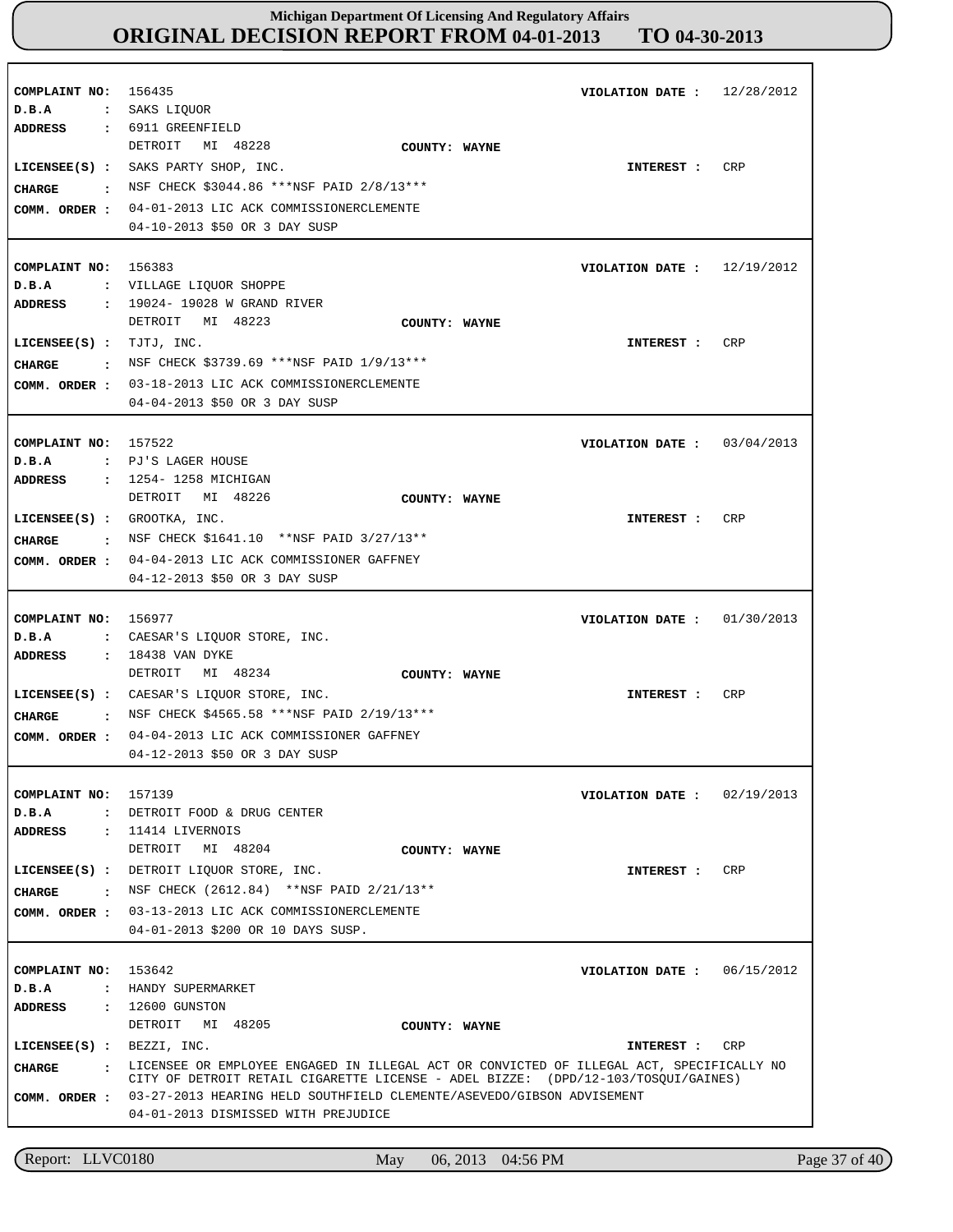| COMPLAINT NO: 156657<br>D.B.A          | : BERT'S ON BROADWAY                                                                                                                                                                                                                                                                                                                                                                                                                                                                                                                                                                 | VIOLATION DATE: $12/28/2012$  |            |
|----------------------------------------|--------------------------------------------------------------------------------------------------------------------------------------------------------------------------------------------------------------------------------------------------------------------------------------------------------------------------------------------------------------------------------------------------------------------------------------------------------------------------------------------------------------------------------------------------------------------------------------|-------------------------------|------------|
| ADDRESS                                | : 1315 BROADWAY                                                                                                                                                                                                                                                                                                                                                                                                                                                                                                                                                                      |                               |            |
|                                        | DETROIT MI 48226                                                                                                                                                                                                                                                                                                                                                                                                                                                                                                                                                                     |                               |            |
|                                        | COUNTY: WAYNE                                                                                                                                                                                                                                                                                                                                                                                                                                                                                                                                                                        |                               |            |
|                                        | LICENSEE(S) : BERT'S ON BROADWAY, LLC                                                                                                                                                                                                                                                                                                                                                                                                                                                                                                                                                | INTEREST : LLC                |            |
| CHARGE<br>COMM. ORDER :                | . 1) CECIL CLARK, JR. CLERK, SERVANT, AGENT OR EMPLOYEE ENGAGED IN AN ILLEGAL<br>OCCUPATION/ACT, SPECIFICALLY: FAILED TO POST A SUITABLE SIGN IN A CONSPICUOUS PLACE IN<br>EACH ROOM WEHRE ALCOHOL IS SOLD DESCRIBING THAT ALSOHOL SHALL NOT BE SOLD/FURNISHED TO A<br>PERSON UNTIL 21 YEARS OF AGE; 2) ALLOW FIGHTS AND/OR BRAWLS ON THE LICENSED PREMISES :<br>(DPD/CENTRAL/13-5/SZILAGY, S. HALL, R. ELJAAFARI, A.VELA)<br>04-08-2013 HEARING HELD SOUTHFIELD MOURNING/MCDOWELL/GIBSON DISMISS CT 1 ACK CT 2<br>04-24-2013 1) DISMISSED WITH PREJUDICE, 2) \$300 OR 15 DAYS SUSP. |                               |            |
|                                        |                                                                                                                                                                                                                                                                                                                                                                                                                                                                                                                                                                                      |                               |            |
| COMPLAINT NO: 156085<br>D.B.A          | : CLUB STATUS                                                                                                                                                                                                                                                                                                                                                                                                                                                                                                                                                                        | VIOLATION DATE: $11/21/2012$  |            |
| ADDRESS                                | : 22909 W EIGHT MILE                                                                                                                                                                                                                                                                                                                                                                                                                                                                                                                                                                 |                               |            |
|                                        | DETROIT MI 48219<br>COUNTY: WAYNE                                                                                                                                                                                                                                                                                                                                                                                                                                                                                                                                                    |                               |            |
|                                        | LICENSEE(S) : LB ENTERTAINMENT, INC.                                                                                                                                                                                                                                                                                                                                                                                                                                                                                                                                                 | INTEREST :                    | <b>CRP</b> |
|                                        | : NSF CHECK \$774.04 ***NSF PAID $1/25/13***$                                                                                                                                                                                                                                                                                                                                                                                                                                                                                                                                        |                               |            |
| CHARGE                                 | COMM. ORDER : 03-18-2013 LIC ACK COMMISSIONERCLEMENTE                                                                                                                                                                                                                                                                                                                                                                                                                                                                                                                                |                               |            |
|                                        | 04-10-2013 \$150 OR 7 DAY SUSP                                                                                                                                                                                                                                                                                                                                                                                                                                                                                                                                                       |                               |            |
|                                        |                                                                                                                                                                                                                                                                                                                                                                                                                                                                                                                                                                                      |                               |            |
| COMPLAINT NO: 156437                   |                                                                                                                                                                                                                                                                                                                                                                                                                                                                                                                                                                                      | VIOLATION DATE: $12/28/2012$  |            |
| D.B.A                                  | : THE COLISEUM                                                                                                                                                                                                                                                                                                                                                                                                                                                                                                                                                                       |                               |            |
| ADDRESS                                | $: 11300$ E EIGHT MILE                                                                                                                                                                                                                                                                                                                                                                                                                                                                                                                                                               |                               |            |
|                                        | DETROIT MI 48205<br>COUNTY: WAYNE                                                                                                                                                                                                                                                                                                                                                                                                                                                                                                                                                    |                               |            |
|                                        | LICENSEE(S) : COLISEUM BAR & GRILL, INC.                                                                                                                                                                                                                                                                                                                                                                                                                                                                                                                                             | INTEREST :                    | CRP        |
| CHARGE                                 | : NSF CHECK \$3176.21 ** PAID 1/16/13**                                                                                                                                                                                                                                                                                                                                                                                                                                                                                                                                              |                               |            |
|                                        | COMM. ORDER : 04-02-2013 LIC ACK COMMISSIONERCLEMENTE                                                                                                                                                                                                                                                                                                                                                                                                                                                                                                                                |                               |            |
|                                        | 04-10-2013 \$50 EACH COMB W/156436 TOTAL \$100 OR 5 DAY SUSP                                                                                                                                                                                                                                                                                                                                                                                                                                                                                                                         |                               |            |
|                                        |                                                                                                                                                                                                                                                                                                                                                                                                                                                                                                                                                                                      |                               |            |
| COMPLAINT NO: 156436                   |                                                                                                                                                                                                                                                                                                                                                                                                                                                                                                                                                                                      | VIOLATION DATE: $12/21/2012$  |            |
| D.B.A                                  | : THE COLISEUM                                                                                                                                                                                                                                                                                                                                                                                                                                                                                                                                                                       |                               |            |
| <b>ADDRESS</b>                         | $: 11300$ E EIGHT MILE                                                                                                                                                                                                                                                                                                                                                                                                                                                                                                                                                               |                               |            |
|                                        | DETROIT MI 48205<br>COUNTY: WAYNE                                                                                                                                                                                                                                                                                                                                                                                                                                                                                                                                                    |                               |            |
|                                        | LICENSEE(S) : COLISEUM BAR & GRILL, INC.                                                                                                                                                                                                                                                                                                                                                                                                                                                                                                                                             | INTEREST :                    | CRP        |
| <b>CIIARGE</b><br>$\ddot{\phantom{a}}$ | NSF CHECK \$81.39 ***NSF PAID 1/16/13***                                                                                                                                                                                                                                                                                                                                                                                                                                                                                                                                             |                               |            |
| COMM. ORDER :                          | 03-29-2013 LIC ACK COMMISSIONERCLEMENTE                                                                                                                                                                                                                                                                                                                                                                                                                                                                                                                                              |                               |            |
|                                        | 04-10-2013 \$50 EACH COMB W/156437 TOTAL \$100 OR 5 DAY SUSP                                                                                                                                                                                                                                                                                                                                                                                                                                                                                                                         |                               |            |
|                                        |                                                                                                                                                                                                                                                                                                                                                                                                                                                                                                                                                                                      |                               |            |
| COMPLAINT NO:                          | 156583                                                                                                                                                                                                                                                                                                                                                                                                                                                                                                                                                                               | VIOLATION DATE : $11/26/2012$ |            |
| D.B.A                                  | : GENTLEMEN'S VIP                                                                                                                                                                                                                                                                                                                                                                                                                                                                                                                                                                    |                               |            |
| ADDRESS<br>$\mathbf{r}$                | 1416- 1422 GRISWOLD                                                                                                                                                                                                                                                                                                                                                                                                                                                                                                                                                                  |                               |            |
|                                        | DETROIT<br>MI 48226<br>COUNTY: WAYNE                                                                                                                                                                                                                                                                                                                                                                                                                                                                                                                                                 |                               |            |
| $LICENSEE(S)$ :                        | FAMOUS DOOR II, INC.                                                                                                                                                                                                                                                                                                                                                                                                                                                                                                                                                                 | INTEREST :                    | CRP        |
| <b>CHARGE</b><br>$\mathbf{r}$          | 1) FAILED TO COOOPERATE AND/OR OBSTRUCTED LAW ENFORCEMENT OFFICERS IN THE COURSE OF<br>INSPECTING/INVESTIGATING LICENSED PREMISES; 2) ALLOWED THE SALE, POSSESSION, OR USE OF A<br>CONTROLLED SUBSTANCE ON THE LICENSED PREMISES, SPECIFICALLY MARIJUANA;: (DETROIT POLICE<br>DEPARTMENT-CENTRAL DISTRICT/12-127/CASTILLO; HALL; MACNICOL; SZILAGY)                                                                                                                                                                                                                                  |                               |            |
| COMM. ORDER :                          | 04-08-2013 HEARING HELD SOUTHFIELD MOURNING/MCDOWELL/GIBSON NEG SETTLEMENT                                                                                                                                                                                                                                                                                                                                                                                                                                                                                                           |                               |            |
|                                        | 04-24-2013 1)\$100, 2)DISMISSED WITH PREJUDICE FOR A TOTAL OF \$100 OR 5 DAYS SUSP.<br>NEGOTIATED SETTLEMENT                                                                                                                                                                                                                                                                                                                                                                                                                                                                         |                               |            |

r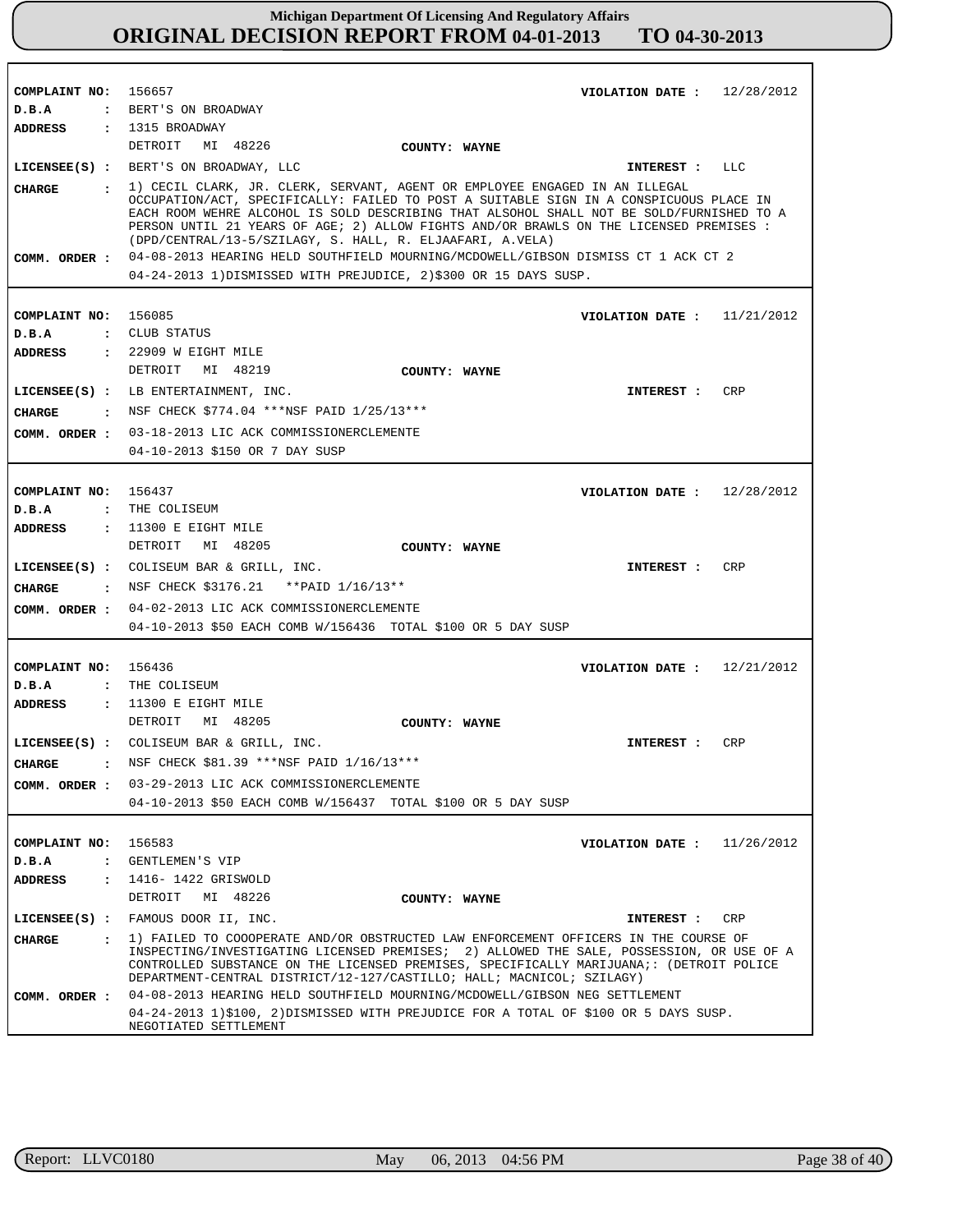| COMPLAINT NO:<br>D.B.A<br>ADDRESS               | 12/24/2012<br>156431<br>VIOLATION DATE :<br>: SHANE LIQUOR SHOP<br>: 5501 CHENE                                                                                                                                                                                                                                         |
|-------------------------------------------------|-------------------------------------------------------------------------------------------------------------------------------------------------------------------------------------------------------------------------------------------------------------------------------------------------------------------------|
| $LICENSEE(S)$ : CHENE, INC.<br><b>CHARGE</b>    | DETROIT MI 48211<br>COUNTY: WAYNE<br><b>CRP</b><br>INTEREST :<br>: NSF CHECK \$754.33 ***NSF PAID 1/18/13***<br>COMM. ORDER : 03-14-2013 LIC ACK COMMISSIONER GAFFNEY<br>04-12-2013 \$50 OR 3 DAYS SUSP.                                                                                                                |
| COMPLAINT NO: 156379<br>D.B.A                   | VIOLATION DATE : $12/21/2012$<br>: 8 MILE LIQUOR SHOP                                                                                                                                                                                                                                                                   |
| ADDRESS<br><b>CHARGE</b>                        | : 17317- 17321 W EIGHT MILE<br>DETROIT MI 48235<br>COUNTY: WAYNE<br>LICENSEE(S) : $C & S$ LIQUOR, INC.<br>CRP<br>INTEREST :<br>: NSF CHECK \$2011.91 ***NSF PAID 1/29/13***<br>COMM. ORDER : 04-01-2013 LIC ACK COMMISSIONERCLEMENTE<br>04-10-2013 \$50 OR 3 DAY SUSP                                                   |
| COMPLAINT NO: 156433<br>D.B.A<br><b>ADDRESS</b> | VIOLATION DATE: $12/21/2012$<br>: BONANZA WINE SHOP<br>: 33614 PLYMOUTH                                                                                                                                                                                                                                                 |
| CHARGE                                          | LIVONIA MI 48150<br>COUNTY: WAYNE<br>CRP<br>LICENSEE(S) : GRACIE ENTERPRISES, INC.<br>INTEREST:<br>NSF CHECK \$3555.66 ***NSF PAID 1/15/13***<br>COMM. ORDER: 04-08-2013 HEARING HELD SOUTHFIELD MOURNING/MCDOWELL/GIBSON RULE 15(E)<br>04-24-2013 DISMISSED WITH PREJUDICE.                                            |
| COMPLAINT NO: 157349<br>D.B.A<br><b>ADDRESS</b> | VIOLATION DATE: $02/25/2013$<br>: SEVEN MILE ONE STOP MARKET<br>$: 27221$ W SEVEN MILE                                                                                                                                                                                                                                  |
| <b>CHARGE</b><br>COMM. ORDER :                  | MI 48240<br>REDFORD<br>COUNTY: WAYNE<br>LICENSEE(S) : SEVEN MILE ONE STOP, INC.<br>CRP<br>INTEREST :<br>: NSF CHECK \$822.41 **NSF PAID 3/13/13**<br>04-09-2013 LIC ACK COMMISSIONER GAFFNEY<br>04-16-2013 \$250 OR 13 DAY SUSP                                                                                         |
| COMPLAINT NO: 151784<br>D.B.A<br><b>ADDRESS</b> | VIOLATION DATE: 01/08/2012<br>: US 12 AMERICAN BAR & GRILL<br>: 34816- 34824 MICHIGAN<br>WAYNE<br>MI 48184<br>COUNTY: WAYNE                                                                                                                                                                                             |
|                                                 | LICENSEE(S) : ELLIS SLOAN INC.<br>CRP<br>INTEREST :                                                                                                                                                                                                                                                                     |
| CHARGE                                          | HUFF, TIMOTHY HORN; 2,5,8,11,14) ALLOW INTOX PERSONS TO CONSUME; 3,6,9.12.15) ALLOW INTOX<br>PERSONS TO LOITER; 16) ALLOWED FIGHTS OR BRAWLS ON PREMISES; 17) ALLOWED THE<br>ANNOYING/MOLESTING OF A CUSTOMER, DANIEL BUGUSLAW BY CUSTOMER ANTHONY HARB AND MICHAEL<br>AYOUB : (WAYNE PD SGT BUFFA, OFCS AMORE, CAHILL) |
| COMM. ORDER :                                   | 03-18-2013 HEARING HELD PITTSFIELD MOURNING/HALL/DECLERQ ADVISEMENT<br>04-09-2013 1-9)DISMISSED WITH PREJUDICE 10-12)\$300 801(2) EACH 13-17)DISMISSED WITH<br>PREJUDICE<br>TOTAL \$900 OR 45 DAY SUSP                                                                                                                  |